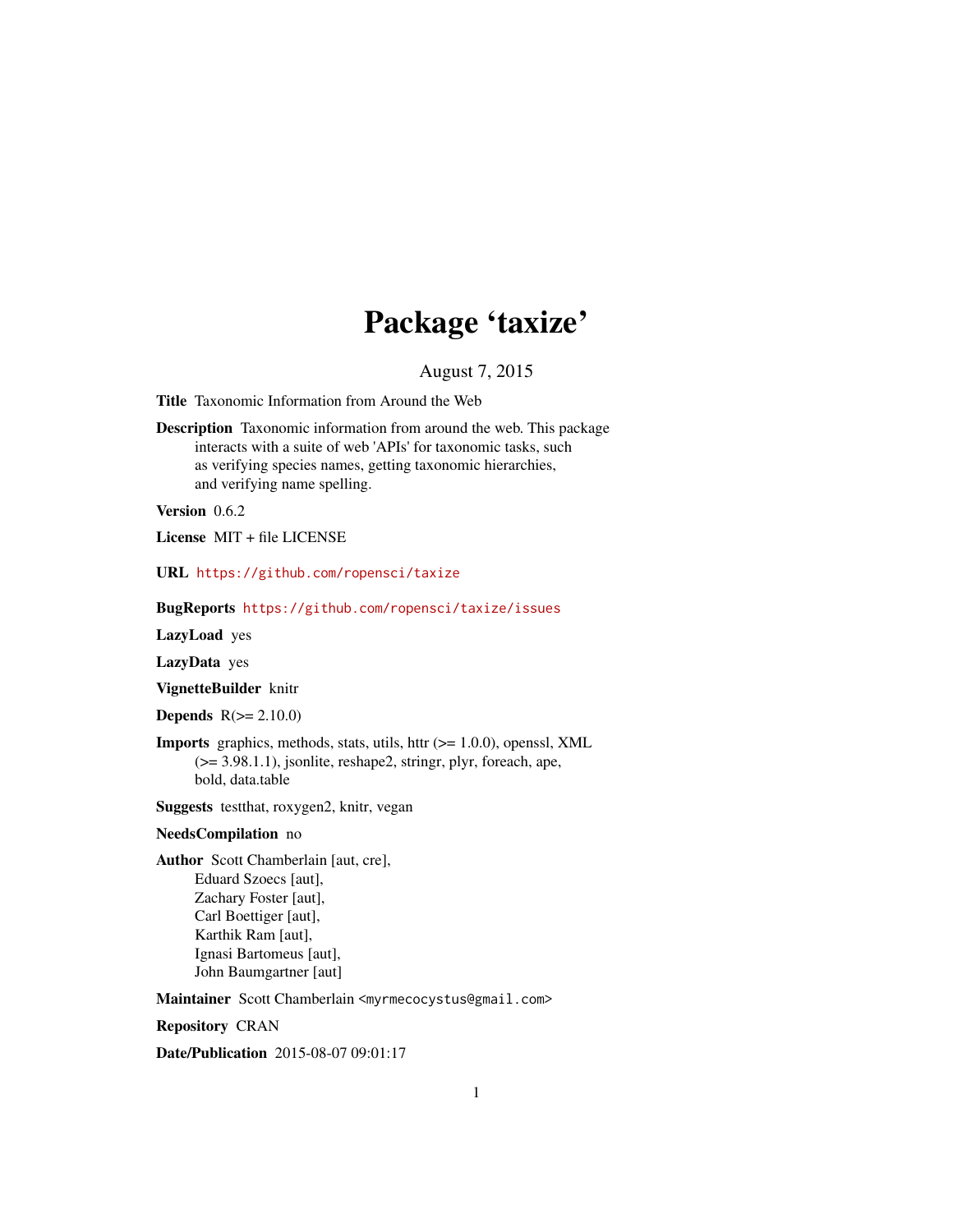# R topics documented:

|                                                                                                               | 4              |
|---------------------------------------------------------------------------------------------------------------|----------------|
|                                                                                                               | 5              |
|                                                                                                               | 6              |
|                                                                                                               | 6              |
|                                                                                                               | $\overline{7}$ |
|                                                                                                               | 8              |
|                                                                                                               | 9              |
|                                                                                                               | 11             |
|                                                                                                               | 13             |
|                                                                                                               | 16             |
|                                                                                                               | 18             |
|                                                                                                               | 19             |
|                                                                                                               | 21             |
|                                                                                                               | 22             |
|                                                                                                               | 24             |
|                                                                                                               |                |
|                                                                                                               |                |
|                                                                                                               |                |
|                                                                                                               | 29             |
|                                                                                                               |                |
|                                                                                                               |                |
|                                                                                                               |                |
|                                                                                                               | 37             |
|                                                                                                               | - 39           |
|                                                                                                               | 42             |
|                                                                                                               | 44             |
|                                                                                                               | 46             |
|                                                                                                               |                |
|                                                                                                               |                |
|                                                                                                               | 55             |
|                                                                                                               | 58             |
|                                                                                                               | 59             |
|                                                                                                               |                |
| $grn\_datasources \ldots \ldots \ldots \ldots \ldots \ldots \ldots \ldots \ldots \ldots \ldots \ldots \ldots$ | 62             |
|                                                                                                               | 63             |
|                                                                                                               | 64             |
|                                                                                                               | 65             |
|                                                                                                               | 67             |
|                                                                                                               | 69             |
|                                                                                                               | 69             |
|                                                                                                               | 71             |
|                                                                                                               | 71             |
|                                                                                                               | 72             |
| itis 1sid                                                                                                     | 73             |
| itis name                                                                                                     | 74             |
|                                                                                                               | 74             |
|                                                                                                               |                |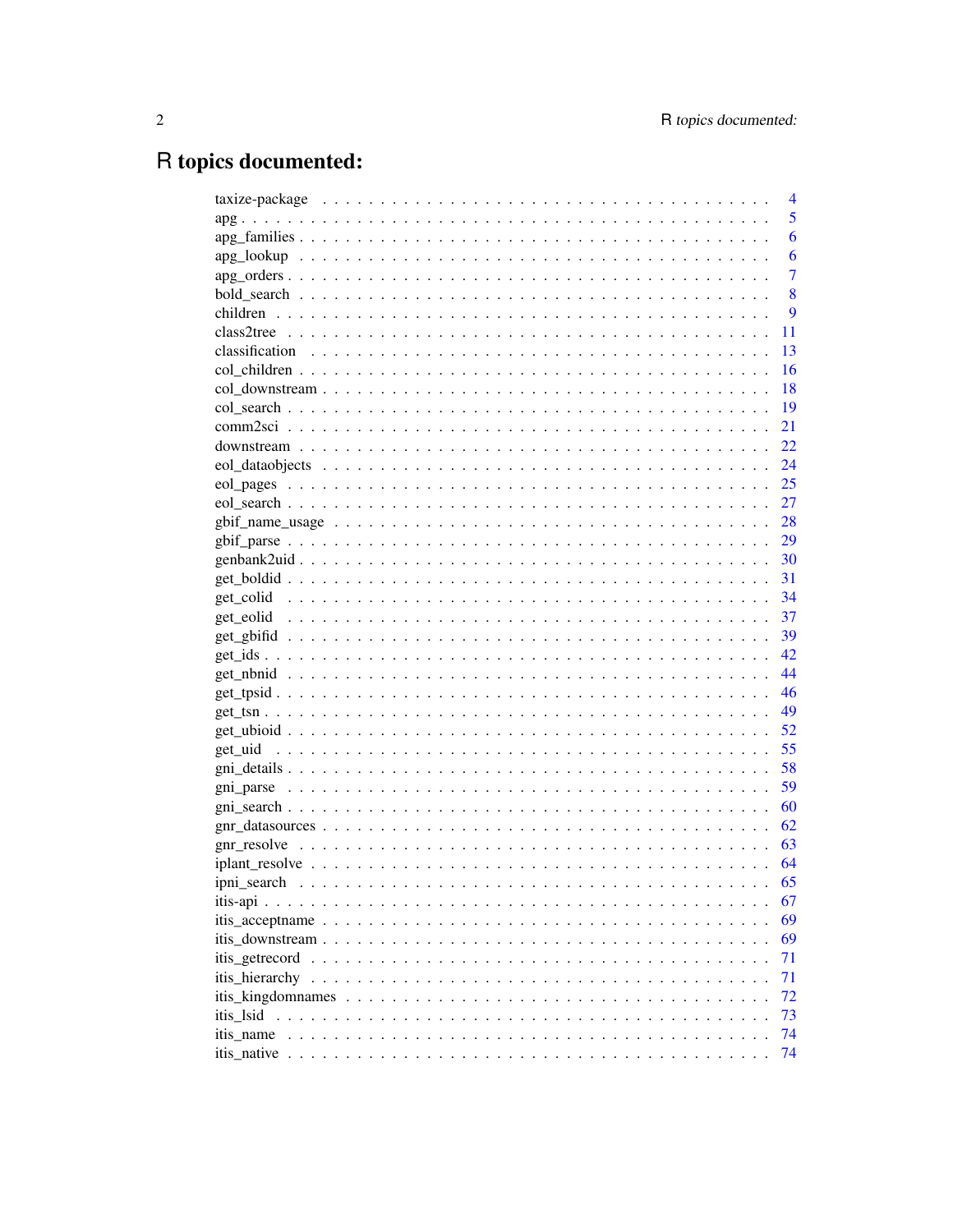|                     | 75 |
|---------------------|----|
|                     | 76 |
|                     | 76 |
|                     | 77 |
|                     | 78 |
|                     | 79 |
|                     | 79 |
|                     | 81 |
|                     | 82 |
|                     | 82 |
|                     | 83 |
|                     | 84 |
|                     | 85 |
|                     | 86 |
|                     | 87 |
|                     | 89 |
|                     | 90 |
|                     | 91 |
|                     | 92 |
|                     | 92 |
|                     | 93 |
|                     | 93 |
|                     | 94 |
|                     |    |
|                     | 96 |
|                     | 98 |
|                     | 98 |
|                     |    |
|                     |    |
|                     |    |
|                     |    |
|                     |    |
|                     |    |
|                     |    |
|                     |    |
|                     |    |
|                     |    |
|                     |    |
|                     |    |
|                     |    |
|                     |    |
|                     |    |
|                     |    |
|                     |    |
|                     |    |
| tp synonyms         |    |
| ubio_classification |    |
|                     |    |
| ubio id             |    |
|                     |    |

 $\overline{3}$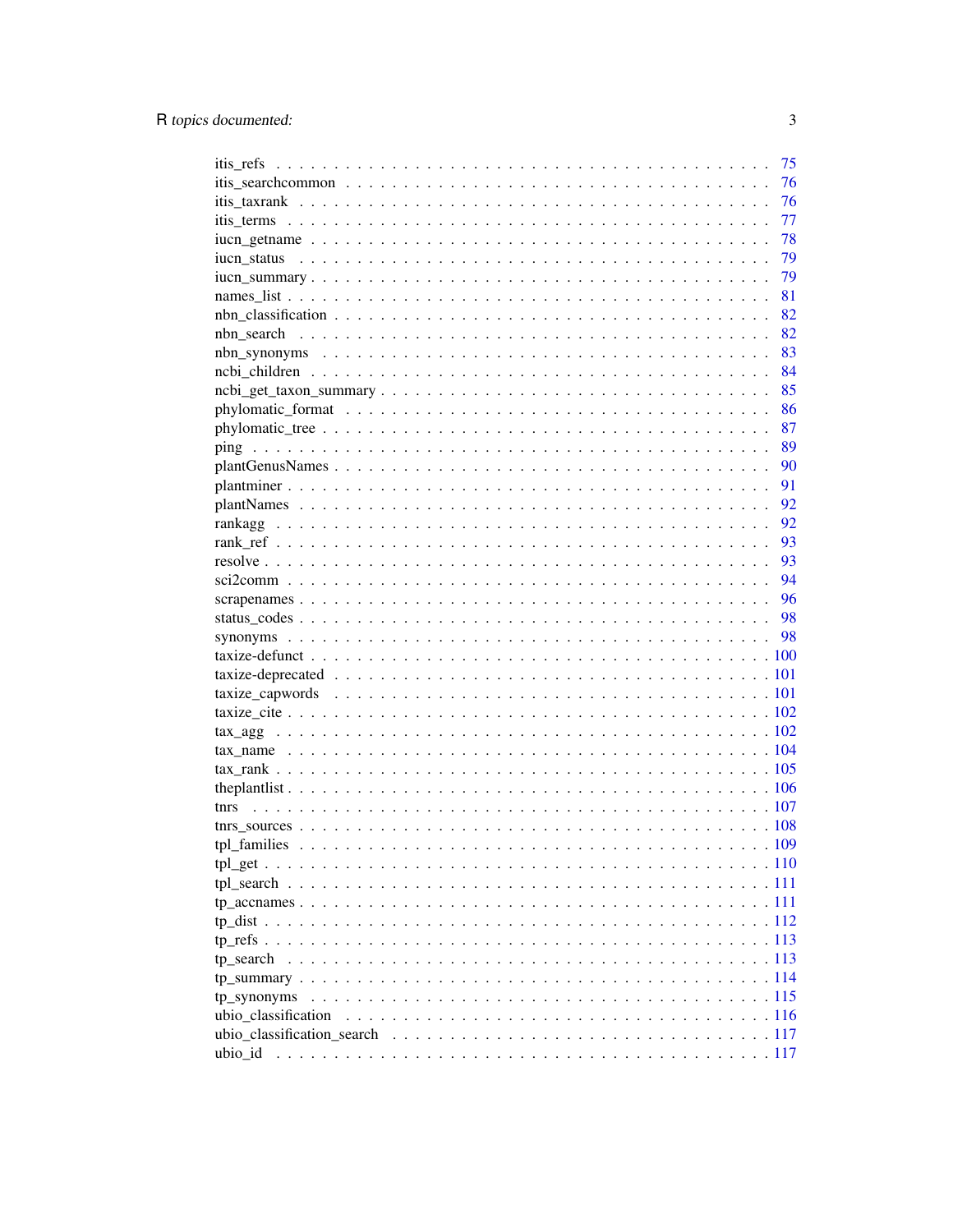# <span id="page-3-0"></span>4 taxize-package

| Index |  |  |  |  |  |  |  |  |  |  |  |  |  |  |  | 173 |
|-------|--|--|--|--|--|--|--|--|--|--|--|--|--|--|--|-----|
|       |  |  |  |  |  |  |  |  |  |  |  |  |  |  |  |     |
|       |  |  |  |  |  |  |  |  |  |  |  |  |  |  |  |     |
|       |  |  |  |  |  |  |  |  |  |  |  |  |  |  |  |     |
|       |  |  |  |  |  |  |  |  |  |  |  |  |  |  |  |     |
|       |  |  |  |  |  |  |  |  |  |  |  |  |  |  |  |     |

taxize-package *Taxnomic search and phylogeny retrieval.*

#### Description

Taxnomic search and phylogeny retrieval.

#### About

We are developing taxize as a package to allow users to search over many websites for species names (scientific and common) and download up- and downstream taxonomic hierarchical information and many other things.

The functions in the package that hit a specific API have a prefix and suffix separated by an underscore. They follow the format of service\_whatitdoes. For example, gnr\_resolve uses the Global Names Resolver API to resolve species names.

General functions in the package that don't hit a specific API don't have two words separated by an underscore, e.g., classification

You need API keys for Encyclopedia of Life (EOL), the Universal Biological Indexer and Organizer (uBio), Tropicos, and Plantminer.

# Currently supported APIs

| API                                             | prefix     | SOAP?        |
|-------------------------------------------------|------------|--------------|
| Encyclopedia of Life (EOL)                      | eol        | <b>FALSE</b> |
| <b>Taxonomic Name Resolution Service</b>        | tnrs       | <b>FALSE</b> |
| Integrated Taxonomic Information Service (ITIS) | itis       | <b>FALSE</b> |
| Phylomatic                                      | phylomatic | <b>FALSE</b> |
| uBio                                            | ubio       | <b>FALSE</b> |
| Global Names Resolver (from EOL/GBIF)           | gnr        | <b>FALSE</b> |
| Global Names Index (from EOL/GBIF)              | gni        | <b>FALSE</b> |
| <b>IUCN Red List</b>                            | iucn       | <b>FALSE</b> |
| Tropicos (from Missouri Botanical Garden)       | tp         | <b>FALSE</b> |
| Plantminer                                      | plantminer | <b>FALSE</b> |
| Theplantlist.org                                | tpl        | <b>FALSE</b> |
| Catalogue of Life                               | col        | <b>FALSE</b> |
| Global Invasive Species Database                | gisd       | <b>FALSE</b> |
| National Center for Biotechnology Information   | ncbi       | <b>FALSE</b> |
| CANADENSYS Vascan name search API               | vascan     | <b>FALSE</b> |
| International Plant Names Index (IPNI)          | ipni       | <b>FALSE</b> |
| World Register of Marine Species (WoRMS)        | worms      | TRUE         |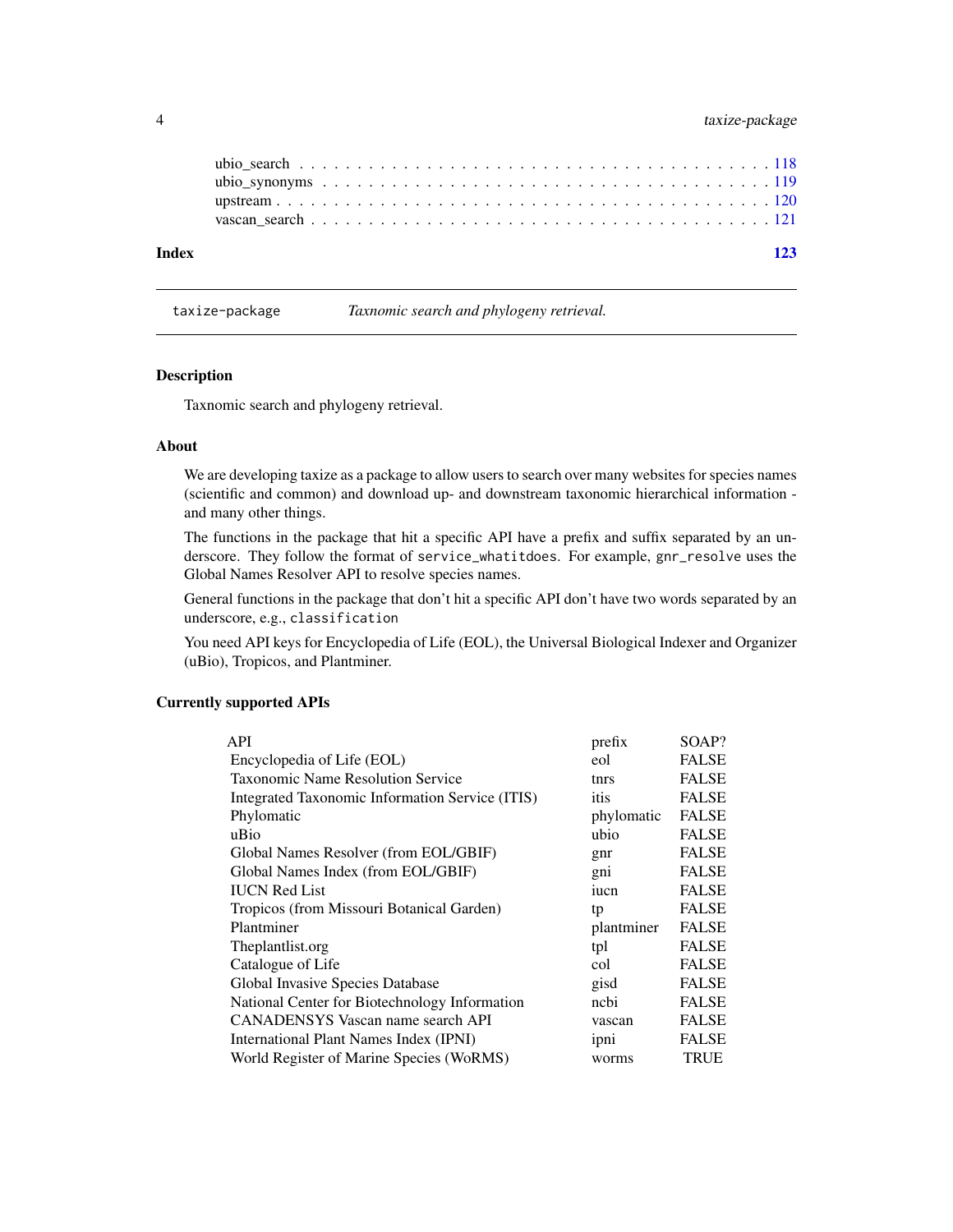| Barcode of Life Data Systems (BOLD)                    | bold             | <b>FALSE</b> |
|--------------------------------------------------------|------------------|--------------|
| Pan-European Species directories Infrastructure (PESI) | pes <sub>1</sub> | <b>TRUE</b>  |
| Mycobank                                               | myco             | <b>TRUE</b>  |
| National Biodiversity Network (UK)                     | nbn              | <b>FALSE</b> |

If the source above has a TRUE in the SOAP? column, it is not available in this package. They are available from a different package called taxizesoap. See the GitHub repo for how to install <https://github.com/ropensci/taxizesoap>

#### Author(s)

Scott Chamberlain <myrmecocystus@gmail.com>

Eduard Szoecs <eduardszoecs@gmail.com>

Zachary Foster <zacharyfoster1989@gmail.com>

Carl Boettiger <cboettig@gmail.com>

Karthik Ram <karthik@ropensci.org>

Ignasi Bartomeus <nacho.bartomeus@gmail.com>

John Baumgartner <johnbb@student.unimelb.edu.au>

apg *Get APG names*

# <span id="page-4-1"></span>Description

Generic names and their replacements from the Angiosperm Phylogeny Group III system of flowering plant classification.

#### Usage

```
apgOrders(...)
```

```
apgFamilies(...)
```
# Arguments

... Curl args passed on to [GET](#page-0-0)

#### References

<http://www.mobot.org/MOBOT/research/APweb/>

<span id="page-4-0"></span> $\log$  5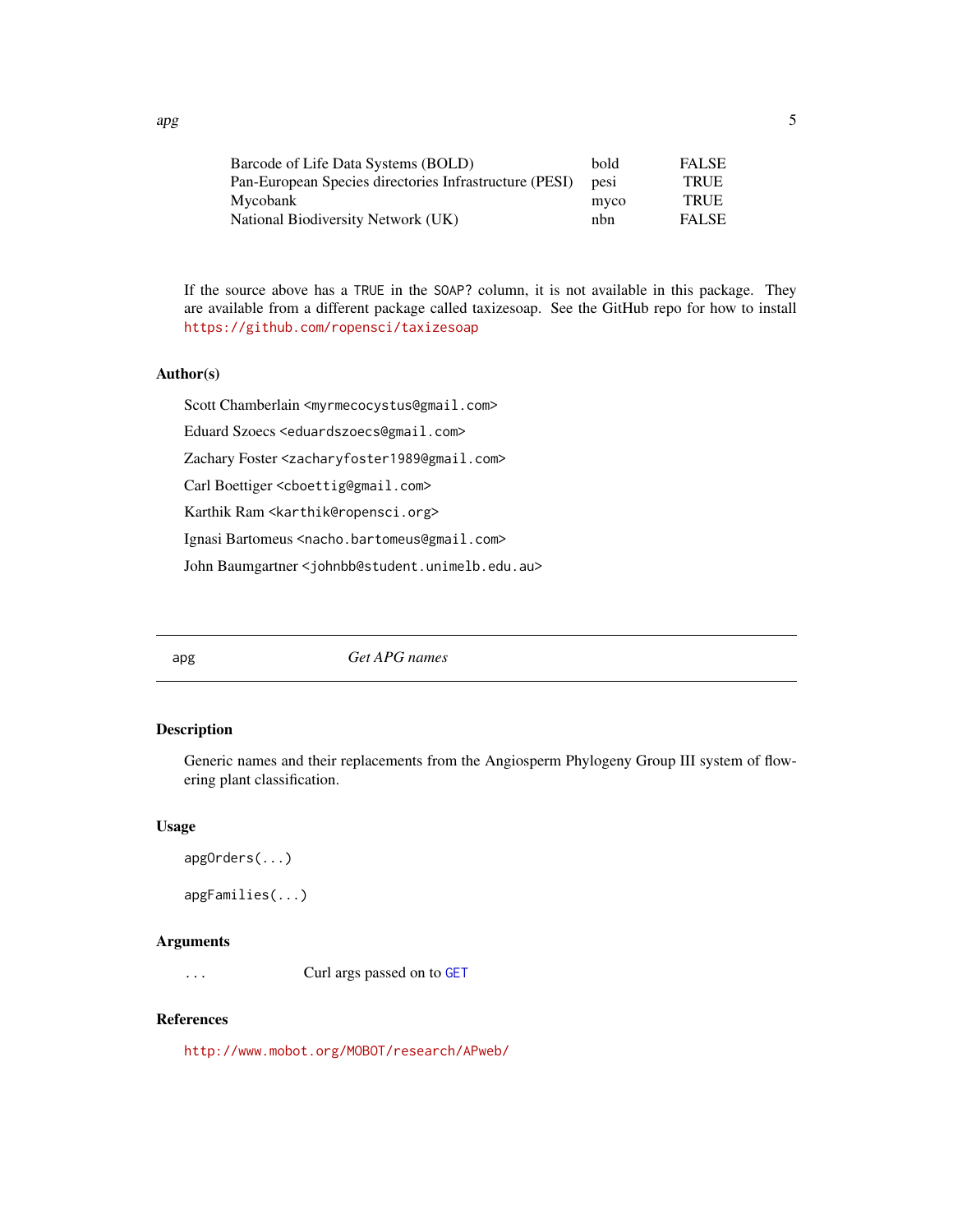# Examples

```
## Not run:
head(apgOrders())
head(apgFamilies())
```
## End(Not run)

<span id="page-5-1"></span>apg\_families *MOBOT family names*

# Description

Family names and their replacements from the Angiosperm Phylogeny Website system of flowering plant classification.

# Format

A data frame with 1597 rows and 4 variables:

original original data record from APG website

this Order name

that Replacment order name

order Order name

#### Details

This dataset is from Version 13, incorporated on 2015-04-29.

# Source

<http://www.mobot.org/MOBOT/research/APweb/>

apg\_lookup *Lookup in the APGIII taxonomy and replace family names*

# Description

Lookup in the APGIII taxonomy and replace family names

# Usage

apg\_lookup(taxa, rank = "family")

<span id="page-5-0"></span>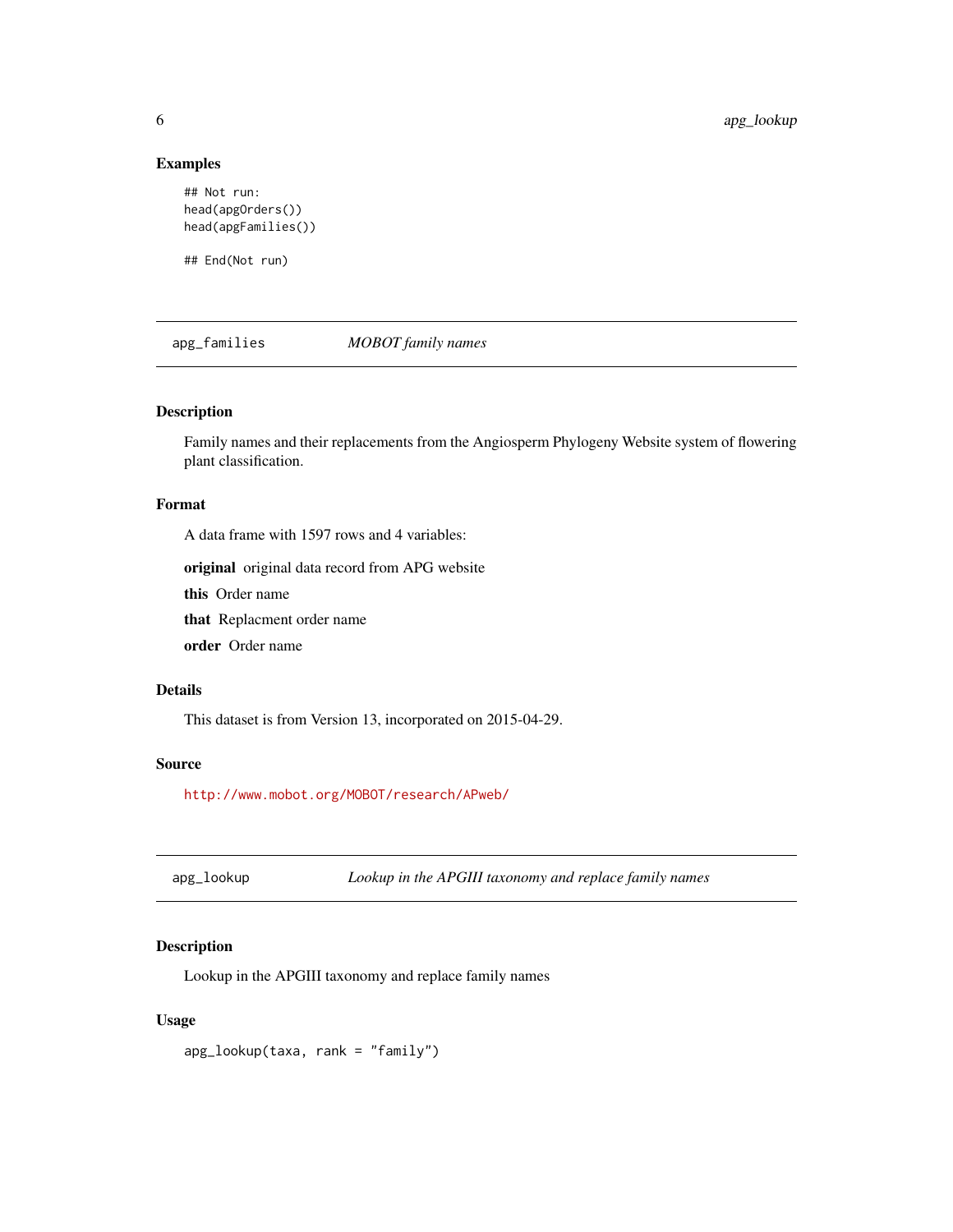# <span id="page-6-0"></span>apg\_orders 7

#### Arguments

| taxa | (character) Taxonomic name to lookup a synonym for in APGIII taxonomy.      |
|------|-----------------------------------------------------------------------------|
| rank | (character) Taxonomic rank to lookup a synonym for. One of family or order. |

# Details

Internally in this function, we use the datasets [apg\\_families](#page-5-1) and [apg\\_orders](#page-6-1) - see their descriptions for the data in them. The functions [apgOrders](#page-4-1) [apgFamilies](#page-4-1) are for scraping current content from the <http://www.mobot.org/MOBOT/research/APweb/> website.

BEWARE: The datasets used in this function are (I think) from Version 12 of the data on [http:](http://www.mobot.org/MOBOT/research/APweb/) [//www.mobot.org/MOBOT/research/APweb/](http://www.mobot.org/MOBOT/research/APweb/) - I'll update data asap.

#### Value

A APGIII family or order name, or the original name if no match.

#### Examples

```
# New name found
apg_lookup(taxa = "Hyacinthaceae", rank = "family")
apg_lookup(taxa = "Poaceae", rank = "family")
# Name not found
```

```
apg_lookup(taxa = "Asteraceae", rank = "family")
```
<span id="page-6-1"></span>apg\_orders *MOBOT order names*

#### Description

Order names and their replacements from the Angiosperm Phylogeny Website system of flowering plant classification.

#### Format

A data frame with 494 rows and 3 variables:

original original data record from APG website

this Order name

that Replacment order name

#### Details

This dataset is from Version 13, incorporated on 2015-04-29.

#### Source

<http://www.mobot.org/MOBOT/research/APweb/>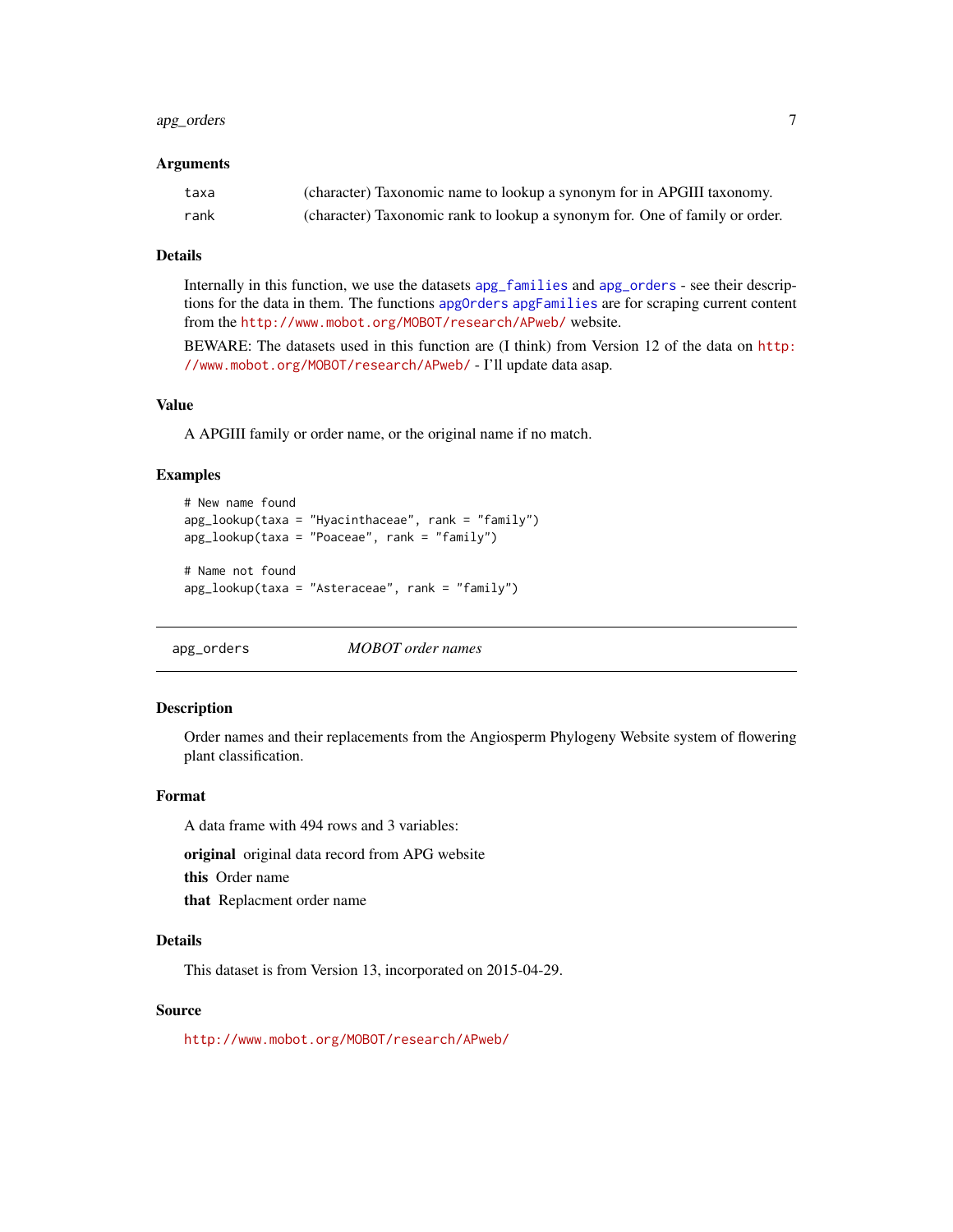<span id="page-7-0"></span>

#### Description

Search Barcode of Life for taxonomic IDs

## Usage

```
bold_search(name = NULL, id = NULL, fuzzy = FALSE, dataTypes = "basic",
  includeTree = FALSE, response = FALSE, ...)
```
#### Arguments

| name        | (character) One or more scientific names.                                                                                                                                                    |
|-------------|----------------------------------------------------------------------------------------------------------------------------------------------------------------------------------------------|
| id          | (integer) One or more BOLD taxonomic identifiers.                                                                                                                                            |
| fuzzy       | (logical) Whether to use fuzzy search or not (default: FALSE). Only used if<br>name passed.                                                                                                  |
| dataTypes   | (character) Specifies the datatypes that will be returned. See Details for options.<br>This variable is ignored if name parameter is passed, but is used if the id param-<br>eter is passed. |
| includeTree | (logical) If TRUE (default: FALSE), returns a list containing information for<br>parent taxa as well as the specified taxon. Only used if id passed.                                         |
| response    | (logical) Note that response is the object that returns from the Curl call, useful<br>for debugging, and getting detailed info on the API call.                                              |
| $\ddots$    | Further args passed on to GET, main purpose being curl debugging                                                                                                                             |

#### Details

You must provide one of name or id to this function. The other parameters are optional. Note that when passing in name, fuzzy can be used as well, while if id is passed, then fuzzy is ignored, and dataTypes includeTree can be used.

Options for dataTypes parameter:

- all returns all data
- basic returns basic taxon information
- images returns specimen image. Includes copyright information, image URL, image metadata.
- stats Returns specimen and sequence statistics. Includes public species count, public BIN count, public marker counts, public record count, specimen count, sequenced specimen count, barcode specimen count, species count, barcode species count.
- geo Returns collection site information. Includes country, collection site map.
- sequencinglabs Returns sequencing labs. Includes lab name, record count.
- depository Returns specimen depositories. Includes depository name, record count.
- thirdparty Returns information from third parties. Includes wikipedia summary, wikipedia URL, GBIF map.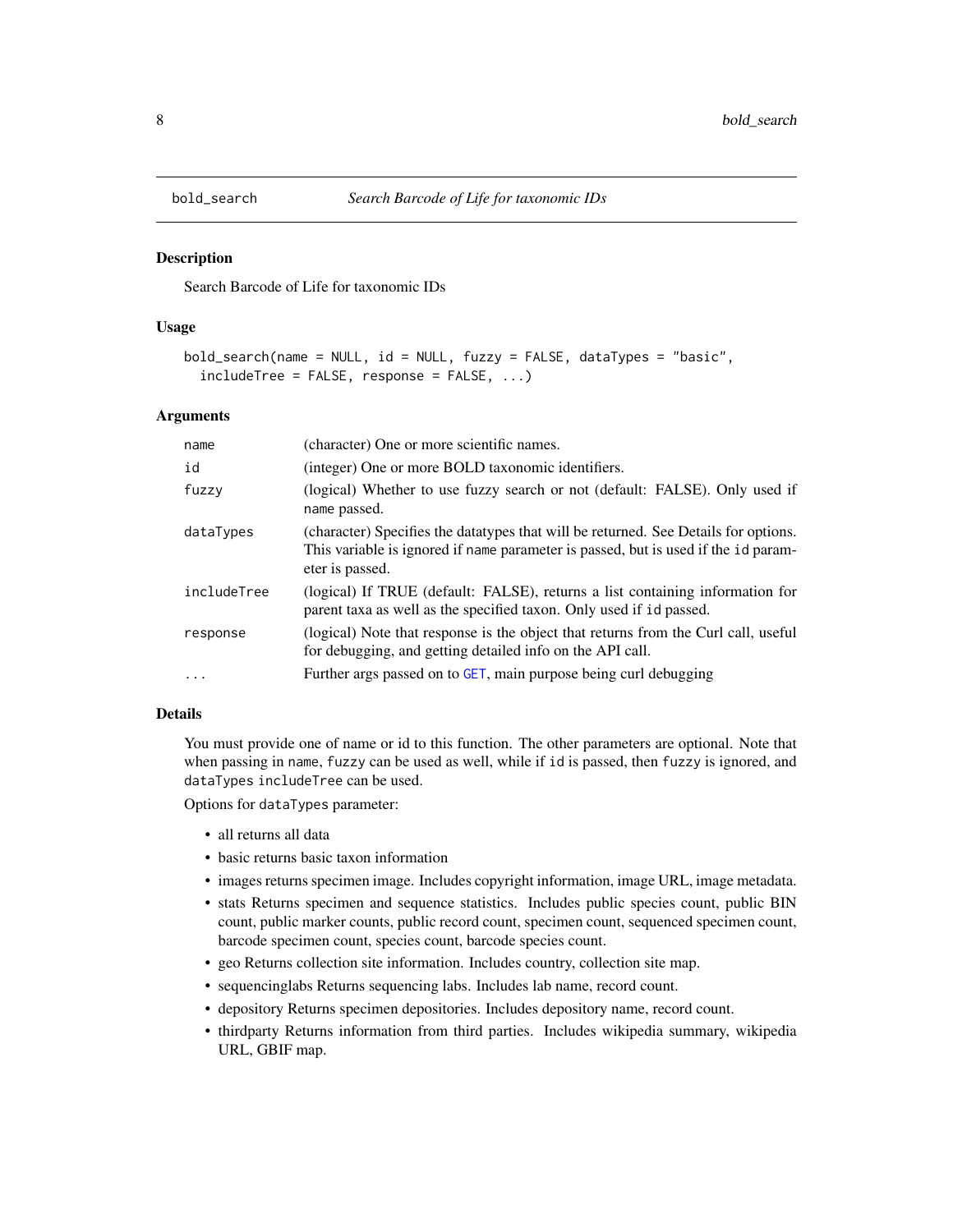#### <span id="page-8-0"></span>children 99 - 1996 - 1997 - 1998 - 1999 - 1999 - 1999 - 1999 - 1999 - 1999 - 1999 - 1999 - 1999 - 1999 - 1999

# Value

A list of data.frame's.

#### References

<http://www.boldsystems.org/index.php/resources/api>

# Examples

```
## Not run:
# A basic example
bold_search(name="Apis")
bold_search(name="Agapostemon")
bold_search(name="Poa")
# Fuzzy search
head(bold_search(name="Po", fuzzy=TRUE))
head(bold_search(name="Aga", fuzzy=TRUE))
# Many names
bold_search(name=c("Apis","Puma concolor"))
nms <- names_list('species')
bold_search(name=nms)
# Searching by ID - dataTypes can be used, and includeTree can be used
bold_search(id=88899)
bold_search(id=88899, dataTypes="stats")
bold_search(id=88899, dataTypes="geo")
bold_search(id=88899, dataTypes="basic")
bold_search(id=88899, includeTree=TRUE)
## End(Not run)
```
children *Retrieve immediate children taxa for a given taxon name or ID.*

#### Description

This function is different from [downstream](#page-21-1) in that it only collects immediate taxonomic children, while [downstream](#page-21-1) collects taxonomic names down to a specified taxonomic rank, e.g., getting all species in a family.

```
children(...)
## Default S3 method:
children(x, db = NULL, rows = NA, ...)
```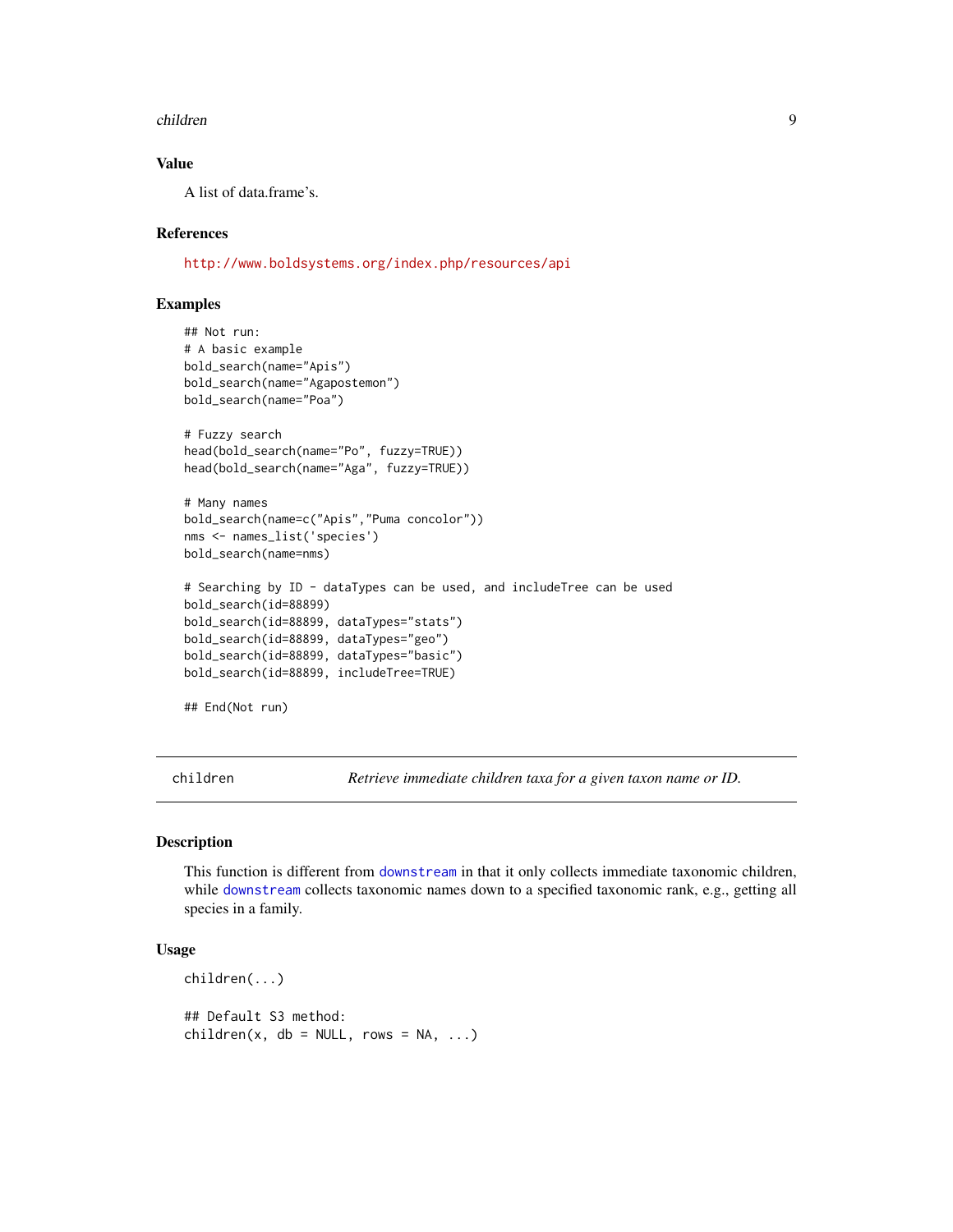```
## S3 method for class 'tsn'
children(x, db = NULL, ...)## S3 method for class 'colid'
children(x, db = NULL, ...)## S3 method for class 'ids'
children(x, db = NULL, ...)## S3 method for class 'uid'
children(x, db = NULL, ...)
```
# Arguments

| $\ddotsc$    | Further args passed on to col_children, gethierarchydownfromtsn, or ncbi_children.<br>See those functions for what parameters can be passed on.                                                                                                                           |
|--------------|---------------------------------------------------------------------------------------------------------------------------------------------------------------------------------------------------------------------------------------------------------------------------|
| $\mathsf{x}$ | Vector of taxa names (character) or IDs (character or numeric) to query.                                                                                                                                                                                                  |
| db           | character; database to query. One or more of it is, col, or ncbi.                                                                                                                                                                                                         |
| rows         | (numeric) Any number from 1 to inifity. If the default NA, all rows are consid-<br>ered. Note that this parameter is ignored if you pass in a taxonomic id of any of<br>the acceptable classes: tsn, colid. NCBI has a method for this function but rows<br>doesn't work. |

#### Value

A named list of data.frames with the children names of every supplied taxa. You get an NA if there was no match in the database.

```
## Not run:
# Plug in taxonomic IDs
children(161994, db = "itis")children(8028, db = "ncbi")children("578cbfd2674a9b589f19af71a33b89b6", db = "col")
## works with numeric if as character as well
children("161994", db = "itis")
# Plug in taxon names
children("Salmo", db = 'col')
children("Salmo", db = 'itis')
children("Salmo", db = 'ncbi')
# Plug in IDs
(id <- get_colid("Apis"))
children(id)
## Equivalently, plug in the call to get the id via e.g., get_colid into children
identical(children(id), children(get_colid("Apis")))
```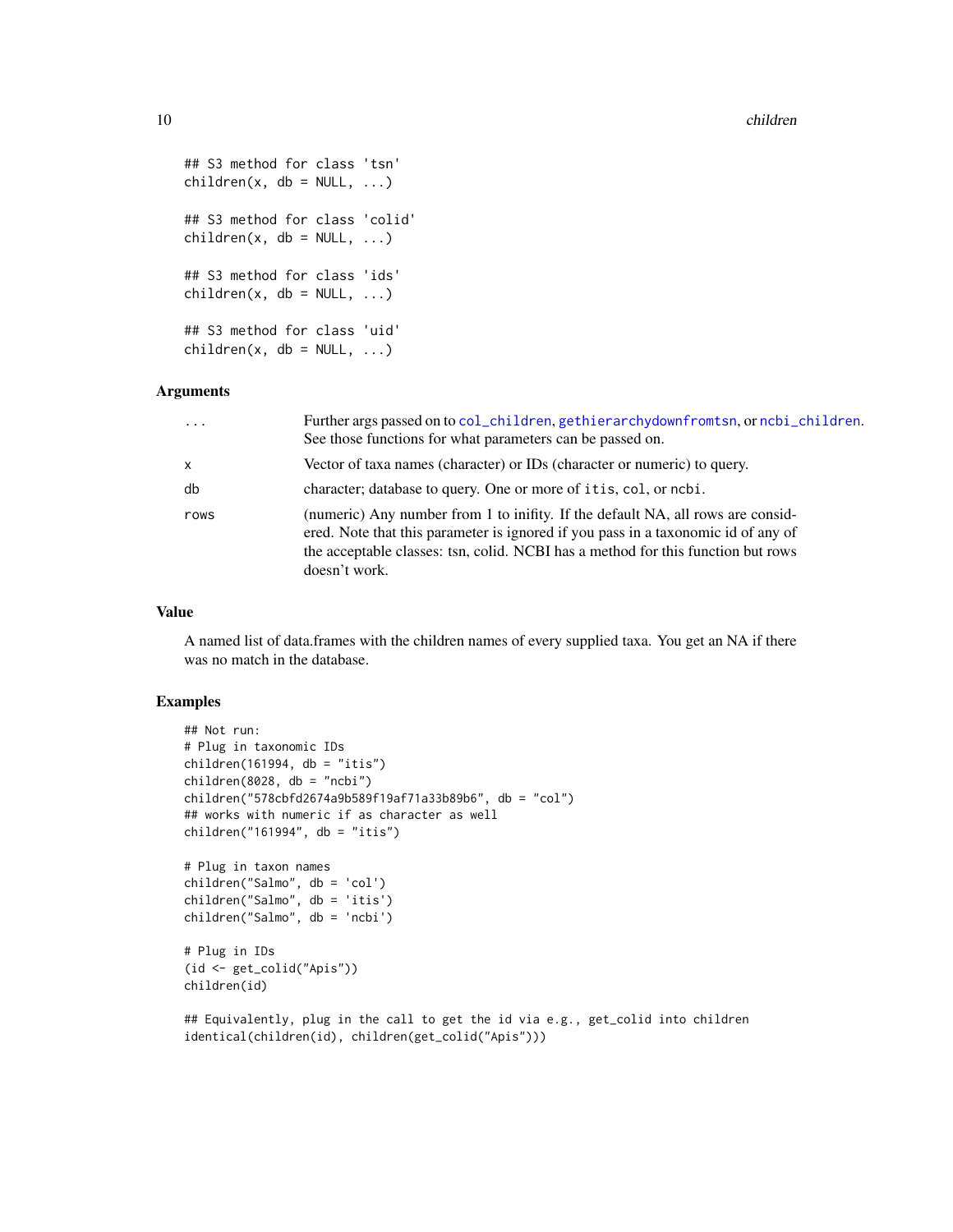#### <span id="page-10-0"></span>class2tree 11

```
(id <- get_colid("Apis"))
children(id)
children(get_colid("Apis"))
# Many taxa
(sp <- names_list("genus", 3))
children(sp, db = 'col')children(sp, db = 'itis')
# Two data sources
(ids <- get_ids("Apis", db = c('col','itis')))
children(ids)
## same result
children(get_ids("Apis", db = c('col','itis')))
# Use the rows parameter
children("Poa", db = 'col')
children("Poa", db = 'col', rows=1)
# use curl options
library("httr")
res <- children("Poa", db = 'col', rows=1, config=verbose())
res <- children("Salmo", db = 'itis', config=verbose())
res <- children("Salmo", db = 'ncbi', config=verbose())
## End(Not run)
```
class2tree *Convert list of classifications to a tree.*

# Description

This function converts a list of hierarchies for individual species into a single species by taxonomic level matrix, then calculates a distance matrix based on taxonomy alone, and outputs either a phylo or dist object. See details for more information.

# Usage

```
class2tree(input, varstep = TRUE, check = TRUE, \ldots)
## S3 method for class 'classtree'
plot(x, \ldots)## S3 method for class 'classtree'
print(x, \ldots)
```
#### Arguments

input List of classification data.frame's from the function classification().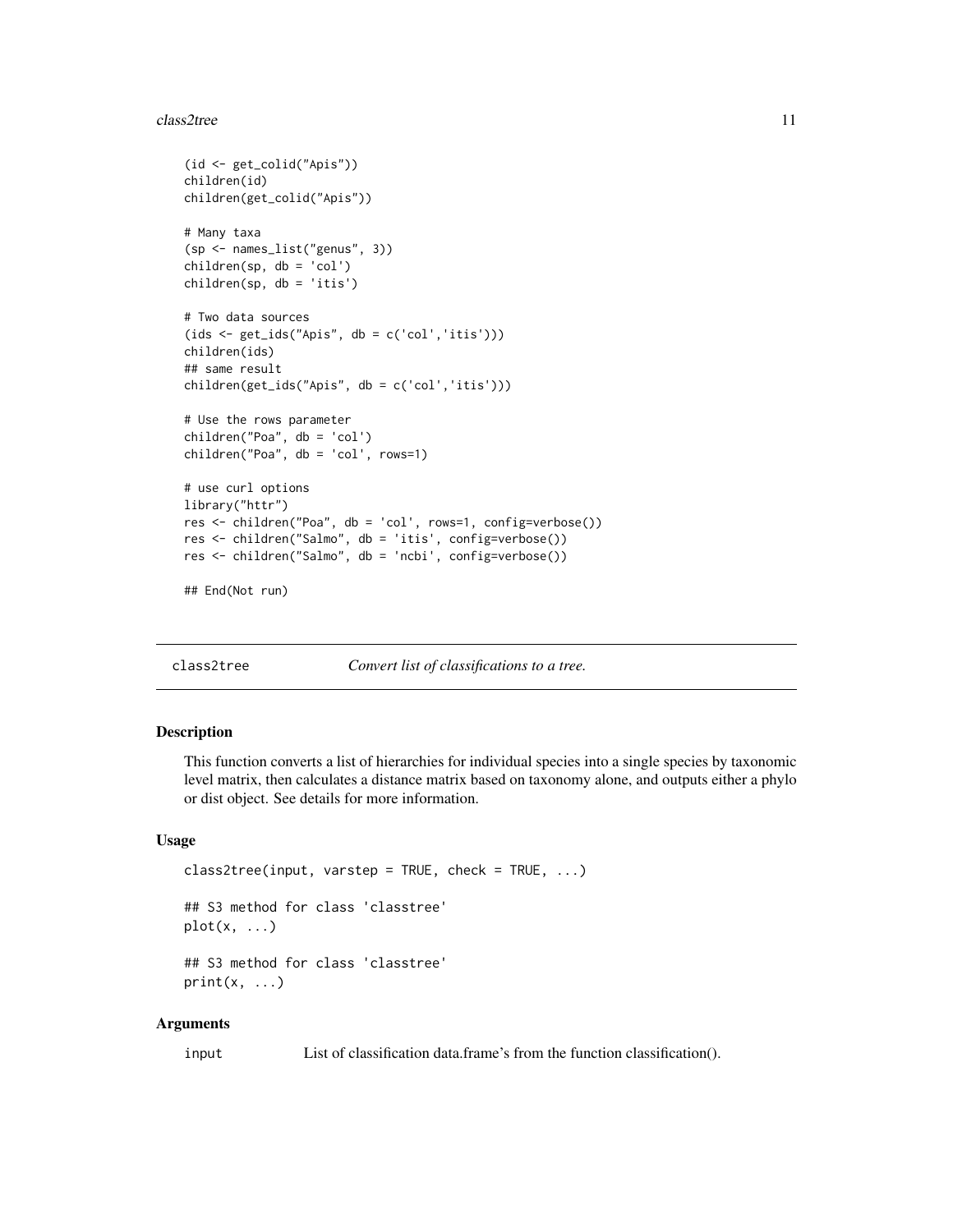| varstep  | Vary step lengths between successive levels relative to proportional loss of the<br>number of distinct classes.                                                                                                                                                                                                                                                                |
|----------|--------------------------------------------------------------------------------------------------------------------------------------------------------------------------------------------------------------------------------------------------------------------------------------------------------------------------------------------------------------------------------|
| check    | If TRUE, remove all redundant levels which are different for all rows or constant<br>for all rows and regard each row as a different basal taxon (species). If FALSE<br>all levels are retained and basal taxa (species) also must be coded as variables<br>(columns). You will get a warning if species are not coded, but you can ignore<br>this if that was your intention. |
| $\ddots$ | Further arguments passed on to holust.                                                                                                                                                                                                                                                                                                                                         |
| X.       | Input object to print or plot - output from class2tree function.                                                                                                                                                                                                                                                                                                               |
|          |                                                                                                                                                                                                                                                                                                                                                                                |

# Details

See [taxa2dist](#page-0-0). Thanks to Jari Oksanen for making the taxa2dist function and pointing it out, and Clarke & Warwick (1998, 2001), which taxa2dist was based on.

#### Value

An object of class "classtree" with slots:

- phylo The resulting object, a phylo object
- classification The classification data.frame, with taxa as rows, and different classification levels as columns
- distmat Distance matrix
- names The names of the tips of the phylogeny

Note that when you execute the resulting object, you only get the phylo object. You can get to the other 3 slots by calling them directly, like output\$names, etc.

```
## Not run:
spnames <- c('Klattia flava', 'Trollius sibiricus', 'Arachis paraguariensis',
 'Tanacetum boreale', 'Gentiana yakushimensis','Sesamum schinzianum',
 'Pilea verrucosa','Tibouchina striphnocalyx','Lycium dasystemum',
 'Schoenus centralis','Berkheya echinacea','Androcymbium villosum',
 'Helianthus annuus','Madia elegans','Lupinus albicaulis','Poa annua',
 'Pinus lambertiana')
out <- classification(spnames, db='ncbi')
tr <- class2tree(out)
plot(tr)
# another example using random sets of names with names_list() fxn
spnames <- names_list('species', 50)
out <- classification(spnames, db='ncbi')
tr <- class2tree(out)
plot(tr)
plot(tr, no.margin=TRUE)
## End(Not run)
```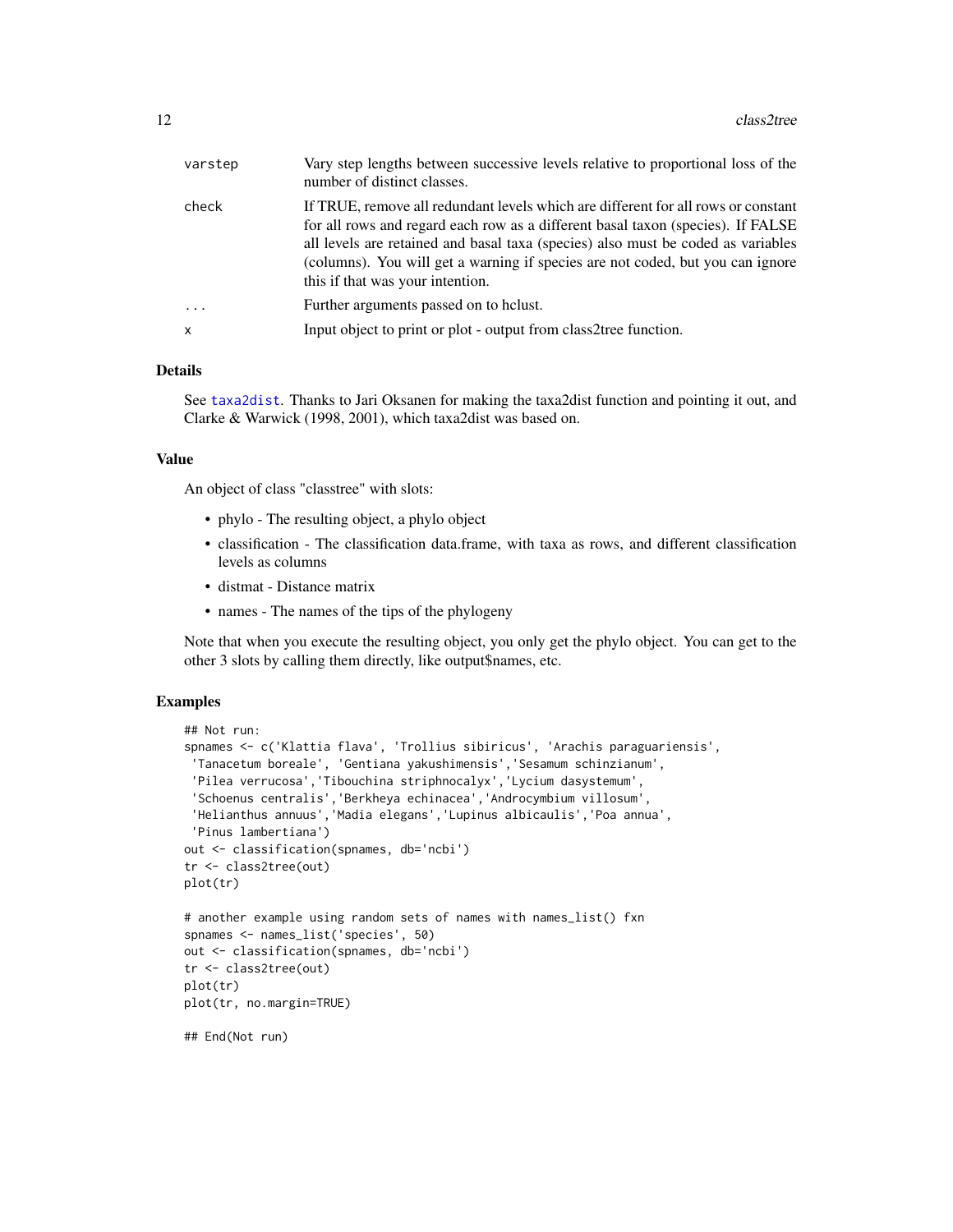<span id="page-12-1"></span><span id="page-12-0"></span>

#### Description

Retrieve the taxonomic hierarchy for a given taxon ID.

```
classification(...)
## Default S3 method:
classification(x, db = NULL, callopts = list(),
  return_id = TRUE, rows = NA, ...)## S3 method for class 'tsn'
classification(id, callopts = list(), return_id = TRUE, ...)
## S3 method for class 'uid'
classification(id, callopts = list(), return_id = TRUE, \dots)
## S3 method for class 'eolid'
classification(id, key = NULL, callopts = list(),
  return_id = TRUE, ...## S3 method for class 'colid'
classification(id, start = NULL, checklist = NULL,
  callopts = list(), return_id = TRUE, ...)
## S3 method for class 'tpsid'
classification(id, key = NULL, callopts = list(),
  return_id = TRUE, ...## S3 method for class 'gbifid'
classification(id, callopts = list(), return_id = TRUE,
  ...)
## S3 method for class 'nbnid'
classification(id, callopts = list(), return_id = TRUE, ...)
## S3 method for class 'ids'
classification(id, ...)
cbind.classification(x)
rbind.classification(x)
```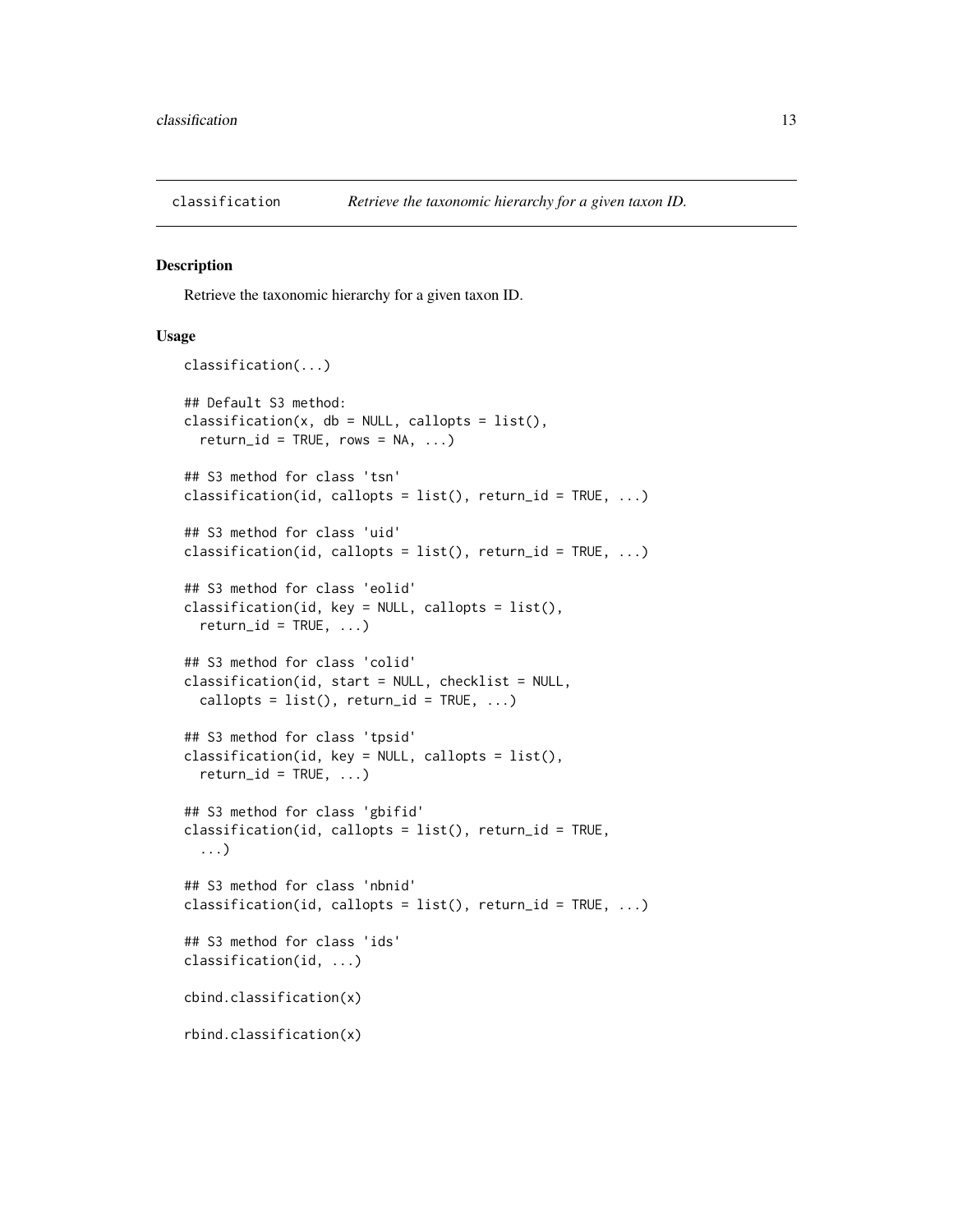```
14 classification and the classification of the classification of the classification
```

```
cbind.classification_ids(...)
```

```
rbind.classification_ids(...)
```
# Arguments

| .         | Other arguments passed to get_tsn, get_uid, get_eolid, get_colid, get_tpsid,<br>get_gbifid.                                                                                                                                                                                                                                                                              |
|-----------|--------------------------------------------------------------------------------------------------------------------------------------------------------------------------------------------------------------------------------------------------------------------------------------------------------------------------------------------------------------------------|
| X         | Vector of taxa names (character) or IDs (character or numeric) to query.                                                                                                                                                                                                                                                                                                 |
| db        | character; database to query. either ncbi, it is, eol, col, tropicos, gbif, or<br>nbn.                                                                                                                                                                                                                                                                                   |
| callopts  | Curl options passed on to GET                                                                                                                                                                                                                                                                                                                                            |
| return_id | (logical) If TRUE (default), return the taxon id as well as the name and rank of<br>taxa in the lineage returned.                                                                                                                                                                                                                                                        |
| rows      | (numeric) Any number from 1 to inifity. If the default NA, all rows are consid-<br>ered. Note that this parameter is ignored if you pass in a taxonomic id instead<br>of a name of class character.                                                                                                                                                                      |
| id        | character; identifiers, returned by get_tsn, get_uid, get_eolid, get_colid,<br>get_tpsid, get_gbifid.                                                                                                                                                                                                                                                                    |
| key       | Your API key; loads from .Rprofile.                                                                                                                                                                                                                                                                                                                                      |
| start     | The first record to return. If omitted, the results are returned from the first record<br>(start=0). This is useful if the total number of results is larger than the maximum<br>number of results returned by a single Web service query (currently the maxi-<br>mum number of results returned by a single query is 500 for terse queries and<br>50 for full queries). |
| checklist | character; The year of the checklist to query, if you want a specific year's check-<br>list instead of the lastest as default (numeric).                                                                                                                                                                                                                                 |
|           |                                                                                                                                                                                                                                                                                                                                                                          |

# Details

If IDs are supplied directly (not from the get\_\* functions) you must specify the type of ID. There is a timeout of 1/3 seconds between querries to NCBI.

BEWARE: Right now, NBN doesn't return the queried taxon in the classification. But you can attach it yourself quite easily of course. This behavior is different from the other data sources.

# Value

A named list of data.frames with the taxonomic classification of every supplied taxa.

# See Also

[get\\_tsn](#page-48-1), [get\\_uid](#page-54-1), [get\\_eolid](#page-36-1), [get\\_colid](#page-33-1), [get\\_tpsid](#page-45-1), [get\\_gbifid](#page-38-1)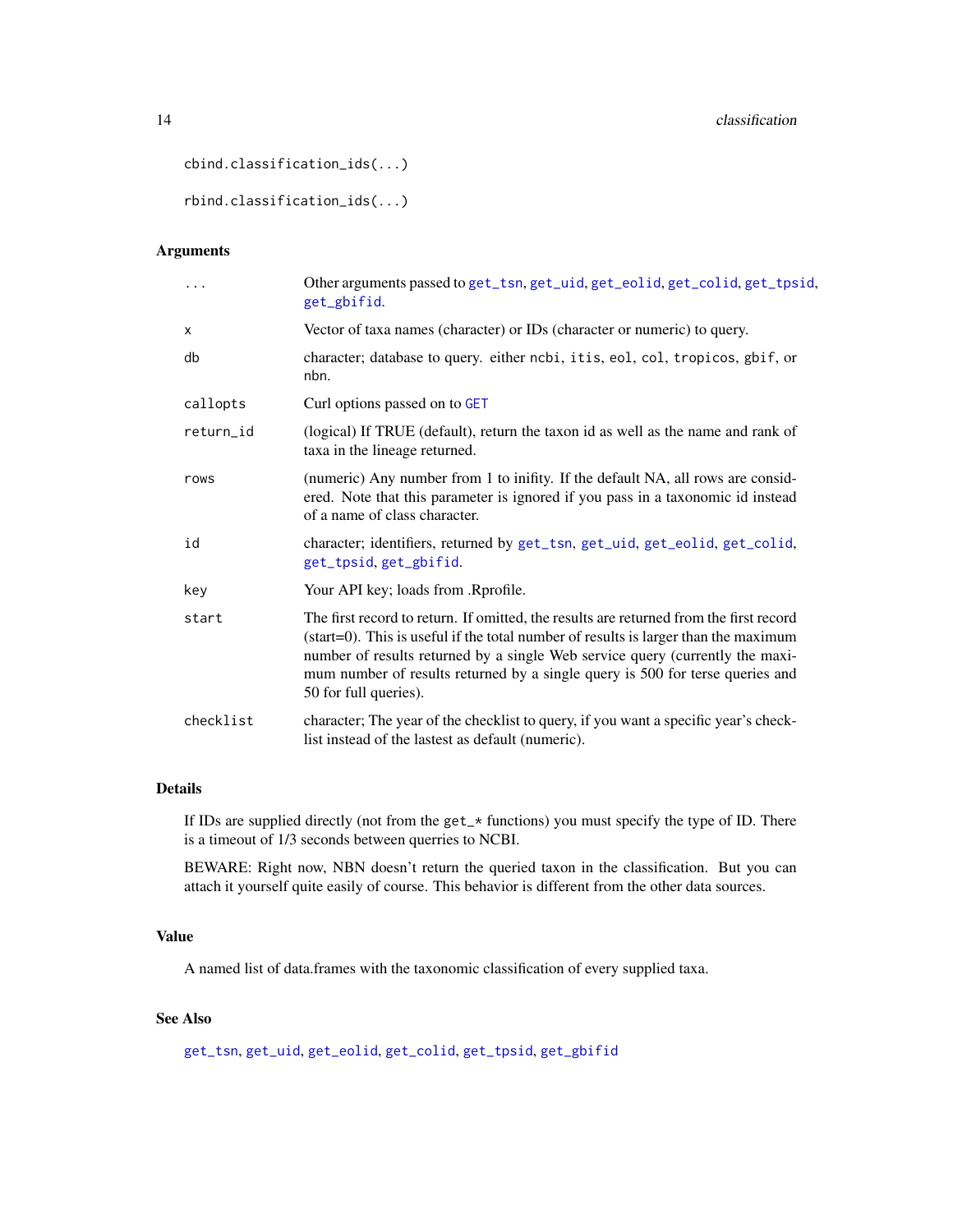#### classification 15

```
## Not run:
# Plug in taxon IDs
classification(9606, db = 'ncbi')
classification(c(9606, 55062), db = 'ncbi')
classification(129313, db = 'itis')
classification(57361017, db = 'eol')classification(c(2704179, 2441176), db = 'gbf')classification(25509881, db = 'tropicos')
classification("NBNSYS0000004786", db = 'nbn')
## works the same if IDs are in class character
classification(c("2704179", "2441176"), db = 'gbif')
# Plug in taxon names
## in this case, we use get_x() fxns internally to first get taxon IDs
classification(c("Chironomus riparius", "aaa vva"), db = 'ncbi')
classification(c("Chironomus riparius", "aaa vva"), db = 'ncbi', verbose=FALSE)
classification(c("Chironomus riparius", "aaa vva"), db = 'itis')
classification(c("Chironomus riparius", "aaa vva"), db = 'itis', verbose=FALSE)
classification(c("Chironomus riparius", "aaa vva"), db = 'eol')
classification(c("Chironomus riparius", "aaa vva"), db = 'col')
classification("Alopias vulpinus", db = 'nbn')
classification(c("Chironomus riparius", "aaa vva"), db = 'col', verbose=FALSE)
classification(c("Chironomus riparius", "asdfasdfsfdfsd"), db = 'gbif')
classification("Poa annua", db = 'tropicos')
# Use methods for get_uid, get_tsn, get_eolid, get_colid, get_tpsid
classification(get_uid(c("Chironomus riparius", "Puma concolor")))
classification(get_uid(c("Chironomus riparius", "aaa vva")))
classification(get_tsn(c("Chironomus riparius", "aaa vva")))
classification(get_tsn(c("Chironomus riparius", "aaa vva"), verbose = FALSE))
classification(get_eolid(c("Chironomus riparius", "aaa vva")))
classification(get_colid(c("Chironomus riparius", "aaa vva")))
classification(get_tpsid(c("Poa annua", "aaa vva")))
classification(get_gbifid(c("Poa annua", "Bison bison")))
# Pass many ids from class "ids"
(out <- get_ids(names="Puma concolor", db = c('ncbi','gbif')))
(cl <- classification(out))
# Bind width-wise from class classification_ids
cbind(cl)
# Bind length-wise
rbind(cl)
# Many names to get_ids
(out <- get_ids(names=c("Puma concolor","Accipiter striatus"), db = c('ncbi','itis','col')))
(cl <- classification(out))
rbind(cl)
## cbind with so many names results in some messy data
```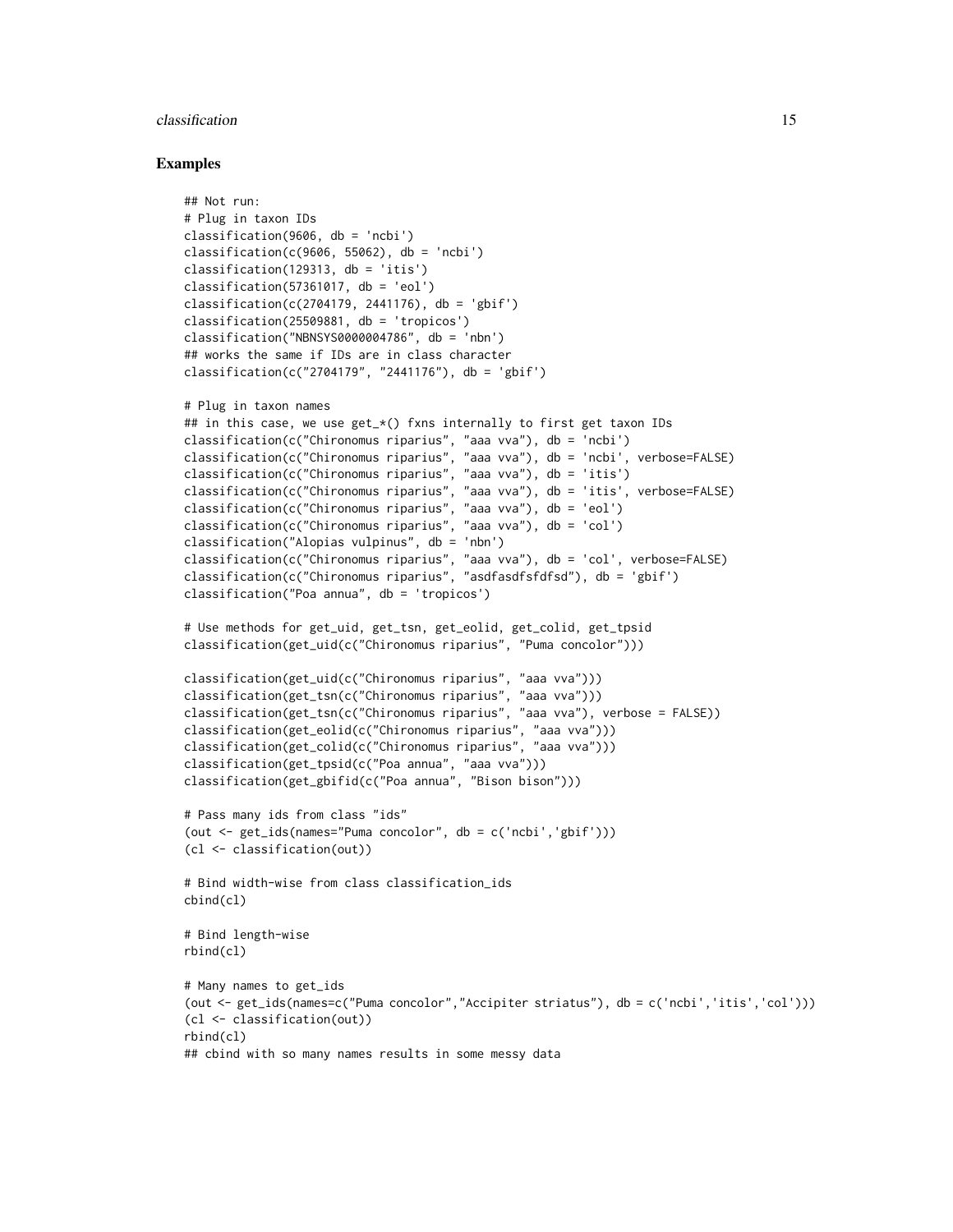```
cbind(cl)
## so you can turn off return_id
cbind( classification(out, return_id=FALSE) )
# rbind and cbind on class classification (from a call to get_colid, get_tsn, etc.
# - other than get_ids)
(cl_col <- classification(get_colid(c("Puma concolor","Accipiter striatus"))))
rbind(cl_col)
cbind(cl_col)
(cl_uid <- classification(get_uid(c("Puma concolor","Accipiter striatus")), return_id=FALSE))
rbind(cl_uid)
cbind(cl_uid)
## cbind works a bit odd when there are lots of ranks without names
(cl_uid <- classification(get_uid(c("Puma concolor","Accipiter striatus")), return_id=TRUE))
cbind(cl_uid)
(cl_tsn <- classification(get_tsn(c("Puma concolor","Accipiter striatus"))))
rbind(cl_tsn)
cbind(cl_tsn)
(tsns <- get_tsn(c("Puma concolor","Accipiter striatus")))
(cl_tsns <- classification(tsns))
cbind(cl_tsns)
# NBN data
(res <- classification(c("Alopias vulpinus","Pinus sylvestris"), db = 'nbn'))
rbind(res)
cbind(res)
# Return taxonomic IDs
## the return_id parameter is logical, and you can turn it on or off. It's TRUE by default
classification(c("Alopias vulpinus","Pinus sylvestris"), db = 'ncbi', return_id = TRUE)
classification(c("Alopias vulpinus","Pinus sylvestris"), db = 'ncbi', return_id = FALSE)
# Use rows parameter to select certain
classification('Poa annua', db = 'tropicos')
classification('Poa annua', db = 'tropicos', rows=1:4)
classification('Poa annua', db = 'tropicos', rows=1)
classification('Poa annua', db = 'tropicos', rows=6)
## End(Not run)
```
<span id="page-15-1"></span>col\_children *Search Catalogue of Life for for direct children of a particular taxon.*

#### Description

Search Catalogue of Life for for direct children of a particular taxon.

<span id="page-15-0"></span>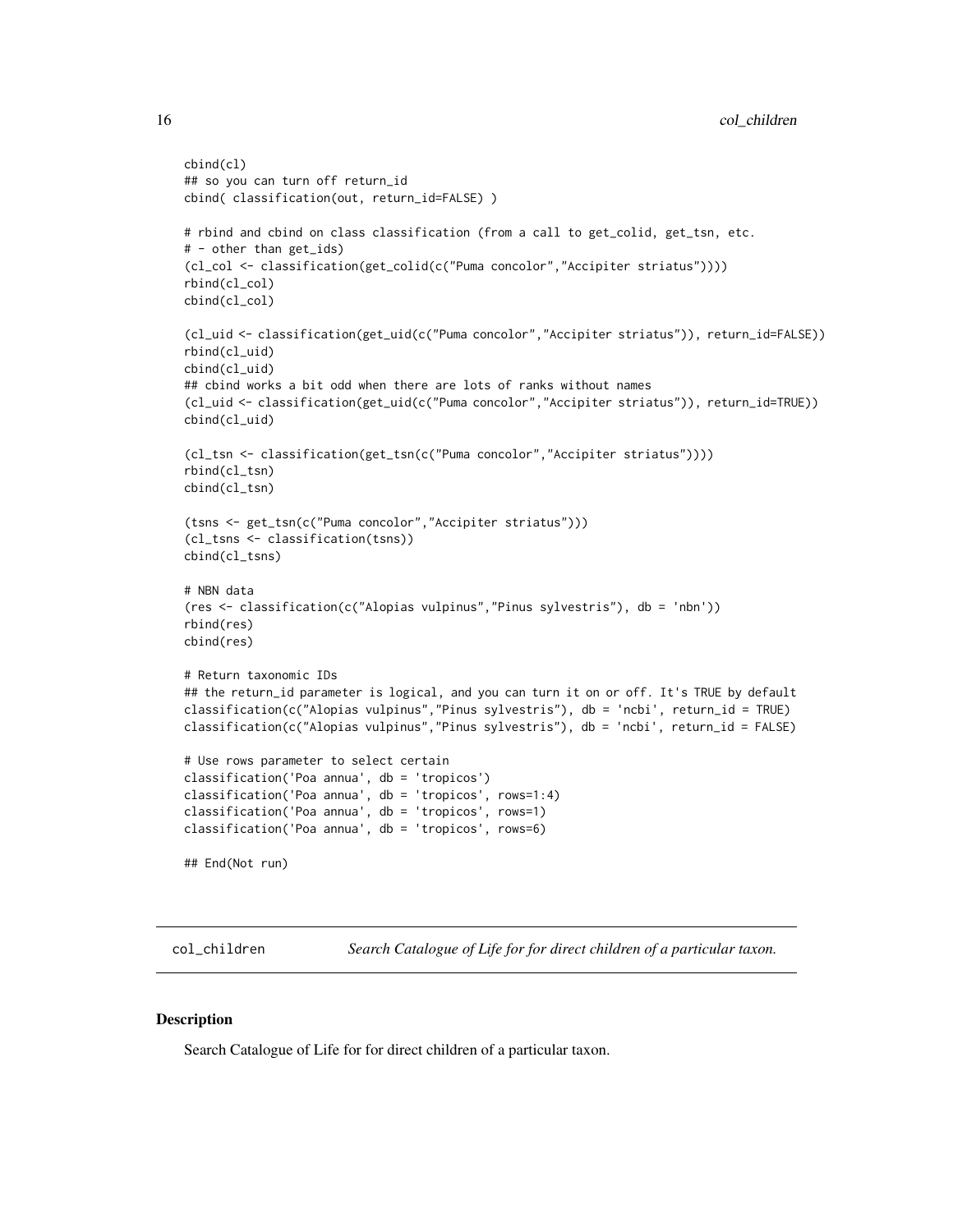# col\_children 17

# Usage

```
col_children(name = NULL, id = NULL, format = NULL, start = NULL,
  checklist = NULL, ...)
```
#### Arguments

| name      | The string to search for. Only exact matches found the name given will be re-<br>turned, unless one or wildcards are included in the search string. An * (asterisk)<br>character denotes a wildcard; a character may also be used. The name must be<br>at least 3 characters long, not counting wildcard characters.                                                               |
|-----------|------------------------------------------------------------------------------------------------------------------------------------------------------------------------------------------------------------------------------------------------------------------------------------------------------------------------------------------------------------------------------------|
| id        | The record ID of the specific record to return (only for scientific names of<br>species or infraspecific taxa)                                                                                                                                                                                                                                                                     |
| format    | format of the results returned. Valid values are format=xml and format=php; if<br>the format parameter is omitted, the results are returned in the default XML for-<br>mat. If format=php then results are returned as a PHP array in serialized string<br>format, which can be converted back to an array in PHP using the unserialize<br>command                                 |
| start     | The first record to return. If omitted, the results are returned from the first record<br>$(\text{start}=0)$ . This is useful if the total number of results is larger than the maximum<br>number of results returned by a single Web service query (currently the maxi-<br>mum number of results returned by a single query is 500 for terse queries and<br>50 for full queries). |
| checklist | The year of the checklist to query, if you want a specific year's checklist instead<br>of the lastest as default (numeric).                                                                                                                                                                                                                                                        |
|           | Curl options passed on to GET                                                                                                                                                                                                                                                                                                                                                      |

# Details

You must provide one of name or id. The other parameters (format and start) are optional.

# Value

A list of data.frame's.

```
## Not run:
# A basic example
col_children(name="Apis")
```

```
# An example where there is no classification, results in data.frame with no rows
col_children(id=11935941)
```

```
# Use a specific year's checklist
col_children(name="Apis", checklist="2012")
col_children(name="Apis", checklist="2009")
```

```
# Pass in many names or many id's
```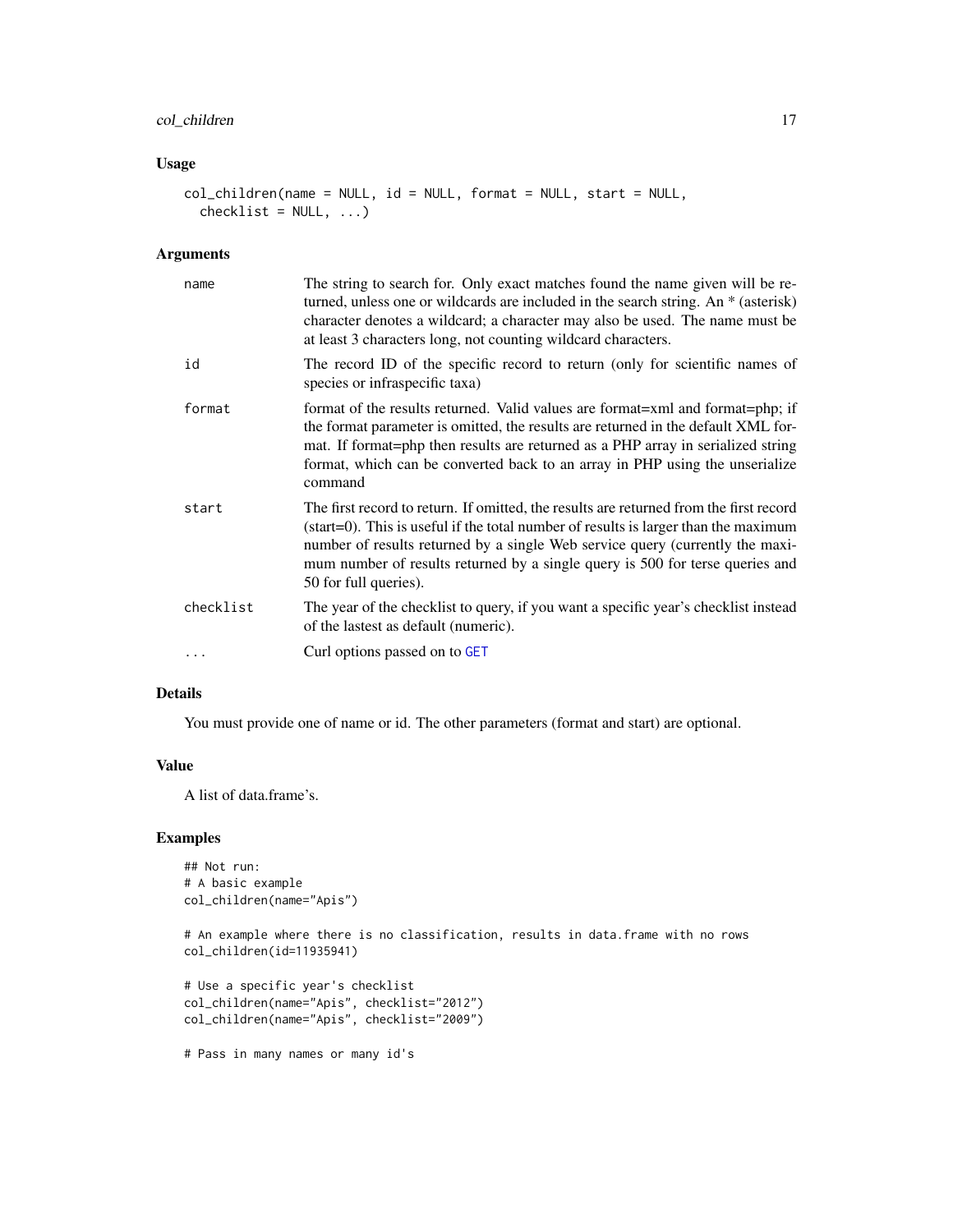```
18 col_downstream
```

```
out <- col_children(name=c("Buteo","Apis","Accipiter","asdf"), checklist="2012")
out$Apis # get just the output you want
library(plyr)
ldply(out) # or combine to one data.frame
# or pass many id's
out <- col_children(id=c(2346405,2344165,2346405), checklist="2012")
library(plyr)
ldply(out) # combine to one data.frame
## End(Not run)
```
col\_downstream *Use Catalogue of Life to get downstream taxa to a given taxonomic level.*

#### Description

Use Catalogue of Life to get downstream taxa to a given taxonomic level.

# Usage

```
col_downstream(name = NULL, id = NULL, downto, format = NULL,
  start = NULL, checklist = NULL, verbose = TRUE, intermediate = FALSE,
  ...)
```
#### Arguments

| name      | The string to search for. Only exact matches found the name given will be re-<br>turned, unless one or wildcards are included in the search string. An * (asterisk)<br>character denotes a wildcard; a character may also be used. The name must be<br>at least 3 characters long, not counting wildcard characters.                                                                 |
|-----------|--------------------------------------------------------------------------------------------------------------------------------------------------------------------------------------------------------------------------------------------------------------------------------------------------------------------------------------------------------------------------------------|
| id        | The record ID of the specific record to return (only for scientific names of<br>species or infraspecific taxa)                                                                                                                                                                                                                                                                       |
| downto    | The taxonomic level you want to go down to. See examples below. The taxo-<br>nomic level IS case sensitive, and you do have to spell it correctly. See data (rank_ref)<br>for spelling.                                                                                                                                                                                              |
| format    | The returned format (default = NULL). If NULL xml is used. Currently only<br>xml is supported.                                                                                                                                                                                                                                                                                       |
| start     | The first record to return (default = NULL). If NULL, the results are returned<br>from the first record (start=0). This is useful if the total number of results is<br>larger than the maximum number of results returned by a single Web service<br>query (currently the maximum number of results returned by a single query is<br>500 for terse queries and 50 for full queries). |
| checklist | The year of the checklist to query, if you want a specific year's checklist instead<br>of the lastest as default (numeric).                                                                                                                                                                                                                                                          |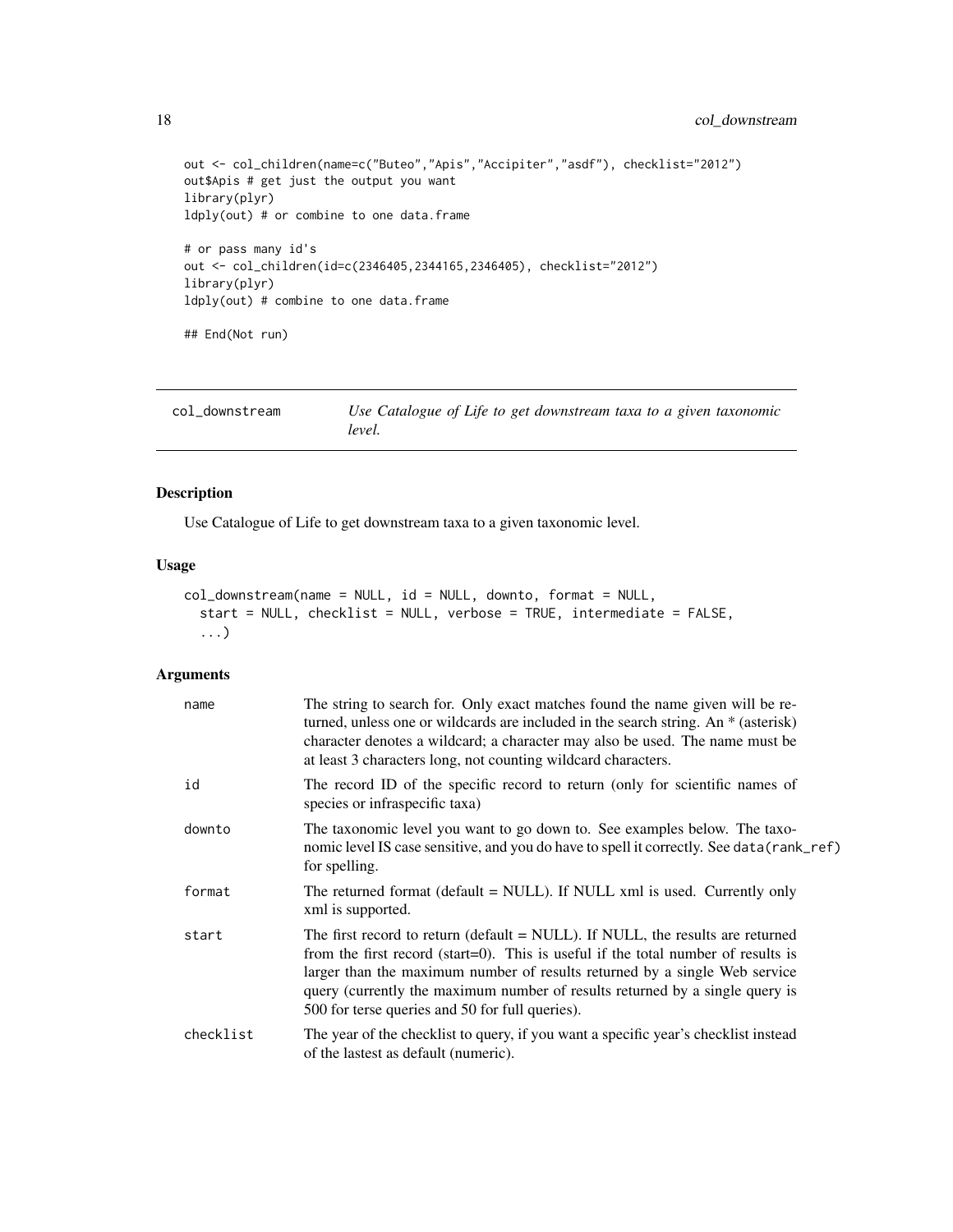# <span id="page-18-0"></span>col\_search 19

| verbose      | Print or suppress messages.                                                                                                                                                     |
|--------------|---------------------------------------------------------------------------------------------------------------------------------------------------------------------------------|
| intermediate | (logical) If TRUE, return a list of length two with target taxon rank names,<br>with additional list of data.frame's of intermediate taxonomic groups. Default:<br><b>FALSE</b> |
| $\ddotsc$    | Curl options passed on to GET                                                                                                                                                   |

#### Details

Provide only names instead of id's

#### Value

A list of data.frame's.

#### Examples

```
## Not run:
# Some basic examples
col_downstream(name="Apis", downto="Species")
col_downstream(name="Bryophyta", downto="Family")
# get classes down from the kingdom Animalia
col_downstream(name="Animalia", downto="Class")
col_downstream(name="Animalia", downto="Class", intermediate=TRUE)
# An example that takes a bit longer
col_downstream(name=c("Plantae","Animalia"), downto="Class")
# Using a checklist from a specific year
col_downstream(name="Bryophyta", downto="Family", checklist=2009)
# By id
col_downstream(id=2346405, downto="Genus", checklist=2012)
## End(Not run)
```
col\_search *Search Catalogue of Life for taxonomic IDs*

#### Description

Search Catalogue of Life for taxonomic IDs

```
col_search(name = NULL, id = NULL, start = NULL, checklist = NULL,
  response = "terse", ...)
```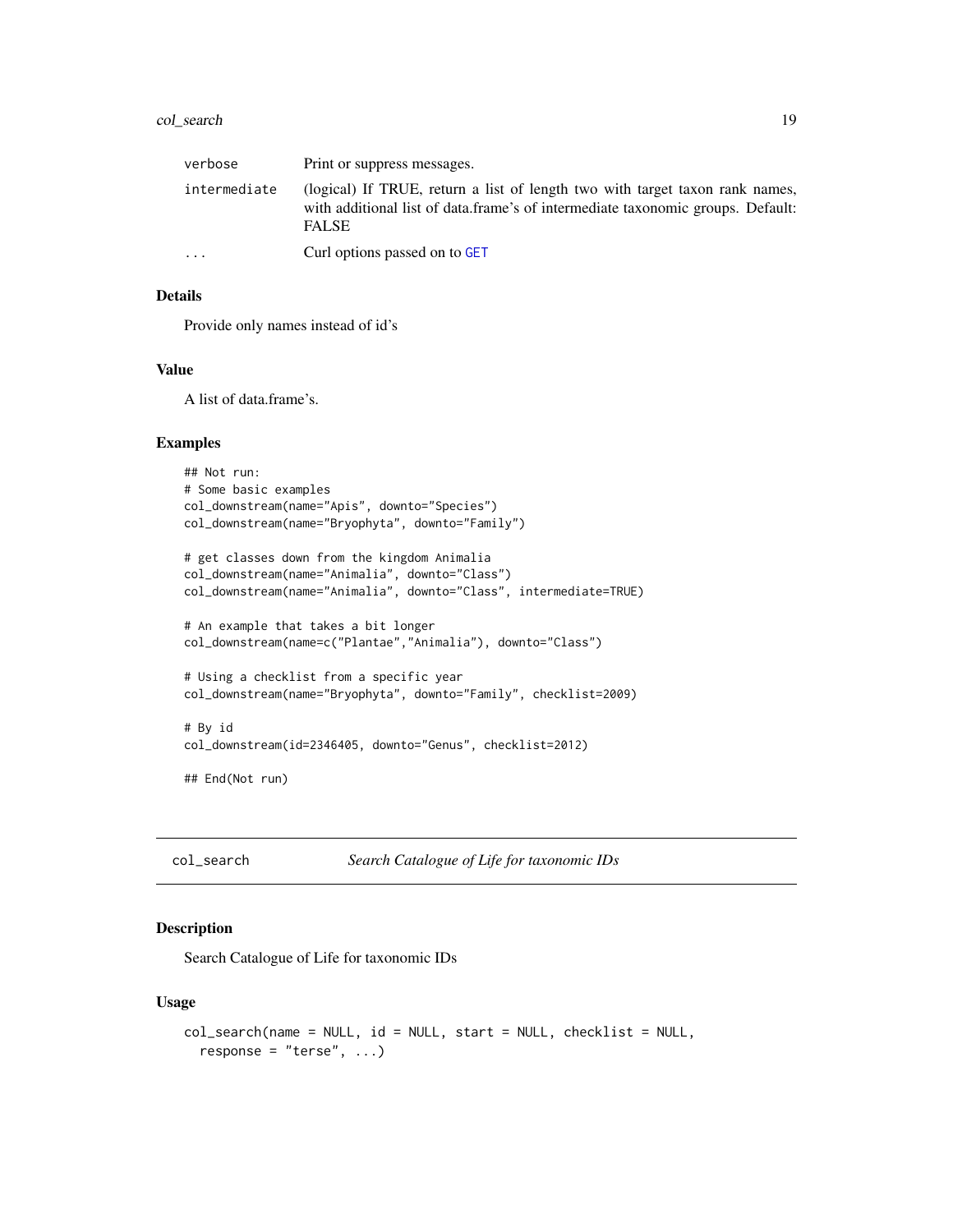#### Arguments

| name      | The string to search for. Only exact matches found the name given will be re-<br>turned, unless one or wildcards are included in the search string. An * (asterisk)<br>character denotes a wildcard; a character may also be used. The name must be<br>at least 3 characters long, not counting wildcard characters.                                                               |
|-----------|------------------------------------------------------------------------------------------------------------------------------------------------------------------------------------------------------------------------------------------------------------------------------------------------------------------------------------------------------------------------------------|
| id        | The record ID of the specific record to return (only for scientific names of<br>species or infraspecific taxa)                                                                                                                                                                                                                                                                     |
| start     | The first record to return. If omitted, the results are returned from the first record<br>$(\text{start}=0)$ . This is useful if the total number of results is larger than the maximum<br>number of results returned by a single Web service query (currently the maxi-<br>mum number of results returned by a single query is 500 for terse queries and<br>50 for full queries). |
| checklist | The year of the checklist to query, if you want a specific year's checklist instead<br>of the lastest as default (numeric).                                                                                                                                                                                                                                                        |
| response  | (character) one of "terse" or "full"                                                                                                                                                                                                                                                                                                                                               |
|           | Curl options passed on to GET                                                                                                                                                                                                                                                                                                                                                      |
|           |                                                                                                                                                                                                                                                                                                                                                                                    |

# Details

You must provide one of name or id. The other parameters (format and start) are optional.

#### Value

A list of data.frame's.

# References

<http://webservice.catalogueoflife.org/>

```
## Not run:
# A basic example
col_search(name="Apis")
col_search(name="Agapostemon")
col_search(name="Poa")
# Get full response, i.e., more data
col_search(name="Apis", response="full")
col_search(name="Poa", response="full")
# Many names
col_search(name=c("Apis","Puma concolor"))
col_search(name=c("Apis","Puma concolor"), response = "full")
# An example where there is no data
col_search(id = "36c623ad9e3da39c2e978fa3576ad415")
col_search(id = "36c623ad9e3da39c2e978fa3576ad415", response = "full")
col_search(id = "787ce23969f5188c2467126d9a545be1")
```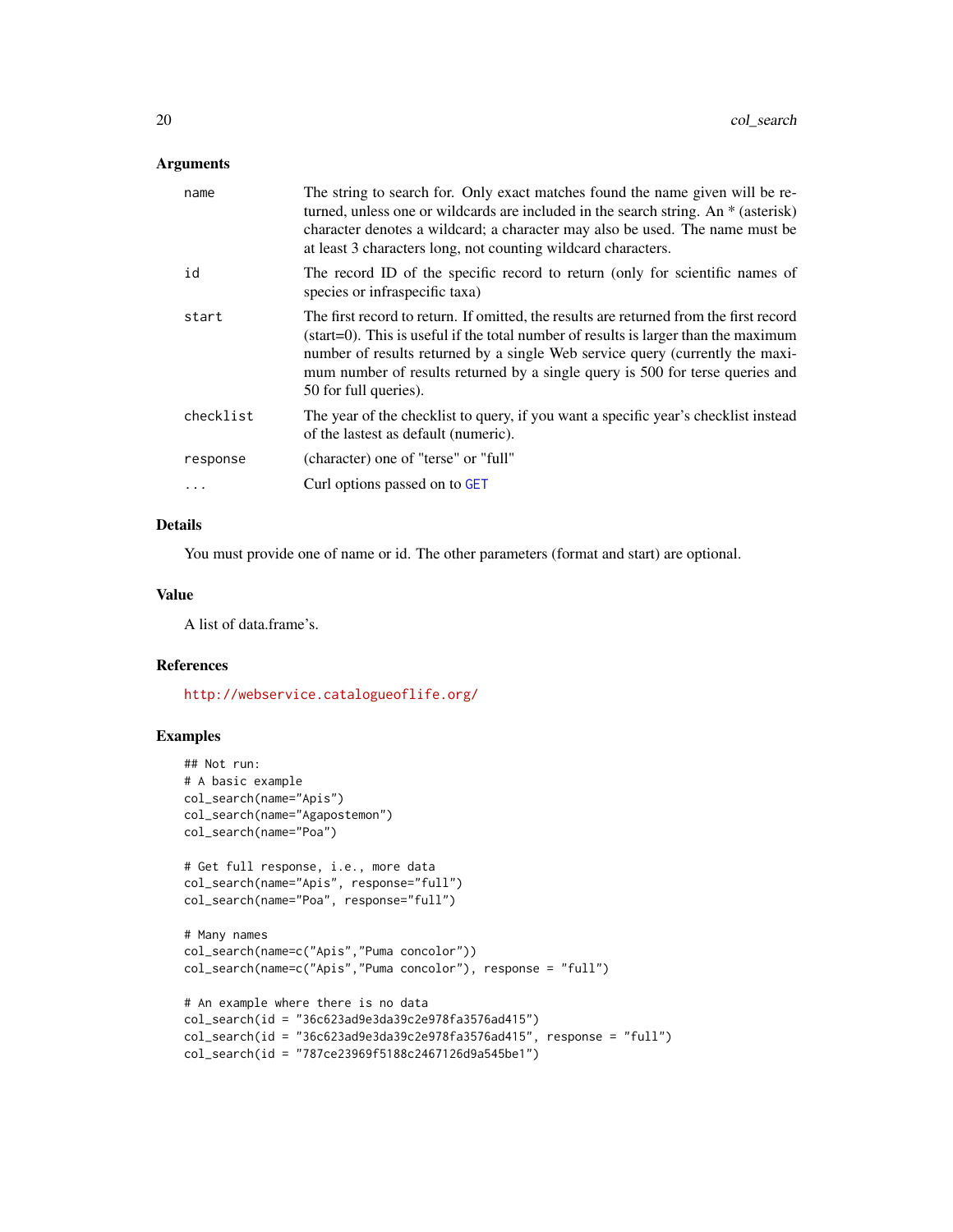#### <span id="page-20-0"></span>comm2sci 21

```
col_search(id = "787ce23969f5188c2467126d9a545be1", response = "full")
col_search(id = c("36c623ad9e3da39c2e978fa3576ad415", "787ce23969f5188c2467126d9a545be1"))
## a synonym
col\_search(id = "f726bdaa5924cabf8581f99889de51fc")col\_search(id = "f726bdaa5924cabf8581f99889de51fc", response = "full")## End(Not run)
```
comm2sci *Get scientific names from common names.*

# Description

Get scientific names from common names.

# Usage

```
comm2sci(commnames, db = "eol", itisby = "search", simplify = TRUE, ...)
```
# Arguments

| commnames | One or more common names or partial names.                                                                                                    |
|-----------|-----------------------------------------------------------------------------------------------------------------------------------------------|
| db        | Data source, one of "eol" (default), "itis", "tropicos" or "ncbi".                                                                            |
| itisby    | Search for common names across entire names (search, default), at beginning of<br>names (begin), or at end of names (end).                    |
| simplify  | (logical) If TRUE, simplify output to a vector of names. If FALSE, return vari-<br>able formats from different sources, usually a data.frame. |
|           | Further arguments passed on to internal methods.                                                                                              |

# Value

A vector of names.

# Author(s)

Scott Chamberlain (myrmecocystus@gmail.com)

#### See Also

[searchbycommonname](#page-0-0), [searchbycommonnamebeginswith](#page-0-0), [searchbycommonnameendswith](#page-0-0), [eol\\_search](#page-26-1), [tp\\_search](#page-112-1)

[sci2comm](#page-93-1)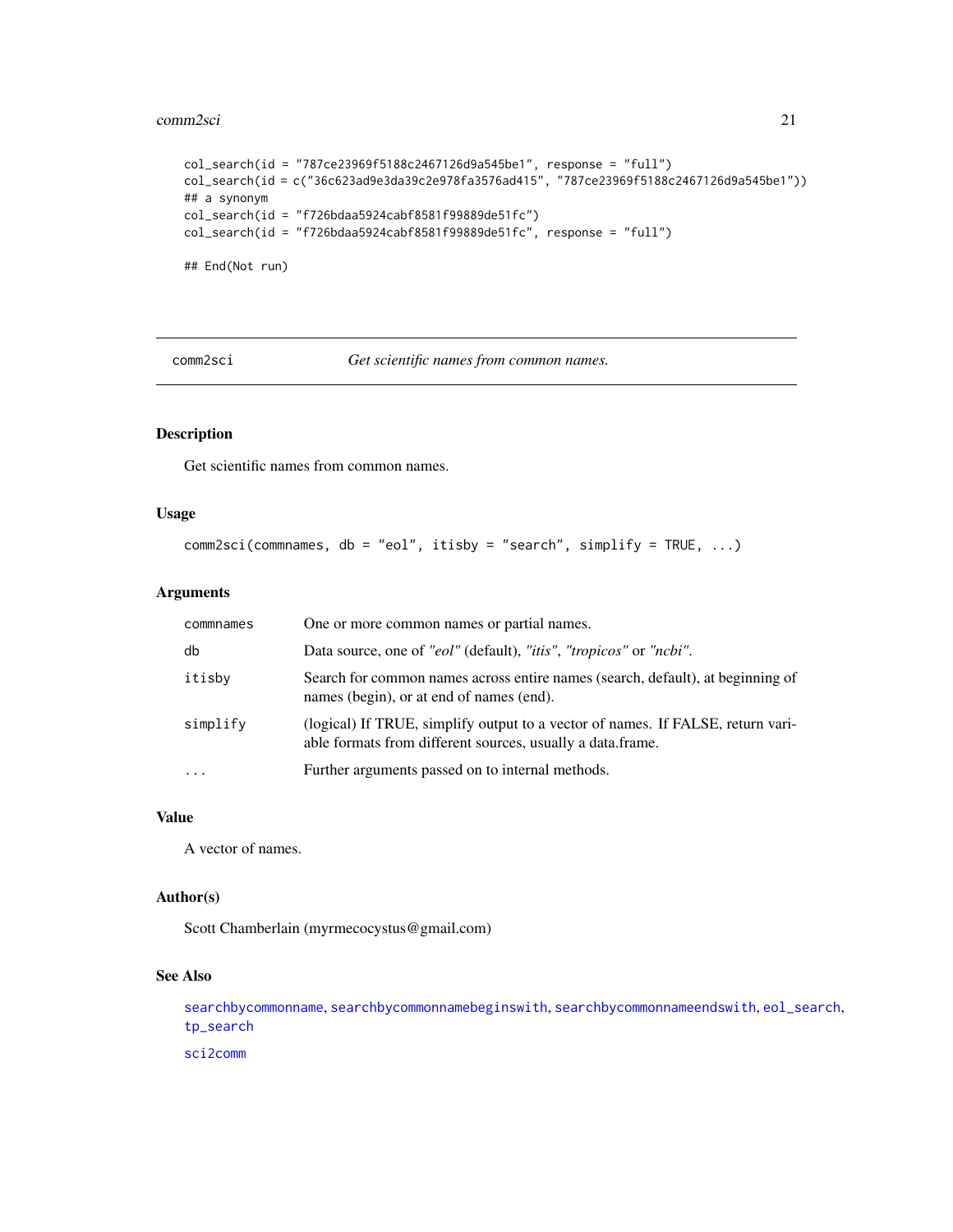### Examples

```
## Not run:
comm2sci(commnames='black bear')
comm2sci(commnames='black bear', db='itis')
comm2sci(commnames='annual blue grass', db='tropicos')
comm2sci(commnames=c('annual blue grass','tree of heaven'), db='tropicos')
comm2sci(commnames=c('black bear', 'roe deer'))
# Output easily converts to a data.frame with \code{\link[plyr]{ldply}}
library(plyr)
ldply(comm2sci(commnames=c('annual blue grass','tree of heaven'), db='tropicos'))
# Use curl options
library("httr")
comm2sci(commnames='black bear', config=verbose())
comm2sci(commnames='black bear', db="itis", config=verbose())
comm2sci(commnames='bear', db="ncbi", config=verbose())
comm2sci(commnames='annual blue grass', db="tropicos", config=verbose())
## End(Not run)
```
<span id="page-21-1"></span>downstream *Retrieve the downstream taxa for a given taxon name or ID.*

# Description

This function uses a while loop to continually collect children taxa down to the taxonomic rank that you specify in the downto parameter. You can get data from ITIS (itis) or Catalogue of Life (col). There is no method exposed by itis or col for getting taxa at a specific taxonomic rank, so we do it ourselves inside the function.

```
downstream(...)
## Default S3 method:
downstream(x, db = NULL, downto = NULL,
  intermediate = FALSE, rows = NA, ...)## S3 method for class 'tsn'
downstream(x, db = NULL, downto = NULL,intermediate = FALSE, ...)
## S3 method for class 'colid'
downstream(x, db = NULL, downto = NULL,
  intermediate = FALSE, ...)
## S3 method for class 'ids'
```
<span id="page-21-0"></span>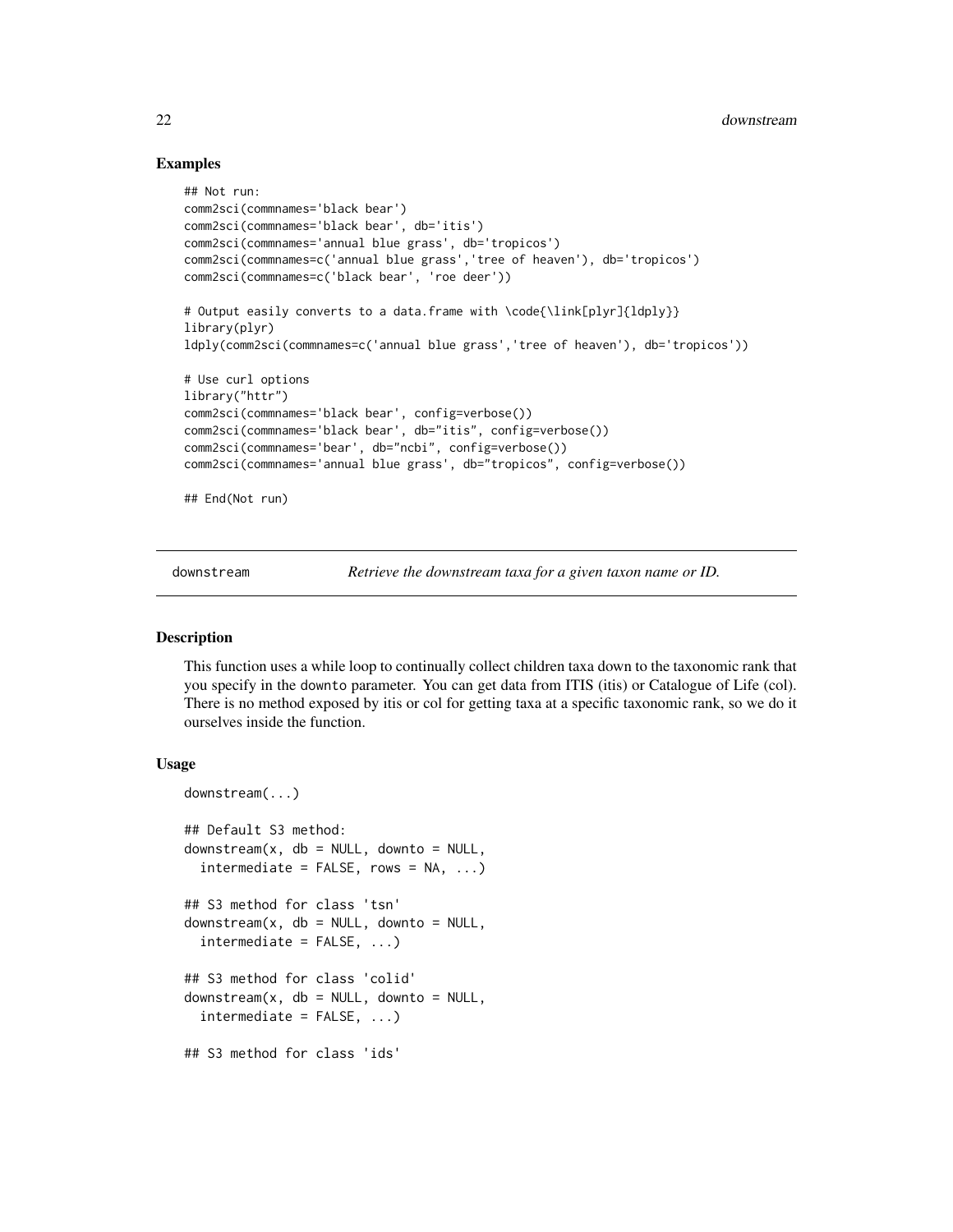#### downstream 23

```
downstream(x, db = NULL, downto = NULL,intermediate = FALSE, ...)
```
#### **Arguments**

| $\ddots$ .   | Further args passed on to itis_downstream or col_downstream                                                                                                                                                                                                                                                                                                                                                                                                                                      |
|--------------|--------------------------------------------------------------------------------------------------------------------------------------------------------------------------------------------------------------------------------------------------------------------------------------------------------------------------------------------------------------------------------------------------------------------------------------------------------------------------------------------------|
| X            | Vector of taxa names (character) or IDs (character or numeric) to query.                                                                                                                                                                                                                                                                                                                                                                                                                         |
| db           | character; database to query. One or both of itis, col.                                                                                                                                                                                                                                                                                                                                                                                                                                          |
| downto       | What taxonomic rank to go down to. One of: 'Superkingdom','Kingdom', 'Sub-<br>kingdom','Infrakingdom','Phylum','Division','Subphylum','Subdivision','Infradivision',<br>'Superclass','Class','Subclass','Infraclass','Superorder','Order','Suborder', 'In-<br>fraorder','Superfamily','Family','Subfamily','Tribe','Subtribe','Genus','Subgenus',<br>'Section','Subsection','Species','Subspecies','Variety','Form','Subvariety','Race',<br>'Stirp','Morph','Aberration','Subform','Unspecified' |
| intermediate | (logical) If TRUE, return a list of length two with target taxon rank names,<br>with additional list of data.frame's of intermediate taxonomic groups. Default:<br><b>FALSE</b>                                                                                                                                                                                                                                                                                                                  |
| rows         | (numeric) Any number from 1 to inifity. If the default NA, all rows are consid-<br>ered. Note that this parameter is ignored if you pass in a taxonomic id of any of<br>the acceptable classes: tsn, colid.                                                                                                                                                                                                                                                                                      |

# Value

A named list of data.frames with the downstream names of every supplied taxa. You get an NA if there was no match in the database.

```
## Not run:
# Plug in taxon IDs
## col Ids have to be character, as they are alphanumeric IDs
downstream("015be25f6b061ba517f495394b80f108", db = "col", downto = "Species")
## ITIS tsn ids can be numeric or character
downstream("154395", db = "itis", downto = "Species")
downstream(154395, db = "itis", downto = "Species")
# Plug in taxon names
downstream("Insecta", db = 'col', downto = 'Order')
downstream("Apis", db = 'col', downto = 'Species')
downstream("Apis", db = 'itis', downto = 'Species')
downstream(c("Apis","Epeoloides"), db = 'itis', downto = 'Species')
downstream(c("Apis","Epeoloides"), db = 'col', downto = 'Species')
# Plug in IDs
id <- get_colid("Apis")
downstream(id, downto = 'Species')
## Equivalently, plug in the call to get the id via e.g., get_colid into downstream
identical(downstream(id, downto = 'Species'),
```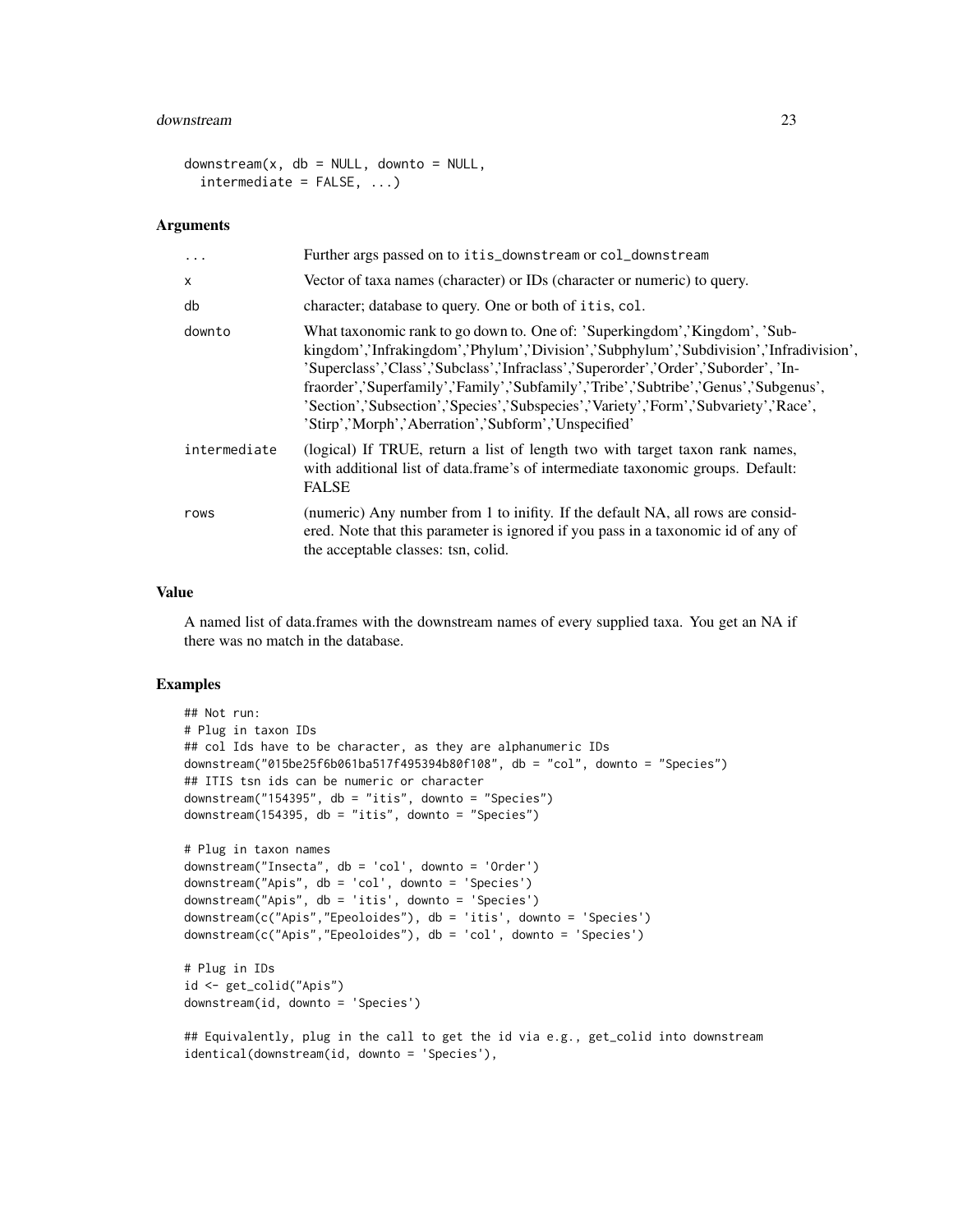```
downstream(get_colid("Apis"), downto = 'Species'))
id <- get_colid("Apis")
downstream(id, downto = 'Species')
downstream(get_colid("Apis"), downto = 'Species')
# Many taxa
sp <- names_list("genus", 3)
downstream(sp, db = 'col', downto = 'Species')
downstream(sp, db = 'itis', downto = 'Species')
# Both data sources
ids <- get_ids("Apis", db = c('col','itis'))
downstream(ids, downto = 'Species')
## same result
downstream(get_ids("Apis", db = c('col','itis')), downto = 'Species')
# Collect intermediate names
## itis
downstream('Bangiophyceae', db="itis", downto="Genus")
downstream('Bangiophyceae', db="itis", downto="Genus", intermediate=TRUE)
downstream(get_tsn('Bangiophyceae'), downto="Genus")
downstream(get_tsn('Bangiophyceae'), downto="Genus", intermediate=TRUE)
## col
downstream(get_colid("Animalia"), downto="Class")
downstream(get_colid("Animalia"), downto="Class", intermediate=TRUE)
# Use the rows parameter
## note how in the second function call you don't get the prompt
downstream("Poa", db = 'col', downto="Species")
downstream("Poa", db = 'col', downto="Species", rows=1)
# use curl options
res <- downstream("Apis", db = 'col', downto = 'Species', config=verbose())
res <- downstream("Apis", db = 'itis', downto = 'Species', config=verbose())
## End(Not run)
```
eol\_dataobjects *Given the identifier for a data object, return all metadata about the object*

#### Description

Given the identifier for a data object, return all metadata about the object

```
eol_dataobjects(id, asdf = TRUE, usekey = TRUE, key = NULL,
 verbose = TRUE, ...)
```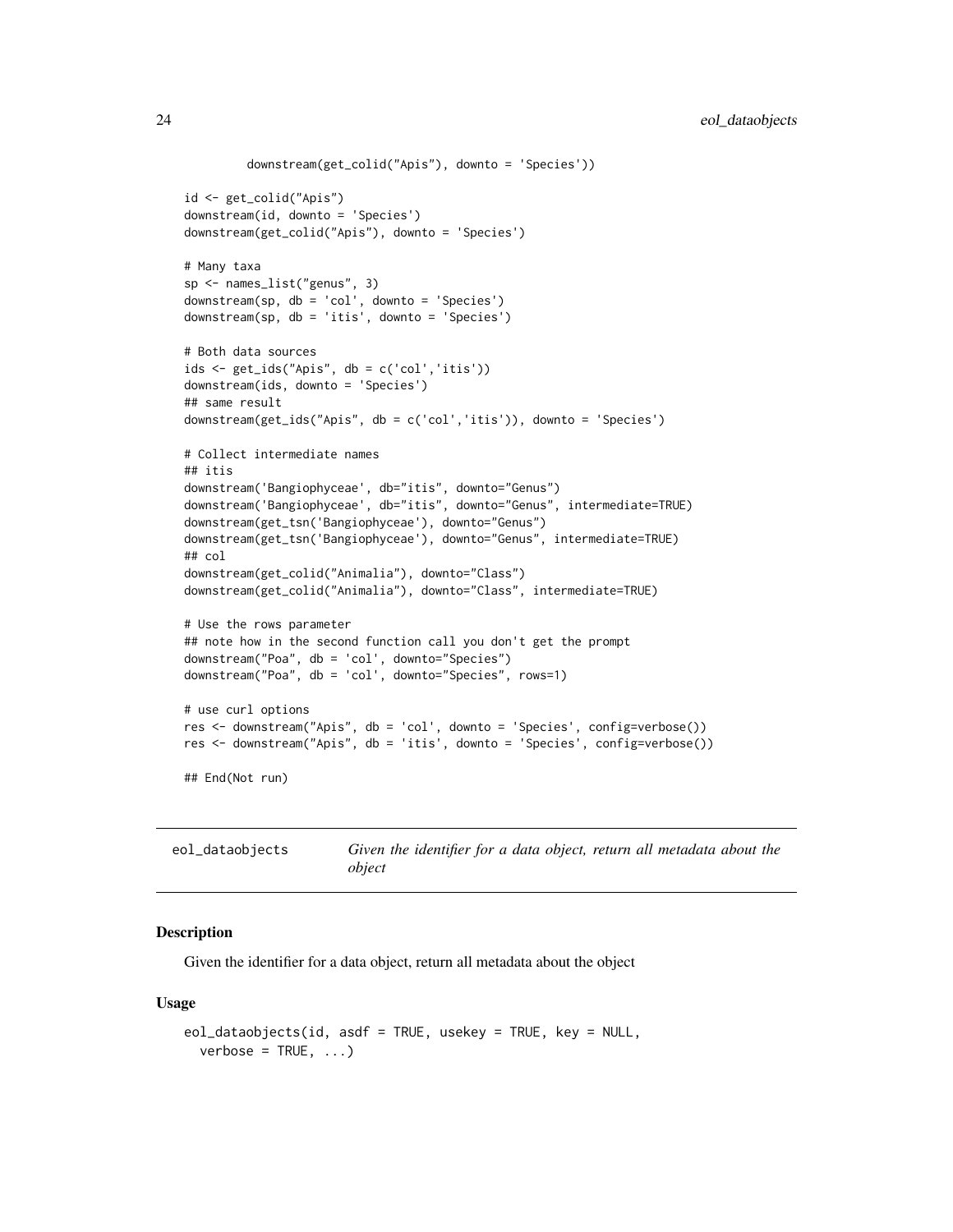#### <span id="page-24-0"></span>eol\_pages 25

# Arguments

| id      | (character) The EOL data object identifier                                              |
|---------|-----------------------------------------------------------------------------------------|
| asdf    | (logical) Return "list" or "data.frame". Default: TRUE (return data.frame)              |
| usekey  | (logical) use your API key or not (TRUE or FALSE)                                       |
| key     | (character) Your EOL API key; can load from .Rprofile if not passed as a pa-<br>rameter |
| verbose | (logical); If TRUE the actual taxon queried is printed on the console.                  |
| .       | Curl options passed on to GET                                                           |

#### Details

It's possible to return JSON or XML with the EOL API. However, this function only returns JSON for now.

# Value

List or dataframe (default).

#### Examples

```
## Not run:
eol_dataobjects(id = "d72801627bf4adf1a38d9c5f10cc767f")
eol_dataobjects(id = "21929584")
eol_dataobjects(id = "21929584", FALSE)
```
## End(Not run)

eol\_pages *Search for pages in EOL database using a taxonconceptID.*

# Description

Search for pages in EOL database using a taxonconceptID.

```
eol_pages(taxonconceptID, iucn = FALSE, images = 0, videos = 0,
  sounds = 0, maps = 0, text = 0, subject = "overview",
  licenses = "all", details = FALSE, common_names = FALSE,
  synonyms = FALSE, references = FALSE, vetted = 0, cache_ttl = NULL,
 key = NULL, ...)
```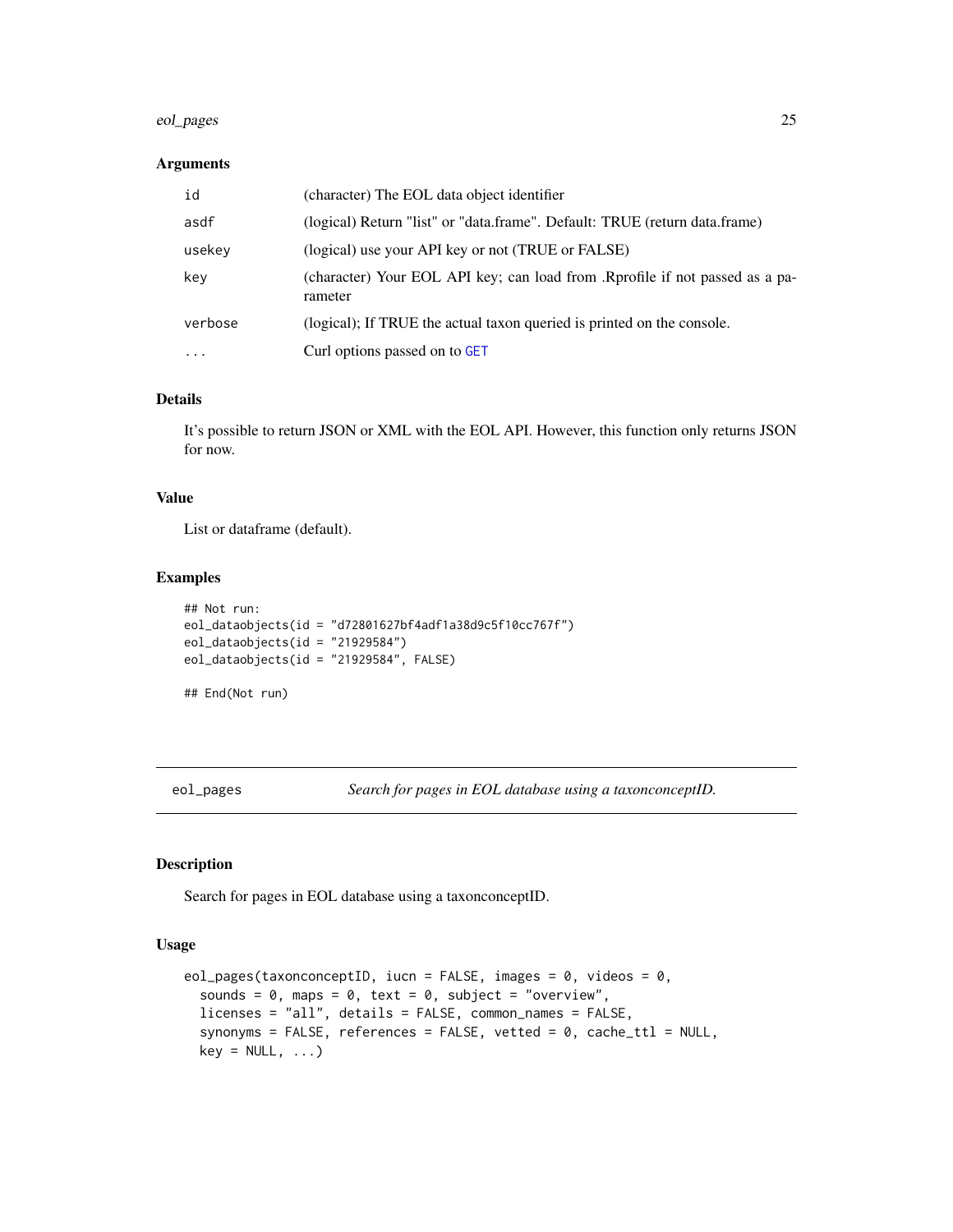# Arguments

|              | taxonconceptID The taxonconceptID (numeric), which is also the page number.                                                                                                                                                                                                                                             |
|--------------|-------------------------------------------------------------------------------------------------------------------------------------------------------------------------------------------------------------------------------------------------------------------------------------------------------------------------|
| iucn         | Include the IUCN Red List status object (Default: False)                                                                                                                                                                                                                                                                |
| images       | Limits the number of returned image objects (values $0 - 75$ )                                                                                                                                                                                                                                                          |
| videos       | Limits the number of returned video objects (values $0 - 75$ )                                                                                                                                                                                                                                                          |
| sounds       | Limits the number of returned sound objects (values $0 - 75$ )                                                                                                                                                                                                                                                          |
| maps         | Limits the number of returned map objects (values $0 - 75$ )                                                                                                                                                                                                                                                            |
| text         | Limits the number of returned text objects (values $0 - 75$ )                                                                                                                                                                                                                                                           |
| subject      | 'overview' (default) to return the overview text (if exists), a pipe   delimited list<br>of subject names from the list of EOL accepted subjects (e.g. TaxonBiology,<br>FossilHistory), or 'all' to get text in any subject. Always returns an overview<br>text as a first result (if one exists in the given context). |
| licenses     | A pipe I delimited list of licenses or 'all' (default) to get objects under any li-<br>cense. Licenses abbreviated cc- are all Creative Commons licenses. Visit their<br>site for more information on the various licenses they offer.                                                                                  |
| details      | Include all metadata for data objects. (Default: False)                                                                                                                                                                                                                                                                 |
| common_names | Return all common names for the page's taxon (Default: False)                                                                                                                                                                                                                                                           |
| synonyms     | Return all synonyms for the page's taxon (Default: False)                                                                                                                                                                                                                                                               |
| references   | Return all references for the page's taxon (Default: False)                                                                                                                                                                                                                                                             |
| vetted       | If 'vetted' is given a value of '1', then only trusted content will be returned. If<br>'vetted' is '2', then only trusted and unreviewed content will be returned (un-<br>trusted content will not be returned). The default is to return all content. (De-<br>fault: False)                                            |
| cache_ttl    | The number of seconds you wish to have the response cached.                                                                                                                                                                                                                                                             |
| key          | Your EOL API key; loads from .Rprofile, or you can specify the key manually<br>the in the function call.                                                                                                                                                                                                                |
| $\cdots$     | Curl options passed on to GET                                                                                                                                                                                                                                                                                           |

# Details

It's possible to return JSON or XML with the EOL API. However, this function only returns JSON for now.

# Value

JSON list object, or data.frame.

# Examples

```
## Not run:
(pageid <- eol_search('Pomatomus')$pageid[1])
eol_pages(taxonconceptID=pageid)$scinames
```
## End(Not run)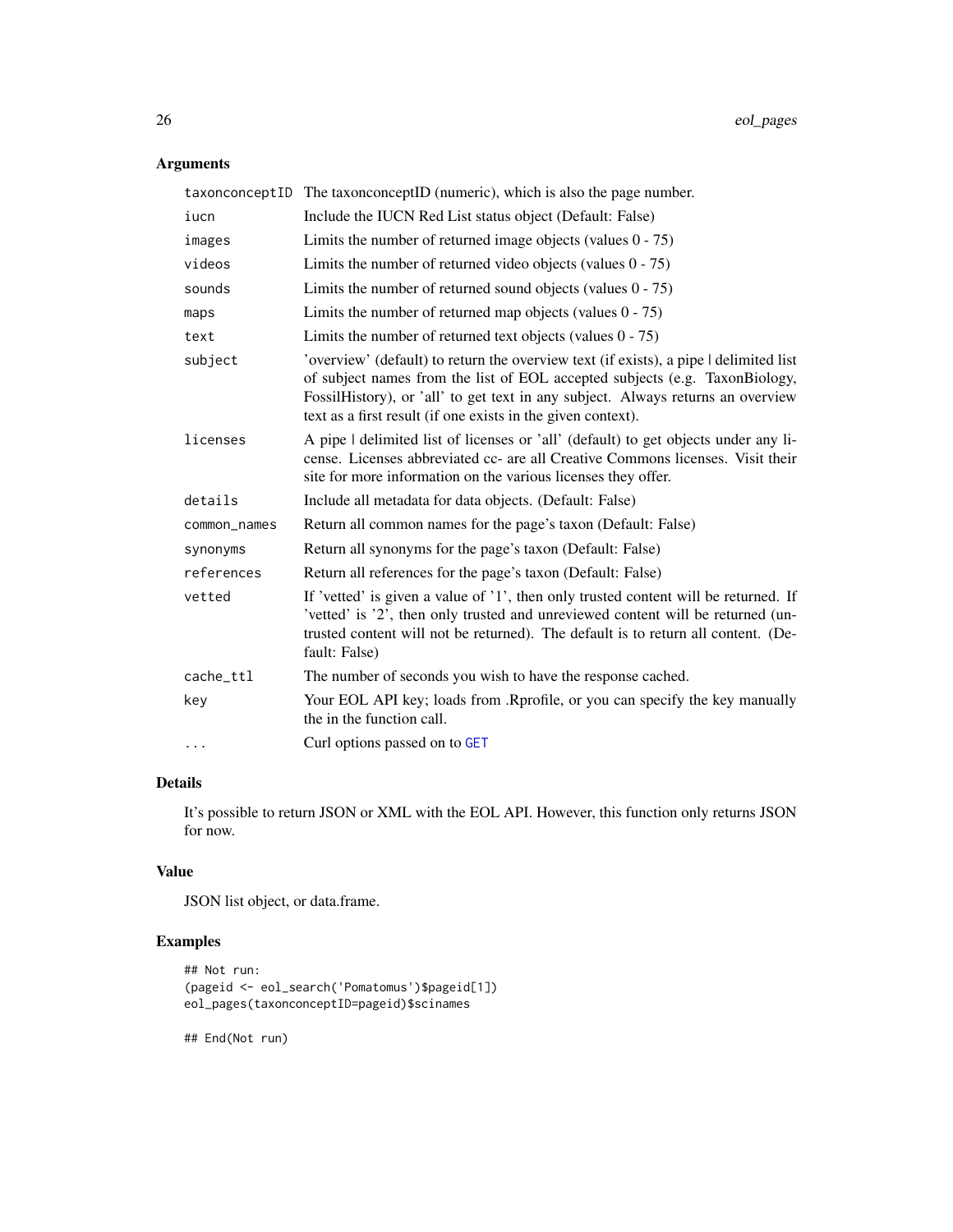<span id="page-26-1"></span><span id="page-26-0"></span>

# Description

Search for terms in EOL database.

# Usage

```
eol_search(terms, page = 1, exact = NULL, filter_tid = NULL,
  filter_heid = NULL, filter_by_string = NULL, cache_ttl = NULL,
 key = NULL, ...)
```
# Arguments

| terms            | search terms (character)                                                                                                                                 |  |
|------------------|----------------------------------------------------------------------------------------------------------------------------------------------------------|--|
| page             | A maximum of 30 results are returned per page. This parameter allows you to<br>fetch more pages of results if there are more than 30 matches (Default 1) |  |
| exact            | Will find taxon pages if the preferred name or any synonym or common name<br>exactly matches the search term.                                            |  |
| filter_tid       | Given an EOL page ID, search results will be limited to members of that taxo-<br>nomic group                                                             |  |
| filter_heid      | Given a Hierarchy Entry ID, search results will be limited to members of that<br>taxonomic group                                                         |  |
| filter_by_string |                                                                                                                                                          |  |
|                  | Given a search term, an exact search will be made and that matching page will<br>be used as the taxonomic group against which to filter search results   |  |
| cache_ttl        | The number of seconds you wish to have the response cached.                                                                                              |  |
| key              | Your EOL API key; loads from .Rprofile.                                                                                                                  |  |
| $\ddots$         | Curl options passed on to GET                                                                                                                            |  |
|                  |                                                                                                                                                          |  |

# Details

It's possible to return JSON or XML with the EOL API. However, this function only returns JSON for now.

# Value

A data frame.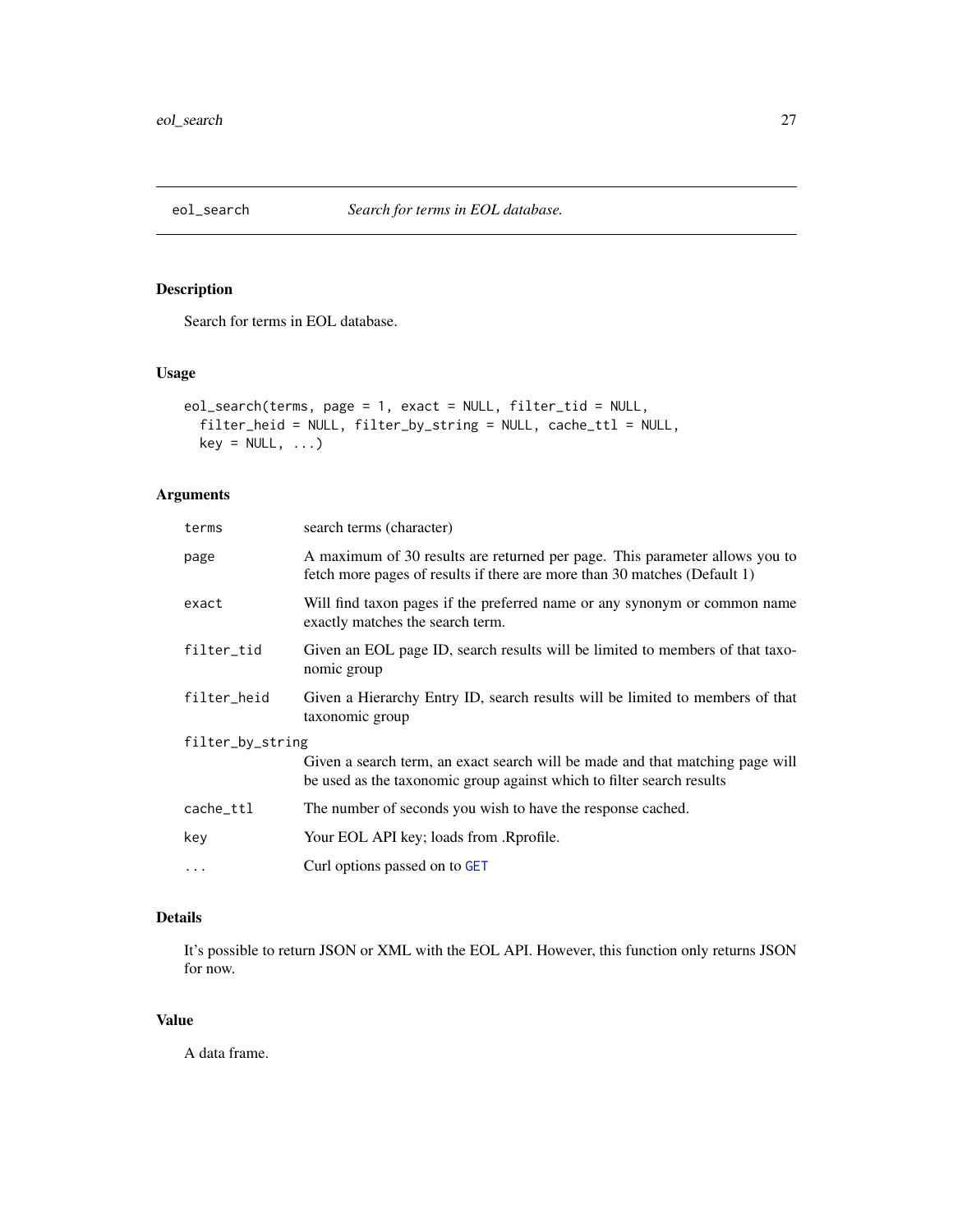# Examples

```
## Not run:
eol_search(terms='Homo')
eol_search(terms='Salix')
eol_search(terms='Ursus americanus luteolus')
## End(Not run)
```
gbif\_name\_usage *Lookup details for specific names in all taxonomies in GBIF.*

# Description

This is a taxize version of the same function in the rgbif package so as to not have to import rgbif and thus require GDAL binary installation.

# Usage

```
gbif_name_usage(key = NULL, name = NULL, data = "all", language = NULL,
  datasetKey = NULL, uuid = NULL, sourceId = NULL, rank = NULL,
  shortname = NULL, start = NULL, limit = 20, callopts = list())
```
#### Arguments

| key        | (numeric) A GBIF key for a taxon                                                                                                                                                                                                                                                                                                                                                                                                                                                                                                               |
|------------|------------------------------------------------------------------------------------------------------------------------------------------------------------------------------------------------------------------------------------------------------------------------------------------------------------------------------------------------------------------------------------------------------------------------------------------------------------------------------------------------------------------------------------------------|
| name       | (character) Filters by a case insensitive, canonical namestring, e.g. 'Puma con-<br>color'                                                                                                                                                                                                                                                                                                                                                                                                                                                     |
| data       | (character) Specify an option to select what data is returned. See Description<br>below.                                                                                                                                                                                                                                                                                                                                                                                                                                                       |
| language   | (character) Language, default is english                                                                                                                                                                                                                                                                                                                                                                                                                                                                                                       |
| datasetKey | (character) Filters by the dataset's key (a uuid)                                                                                                                                                                                                                                                                                                                                                                                                                                                                                              |
| uuid       | (character) A uuid for a dataset. Should give exact same results as dataset Key.                                                                                                                                                                                                                                                                                                                                                                                                                                                               |
| sourceId   | (numeric) Filters by the source identifier. Not used right now.                                                                                                                                                                                                                                                                                                                                                                                                                                                                                |
| rank       | (character) Taxonomic rank. Filters by taxonomic rank as one of: CLASS, CUL-<br>TIVAR, CULTIVAR_GROUP, DOMAIN, FAMILY, FORM, GENUS, INFOR-<br>MAL, INFRAGENERIC_NAME, INFRAORDER, INFRASPECIFIC_NAME,<br>INFRASUBSPECIFIC_NAME, KINGDOM, ORDER, PHYLUM, SECTION,<br>SERIES, SPECIES, STRAIN, SUBCLASS, SUBFAMILY, SUBFORM, SUB-<br>GENUS, SUBKINGDOM, SUBORDER, SUBPHYLUM, SUBSECTION, SUB-<br>SERIES, SUBSPECIES, SUBTRIBE, SUBVARIETY, SUPERCLASS, SUPER-<br>FAMILY, SUPERORDER, SUPERPHYLUM, SUPRAGENERIC_NAME, TRIBE,<br>UNRANKED, VARIETY |
| shortname  | (character) A short nameneed more info on this?                                                                                                                                                                                                                                                                                                                                                                                                                                                                                                |
| start      | Record number to start at                                                                                                                                                                                                                                                                                                                                                                                                                                                                                                                      |

<span id="page-27-0"></span>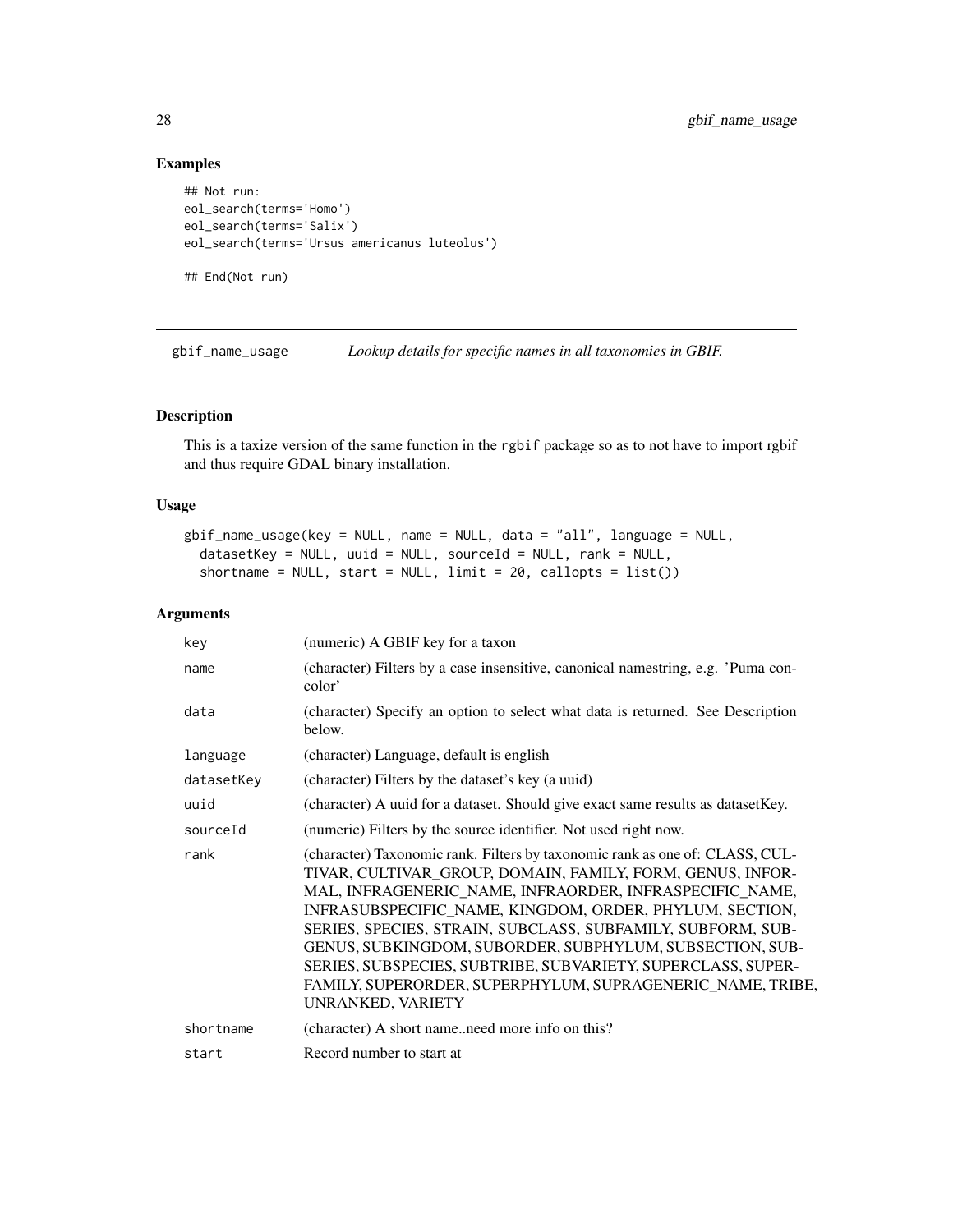# <span id="page-28-0"></span>gbif\_parse 29

| limit    | Number of records to return                                                                |
|----------|--------------------------------------------------------------------------------------------|
| callopts | Pass on options to httr::GET for more refined control of http calls, and error<br>handling |

# Value

A list of length two. The first element is metadata. The second is either a data.frame (verbose=FALSE, default) or a list (verbose=TRUE)

# References

<http://www.gbif.org/developer/summary>

gbif\_parse *Parse taxon names using the GBIF name parser.*

# Description

Parse taxon names using the GBIF name parser.

## Usage

```
gbif_parse(scientificname)
```
#### Arguments

scientificname A character vector of scientific names.

# Value

A data.frame containing fields extracted from parsed taxon names. Fields returned are the union of fields extracted from all species names in scientificname.

# Author(s)

John Baumgartner (johnbb@student.unimelb.edu.au)

# References

<http://dev.gbif.org/wiki/display/POR/Webservice+API>, [http://tools.gbif.org/namepa](http://tools.gbif.org/nameparser/api.do)rser/ [api.do](http://tools.gbif.org/nameparser/api.do)

# See Also

[gni\\_parse](#page-58-1)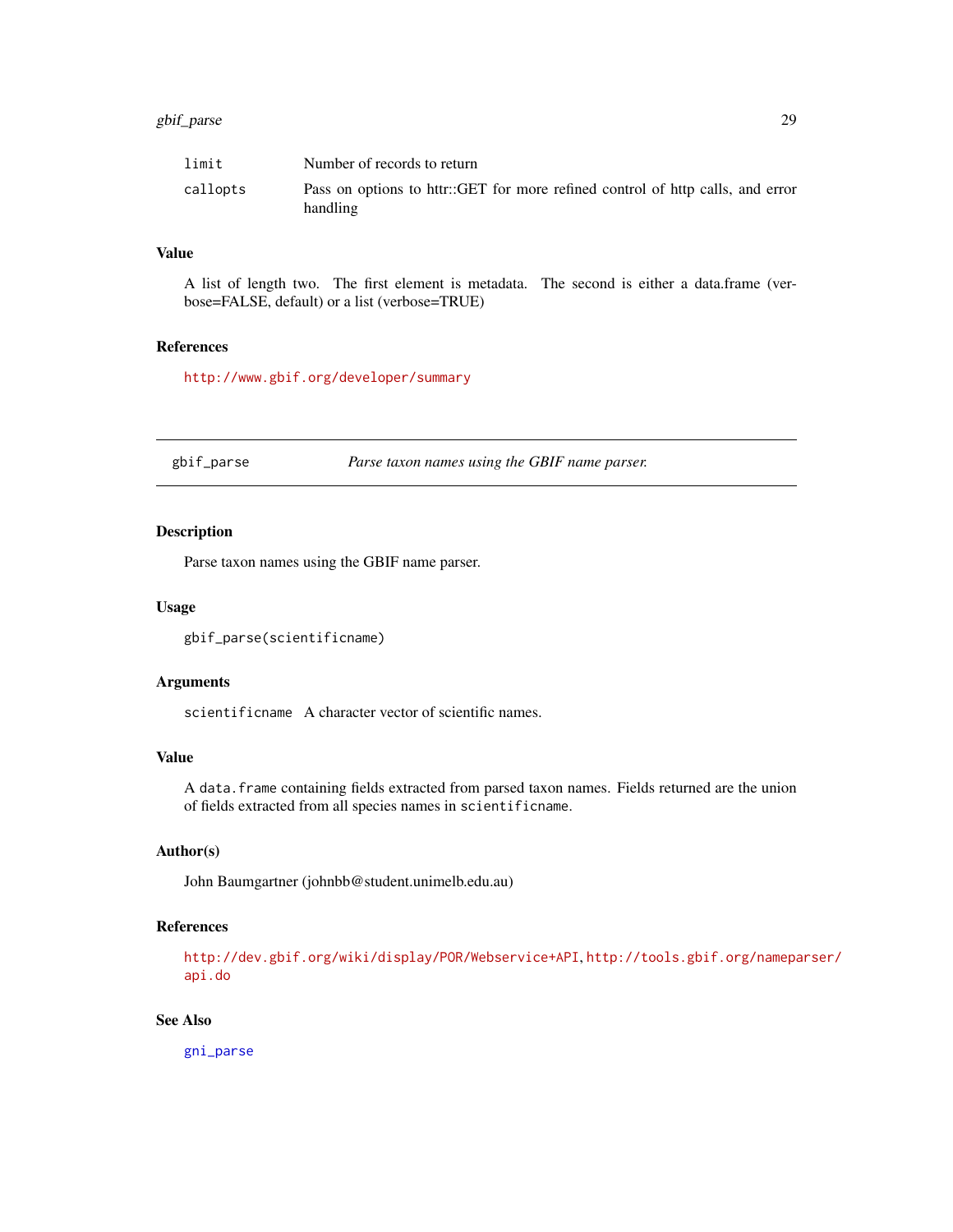#### Examples

```
## Not run:
gbif_parse(scientificname='x Agropogon littoralis')
gbif_parse(c('Arrhenatherum elatius var. elatius',
             'Secale cereale subsp. cereale', 'Secale cereale ssp. cereale',
             'Vanessa atalanta (Linnaeus, 1758)'))
```
## End(Not run)

genbank2uid *Get NCBI taxonomy UID from GenBankID*

# Description

Get NCBI taxonomy UID from GenBankID

#### Usage

genbank2uid(id, ...)

#### Arguments

| id | A GenBank accession alphanumeric string, or a gi numeric string. |
|----|------------------------------------------------------------------|
| .  | Curl args passed on to GET                                       |

#### Details

See <http://www.ncbi.nlm.nih.gov/Sitemap/sequenceIDs.html> for help on why there are two identifiers, and the difference between them.

```
## Not run:
# with accession numbers
genbank2uid(id = 'AJ748748')
genbank2uid(id = 'Y13155')
genbank2uid(id = 'X78312')
genbank2uid(id = 'KM495596')# with gi numbers
genbank2uid(id = 62689767)
genbank2uid(id = 22775511)
genbank2uid(id = 156446673)
# pass in many accession or gi numbers
genbank2uid(c(62689767,156446673))
genbank2uid(c('X78312','KM495596'))
genbank2uid(list('X78312',156446673))
```
<span id="page-29-0"></span>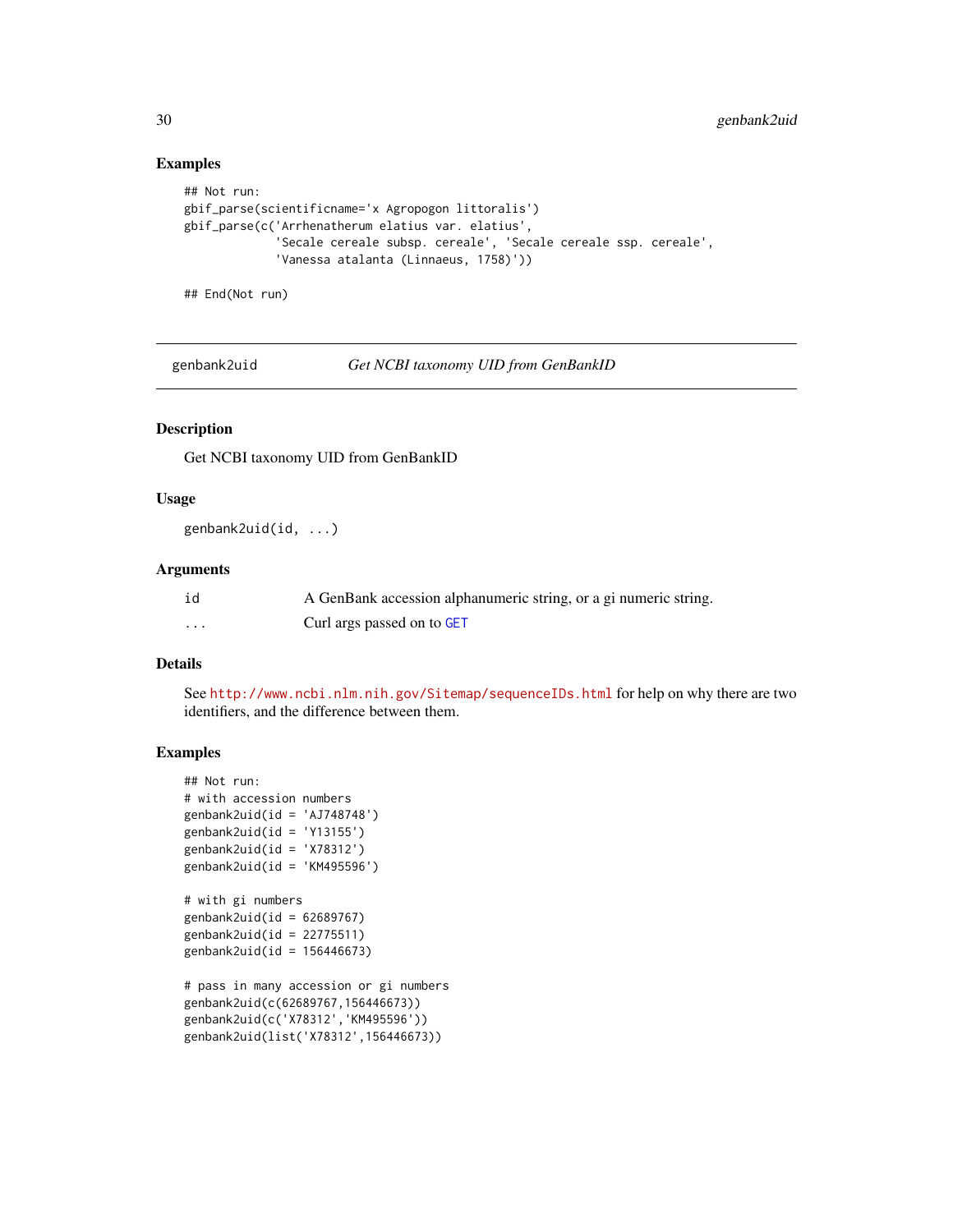<span id="page-30-0"></span>get\_boldid 31

```
# curl options
library('httr')
genbank2uid(id = 156446673, config=verbose())
## End(Not run)
```
get\_boldid *Get the BOLD (Barcode of Life) code for a search term.*

#### <span id="page-30-1"></span>Description

Get the BOLD (Barcode of Life) code for a search term.

# Usage

```
get_boldid(searchterm, fuzzy = FALSE, dataTypes = "basic",
  includeTree = FALSE, ask = TRUE, verbose = TRUE, rows = NA,
  rank = NULL, division = NULL, parent = NULL, \ldots)
as.boldid(x, check = TRUE)## S3 method for class 'boldid'
as.boldid(x, check = TRUE)## S3 method for class 'character'
as.boldid(x, check = TRUE)## S3 method for class 'list'
as.boldid(x, check = TRUE)## S3 method for class 'numeric'
as.boldid(x, check = TRUE)## S3 method for class 'data.frame'
as.boldid(x, check = TRUE)## S3 method for class 'boldid'
as.data.frame(x, ...)
get_boldid_(searchterm, verbose = TRUE, fuzzy = FALSE,
  dataTypes = "basic", includeTree = FALSE, rows = NA, ...)
```
#### Arguments

| searchterm | character: A vector of common or scientific names.                                   |
|------------|--------------------------------------------------------------------------------------|
| fuzzy      | (logical) Whether to use fuzzy search or not (default: FALSE).                       |
| dataTypes  | (character) Specifies the data types that will be returned. See Details for options. |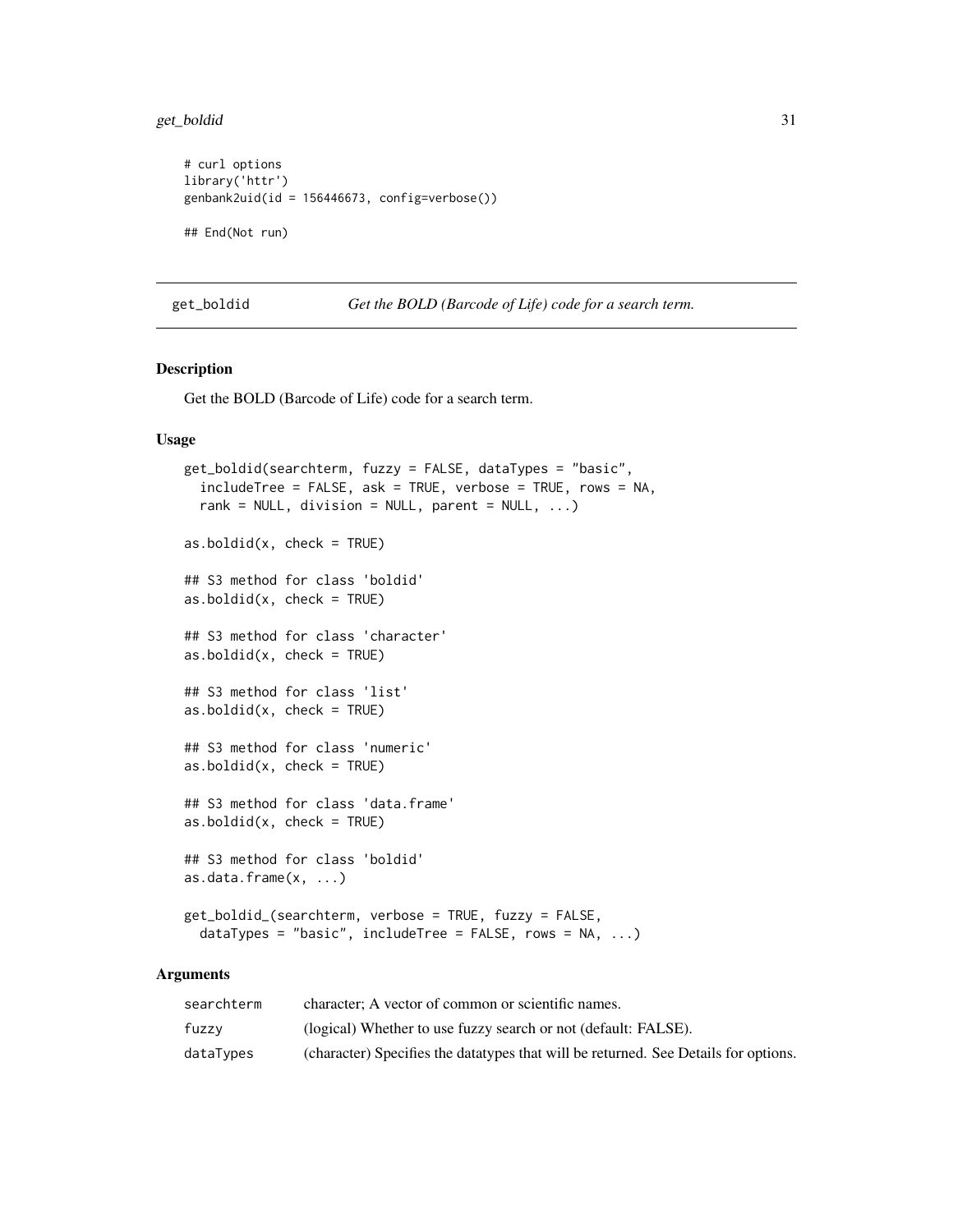| includeTree | (logical) If TRUE (default: FALSE), returns a list containing information for<br>parent taxa as well as the specified taxon.                                                                                                                                                                                |
|-------------|-------------------------------------------------------------------------------------------------------------------------------------------------------------------------------------------------------------------------------------------------------------------------------------------------------------|
| ask         | logical; should get_tsn be run in interactive mode? If TRUE and more than<br>one TSN is found for teh species, the user is asked for input. If FALSE NA is<br>returned for multiple matches.                                                                                                                |
| verbose     | logical; should progress be printed?                                                                                                                                                                                                                                                                        |
| rows        | numeric; Any number from 1 to inifity. If the default NA, all rows are consid-<br>ered. Note that this function still only gives back a boldid class object with one<br>to many identifiers. See get_boldid_to get back all, or a subset, of the raw<br>data that you are presented during the ask process. |
| rank        | (character) A taxonomic rank name. See rank_ref for possible options. Though<br>note that some data sources use atypical ranks, so inspect the data itself for<br>options. Optional. See Filtering below.                                                                                                   |
| division    | (character) A division (aka phylum) name. Optional. See Filtering below.                                                                                                                                                                                                                                    |
| parent      | (character) A parent name (i.e., the parent of the target search taxon). Optional.<br>See Filtering below.                                                                                                                                                                                                  |
|             | Curl options passed on to GET                                                                                                                                                                                                                                                                               |
| X           | Input to as . boldid                                                                                                                                                                                                                                                                                        |
| check       | logical; Check if ID matches any existing on the DB, only used in as boldid                                                                                                                                                                                                                                 |

# Value

A vector of BOLD ids. If a taxon is not found NA. If more than one BOLD ID is found the function asks for user input (if ask = TRUE), otherwise returns NA. Comes with an attribute *match* to investigate the reason for NA (either 'not found', 'found' or if ask = FALSE 'multi match')

#### Filtering

The parameters division, parent, and rank are not used in the search to the data provider, but are used in filtering the data down to a subset that is closer to the target you want. For all these parameters, you can use regex strings since we use [grep](#page-0-0) internally to match. Filtering narrows down to the set that matches your query, and removes the rest.

# See Also

[get\\_uid](#page-54-1), [classification](#page-12-1)

# Examples

```
## Not run:
get_boldid(searchterm = "Agapostemon")
get_boldid(searchterm = "Chironomus riparius")
get_boldid(c("Chironomus riparius","Quercus douglasii"))
splist <- names_list('species')
get_boldid(splist, verbose=FALSE)
```
# Fuzzy searching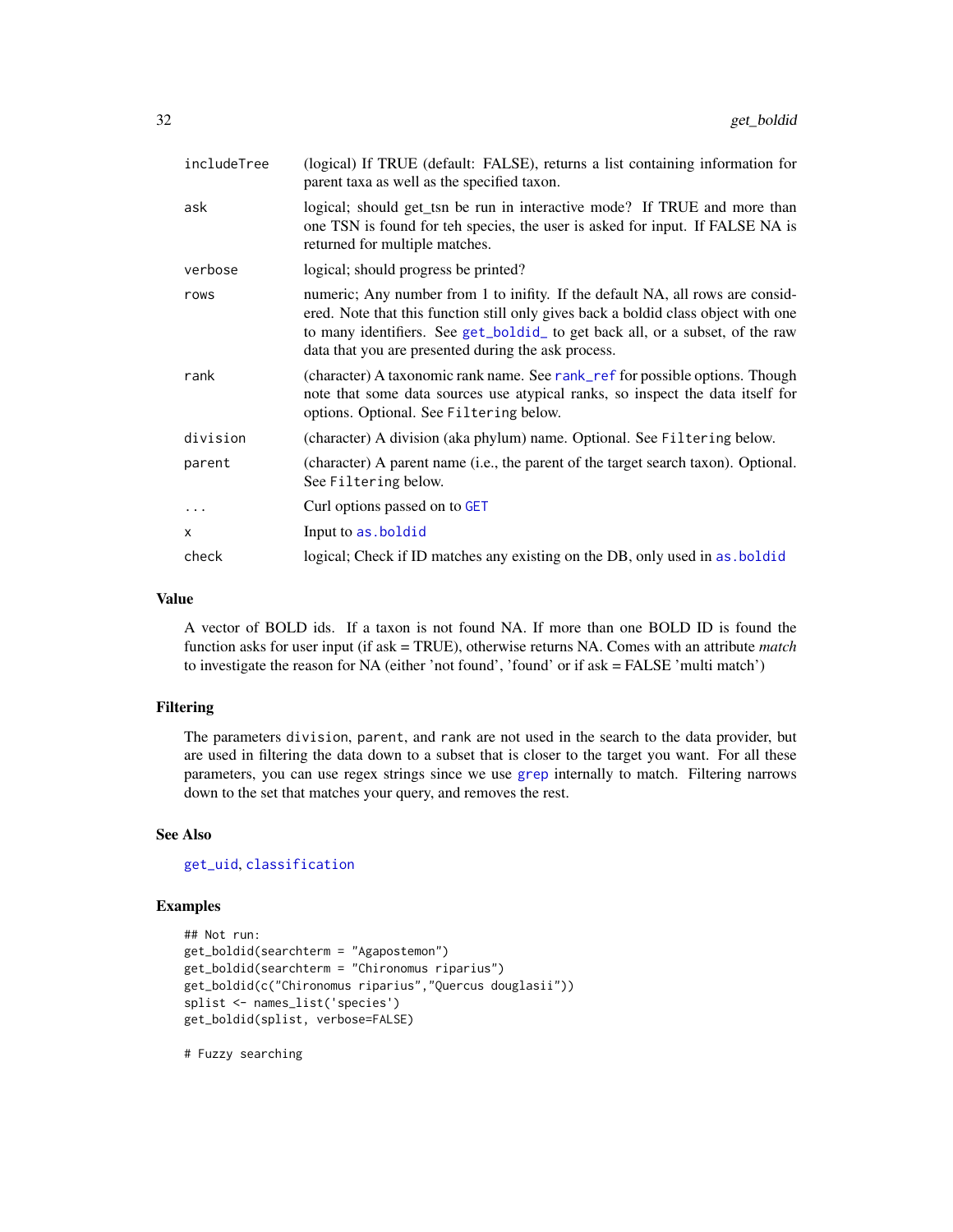```
get_boldid(searchterm="Osmi", fuzzy=TRUE)
# Get back a subset
get_boldid(searchterm="Osmi", fuzzy=TRUE, rows = 1)
get_boldid(searchterm="Osmi", fuzzy=TRUE, rows = 1:10)
get_boldid(searchterm=c("Osmi","Aga"), fuzzy=TRUE, rows = 1)
get_boldid(searchterm=c("Osmi","Aga"), fuzzy=TRUE, rows = 1:3)
# When not found
get_boldid("howdy")
get_boldid(c("Chironomus riparius", "howdy"))
get_boldid('Epicordulia princeps')
get_boldid('Arigomphus furcifer')
get_boldid("Cordulegaster erronea")
get_boldid("Nasiaeshna pentacantha")
# Narrow down results to a division or rank, or both
## Satyrium example
### Results w/o narrowing
get_boldid("Satyrium")
### w/ phylum
get_boldid("Satyrium", division = "Plants")
get_boldid("Satyrium", division = "Animals")
## Rank example
get_boldid("Osmia", fuzzy = TRUE)
get_boldid("Osmia", fuzzy = TRUE, rank = "genus")
# Fuzzy filter on any filtering fields
## uses grep on the inside
get_boldid("Satyrium", division = "anim")
get_boldid("Aga", fuzzy = TRUE, parent = "*idae")# Convert a boldid without class information to a boldid class
as.boldid(get_boldid("Agapostemon")) # already a boldid, returns the same
as.boldid(get_boldid(c("Agapostemon","Quercus douglasii"))) # same
as.boldid(1973) # numeric
as.boldid(c(1973,101009,98597)) # numeric vector, length > 1
as.boldid("1973") # character
as.boldid(c("1973","101009","98597")) # character vector, length > 1
as.boldid(list("1973","101009","98597")) # list, either numeric or character
## dont check, much faster
as.boldid("1973", check=FALSE)
as.boldid(1973, check=FALSE)
as.boldid(c("1973","101009","98597"), check=FALSE)
as.boldid(list("1973","101009","98597"), check=FALSE)
(out <- as.boldid(c(1973,101009,98597)))
data.frame(out)
as.boldid( data.frame(out) )
# Get all data back
get_boldid_("Osmia", fuzzy=TRUE, rows=1:5)
```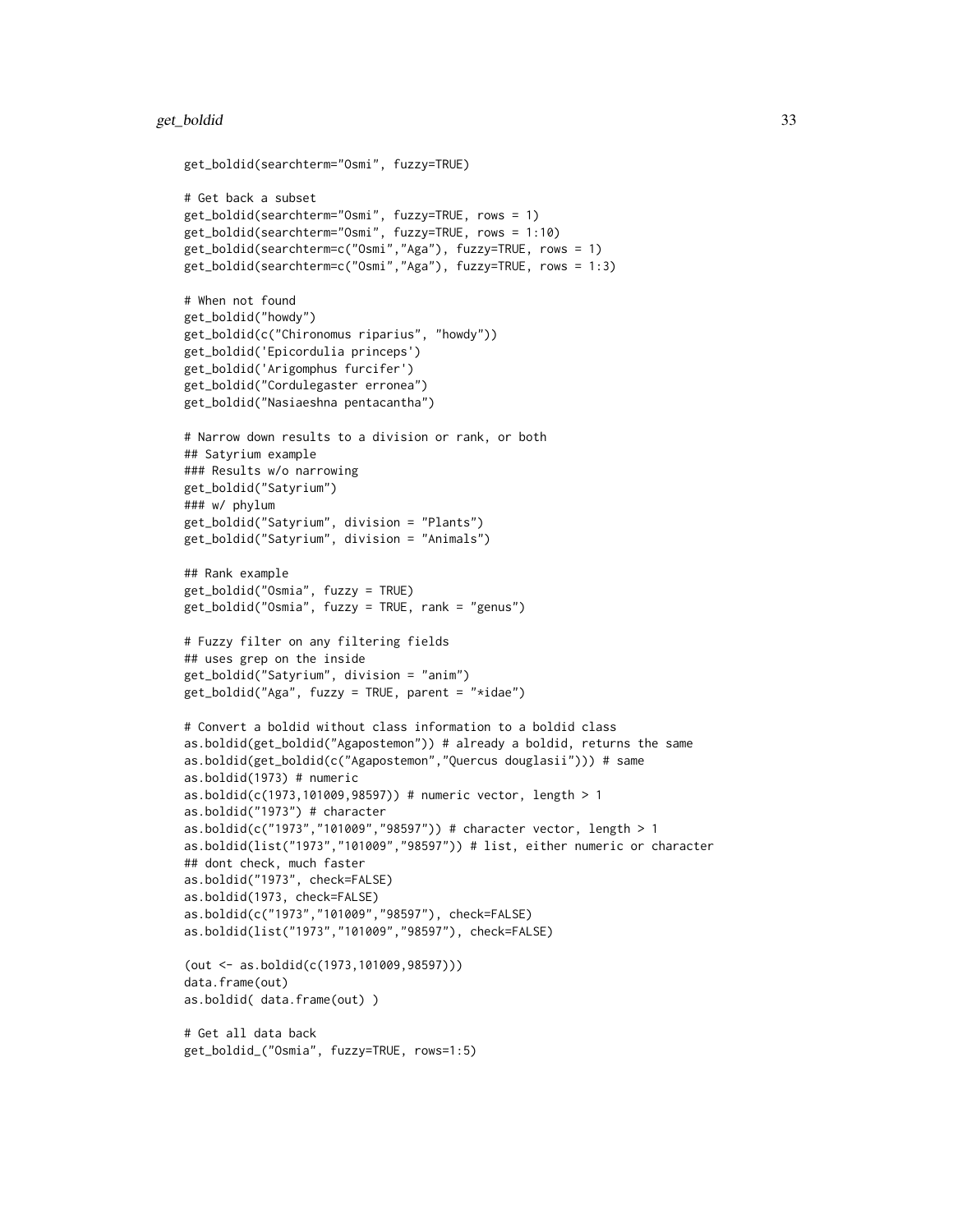```
get_boldid_("Osmia", fuzzy=TRUE, rows=1)
get_boldid_(c("Osmi","Aga"), fuzzy=TRUE, rows = 1:3)
# Curl options
library("httr")
get_boldid(searchterm = "Agapostemon", config=verbose())
get_boldid(searchterm = "Agapostemon", config=progress())
# use curl options
library("httr")
get_boldid("Agapostemon", config=verbose())
bb <- get_boldid("Agapostemon", config=progress())
## End(Not run)
```
<span id="page-33-1"></span>get\_colid *Get the Catalogue of Life ID from taxonomic names.*

#### <span id="page-33-2"></span>Description

Get the Catalogue of Life ID from taxonomic names.

```
get_colid(sciname, ask = TRUE, verbose = TRUE, rows = NA,
 kingdom = NULL, phylum = NULL, class = NULL, order = NULL,
 family = NULL, rank = NULL, ...)as.colid(x, check = TRUE)## S3 method for class 'colid'
as.colid(x, check = TRUE)## S3 method for class 'character'
as.colid(x, check = TRUE)## S3 method for class 'list'
as.colid(x, check = TRUE)## S3 method for class 'data.frame'
as.colid(x, check = TRUE)## S3 method for class 'colid'
as.data.frame(x, ...)
get_colid_(sciname, verbose = TRUE, rows = NA)
```
<span id="page-33-0"></span>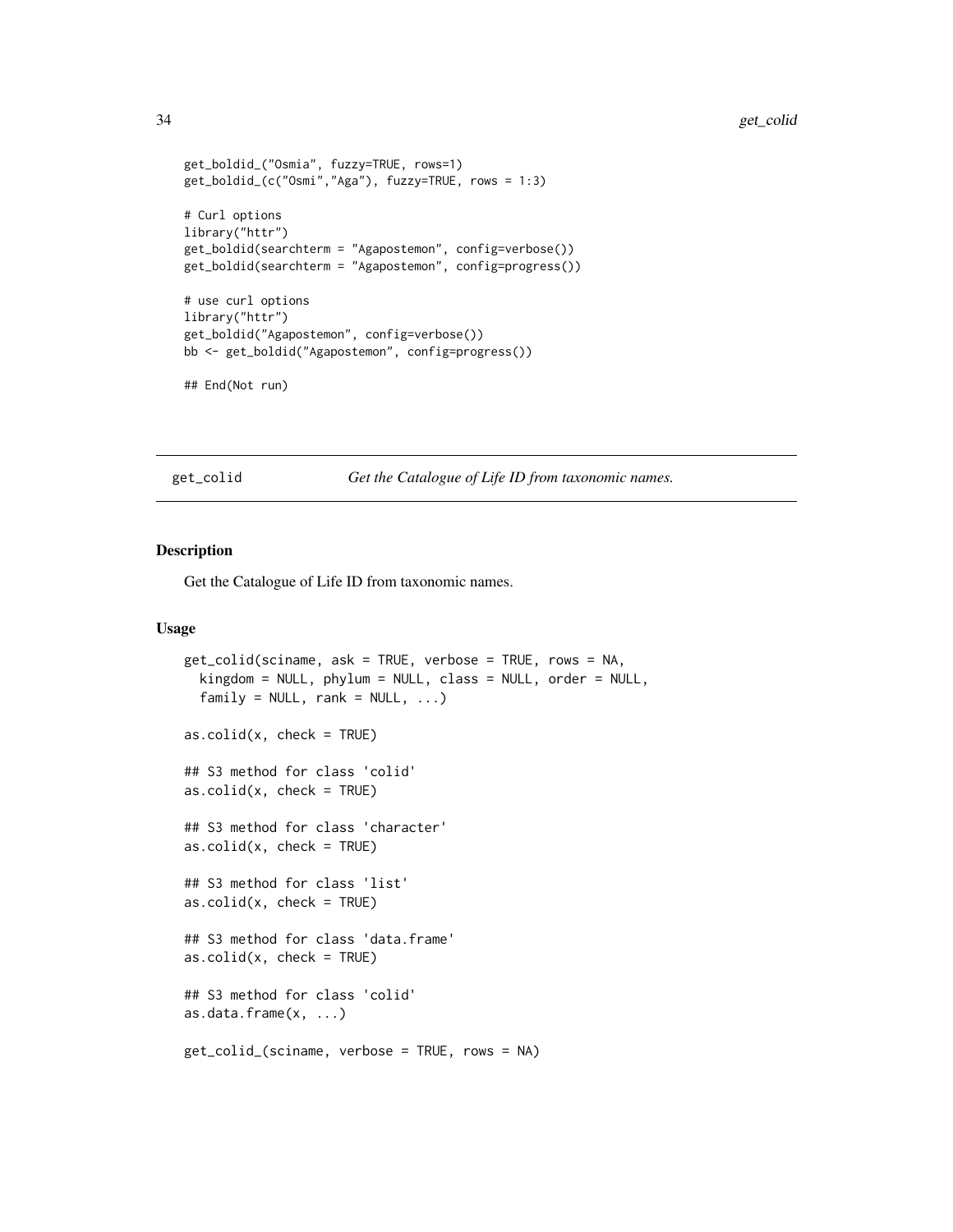#### get\_colid 35

# Arguments

| sciname      | character; scientific name.                                                                                                                                                                                                                                                                                |
|--------------|------------------------------------------------------------------------------------------------------------------------------------------------------------------------------------------------------------------------------------------------------------------------------------------------------------|
| ask          | logical; should get_colid be run in interactive mode? If TRUE and more than<br>one ID is found for the species, the user is asked for input. If FALSE NA is<br>returned for multiple matches.                                                                                                              |
| verbose      | logical; If TRUE the actual taxon queried is printed on the console.                                                                                                                                                                                                                                       |
| rows         | numeric; Any number from 1 to inifity. If the default NA, all rows are consid-<br>ered. Note that this function still only gives back a colid class object with one<br>to many identifiers. See get_colid_ to get back all, or a subset, of the raw data<br>that you are presented during the ask process. |
| kingdom      | (character) A kingdom name. Optional. See Filtering below.                                                                                                                                                                                                                                                 |
| phylum       | (character) A phylum (aka division) name. Optional. See Filtering below.                                                                                                                                                                                                                                   |
| class        | (character) A class name. Optional. See Filtering below.                                                                                                                                                                                                                                                   |
| order        | (character) An order name. Optional. See Filtering below.                                                                                                                                                                                                                                                  |
| family       | (character) A family name. Optional. See Filtering below.                                                                                                                                                                                                                                                  |
| rank         | (character) A taxonomic rank name. See rank_ref for possible options. Though<br>note that some data sources use atypical ranks, so inspect the data itself for<br>options. Optional. See Filtering below.                                                                                                  |
| $\ddotsc$    | Ignored                                                                                                                                                                                                                                                                                                    |
| $\mathsf{x}$ | Input to as.colid                                                                                                                                                                                                                                                                                          |
| check        | logical; Check if ID matches any existing on the DB, only used in as. colid                                                                                                                                                                                                                                |

# Value

A vector of unique identifiers. If a taxon is not found NA. If more than one ID is found the function asks for user input.

# Filtering

The parameters kingdom, phylum, class, order, family, and rank are not used in the search to the data provider, but are used in filtering the data down to a subset that is closer to the target you want. For all these parameters, you can use regex strings since we use [grep](#page-0-0) internally to match. Filtering narrows down to the set that matches your query, and removes the rest.

#### Author(s)

Scott Chamberlain, <myrmecocystus@gmail.com>

# See Also

[get\\_tsn](#page-48-1), [get\\_colid](#page-33-1), [get\\_tpsid](#page-45-1), [get\\_eolid](#page-36-1)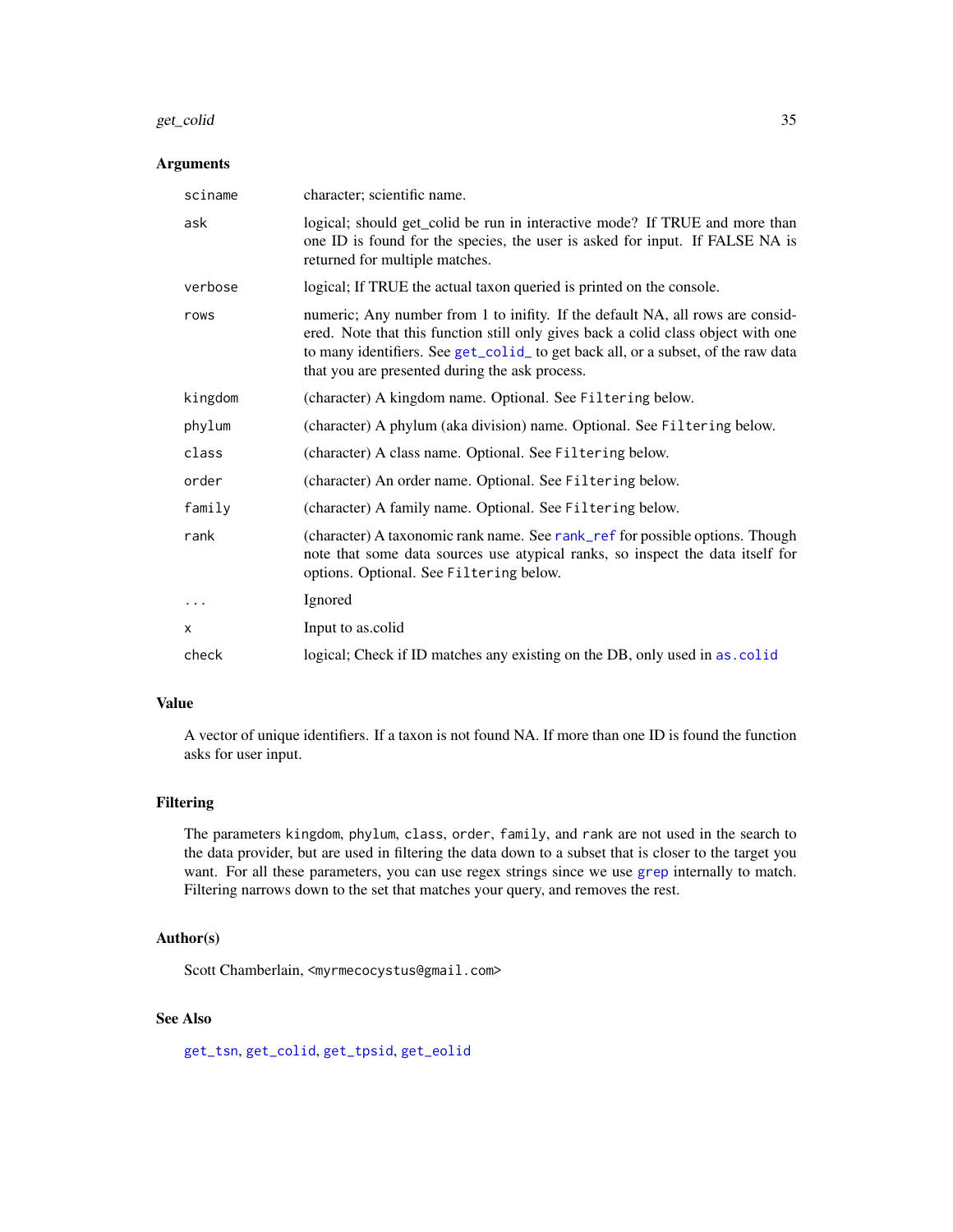# Examples

```
## Not run:
get_colid(sciname='Poa annua')
get_colid(sciname='Pinus contorta')
get_colid(sciname='Puma concolor')
# get_colid(sciname="Abudefduf saxatilis")
get_colid(c("Poa annua", "Pinus contorta"))
# specify rows to limit choices available
get_colid(sciname='Poa annua')
get_colid(sciname='Poa annua', rows=1)
get_colid(sciname='Poa annua', rows=2)
get_colid(sciname='Poa annua', rows=1:2)
# When not found
get_colid(sciname="uaudnadndj")
get_colid(c("Chironomus riparius", "uaudnadndj"))
# Narrow down results to a division or rank, or both
## Satyrium example
### Results w/o narrowing
get_colid("Satyrium")
### w/ division
get_colid("Satyrium", kingdom = "Plantae")
get_colid("Satyrium", kingdom = "Animalia")
## Rank example
get_colid("Poa")
get_colid("Poa", kingdom = "Plantae")
get_colid("Poa", kingdom = "Animalia")
# Fuzzy filter on any filtering fields
## uses grep on the inside
get_colid("Satyrium", kingdom = "p")
# Convert a uid without class information to a uid class
as.colid(get_colid("Chironomus riparius")) # already a uid, returns the same
as.colid(get_colid(c("Chironomus riparius","Pinus contorta"))) # same
as.colid("714831352ad94741e4321eccdeb29f58") # character
# character vector, length > 1
as.colid(c("714831352ad94741e4321eccdeb29f58", "3b35900f74ff6e4b073ddb95c32b1f8d"))
# list, either numeric or character
as.colid(list("714831352ad94741e4321eccdeb29f58", "3b35900f74ff6e4b073ddb95c32b1f8d"))
## dont check, much faster
as.colid("714831352ad94741e4321eccdeb29f58", check=FALSE)
as.colid(c("714831352ad94741e4321eccdeb29f58", "3b35900f74ff6e4b073ddb95c32b1f8d"),
 check=FALSE)
as.colid(list("714831352ad94741e4321eccdeb29f58", "3b35900f74ff6e4b073ddb95c32b1f8d"),
check=FALSE)
```
(out <- as.colid(c("714831352ad94741e4321eccdeb29f58", "3b35900f74ff6e4b073ddb95c32b1f8d")))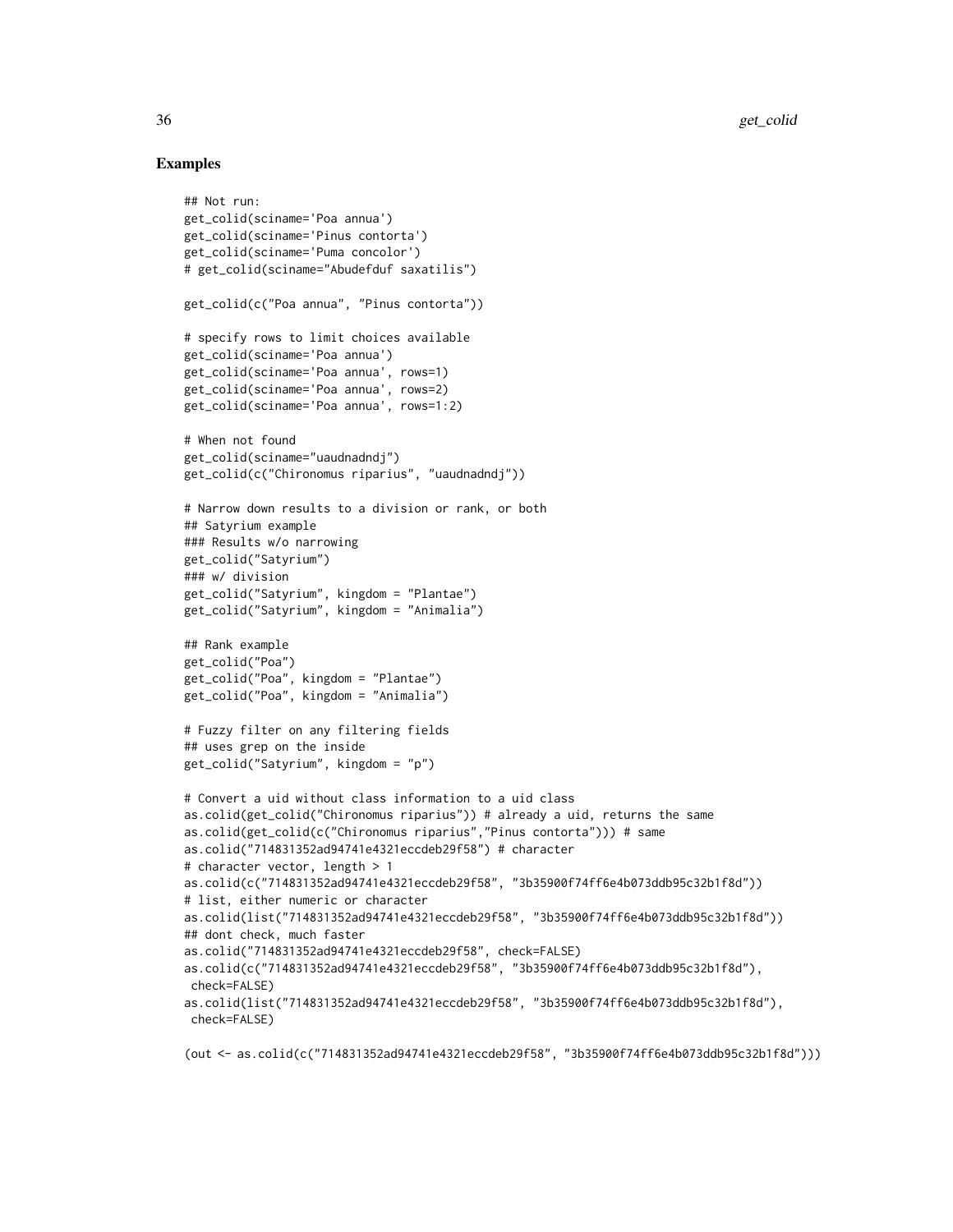#### get\_eolid 37

```
data.frame(out)
as.colid( data.frame(out) )
# Get all data back
get_colid_("Poa annua")
get_colid_("Poa annua", rows=2)
get_colid_("Poa annua", rows=1:2)
get_colid_(c("asdfadfasd","Pinus contorta"))
get_colid(sciname="Andropadus nigriceps fusciceps", rows=1)
# use curl options
library("httr")
get_colid("Quercus douglasii", config=verbose())
bb <- get_colid("Quercus douglasii", config=progress())
## End(Not run)
```
<span id="page-36-1"></span>get\_eolid *Get the EOL ID from Encyclopedia of Life from taxonomic names.*

#### <span id="page-36-0"></span>Description

Note that EOL doesn't expose an API endpoint for directly querying for EOL taxon ID's, so we first use the function [eol\\_search](#page-26-0) to find pages that deal with the species of interest, then use [eol\\_pages](#page-24-0) to find the actual taxon IDs.

#### Usage

```
get_eolid(sciname, ask = TRUE, verbose = TRUE, key = NULL, rows = NA,
  ...)
as.eolid(x, check = TRUE)## S3 method for class 'eolid'
as.eolid(x, check = TRUE)## S3 method for class 'character'
as.eolid(x, check = TRUE)## S3 method for class 'list'
as.eolid(x, check = TRUE)## S3 method for class 'numeric'
as.eolid(x, check = TRUE)## S3 method for class 'data.frame'
as.eolid(x, check = TRUE)
```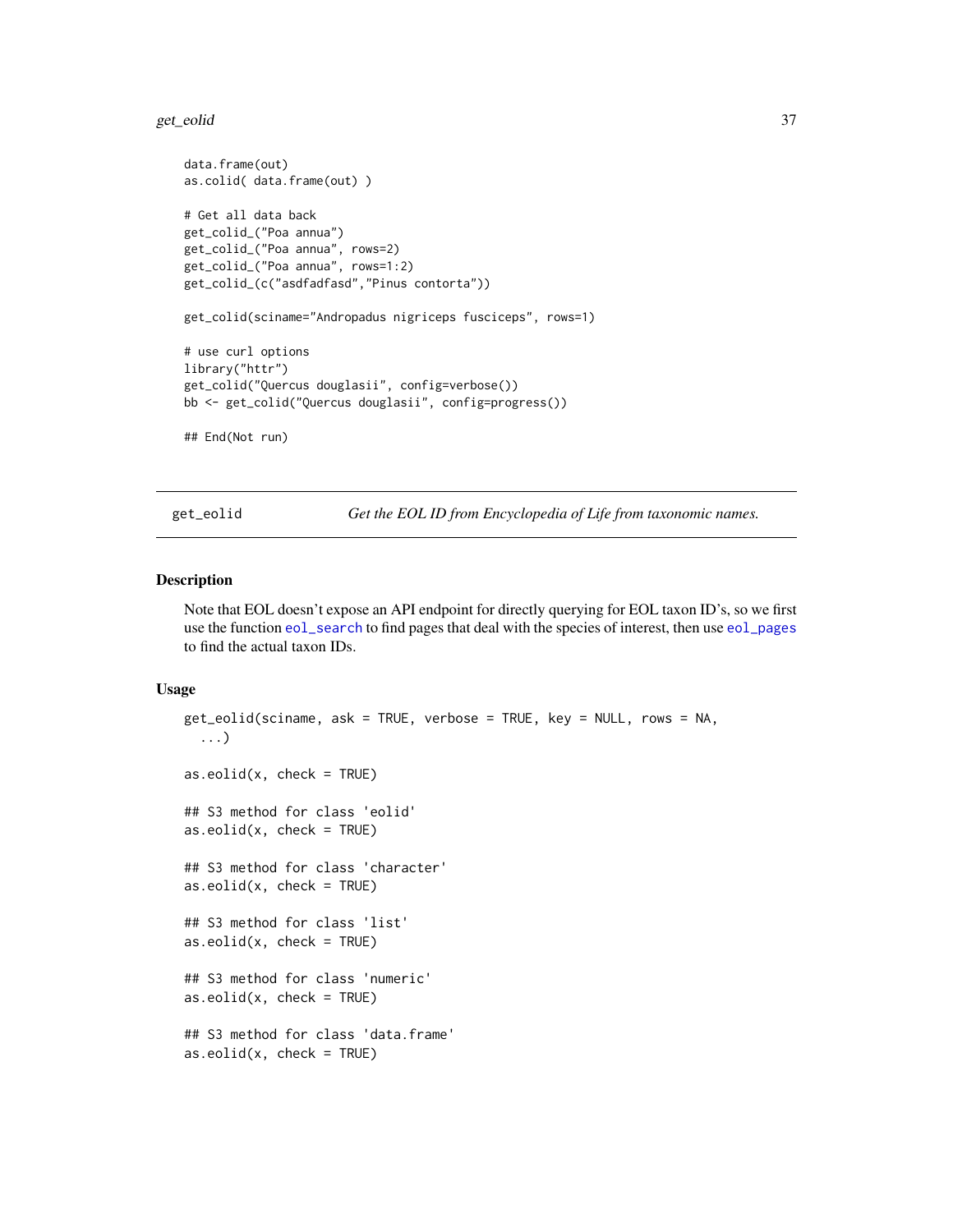```
## S3 method for class 'eolid'
as.data.frame(x, ...)
```
get\_eolid\_(sciname, verbose = TRUE, key = NULL, rows = NA, ...)

#### Arguments

| sciname | character; scientific name.                                                                                                                                                                                                                                                                                |
|---------|------------------------------------------------------------------------------------------------------------------------------------------------------------------------------------------------------------------------------------------------------------------------------------------------------------|
| ask     | logical; should get eolid be run in interactive mode? If TRUE and more than<br>one ID is found for the species, the user is asked for input. If FALSE NA is<br>returned for multiple matches.                                                                                                              |
| verbose | logical; If TRUE the actual taxon queried is printed on the console.                                                                                                                                                                                                                                       |
| key     | API key                                                                                                                                                                                                                                                                                                    |
| rows    | numeric; Any number from 1 to inifity. If the default NA, all rows are consid-<br>ered. Note that this function still only gives back a eolid class object with one<br>to many identifiers. See get_eolid_ to get back all, or a subset, of the raw data<br>that you are presented during the ask process. |
| $\cdot$ | Further args passed on to eol search()                                                                                                                                                                                                                                                                     |
| x       | Input to as, eolid                                                                                                                                                                                                                                                                                         |
| check   | logical; Check if ID matches any existing on the DB, only used in as eolid                                                                                                                                                                                                                                 |

## Value

A vector of unique identifiers (EOL). If a taxon is not found NA. If more than one ID is found the function asks for user input.

## Author(s)

Scott Chamberlain, <myrmecocystus@gmail.com>

#### See Also

[get\\_tsn](#page-48-0), [get\\_uid](#page-54-0), [get\\_tpsid](#page-45-0)

```
## Not run:
get_eolid(sciname='Pinus contorta')
get_eolid(sciname='Puma concolor')
get_eolid(c("Puma concolor", "Pinus contorta"))
# specify rows to limit choices available
get_eolid('Poa annua')
get_eolid('Poa annua', rows=1)
get_eolid('Poa annua', rows=2)
get_eolid('Poa annua', rows=1:2)
```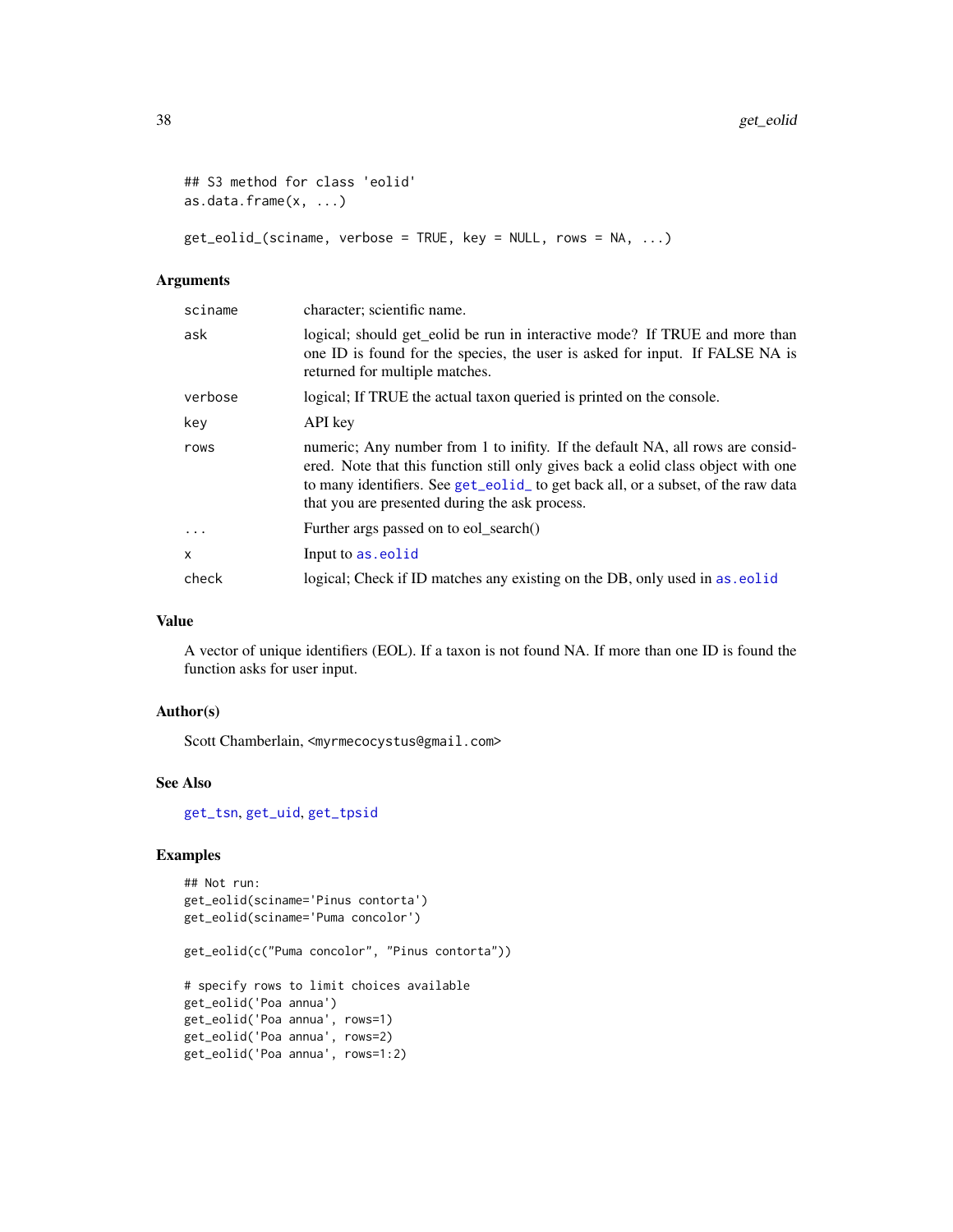get\_gbifid 39

```
# When not found
get_eolid(sciname="uaudnadndj")
get_eolid(c("Chironomus riparius", "uaudnadndj"))
# Convert a eolid without class information to a eolid class
as.eolid(get_eolid("Chironomus riparius")) # already a eolid, returns the same
as.eolid(get_eolid(c("Chironomus riparius","Pinus contorta"))) # same
as.eolid(24954444) # numeric
as.eolid(c(24954444,51389511,57266265)) # numeric vector, length > 1
as.eolid("24954444") # character
as.eolid(c("24954444","51389511","57266265")) # character vector, length > 1
as.eolid(list("24954444","51389511","57266265")) # list, either numeric or character
## dont check, much faster
as.eolid("24954444", check=FALSE)
as.eolid(24954444, check=FALSE)
as.eolid(c("24954444","51389511","57266265"), check=FALSE)
as.eolid(list("24954444","51389511","57266265"), check=FALSE)
(out <- as.eolid(c(24954444,51389511,57266265)))
data.frame(out)
as.eolid( data.frame(out) )
# Get all data back
get_eolid_("Poa annua")
get_eolid_("Poa annua", rows=2)
get_eolid_("Poa annua", rows=1:2)
get_eolid_(c("asdfadfasd","Pinus contorta"))
## End(Not run)
```
<span id="page-38-1"></span>get\_gbifid *Get the GBIF backbone taxon ID from taxonomic names.*

#### <span id="page-38-0"></span>Description

Get the GBIF backbone taxon ID from taxonomic names.

#### Usage

```
get_gbifid(sciname, ask = TRUE, verbose = TRUE, rows = NA,
 phylum = NULL, class = NULL, order = NULL, family = NULL,
 rank = NULL, ...)as.gbifid(x, check = FALSE)## S3 method for class 'gbifid'
as.gbifid(x, check = FALSE)
```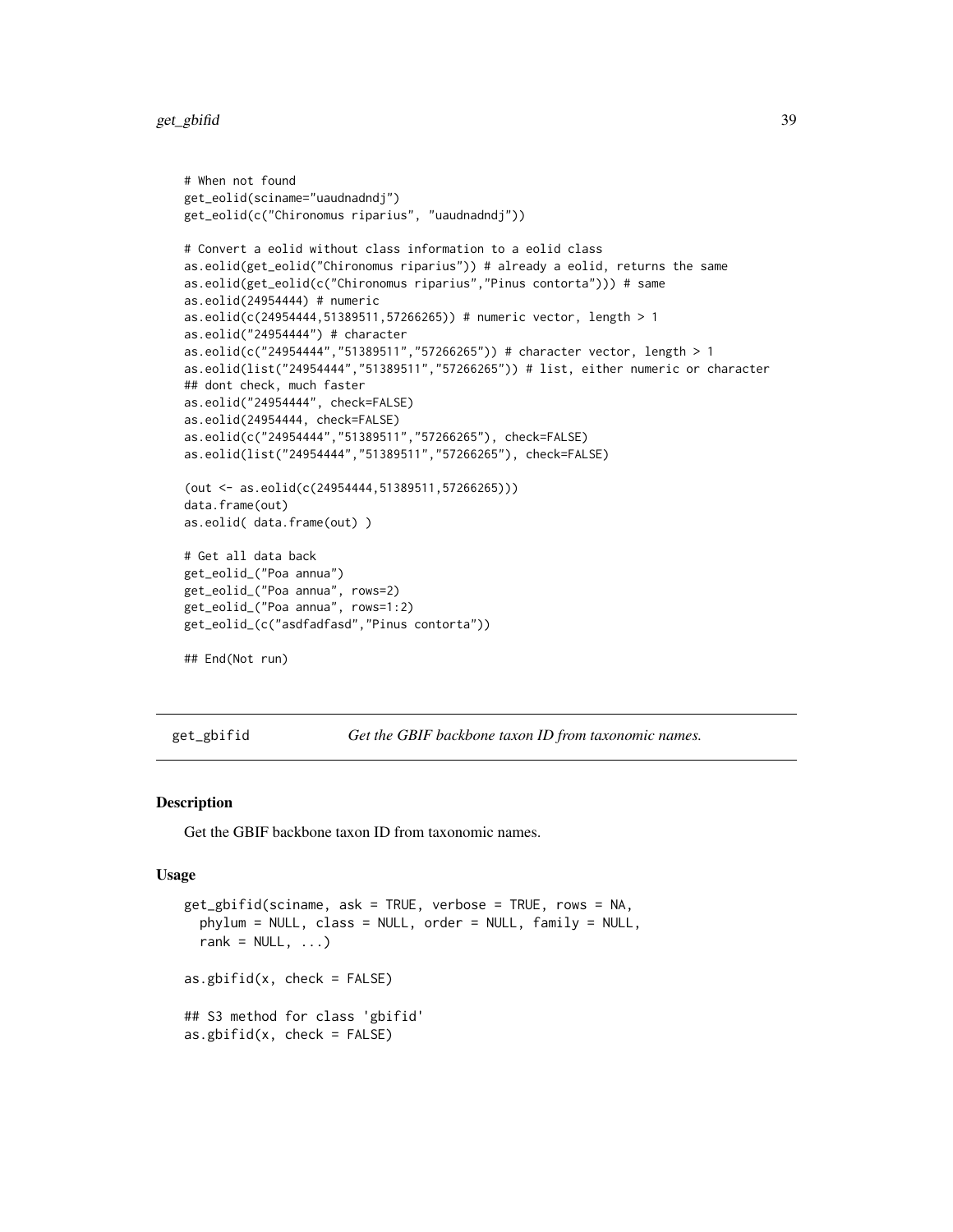```
## S3 method for class 'character'
as.gbifid(x, check = TRUE)
## S3 method for class 'list'
as.gbifid(x, check = TRUE)
## S3 method for class 'numeric'
as.g\text{bifid}(x, \text{ check} = \text{TRUE})## S3 method for class 'data.frame'
as.gbifid(x, check = TRUE)## S3 method for class 'gbifid'
as.data.frame(x, ...)
get_gbifid_(sciname, verbose = TRUE, rows = NA)
```
## Arguments

| sciname  | character; scientific name.                                                                                                                                                                                                                                                                                  |
|----------|--------------------------------------------------------------------------------------------------------------------------------------------------------------------------------------------------------------------------------------------------------------------------------------------------------------|
| ask      | logical; should get_colid be run in interactive mode? If TRUE and more than<br>one ID is found for the species, the user is asked for input. If FALSE NA is<br>returned for multiple matches.                                                                                                                |
| verbose  | logical; If TRUE the actual taxon queried is printed on the console.                                                                                                                                                                                                                                         |
| rows     | numeric; Any number from 1 to inifity. If the default NA, all rows are consid-<br>ered. Note that this function still only gives back a gbifid class object with one<br>to many identifiers. See get_gbifid_ to get back all, or a subset, of the raw<br>data that you are presented during the ask process. |
| phylum   | (character) A phylum (aka division) name. Optional. See Filtering below.                                                                                                                                                                                                                                     |
| class    | (character) A class name. Optional. See Filtering below.                                                                                                                                                                                                                                                     |
| order    | (character) An order name. Optional. See Filtering below.                                                                                                                                                                                                                                                    |
| family   | (character) A family name. Optional. See Filtering below.                                                                                                                                                                                                                                                    |
| rank     | (character) A taxonomic rank name. See rank_ref for possible options. Though<br>note that some data sources use atypical ranks, so inspect the data itself for<br>options. Optional. See Filtering below.                                                                                                    |
| $\ddots$ | Ignored                                                                                                                                                                                                                                                                                                      |
| X        | Input to as . gbifid                                                                                                                                                                                                                                                                                         |
| check    | logical; Check if ID matches any existing on the DB, only used in as gbifid                                                                                                                                                                                                                                  |

#### Details

Internally in this function we use a function to search GBIF's taxonomy, and if we find an exact match we return the ID for that match. If there isn't an exact match we return the options to you to pick from.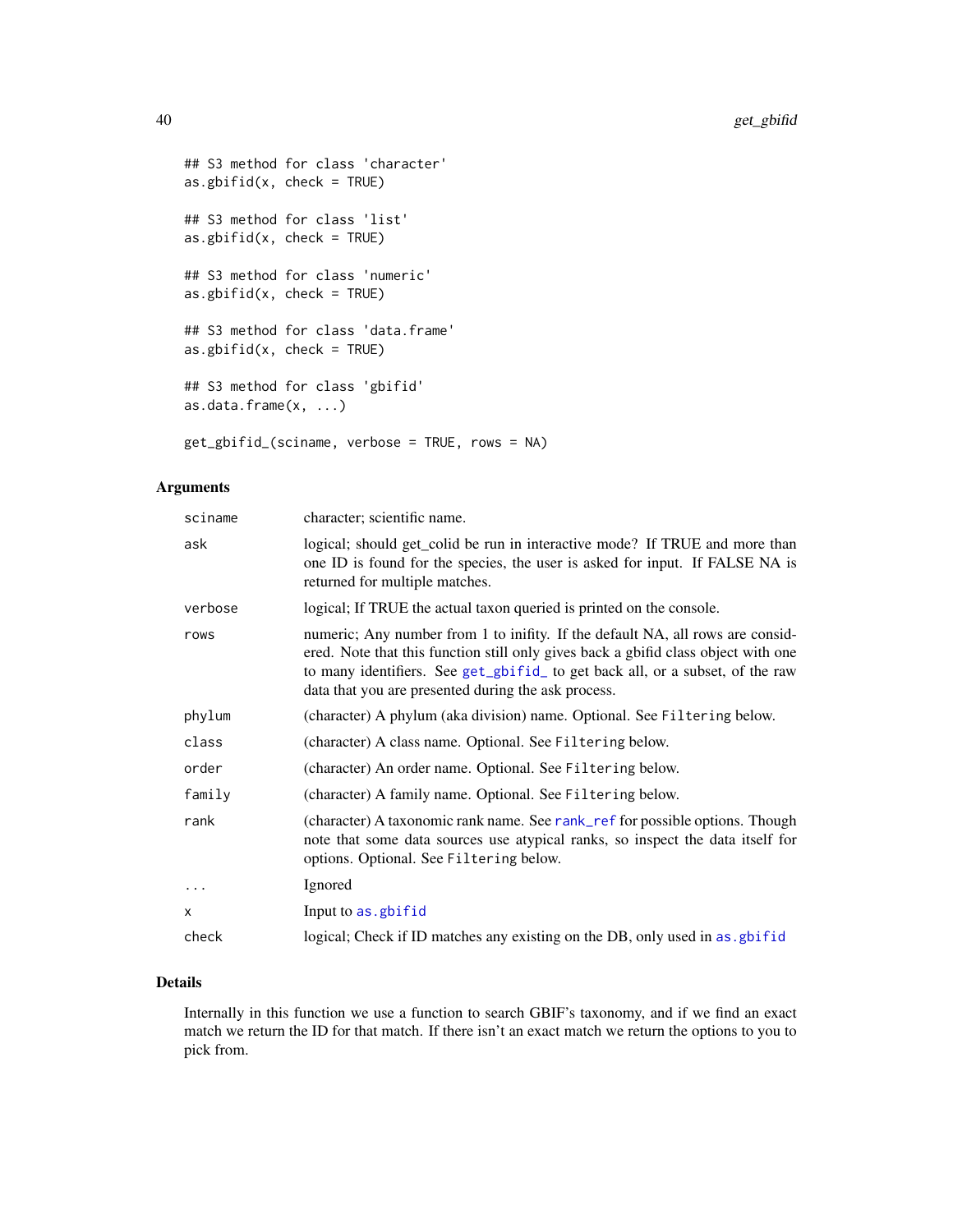#### get\_gbifid 41

### Value

A vector of unique identifiers. If a taxon is not found NA. If more than one ID is found the function asks for user input.

#### Filtering

The parameters phylum, class, order, family, and rank are not used in the search to the data provider, but are used in filtering the data down to a subset that is closer to the target you want. For all these parameters, you can use regex strings since we use [grep](#page-0-0) internally to match. Filtering narrows down to the set that matches your query, and removes the rest.

#### Author(s)

Scott Chamberlain, <myrmecocystus@gmail.com>

#### See Also

[get\\_tsn](#page-48-0), [get\\_uid](#page-54-0), [get\\_tpsid](#page-45-0), [get\\_eolid](#page-36-1), [get\\_colid](#page-33-0)

```
## Not run:
get_gbifid(sciname='Poa annua')
get_gbifid(sciname='Pinus contorta')
get_gbifid(sciname='Puma concolor')
# multiple names
get_gbifid(c("Poa annua", "Pinus contorta"))
# specify rows to limit choices available
get_gbifid(sciname='Pinus')
get_gbifid(sciname='Pinus', rows=10)
get_gbifid(sciname='Pinus', rows=1:3)
# When not found, NA given
get_gbifid(sciname="uaudnadndj")
get_gbifid(c("Chironomus riparius", "uaudnadndj"))
# Narrow down results to a division or rank, or both
## Satyrium example
### Results w/o narrowing
get_gbifid("Satyrium")
### w/ phylum
get_gbifid("Satyrium", phylum = "Magnoliophyta")
get_gbifid("Satyrium", phylum = "Arthropoda")
### w/ phylum & rank
get_gbifid("Satyrium", phylum = "Arthropoda", rank = "genus")
## Rank example
get_gbifid("Poa")
get_gbifid("Poa", rank = "order")
```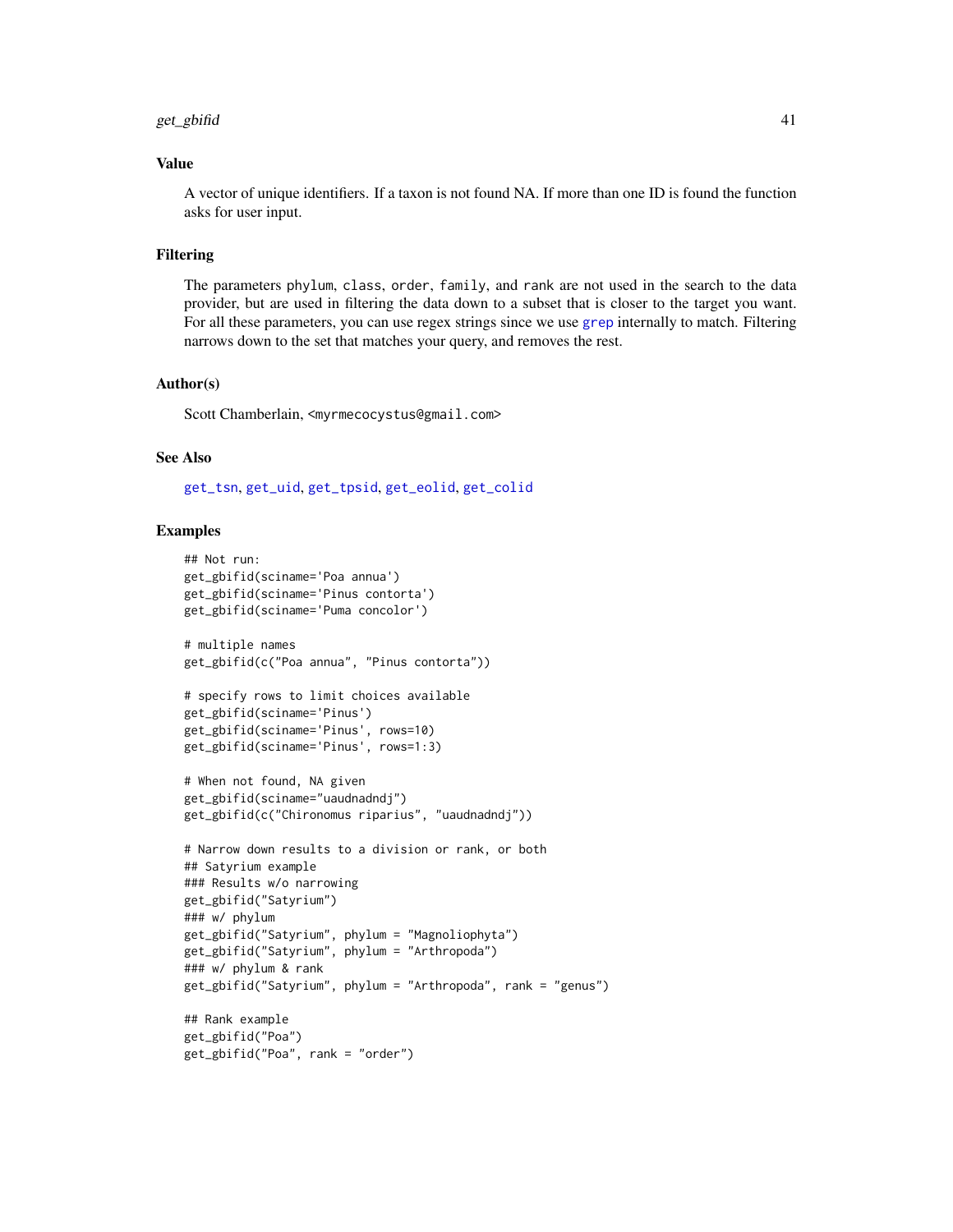```
get_gbifid("Poa", rank = "family")
get_gbifid("Poa", family = "Coccidae")
# Fuzzy filter on any filtering fields
## uses grep on the inside
get_gbifid("Satyrium", phylum = "arthropoda")
get_gbifid("Poa", order = "*tera")
get_gbifid("Poa", order = "*ales")
# Convert a uid without class information to a uid class
as.gbifid(get_gbifid("Poa annua")) # already a uid, returns the same
as.gbifid(get_gbifid(c("Poa annua","Puma concolor"))) # same
as.gbifid(2704179) # numeric
as.gbifid(c(2704179,2435099,3171445)) # numeric vector, length > 1
as.gbifid("2704179") # character
as.gbifid(c("2704179","2435099","3171445")) # character vector, length > 1
as.gbifid(list("2704179","2435099","3171445")) # list, either numeric or character
## dont check, much faster
as.gbifid("2704179", check=FALSE)
as.gbifid(2704179, check=FALSE)
as.gbifid(2704179, check=FALSE)
as.gbifid(c("2704179","2435099","3171445"), check=FALSE)
as.gbifid(list("2704179","2435099","3171445"), check=FALSE)
(out <- as.gbifid(c(2704179,2435099,3171445)))
data.frame(out)
as.uid( data.frame(out) )
# Get all data back
get_gbifid_("Puma concolor")
get_gbifid_(c("Pinus", "uaudnadndj"))
get_gbifid_(c("Pinus", "Puma"), rows=5)
get_gbifid_(c("Pinus", "Puma"), rows=1:5)
# use curl options
library("httr")
get_gbifid("Quercus douglasii", config=verbose())
bb <- get_gbifid("Quercus douglasii", config=progress())
## End(Not run)
```
get\_ids *Retrieve taxonomic identifiers for a given taxon name.*

#### **Description**

This is a convenience function to get identifiers across all data sources. You can use other get\_\* functions to get identifiers from specific sources if you like.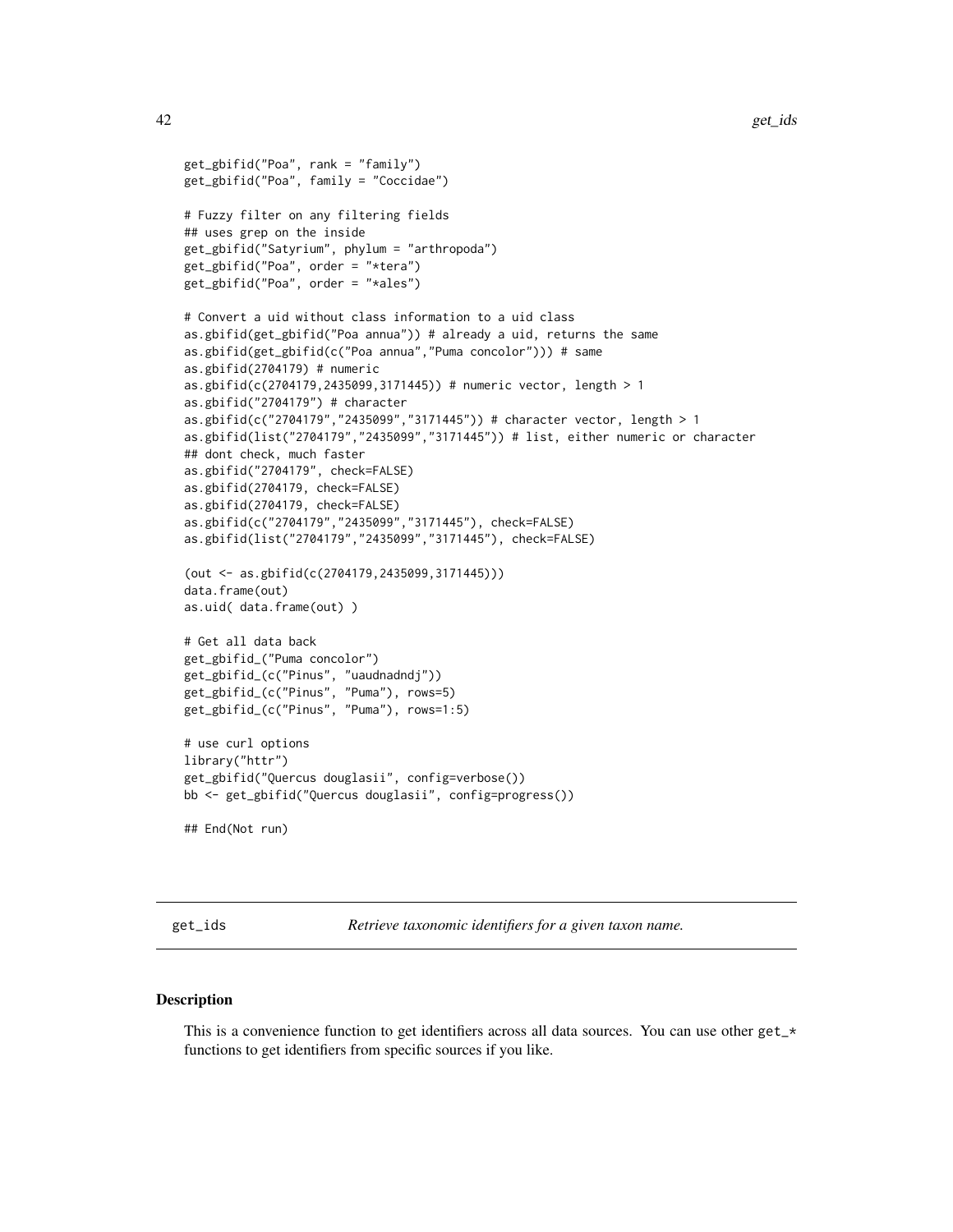get\_ids 43

### Usage

```
get_ids(names, db = c("itis", "ncbi", "eol", "col", "tropicos", "gbif",
  "ubio", "nbn"), \ldots)
get_ids_(names, db = c("itis", "ncbi", "eol", "col", "tropicos", "gbif",
```

```
"ubio", "nbn"), rows = NA, ...)
```
#### **Arguments**

| names    | character; Taxonomic name to query.                                                                                                                                                                                                                                                                           |
|----------|---------------------------------------------------------------------------------------------------------------------------------------------------------------------------------------------------------------------------------------------------------------------------------------------------------------|
| db       | character; database to query. One or more of ncbi, it is, eol, col, tropicos,<br>gbif, ubio, or nbn. By default db is set to search all data sources.                                                                                                                                                         |
| $\cdots$ | Other arguments passed to get_tsn, get_uid, get_eolid, get_colid, get_tpsid,<br>get_gbifid, get_ubioid, get_nbnid.                                                                                                                                                                                            |
| rows     | numeric; Any number from 1 to inifity. If the default NA, all rows are returned.<br>When used in get_ids this function still only gives back a ids class object with<br>one to many identifiers. See get_ids_ to get back all, or a subset, of the raw<br>data that you are presented during the ask process. |

## Value

A vector of taxonomic identifiers, each retaining their respective S3 classes so that each element can be passed on to another function (see e.g.'s).

### Note

There is a timeout of 1/3 seconds between queries to NCBI.

#### See Also

[get\\_tsn](#page-48-0), [get\\_uid](#page-54-0), [get\\_eolid](#page-36-1), [get\\_colid](#page-33-0), [get\\_tpsid](#page-45-0), [get\\_gbifid](#page-38-1), [get\\_ubioid](#page-51-0), or [get\\_nbnid](#page-43-0).

```
## Not run:
# Plug in taxon names directly
## By default you get ids for all data sources
get_ids(names="Chironomus riparius")
```

```
# specify rows to limit choices available
get_ids(names="Poa annua", db=c("col","eol"), rows=1)
get_ids(names="Poa annua", db=c("col","eol"), rows=1:2)
```

```
## Or you can specify which source you want via the db parameter
get_ids(names="Chironomus riparius", db = 'ncbi')
get_ids(names="Salvelinus fontinalis", db = 'ubio')
```

```
get_ids(names="Salvelinus fontinalis", db = 'nbn')
```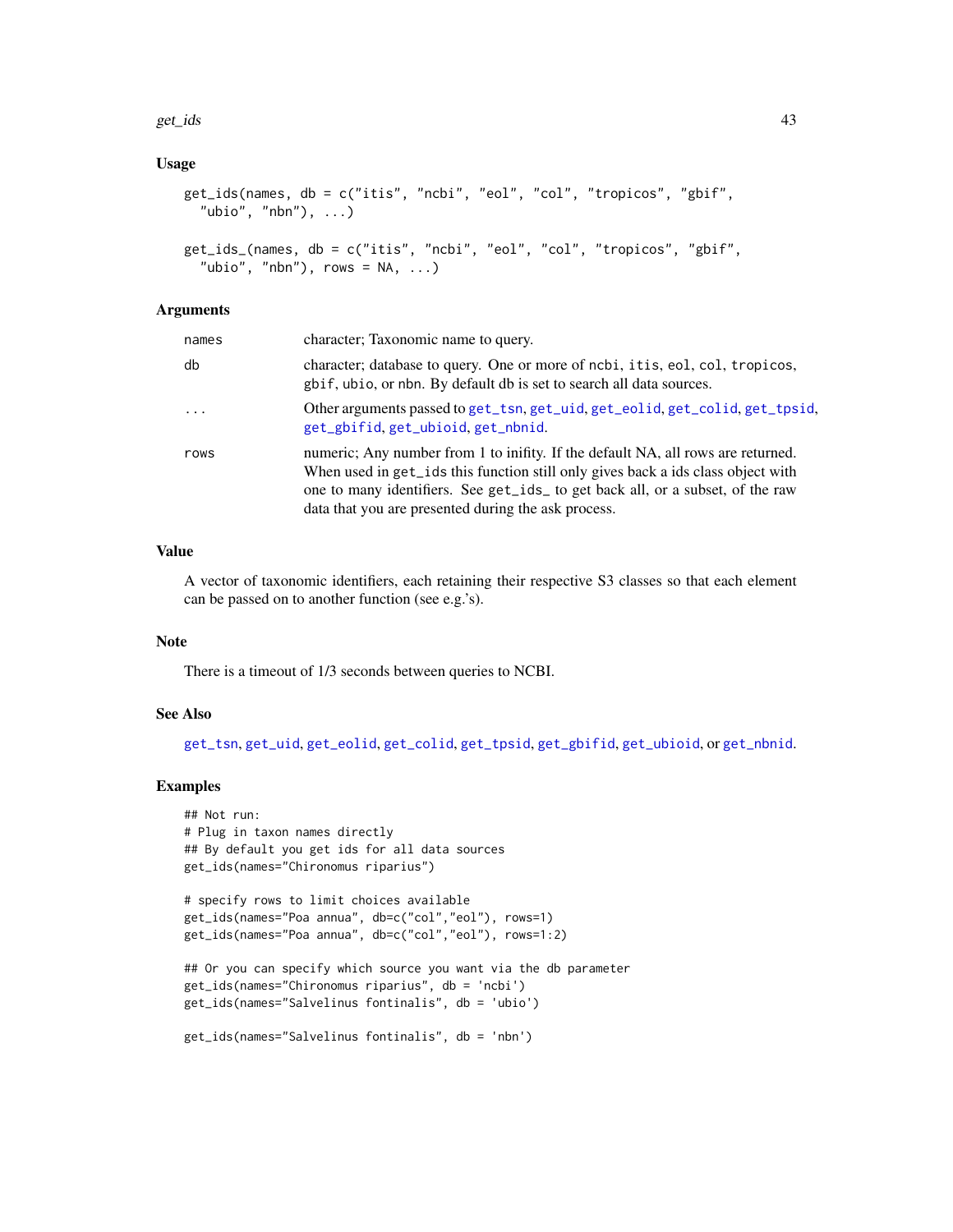```
get_ids(names=c("Chironomus riparius", "Pinus contorta"), db = 'ncbi')
get_ids(names=c("Chironomus riparius", "Pinus contorta"), db = c('ncbi','itis'))
get_ids(names=c("Chironomus riparius", "Pinus contorta"), db = c('ncbi','itis','col'))
get_ids(names="Pinus contorta", db = c('ncbi','itis','col','eol','tropicos'))
get_ids(names="ava avvva", db = c('ncbi','itis','col','eol','tropicos'))
get_ids(names="ava avvva", db = c('ncbi','itis','col','eol','tropicos'), verbose=FALSE)
# Pass on to other functions
out <- get_ids(names="Pinus contorta", db = c('ncbi','itis','col','eol','tropicos'))
classification(out$itis)
synonyms(out$tropicos)
# Get all data back
get_ids_(c("Chironomus riparius", "Pinus contorta"), db = 'nbn', rows=1:10)
get_ids_(c("Chironomus riparius", "Pinus contorta"), db = c('nbn','gbif'), rows=1:10)
# use curl options
library("httr")
get_ids("Agapostemon", db = "ncbi", config=verbose())
bb <- get_ids("Pinus contorta", db = c('nbn','gbif'), config=progress())
## End(Not run)
```
get\_nbnid *Get the UK National Biodiversity Network ID from taxonomic names.*

#### <span id="page-43-1"></span>Description

Get the UK National Biodiversity Network ID from taxonomic names.

#### Usage

```
get_nbnid(name, ask = TRUE, verbose = TRUE, rec_only = FALSE,
 rank = NULL, rows = NA, ...)
as.nbnid(x, check = TRUE)## S3 method for class 'nbnid'
as.nbnid(x, check = TRUE)## S3 method for class 'character'
as.nbnid(x, check = TRUE)## S3 method for class 'list'
as.nbnid(x, check = TRUE)## S3 method for class 'data.frame'
as.nbnid(x, check = TRUE)
```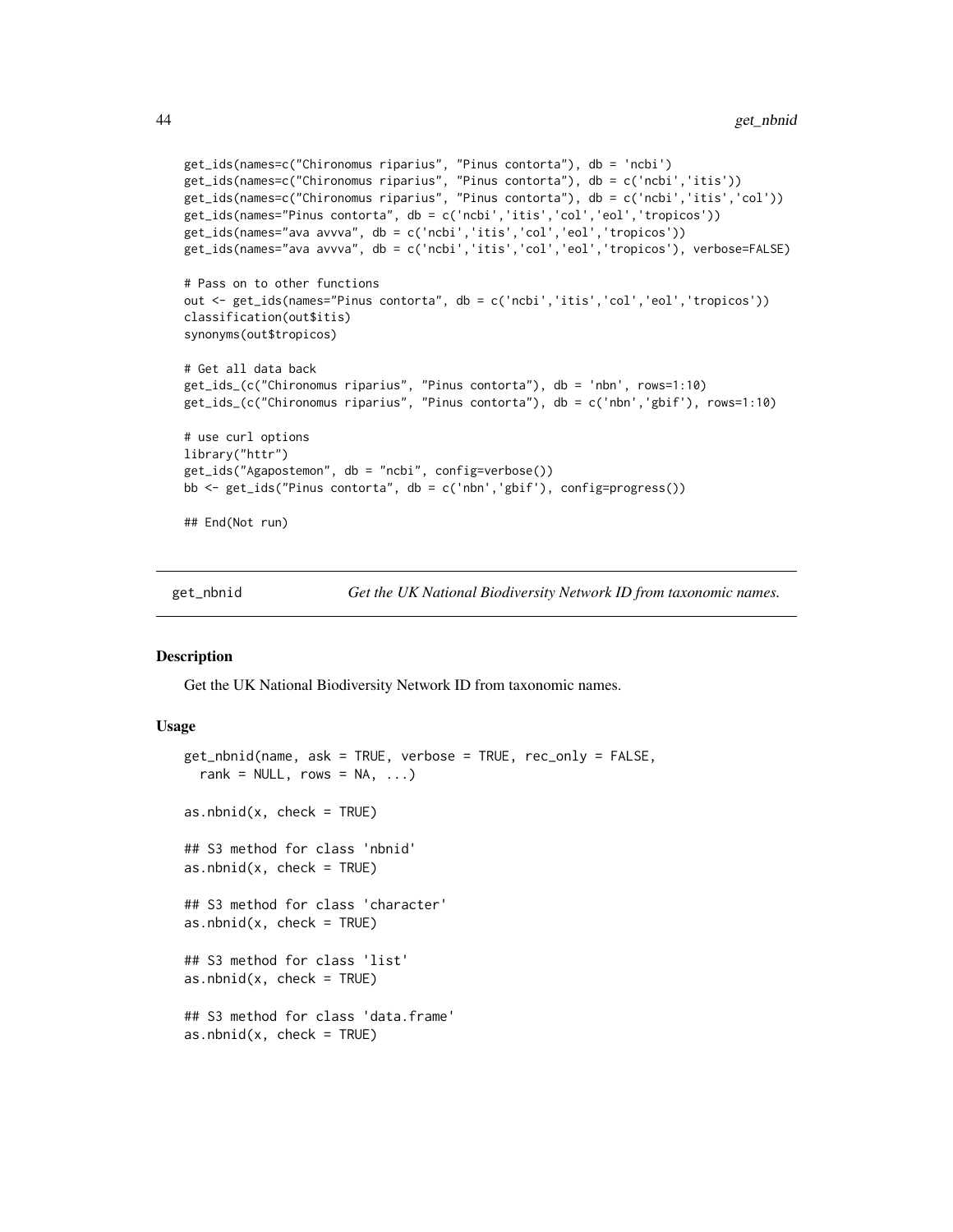#### get\_nbnid 45

```
## S3 method for class 'nbnid'
as.data.frame(x, ...)
get_nbnid_(name, verbose = TRUE, rec_only = FALSE, rank = NULL,
  rows = NA, \ldots)
```
### Arguments

| name     | character; scientific name.                                                                                                                                                                                                                                                                                |
|----------|------------------------------------------------------------------------------------------------------------------------------------------------------------------------------------------------------------------------------------------------------------------------------------------------------------|
| ask      | logical; should get_nbnid be run in interactive mode? If TRUE and more than<br>one ID is found for the species, the user is asked for input. If FALSE NA is<br>returned for multiple matches.                                                                                                              |
| verbose  | logical; If TRUE the actual taxon queried is printed on the console.                                                                                                                                                                                                                                       |
| rec_only | (logical) If TRUE ids of recommended names are returned ( <i>i.e.</i> synonyms are<br>removed). Defaults to FALSE. Remember, the id of a synonym is a taxa with<br>'recommended' name status.                                                                                                              |
| rank     | (character) If given, we attempt to limit the results to those taxa with the match-<br>ing rank.                                                                                                                                                                                                           |
| rows     | numeric; Any number from 1 to inifity. If the default NA, all rows are consid-<br>ered. Note that this function still only gives back a nbnid class object with one<br>to many identifiers. See get_nbnid_ to get back all, or a subset, of the raw data<br>that you are presented during the ask process. |
| $\cdots$ | Further args passed on to nbn_search                                                                                                                                                                                                                                                                       |
| x        | Input to as, nbnid                                                                                                                                                                                                                                                                                         |
| check    | logical; Check if ID matches any existing on the DB, only used in as, nbnid                                                                                                                                                                                                                                |
|          |                                                                                                                                                                                                                                                                                                            |

## Value

A vector of unique identifiers. If a taxon is not found NA. If more than one ID is found the function asks for user input.

### Author(s)

Scott Chamberlain, <myrmecocystus@gmail.com>

### See Also

[get\\_tsn](#page-48-0), [get\\_uid](#page-54-0), [get\\_tpsid](#page-45-0), [get\\_eolid](#page-36-1)

```
## Not run:
get_nbnid(name='Poa annua')
get_nbnid(name='Poa annua', rec_only=TRUE)
get_nbnid(name='Poa annua', rank='Species')
get_nbnid(name='Poa annua', rec_only=TRUE, rank='Species')
get_nbnid(name='Pinus contorta')
```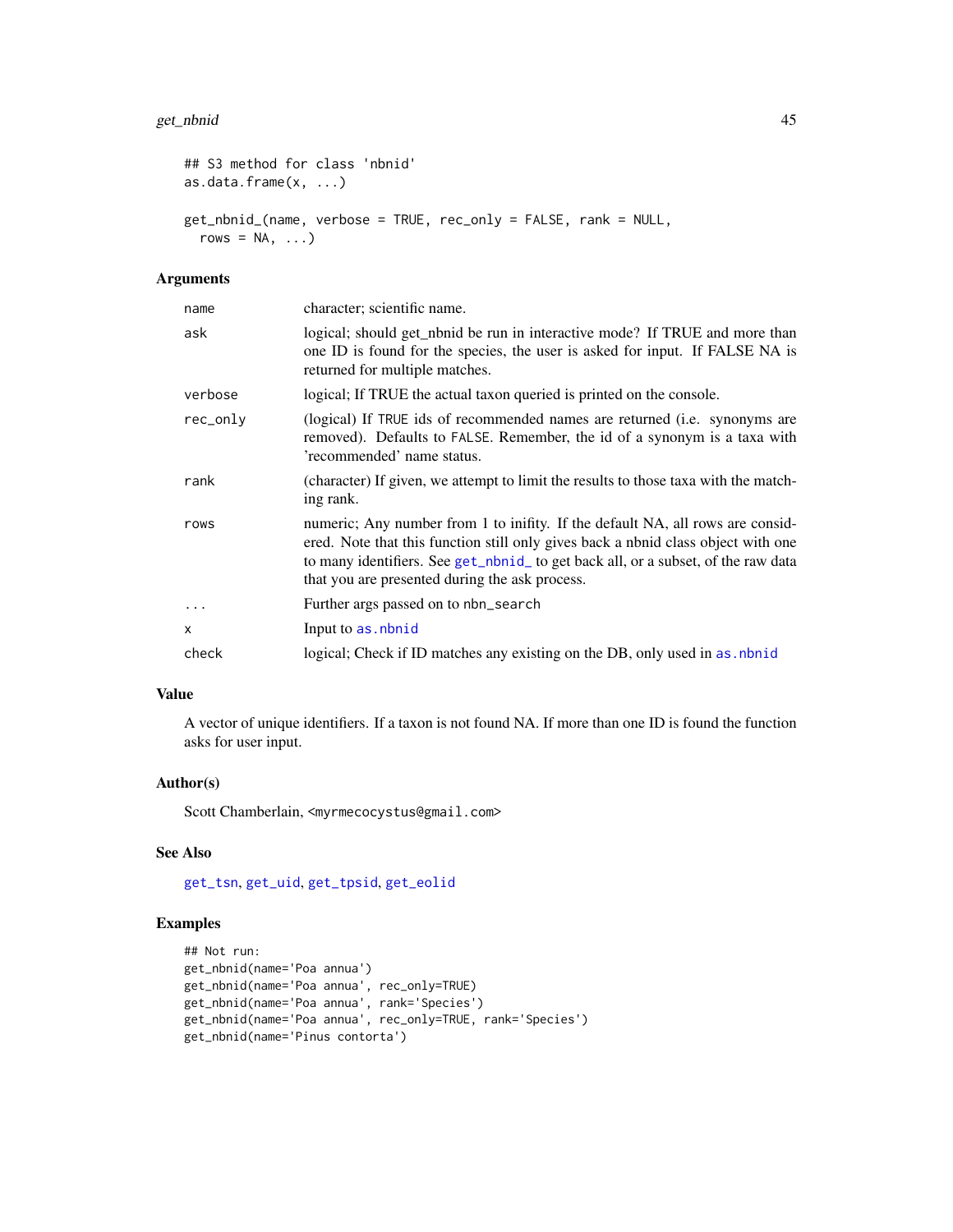```
# The NBN service handles common names too
get_nbnid(name='red-winged blackbird')
# specify rows to limit choices available
get_nbnid('Poa annua')
get_nbnid('Poa annua', rows=1)
get_nbnid('Poa annua', rows=25)
get_nbnid('Poa annua', rows=1:2)
# When not found
get_nbnid(name="uaudnadndj")
get_nbnid(c("Zootoca vivipara", "uaudnadndj"))
get_nbnid(c("Zootoca vivipara","Chironomus riparius", "uaudnadndj"))
# Convert an nbnid without class information to a nbnid class
as.nbnid(get_nbnid("Zootoca vivipara")) # already a nbnid, returns the same
as.nbnid(get_nbnid(c("Zootoca vivipara","Pinus contorta"))) # same
as.nbnid('NHMSYS0001706186') # character
as.nbnid(c("NHMSYS0001706186","NHMSYS0000494848","NBNSYS0000010867")) # character vector, length > 1
as.nbnid(list("NHMSYS0001706186","NHMSYS0000494848","NBNSYS0000010867")) # list
## dont check, much faster
as.nbnid('NHMSYS0001706186', check=FALSE)
as.nbnid(list("NHMSYS0001706186","NHMSYS0000494848","NBNSYS0000010867"), check=FALSE)
(out <- as.nbnid(c("NHMSYS0001706186","NHMSYS0000494848","NBNSYS0000010867")))
data.frame(out)
as.nbnid( data.frame(out) )
# Get all data back
get_nbnid_("Zootoca vivipara")
get_nbnid_("Poa annua", rows=2)
get_nbnid_("Poa annua", rows=1:2)
get_nbnid_(c("asdfadfasd","Pinus contorta"), rows=1:5)
# use curl options
library("httr")
get_nbnid("Quercus douglasii", config=verbose())
bb <- get_nbnid("Quercus douglasii", config=progress())
## End(Not run)
```
<span id="page-45-0"></span>get\_tpsid *Get the NameID codes from Tropicos for taxonomic names.*

#### <span id="page-45-1"></span>**Description**

Get the NameID codes from Tropicos for taxonomic names.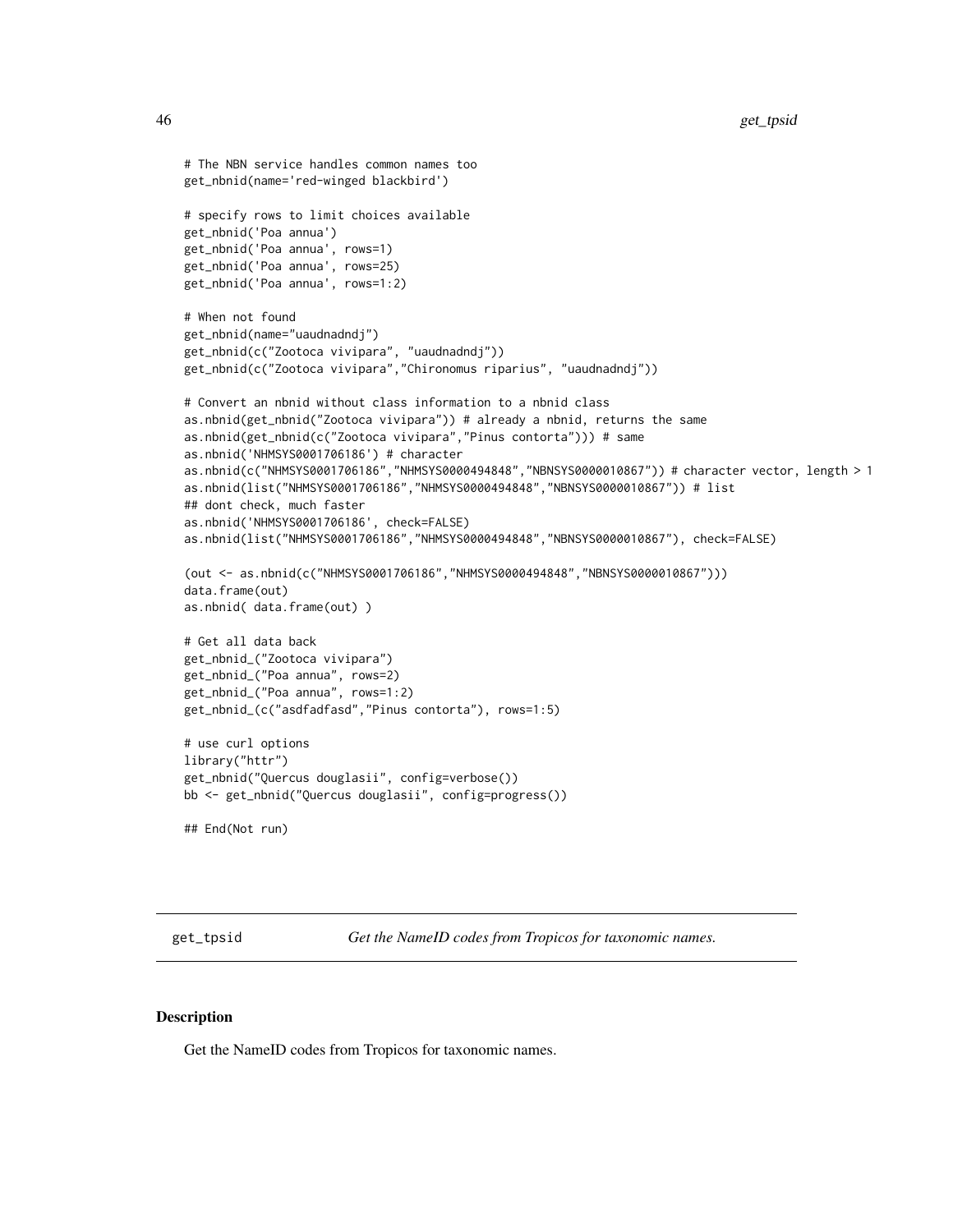#### get\_tpsid 47

## Usage

```
get_tpsid(sciname, ask = TRUE, verbose = TRUE, key = NULL, rows = NA,
 family = NULL, rank = NULL, ...)as.tpsid(x, check = TRUE)## S3 method for class 'tpsid'
as.tpsid(x, check = TRUE)## S3 method for class 'character'
as.tpsid(x, check = TRUE)
## S3 method for class 'list'
as.tpsid(x, check = TRUE)## S3 method for class 'numeric'
as.tpsid(x, check = TRUE)
## S3 method for class 'data.frame'
as.tpsid(x, check = TRUE)## S3 method for class 'tpsid'
as.data.frame(x, ...)
get_tpsid_(sciname, verbose = TRUE, key = NULL, rows = NA, ...)
```
### Arguments

| sciname    | (character) One or more scientific name's as a vector or list.                                                                                                                                                                                                                                            |
|------------|-----------------------------------------------------------------------------------------------------------------------------------------------------------------------------------------------------------------------------------------------------------------------------------------------------------|
| ask        | logical; should get_tpsid be run in interactive mode? If TRUE and more than<br>one ID is found for the species, the user is asked for input. If FALSE NA is<br>returned for multiple matches.                                                                                                             |
| verbose    | logical; If TRUE the actual taxon queried is printed on the console.                                                                                                                                                                                                                                      |
| key        | Your API key; loads from .Rprofile.                                                                                                                                                                                                                                                                       |
| rows       | numeric; Any number from 1 to inifity. If the default NA, all rows are consid-<br>ered. Note that this function still only gives back a tpsid class object with one<br>to many identifiers. See get_tpsid_to get back all, or a subset, of the raw data<br>that you are presented during the ask process. |
| family     | (character) A family name. Optional. See Filtering below.                                                                                                                                                                                                                                                 |
| rank       | (character) A taxonomic rank name. See rank_ref for possible options. Though<br>note that some data sources use atypical ranks, so inspect the data itself for<br>options. Optional. See Filtering below.                                                                                                 |
| $\ddots$ . | Other arguments passed to tp_search.                                                                                                                                                                                                                                                                      |
| X          | Input to as. tpsid                                                                                                                                                                                                                                                                                        |
| check      | logical; Check if ID matches any existing on the DB, only used in as tpsid                                                                                                                                                                                                                                |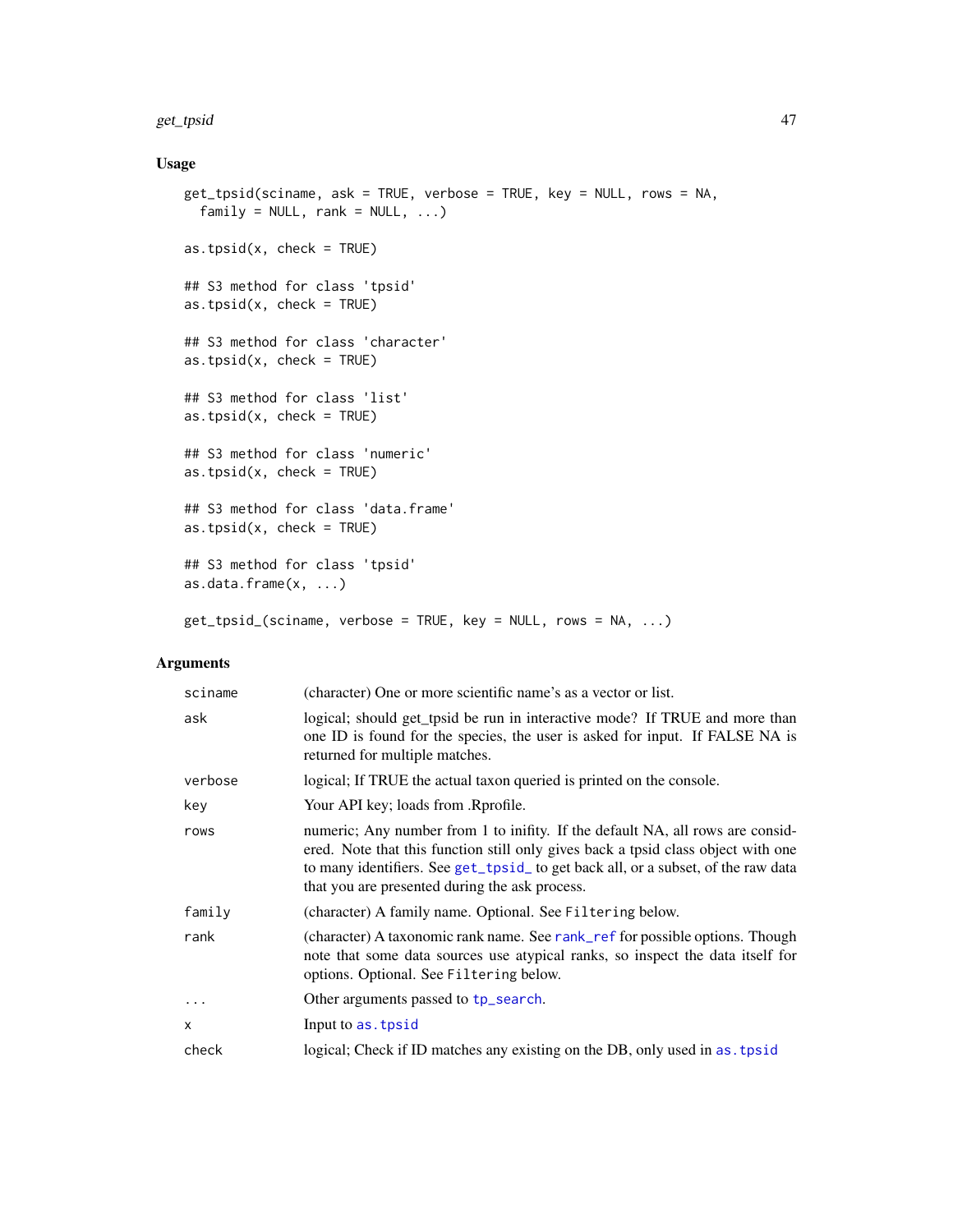#### Value

A vector of unique identifiers. If a taxon is not found NA. If more than one ID is found the function asks for user input.

### Filtering

The parameters family and rank are not used in the search to the data provider, but are used in filtering the data down to a subset that is closer to the target you want. For all these parameters, you can use regex strings since we use [grep](#page-0-0) internally to match. Filtering narrows down to the set that matches your query, and removes the rest.

#### Author(s)

Scott Chamberlain, <myrmecocystus@gmail.com>

### See Also

```
get_tsn, get_tpsid
```

```
## Not run:
get_tpsid(sciname='Poa annua')
get_tpsid(sciname='Pinus contorta')
get_tpsid(c("Poa annua", "Pinus contorta"))
# specify rows to limit choices available
get_tpsid('Poa annua')
get_tpsid('Poa annua', rows=1)
get_tpsid('Poa annua', rows=25)
get_tpsid('Poa annua', rows=1:2)
# When not found, NA given (howdy is not a species name, and Chrinomus is a fly)
get_tpsid("howdy")
get_tpsid(c("Chironomus riparius", "howdy"))
# Narrow down results to a division or rank, or both
## Satyrium example
### Results w/o narrowing
get_tpsid("Satyrium")
### w/ rank
get_tpsid("Satyrium", rank = "var.")
get_tpsid("Satyrium", rank = "sp.")
## w/ family
get_tpsid("Poa")
get_tpsid("Poa", family = "Iridaceae")
get_tpsid("Poa", family = "Orchidaceae")
get_tpsid("Poa", family = "Orchidaceae", rank = "gen.")
```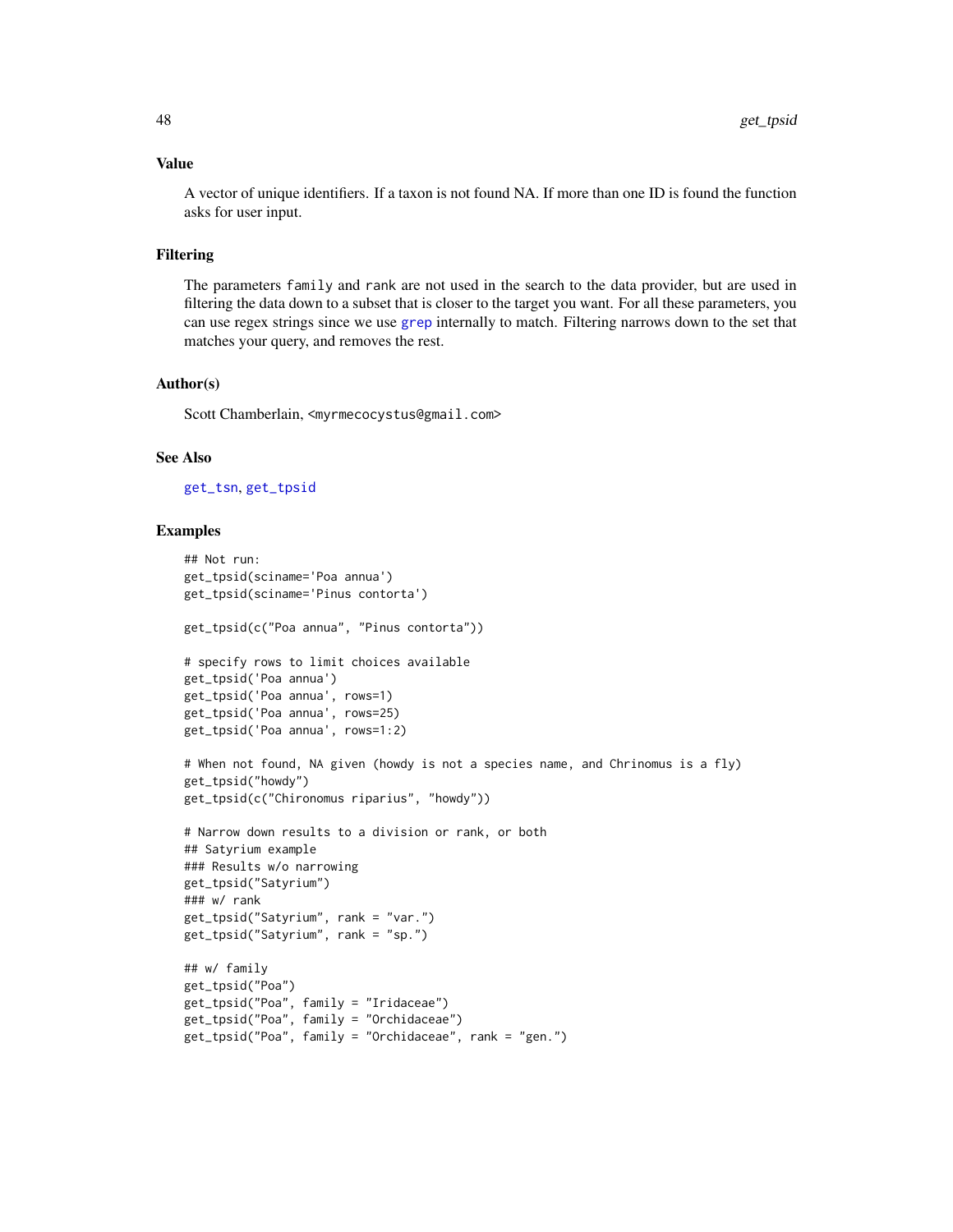```
# Fuzzy filter on any filtering fields
## uses grep on the inside
get_tpsid("Poa", family = "orchidaceae")
get_tpsid("Aga", fuzzy = TRUE, parent = "*idae")
# pass to classification function to get a taxonomic hierarchy
classification(get_tpsid(sciname='Poa annua'))
# factor class names are converted to character internally
spnames <- as.factor(c("Poa annua", "Pinus contorta"))
class(spnames)
get_tpsid(spnames)
# pass in a list, works fine
get_tpsid(list("Poa annua", "Pinus contorta"))
# Convert a tpsid without class information to a tpsid class
as.tpsid(get_tpsid("Pinus contorta")) # already a tpsid, returns the same
as.tpsid(get_tpsid(c("Chironomus riparius","Pinus contorta"))) # same
as.tpsid(24900183) # numeric
as.tpsid(c(24900183,50150089,50079838)) # numeric vector, length > 1
as.tpsid("24900183") # character
as.tpsid(c("24900183","50150089","50079838")) # character vector, length > 1
as.tpsid(list("24900183","50150089","50079838")) # list, either numeric or character
## dont check, much faster
as.tpsid("24900183", check=FALSE)
as.tpsid(24900183, check=FALSE)
as.tpsid(c("24900183","50150089","50079838"), check=FALSE)
as.tpsid(list("24900183","50150089","50079838"), check=FALSE)
(out <- as.tpsid(c(24900183,50150089,50079838)))
data.frame(out)
as.tpsid( data.frame(out) )
# Get all data back
get_tpsid_("Poa annua")
get_tpsid_("Poa annua", rows=2)
get_tpsid_("Poa annua", rows=1:2)
get_tpsid_(c("asdfadfasd","Pinus contorta"), rows=1:5)
# use curl options
library("httr")
get_tpsid("Quercus douglasii", config=verbose())
bb <- get_tpsid("Quercus douglasii", config=progress())
## End(Not run)
```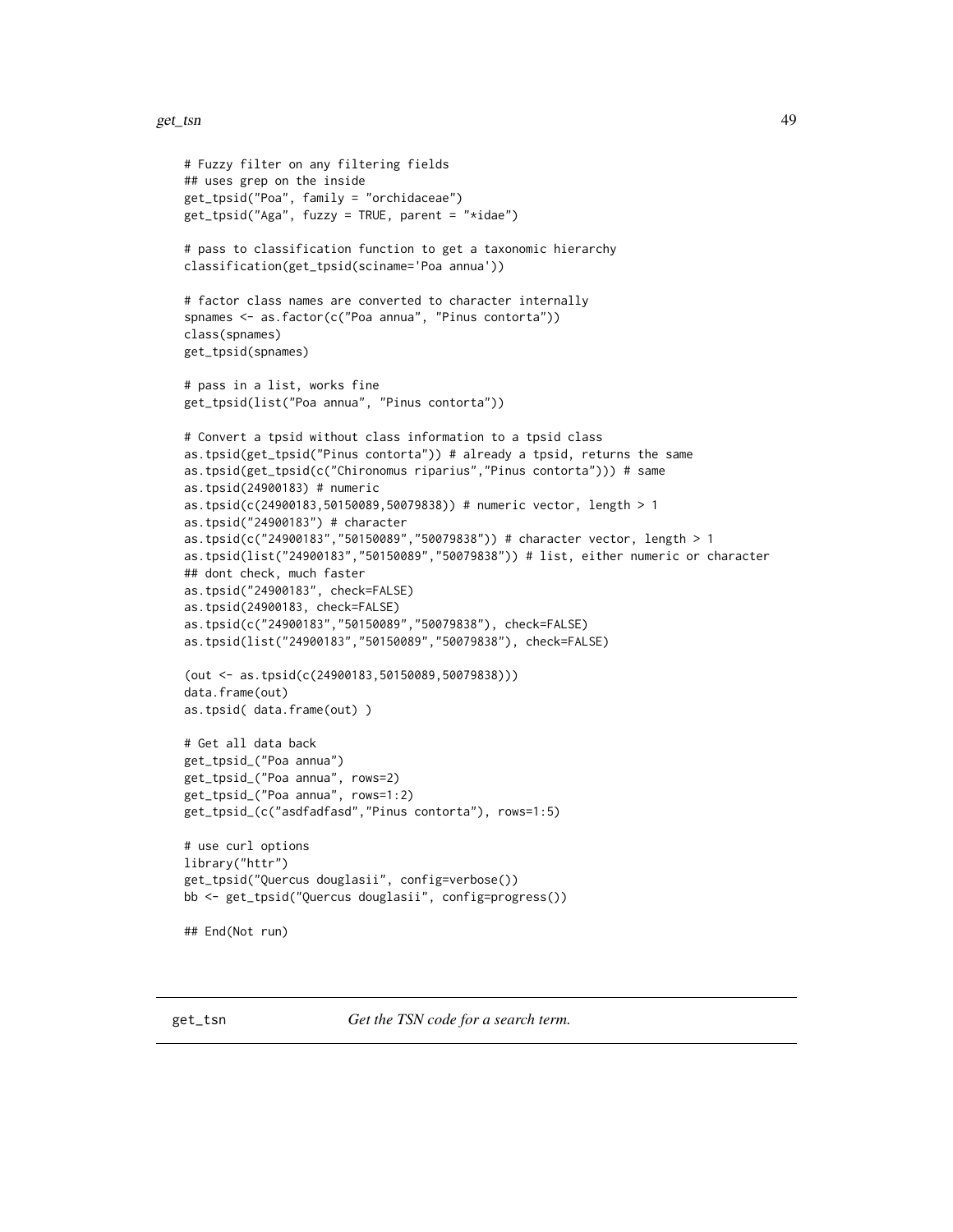## Description

Retrieve the taxonomic serial numbers (TSN) of a taxon from ITIS.

### Usage

```
get_tsn(searchterm, searchtype = "scientific", accepted = FALSE,
 ask = TRUE, verbose = TRUE, rows = NA, ...)
as.tsn(x, check = TRUE)## S3 method for class 'tsn'
as.tsn(x, check = TRUE)## S3 method for class 'character'
as.tsn(x, check = TRUE)
## S3 method for class 'list'
as.tsn(x, check = TRUE)## S3 method for class 'numeric'
as.tsn(x, check = TRUE)## S3 method for class 'data.frame'
as.tsn(x, check = TRUE)## S3 method for class 'tsn'
as.data.frame(x, ...)
get_tsn_(searchterm, verbose = TRUE, searchtype = "scientific",
  accelted = TRUE, rows = NA)
```
## Arguments

| searchterm | character; A vector of common or scientific names.                                                                                                                                                                                                                                                     |
|------------|--------------------------------------------------------------------------------------------------------------------------------------------------------------------------------------------------------------------------------------------------------------------------------------------------------|
| searchtype | character; One of 'scientific' or 'common', or any unique abbreviation                                                                                                                                                                                                                                 |
| accepted   | logical; If TRUE, removes names that are not accepted valid names by ITIS. Set<br>to FALSE (default) to give back both accepted and unaccepted names.                                                                                                                                                  |
| ask        | logical; should get_tsn be run in interactive mode? If TRUE and more than<br>one TSN is found for teh species, the user is asked for input. If FALSE NA is<br>returned for multiple matches.                                                                                                           |
| verbose    | logical; should progress be printed?                                                                                                                                                                                                                                                                   |
| rows       | numeric; Any number from 1 to inifity. If the default NA, all rows are consid-<br>ered. Note that this function still only gives back a tsn class object with one to<br>many identifiers. See get_tsn_ to get back all, or a subset, of the raw data that<br>you are presented during the ask process. |
| $\cdots$   | Ignored                                                                                                                                                                                                                                                                                                |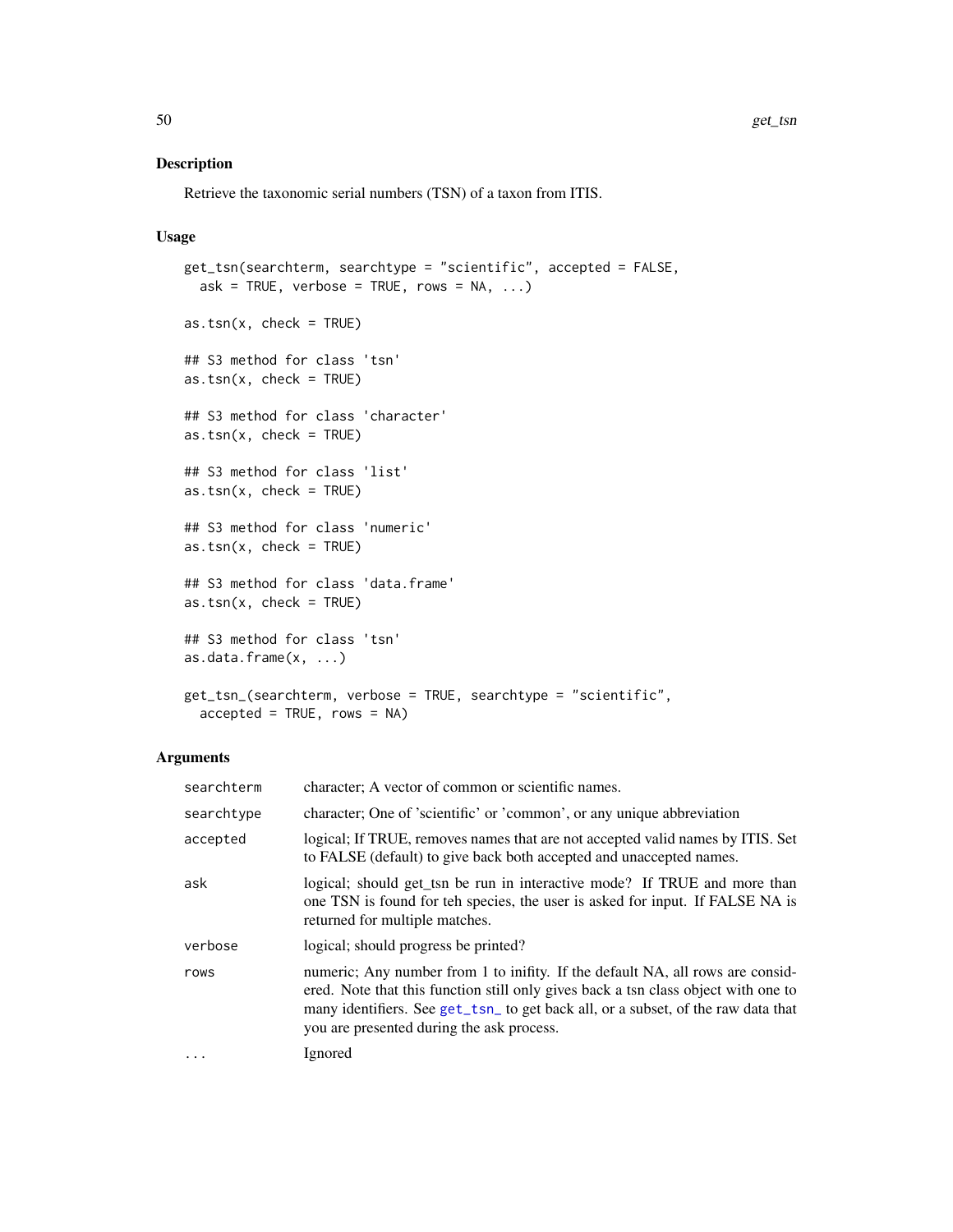| $\mathsf{x}$ | Input to as.tsn                                                            |
|--------------|----------------------------------------------------------------------------|
| check        | logical; Check if ID matches any existing on the DB, only used in as . tsn |

### Value

A vector of taxonomic serial numbers (TSN). If a taxon is not found NA. If more than one TSN is found the function asks for user input (if ask = TRUE), otherwise returns NA. Comes with an attribute *match* to investigate the reason for NA (either 'not found', 'found' or if ask = FALSE 'multi match')

## See Also

[classification](#page-12-0)

```
## Not run:
get_tsn(searchterm = "Quercus douglasii")
get_tsn(searchterm = "Chironomus riparius")
get_tsn(c("Chironomus riparius","Quercus douglasii"))
splist <- c("annona cherimola", 'annona muricata', "quercus robur",
"shorea robusta", "pandanus patina", "oryza sativa", "durio zibethinus")
get_tsn(splist, verbose=FALSE)
# specify rows to limit choices available
get_tsn('Arni')
get_tsn('Arni', rows=1)
get_tsn('Arni', rows=1:2)
# When not found
get_tsn("howdy")
get_tsn(c("Chironomus riparius", "howdy"))
# Using common names
get_tsn(searchterm="black bear", searchtype="c")
# Convert a tsn without class information to a tsn class
as.tsn(get_tsn("Quercus douglasii")) # already a tsn, returns the same
as.tsn(get_tsn(c("Chironomus riparius","Pinus contorta"))) # same
as.tsn(19322) # numeric
as.tsn(c(19322,129313,506198)) # numeric vector, length > 1
as.tsn("19322") # character
as.tsn(c("19322","129313","506198")) # character vector, length > 1
as.tsn(list("19322","129313","506198")) # list, either numeric or character
## dont check, much faster
as.tsn("19322", check=FALSE)
as.tsn(19322, check=FALSE)
as.tsn(c("19322","129313","506198"), check=FALSE)
as.tsn(list("19322","129313","506198"), check=FALSE)
(out <- as.tsn(c(19322,129313,506198)))
data.frame(out)
```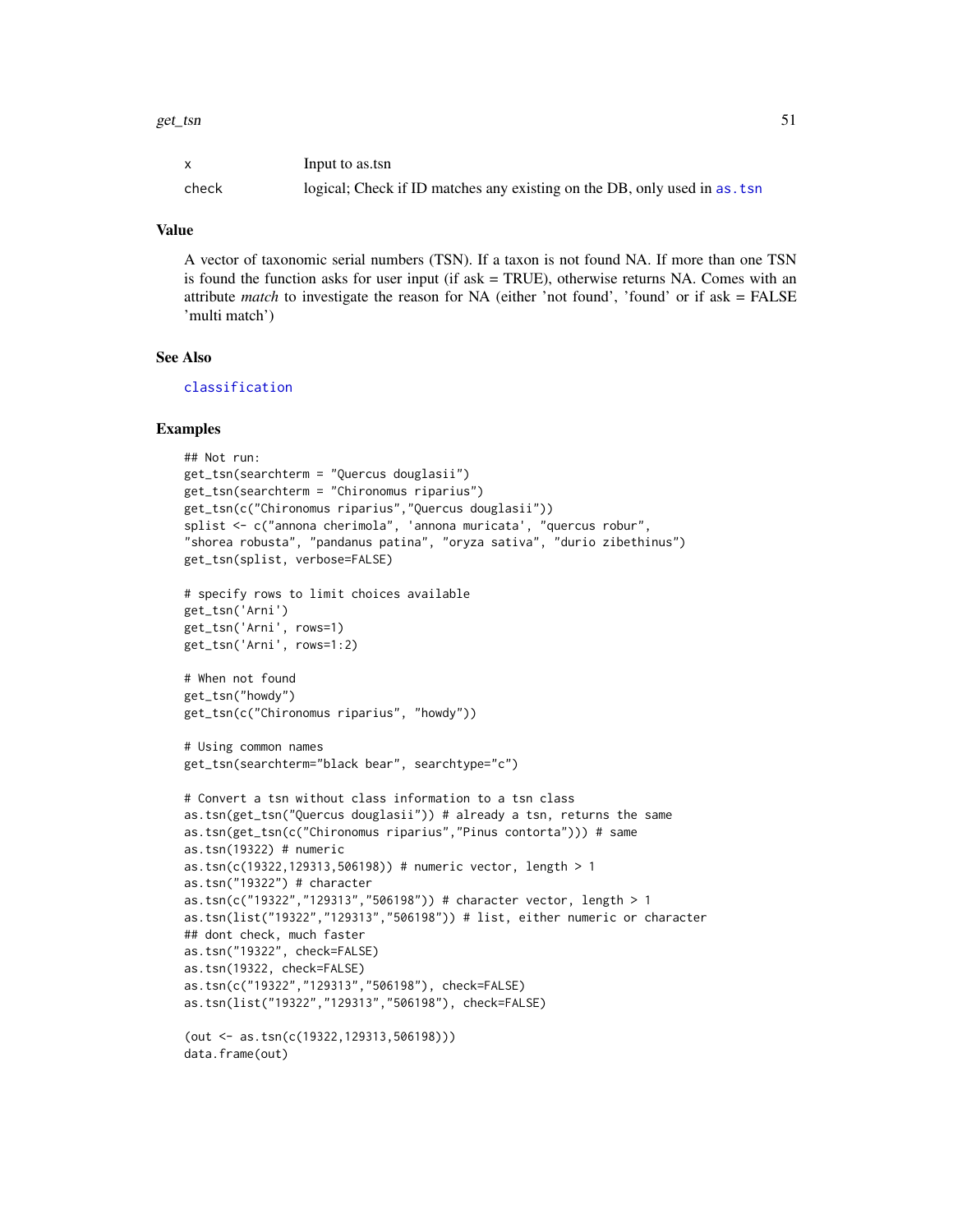```
as.tsn( data.frame(out) )
# Get all data back
get_tsn_("Arni")
get_tsn_("Arni", rows=1)
get_tsn_("Arni", rows=1:2)
get_tsn_(c("asdfadfasd","Pinus contorta"), rows=1:5)
# use curl options
library("httr")
get_tsn("Quercus douglasii", config=verbose())
bb <- get_tsn("Quercus douglasii", config=progress())
## End(Not run)
```
<span id="page-51-0"></span>get\_ubioid *Get the uBio id for a search term.*

## <span id="page-51-1"></span>Description

Retrieve the uBio id of a taxon. This function uses [ubio\\_search](#page-117-0) internally to search for names.

### Usage

```
get_ubioid(searchterm, searchtype = "scientific", ask = TRUE,
  verbose = TRUE, rows = NA, family = NULL, rank = NULL, ...)as.ubiod(x, check = TRUE)## S3 method for class 'ubioid'
as.ubiod(x, check = TRUE)## S3 method for class 'character'
as.ubioid(x, check = TRUE)
## S3 method for class 'list'
as.ubiod(x, check = TRUE)## S3 method for class 'numeric'
as.ubiod(x, check = TRUE)## S3 method for class 'data.frame'
as.ubiod(x, check = TRUE)## S3 method for class 'ubioid'
as.data.frame(x, ...)
get_ubioid_(searchterm, verbose = TRUE, searchtype = "scientific",
  rows = NA)
```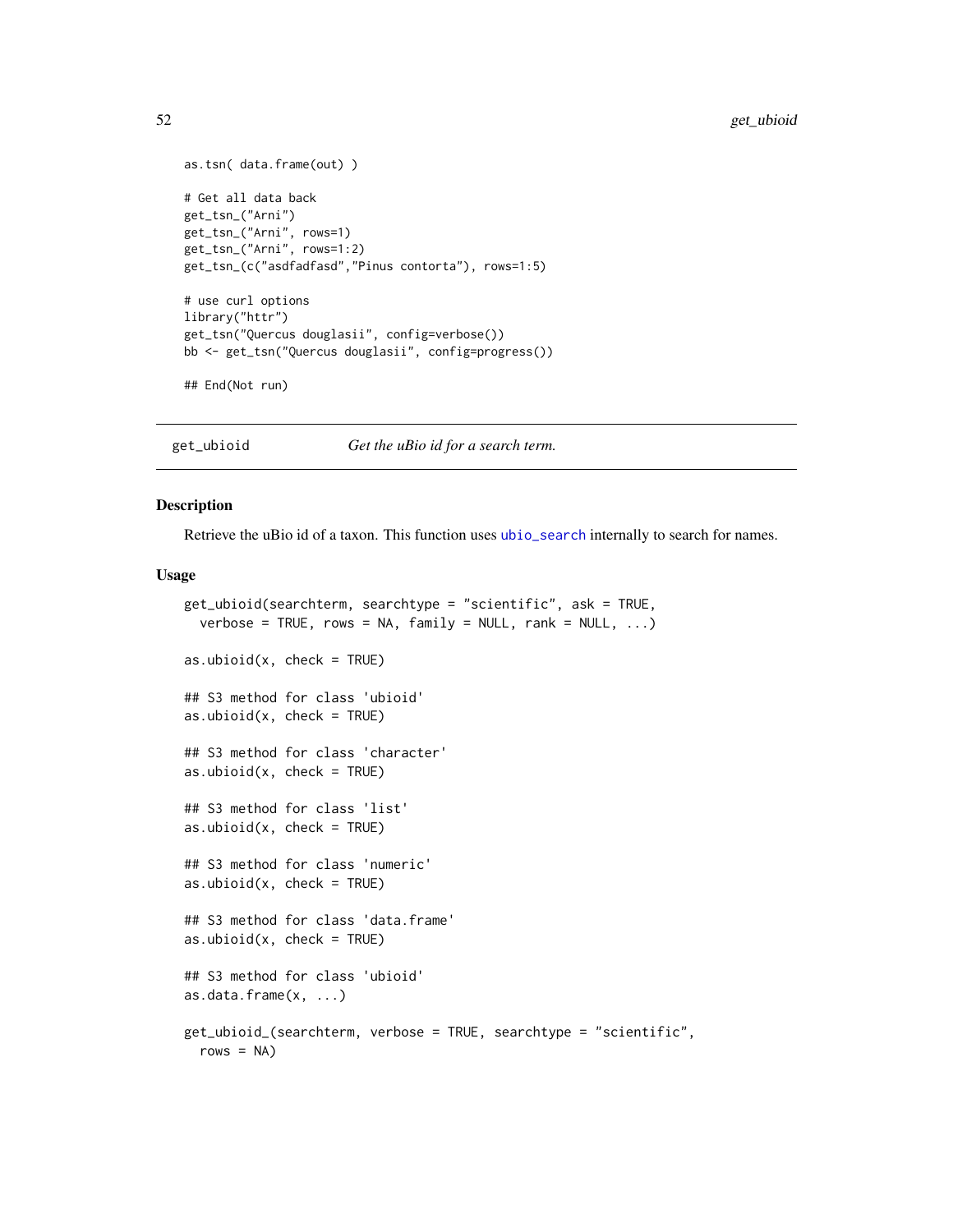#### get\_ubioid 53

#### Arguments

| searchterm   | character; A vector of common or scientific names.                                                                                                                                                                                                                                                           |
|--------------|--------------------------------------------------------------------------------------------------------------------------------------------------------------------------------------------------------------------------------------------------------------------------------------------------------------|
| searchtype   | character; One of 'scientific' or 'common', or any unique abbreviation                                                                                                                                                                                                                                       |
| ask          | logical; should get_tsn be run in interactive mode? If TRUE and more than<br>one TSN is found for teh species, the user is asked for input. If FALSE NA is<br>returned for multiple matches.                                                                                                                 |
| verbose      | logical; should progress be printed?                                                                                                                                                                                                                                                                         |
| rows         | numeric; Any number from 1 to inifity. If the default NA, all rows are consid-<br>ered. Note that this function still only gives back a ubioid class object with one<br>to many identifiers. See get_ubioid_ to get back all, or a subset, of the raw<br>data that you are presented during the ask process. |
| family       | (character) A family name. Optional. See Filtering below.                                                                                                                                                                                                                                                    |
| rank         | (character) A taxonomic rank name. See rank_ref for possible options. Though<br>note that some data sources use atypical ranks, so inspect the data itself for<br>options. Optional. See Filtering below.                                                                                                    |
| .            | Ignored                                                                                                                                                                                                                                                                                                      |
| $\mathsf{x}$ | Input to as ubioid                                                                                                                                                                                                                                                                                           |
| check        | logical; Check if ID matches any existing on the DB, only used in as ubioid                                                                                                                                                                                                                                  |

### Value

A vector of uBio ids. If a taxon is not found NA is given. If more than one uBio id is found the function asks for user input (if ask = TRUE), otherwise returns NA. Comes with an attribute *match* to investigate the reason for NA (either 'not found', 'found' or if ask = FALSE 'multi match')

#### Filtering

The parameters family and rank are not used in the search to the data provider, but are used in filtering the data down to a subset that is closer to the target you want. For all these parameters, you can use regex strings since we use [grep](#page-0-0) internally to match. Filtering narrows down to the set that matches your query, and removes the rest.

### See Also

[get\\_uid](#page-54-0), [ubio\\_search](#page-117-0)

```
## Not run:
get_ubioid("Astragalus aduncus")
get_ubioid(c("Salvelinus fontinalis","Pomacentrus brachialis"))
splist <- c("Salvelinus fontinalis", 'Pomacentrus brachialis', "Leptocottus armatus",
"Clinocottus recalvus", "Trachurus trachurus", "Harengula clupeola")
get_ubioid(splist, verbose=FALSE)
# specify rows to limit choices available
get_ubioid('Astragalus aduncus')
```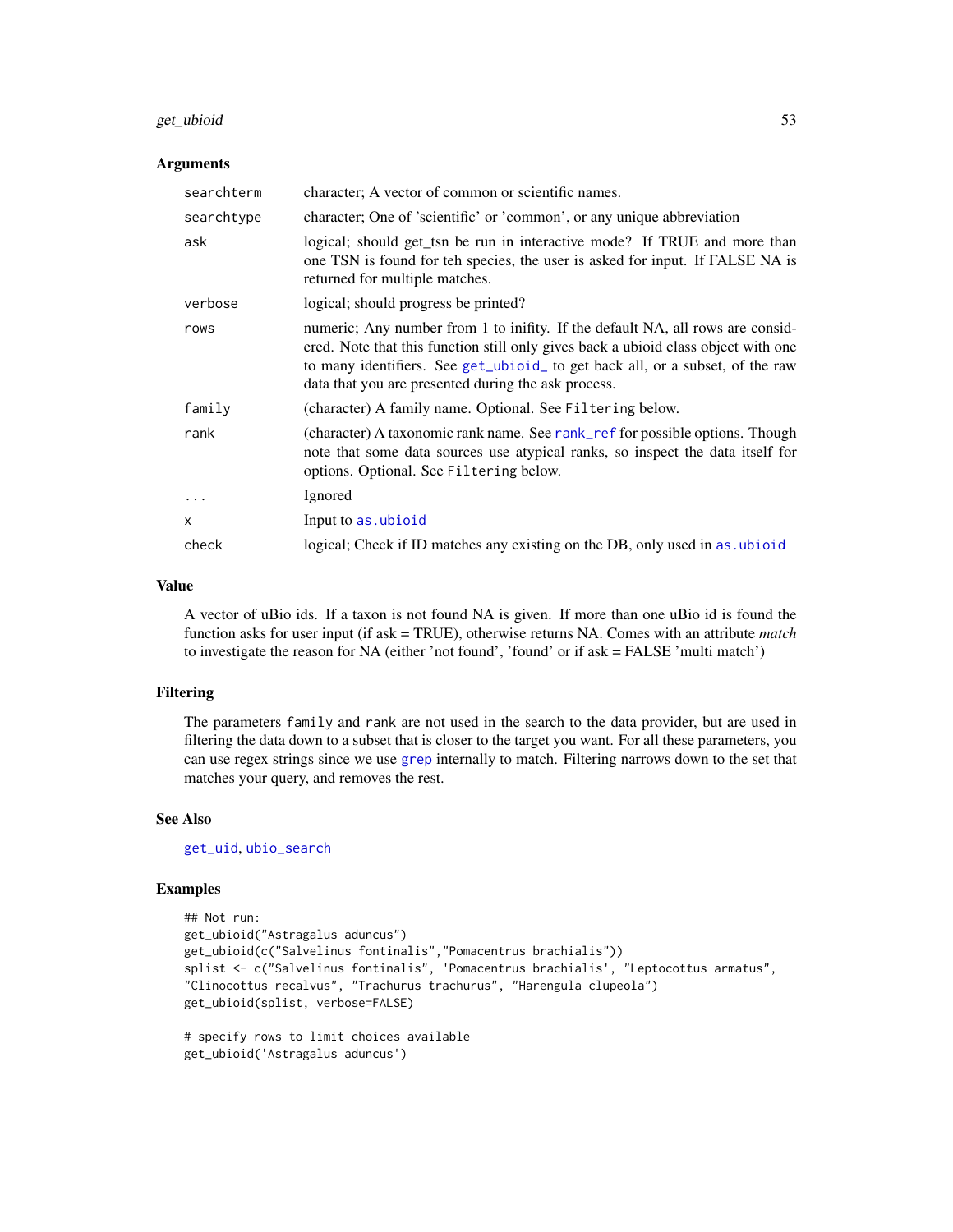```
get_ubioid('Astragalus aduncus', rows=1)
get_ubioid('Astragalus aduncus', rows=8)
get_ubioid('Astragalus aduncus', rows=1:2)
# When not found
get_ubioid(searchterm="howdy")
get_ubioid(c("Salvelinus fontinalis", "howdy"))
# Narrow down results to a division or rank, or both
## Satyrium example
### Results w/o narrowing
get_ubioid("Satyrium")
### w/ rank
get_ubioid("Satyrium", rank = "var")
get_ubioid("Satyrium", family = "Lycaenidae", rank = "species")
## w/ family
get_ubioid("Zootoca vivipara")
get_ubioid("Zootoca vivipara", family = "Reptilia")
get_ubioid("Zootoca vivipara", family = "Reptilia", rank = "species")
get_ubioid("Zootoca vivipara", family = "Lacertidae", rank = "species")
# Fuzzy filter on any filtering fields
## uses grep on the inside
get_ubioid("Satyrium", family = "*idae")
get_ubioid("Satyrium", family = "*tera")
# Using common names
get_ubioid(searchterm="great white shark", searchtype="common")
get_ubioid(searchterm=c("bull shark", "whale shark"), searchtype="common")
# Convert a ubioid without class information to a ubioid class
as.ubioid(get_ubioid("Astragalus aduncus")) # already a ubioid, returns the same
as.ubioid(get_ubioid(c("Chironomus riparius","Pinus contorta"))) # same
as.ubioid(2843601) # numeric
as.ubioid(c(2843601,3339,9696)) # numeric vector, length > 1
as.ubioid("2843601") # character
as.ubioid(c("2843601","3339","9696")) # character vector, length > 1
as.ubioid(list("2843601","3339","9696")) # list, either numeric or character
## dont check, much faster
as.ubioid("2843601", check=FALSE)
as.ubioid(2843601, check=FALSE)
as.ubioid(c("2843601","3339","9696"), check=FALSE)
as.ubioid(list("2843601","3339","9696"), check=FALSE)
(out <- as.ubioid(c(2843601,3339,9696)))
data.frame(out)
as.ubioid( data.frame(out) )
# Get all data back
get_ubioid_("Zootoca vivipara")
get_ubioid_("Zootoca vivipara", rows=2)
get_ubioid_("Zootoca vivipara", rows=1:2)
```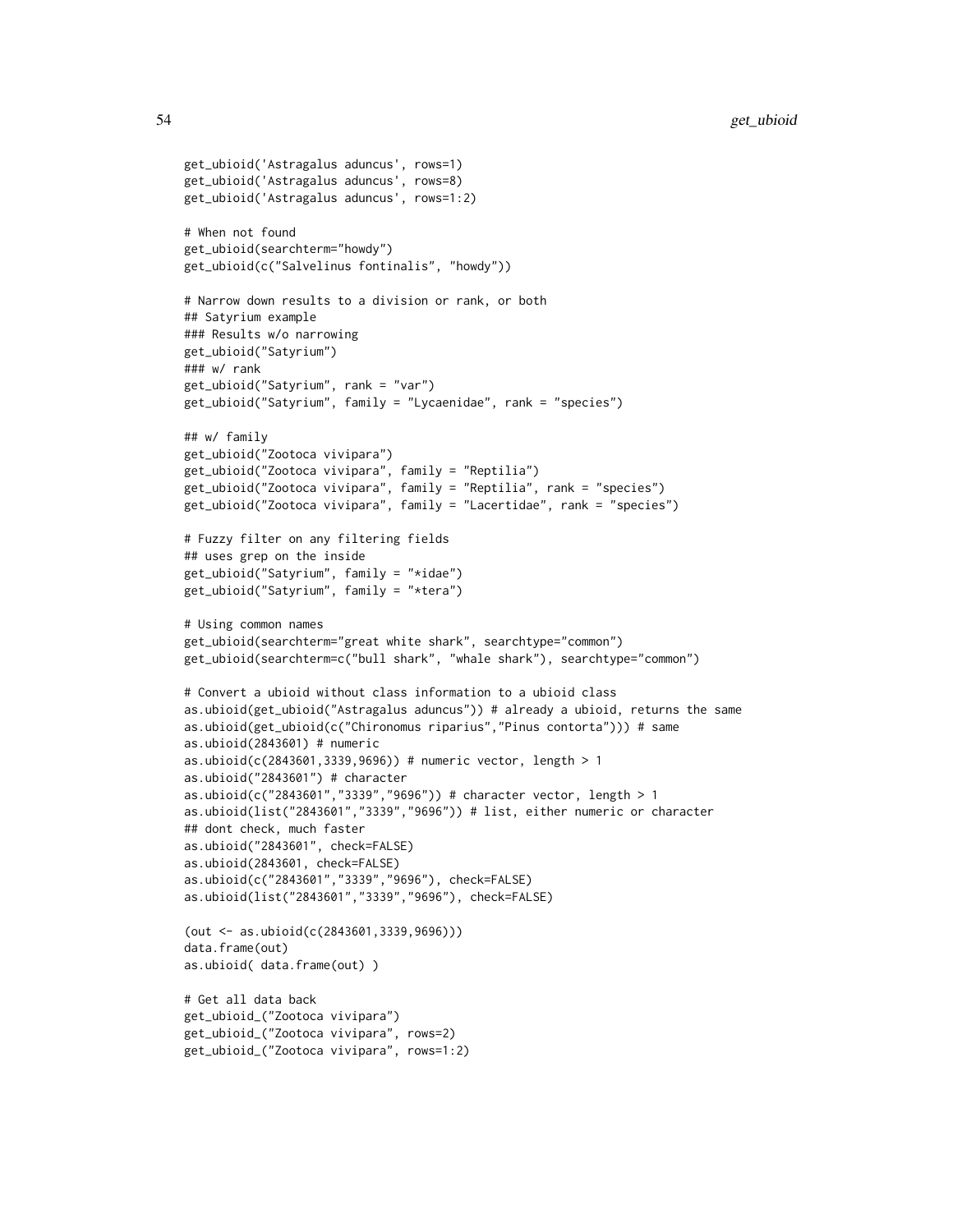#### get\_uid 55

```
get_ubioid_(c("asdfadfasd","Zootoca vivipara"), rows=1:5)
# use curl options
library("httr")
get_ubioid("Quercus douglasii", config=verbose())
bb <- get_ubioid("Quercus douglasii", config=progress())
## End(Not run)
```
<span id="page-54-0"></span>get\_uid *Get the UID codes from NCBI for taxonomic names.*

### <span id="page-54-1"></span>Description

Retrieve the Unique Identifier (UID) of a taxon from NCBI taxonomy browser.

#### Usage

```
get_uid(sciname, ask = TRUE, verbose = TRUE, rows = NA, modifier = NULL,
 rank_query = NULL, division_filter = NULL, rank_filter = NULL, ...)
as.uid(x, check = TRUE)## S3 method for class 'uid'
as.uid(x, check = TRUE)
## S3 method for class 'character'
as.uid(x, check = TRUE)## S3 method for class 'list'
as.uid(x, check = TRUE)## S3 method for class 'numeric'
as.uid(x, check = TRUE)## S3 method for class 'data.frame'
as.uid(x, check = TRUE)## S3 method for class 'uid'
as.data.frame(x, ...)
get_uid_(sciname, verbose = TRUE, rows = NA)
```
#### Arguments

sciname character; scientific name.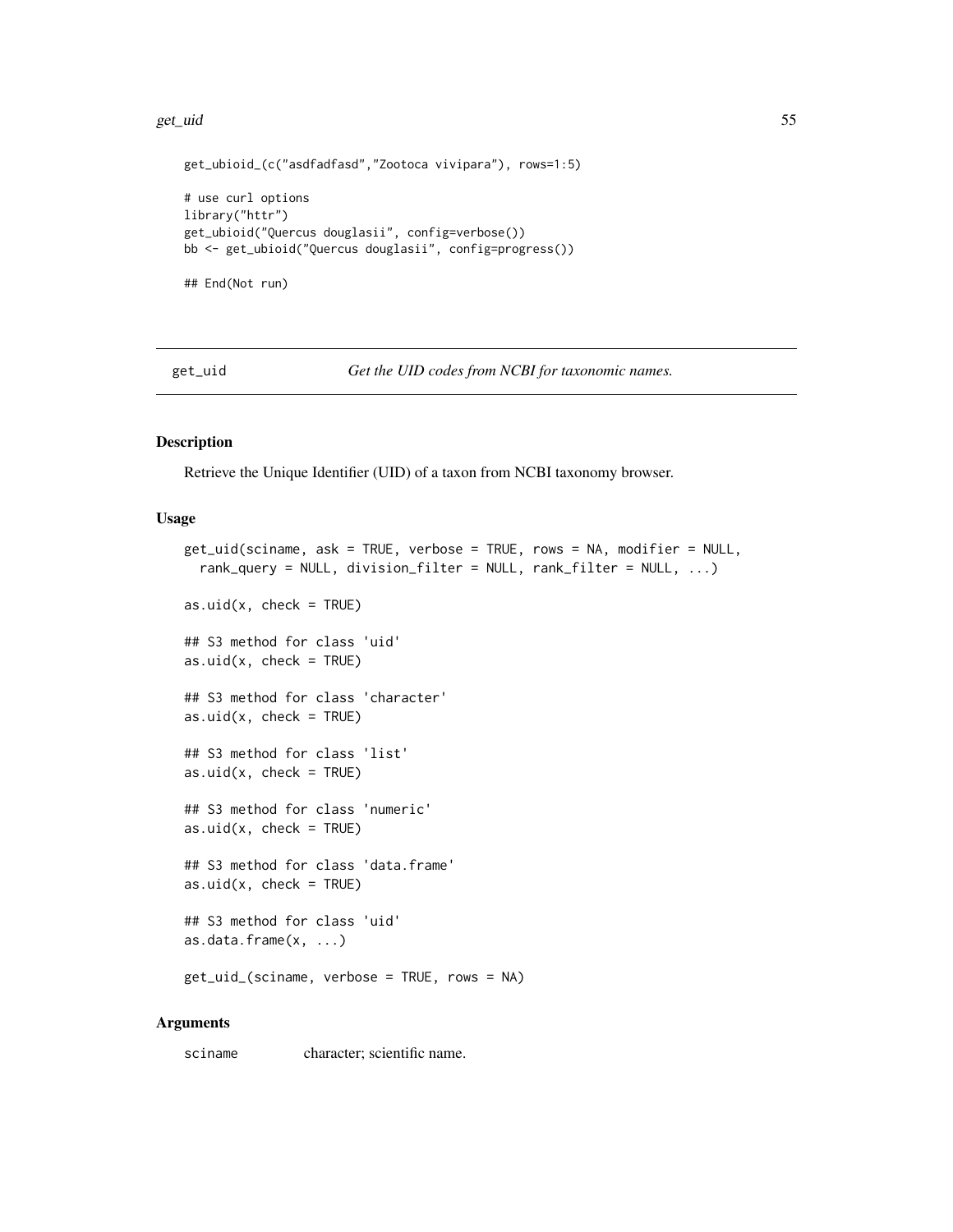| ask             | logical; should get_uid be run in interactive mode? If TRUE and more than<br>one TSN is found for the species, the user is asked for input. If FALSE NA is<br>returned for multiple matches.                                                                                                           |  |
|-----------------|--------------------------------------------------------------------------------------------------------------------------------------------------------------------------------------------------------------------------------------------------------------------------------------------------------|--|
| verbose         | logical; If TRUE the actual taxon queried is printed on the console.                                                                                                                                                                                                                                   |  |
| rows            | numeric; Any number from 1 to inifity. If the default NA, all rows are consid-<br>ered. Note that this function still only gives back a uid class object with one to<br>many identifiers. See get_uid_ to get back all, or a subset, of the raw data that<br>you are presented during the ask process. |  |
| modifier        | (character) A modifier to the sciname given. Options include: Organism, Sci-<br>entific Name, Common Name, All Names, and more.                                                                                                                                                                        |  |
| rank_query      | (character) A taxonomic rank name to modify the query sent to NCBI. See<br>rank_ref for possible options. Though note that some data sources use atypical<br>ranks, so inspect the data itself for options. Optional. See Querying below.                                                              |  |
| division_filter |                                                                                                                                                                                                                                                                                                        |  |
|                 | (character) A division (aka phylum) name to filter data after retrieved from<br>NCBI. Optional. See Filtering below.                                                                                                                                                                                   |  |
| rank_filter     | (character) A taxonomic rank name to filter data after retrieved from NCBI. See<br>rank_ref for possible options. Though note that some data sources use atypical<br>ranks, so inspect the data itself for options. Optional. See Filtering below.                                                     |  |
| .               | Ignored                                                                                                                                                                                                                                                                                                |  |
| X               | Input to as.uid                                                                                                                                                                                                                                                                                        |  |
| check           | logical; Check if ID matches any existing on the DB, only used in as. uid                                                                                                                                                                                                                              |  |
|                 |                                                                                                                                                                                                                                                                                                        |  |

#### Value

A vector of unique identifiers (UID). If a taxon is not found NA. If more than one UID is found the function asks for user input (if ask = TRUE), otherwise returns NA. Comes with an attribute *match* to investigate the reason for NA (either 'not found', 'found' or if ask = FALSE 'multi match'). If ask=FALSE and rows does not equal NA, then a data.frame is given back, but not of the uid class, which you can't pass on to other functions as you normally can.

#### Querying

The parameter rank\_query is used in the search sent to NCBI, whereas rank\_filter filters data after it comes back. The parameter modifier adds modifiers to the name. For example, modifier="Organism" adds that to the name, giving e.g., Helianthus[Organism].

### Filtering

The parameters division\_filter and rank\_filter are not used in the search to the data provider, but are used in filtering the data down to a subset that is closer to the target you want. For all these parameters, you can use regex strings since we use [grep](#page-0-0) internally to match. Filtering narrows down to the set that matches your query, and removes the rest.

### Author(s)

Eduard Szoecs, <eduardszoecs@gmail.com>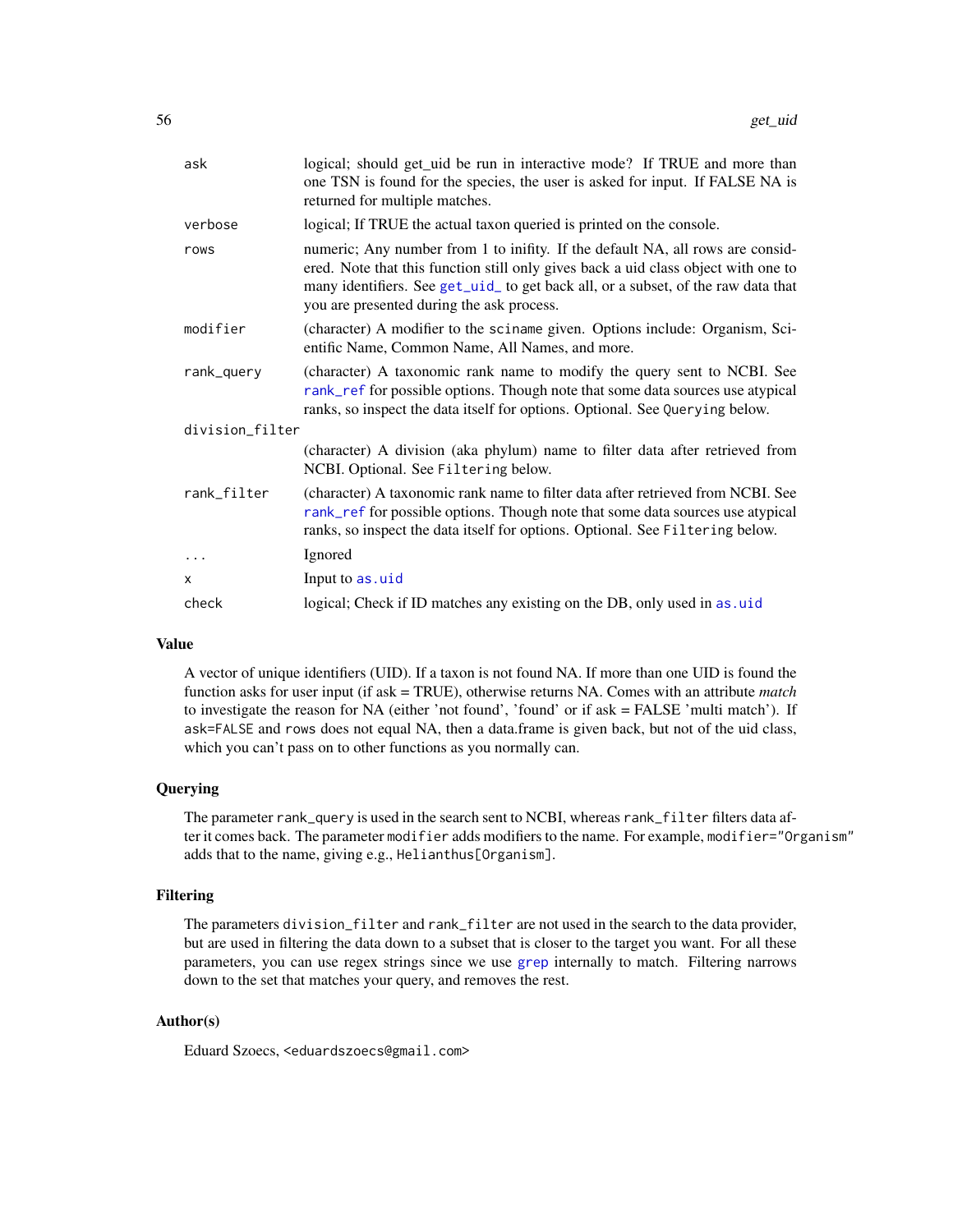get\_uid 57

### See Also

[get\\_tsn](#page-48-0), [classification](#page-12-0)

```
## Not run:
get_uid(c("Chironomus riparius", "Chaetopteryx"))
get_uid(c("Chironomus riparius", "aaa vva"))
# When not found
get_uid("howdy")
get_uid(c("Chironomus riparius", "howdy"))
# Narrow down results to a division or rank, or both
## By modifying the query
### w/ modifiers to the name
get_uid(sciname = "Aratinga acuticauda", modifier = "Organism")
get_uid(sciname = "bear", modifier = "Common Name")
### w/ rank query
get_uid(sciname = "Pinus", rank_query = "genus")
get_uid(sciname = "Pinus", rank_query = "subgenus")
### division query doesn't really work, for unknown reasons, so not available
## By filtering the result
## Echinacea example
### Results w/o narrowing
get_uid("Echinacea")
### w/ division
get_uid(sciname = "Echinacea", division_filter = "eudicots")
get_uid(sciname = "Echinacea", division_filter = "sea urchins")
## Satyrium example
### Results w/o narrowing
get_uid(sciname = "Satyrium")
### w/ division
get_uid(sciname = "Satyrium", division_filter = "monocots")
get_uid(sciname = "Satyrium", division_filter = "butterflies")
## Rank example
get_uid(sciname = "Pinus")
get_uid(sciname = "Pinus", rank_filter = "genus")
get_uid(sciname = "Pinus", rank_filter = "subgenus")
# Fuzzy filter on any filtering fields
## uses grep on the inside
get_uid("Satyrium", division_filter = "m")
# specify rows to limit choices available
get_uid('Dugesia') # user prompt needed
get_uid('Dugesia', rows=1) # 2 choices, so returns only 1 row, so no choices
get_uid('Dugesia', ask = FALSE) # returns NA for multiple matches
```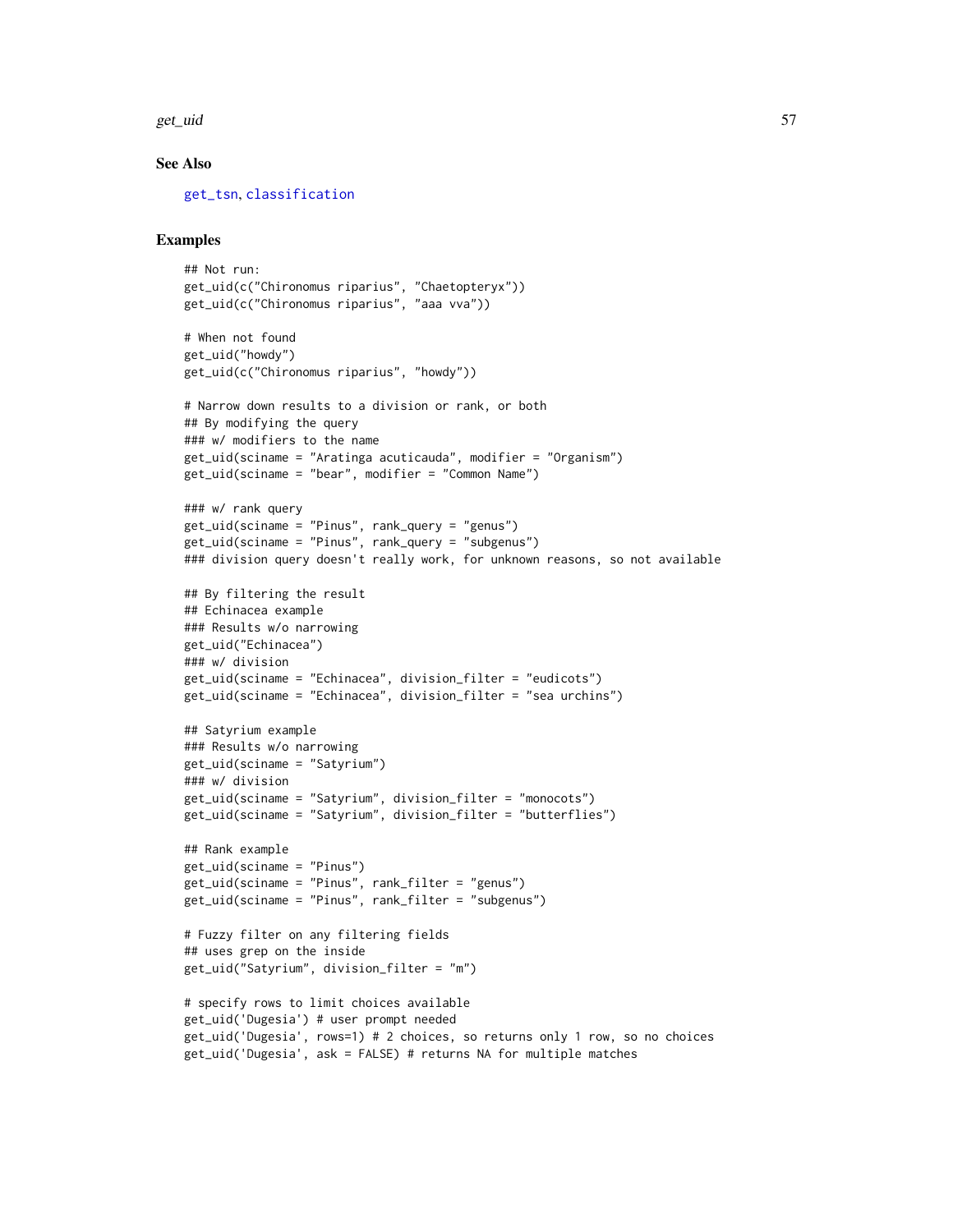```
# Go to a website with more info on the taxon
res <- get_uid("Chironomus riparius")
browseURL(attr(res, "uri"))
# Convert a uid without class information to a uid class
as.uid(get_uid("Chironomus riparius")) # already a uid, returns the same
as.uid(get_uid(c("Chironomus riparius","Pinus contorta"))) # same
as.uid(315567) # numeric
as.uid(c(315567,3339,9696)) # numeric vector, length > 1
as.uid("315567") # character
as.uid(c("315567","3339","9696")) # character vector, length > 1
as.uid(list("315567","3339","9696")) # list, either numeric or character
## dont check, much faster
as.uid("315567", check=FALSE)
as.uid(315567, check=FALSE)
as.uid(c("315567","3339","9696"), check=FALSE)
as.uid(list("315567","3339","9696"), check=FALSE)
(out <- as.uid(c(315567,3339,9696)))
data.frame(out)
as.uid( data.frame(out) )
# Get all data back
get_uid_("Puma concolor")
get_uid_("Dugesia")
get_uid_("Dugesia", rows=2)
get_uid_("Dugesia", rows=1:2)
get_uid_(c("asdfadfasd","Pinus contorta"))
# use curl options
library("httr")
get_uid("Quercus douglasii", config=verbose())
bb <- get_uid("Quercus douglasii", config=progress())
## End(Not run)
```
gni\_details *Search for taxonomic name details using the Global Names Index.*

#### Description

Uses the Global Names Index, see <http://gni.globalnames.org/>.

#### Usage

```
gni\_details(id, all\_records = 1, ...)
```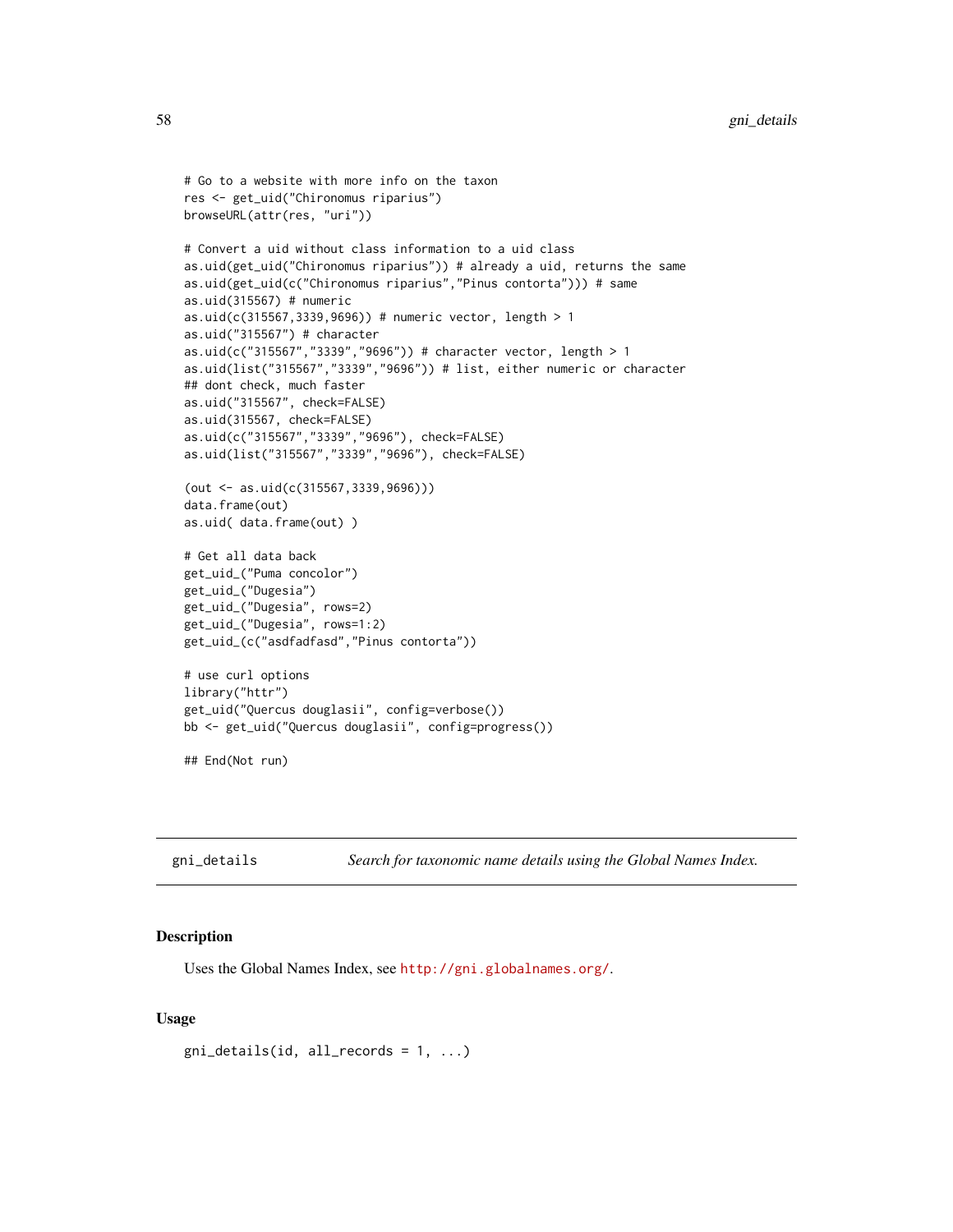#### gni\_parse 59

## Arguments

| id          | Name id. Required.                                                                                                     |
|-------------|------------------------------------------------------------------------------------------------------------------------|
| all_records | If all records is 1, GNI returns all records from all repositories for the name<br>string (takes 0, or $1$ [default]). |
| $\cdot$     | Curl options passed on to GET                                                                                          |

## Value

Data.frame of results.

### Author(s)

Scott Chamberlain myrmecocystus@gmail.com

## See Also

[gnr\\_datasources](#page-61-0), [gni\\_search](#page-59-0).

## Examples

```
## Not run:
gni_details(id = 17802847)
library("plyr")
ldply(list(1265133, 17802847), gni_details)
# pass on curl options to httr
library("httr")
gni\_details(id = 17802847, config = verbose())## End(Not run)
```
<span id="page-58-0"></span>gni\_parse *Parse scientific names using EOL's name parser.*

### Description

Parse scientific names using EOL's name parser.

## Usage

gni\_parse(names, ...)

### Arguments

| names                   | A vector of length 1 or more of taxonomic names |
|-------------------------|-------------------------------------------------|
| $\cdot$ $\cdot$ $\cdot$ | Curl options passed on to GET                   |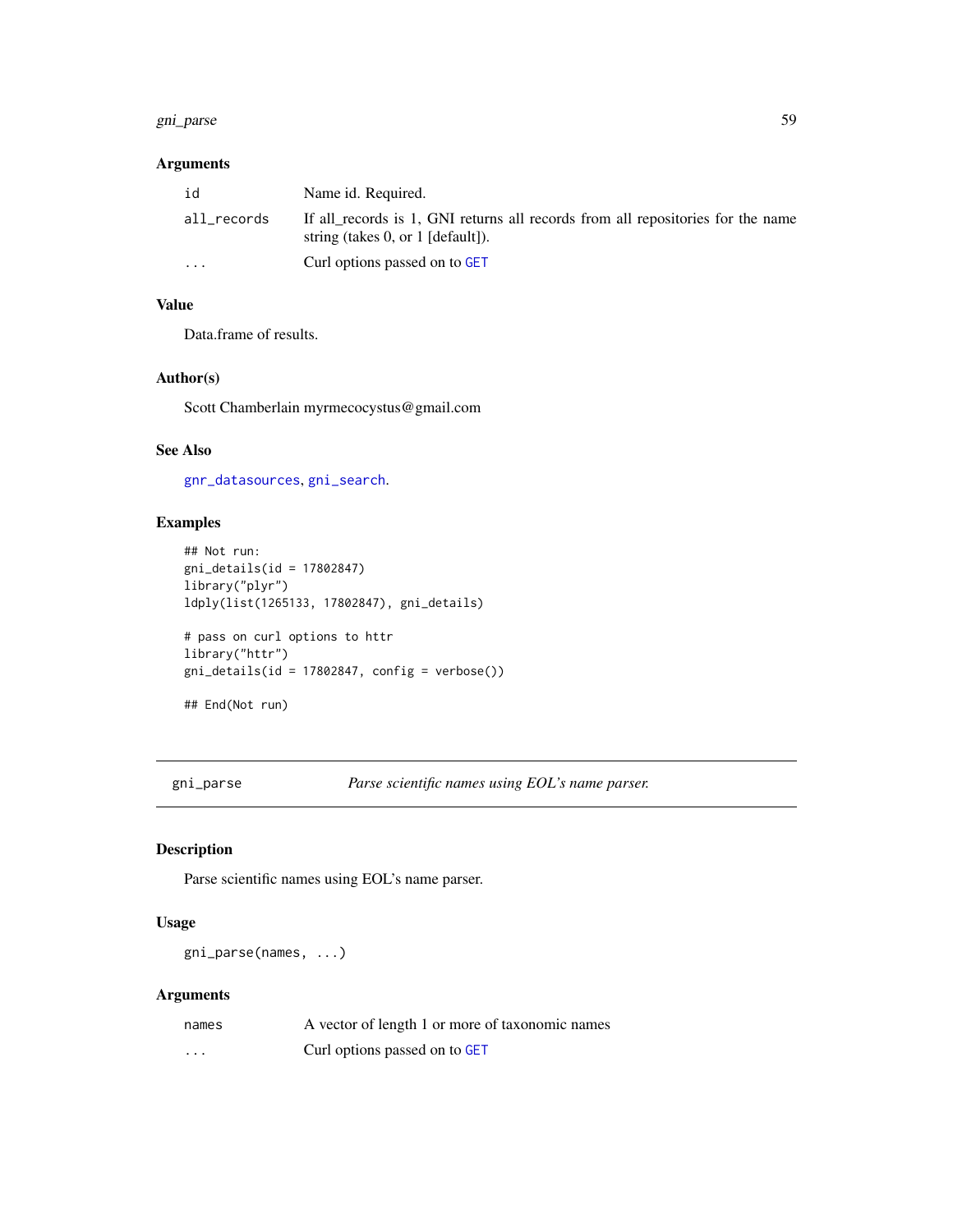### Value

A data.frame with results, the submitted names, and the parsed names with additional information.

#### References

<http://gni.globalnames.org/>

## See Also

[gbif\\_parse](#page-28-0)

### Examples

```
## Not run:
gni_parse("Cyanistes caeruleus")
gni_parse("Plantago minor")
gni_parse("Plantago minor minor")
gni_parse(c("Plantago minor minor","Helianthus annuus texanus"))
# pass on curl options to httr
library("httr")
gni_parse("Cyanistes caeruleus", config = verbose())
## End(Not run)
```
<span id="page-59-0"></span>gni\_search *Search for taxonomic names using the Global Names Index.*

## Description

Uses the Global Names Index, see <http://gni.globalnames.org/>.

#### Usage

```
gni_search(search_term = NULL, per_page = NULL, page = NULL,
  justtotal = FALSE, parse_names = FALSE, ...)
```
### Arguments

| search term | Name pattern you want to search for. WARNING: Does not work for vernacu-     |
|-------------|------------------------------------------------------------------------------|
|             | lar/common names. Search term may include following options (Note: can, uni, |
|             | gen, sp, ssp, au, yr work only for parsed names):                            |

- \* wild card Search by part of a word (E.g.: planta\*)
- exact exact match Search for exact match of a literal string (E.g.: exact:Parus major)
- ns name string- Search for literal string from its beginning (other modifiers will be ignored) (E.g.: ns:parus maj\*)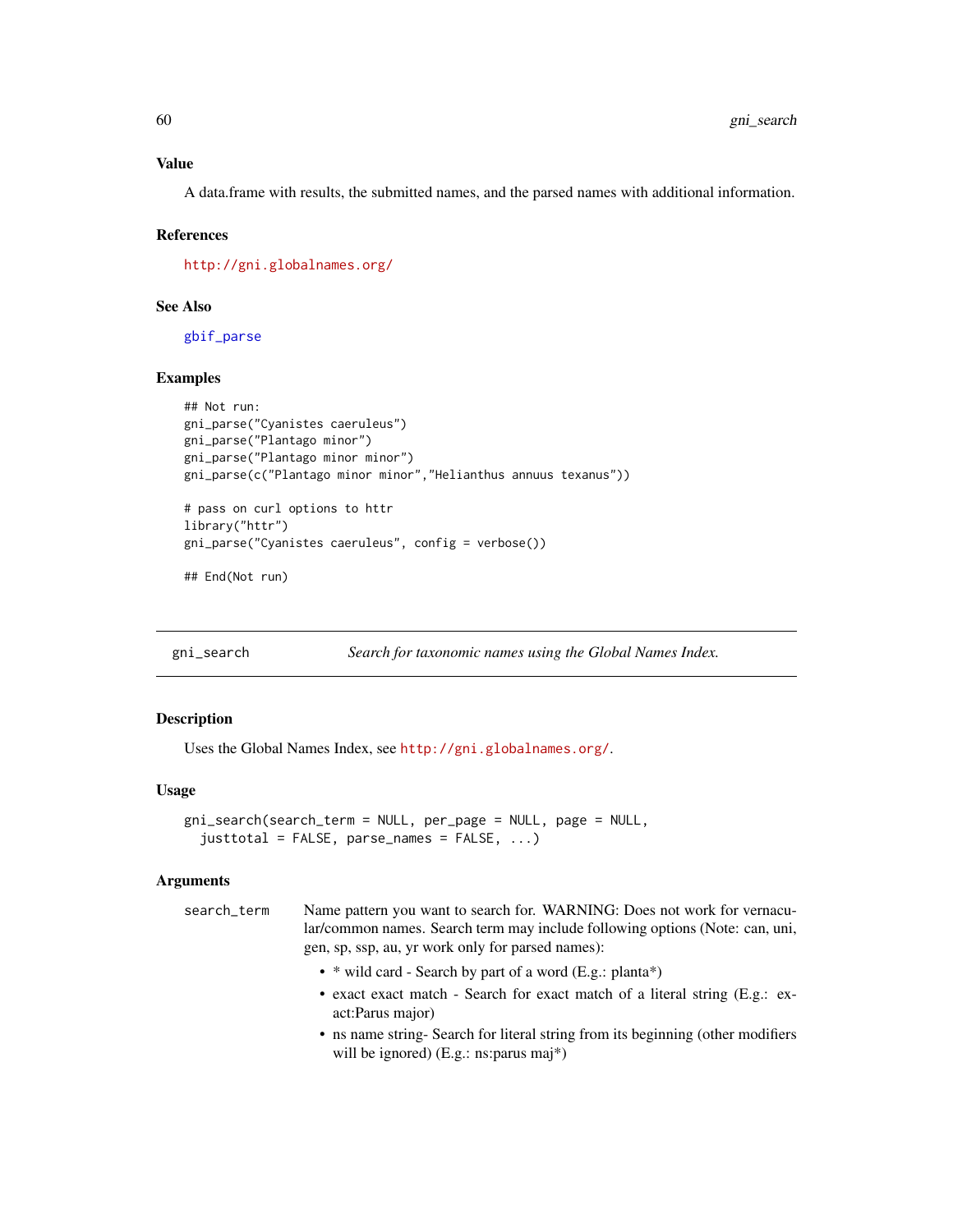|             | • can canonical form Search name without authors (other modifiers will be<br>ignored) (E.g.: can: parus major) |
|-------------|----------------------------------------------------------------------------------------------------------------|
|             | • uni uninomial- Search for higher taxa (E.g.: uni: parus)                                                     |
|             | • gen genus - Search by genus epithet of species name (E.g.: gen: parus)                                       |
|             | • sp species - Search by species epithet (E.g.: sp:major)                                                      |
|             | • ssp subspecies - Search by infraspecies epithet (E.g.: ssp:major)                                            |
|             | • au author - Search by author word (E.g.: au:Shipunov)                                                        |
|             | • yr year - Search by year (E.g.: yr:2005)                                                                     |
| per_page    | Number of items per one page (numbers larger than 1000 will be decreased to<br>$1000$ ) (default is 30).       |
| page        | Page number you want to see (default is 1).                                                                    |
| justtotal   | Return only the total results found.                                                                           |
| parse_names | If TRUE, use gni_parse to parse names. Default: FALSE                                                          |
| $\cdots$    | Curl options passed on to GET                                                                                  |

## Details

Note that you can use fuzzy searching, e.g., by attaching an asterisk to the end of a search term. See the first two examples below.

#### Value

data.frame of results.

## Author(s)

Scott Chamberlain myrmecocystus@gmail.com

## References

<http://gni.globalnames.org/>, <https://github.com/dimus/gni/wiki/api>

#### See Also

[gnr\\_datasources](#page-61-0), [gni\\_search](#page-59-0).

```
## Not run:
gni_search(search_term = "ani*")
gni_search(search_term = "ama*", per_page = 3, page = 21)
gni\_search(search_term = "animalia", per\_page = 8, page = 1)gni_search(search_term = "animalia", per_page = 8, page = 1, justtotal=TRUE)
gni_search(search_term = "Cyanistes caeruleus", parse_names=TRUE)
# pass on curl options to httr
library("httr")
```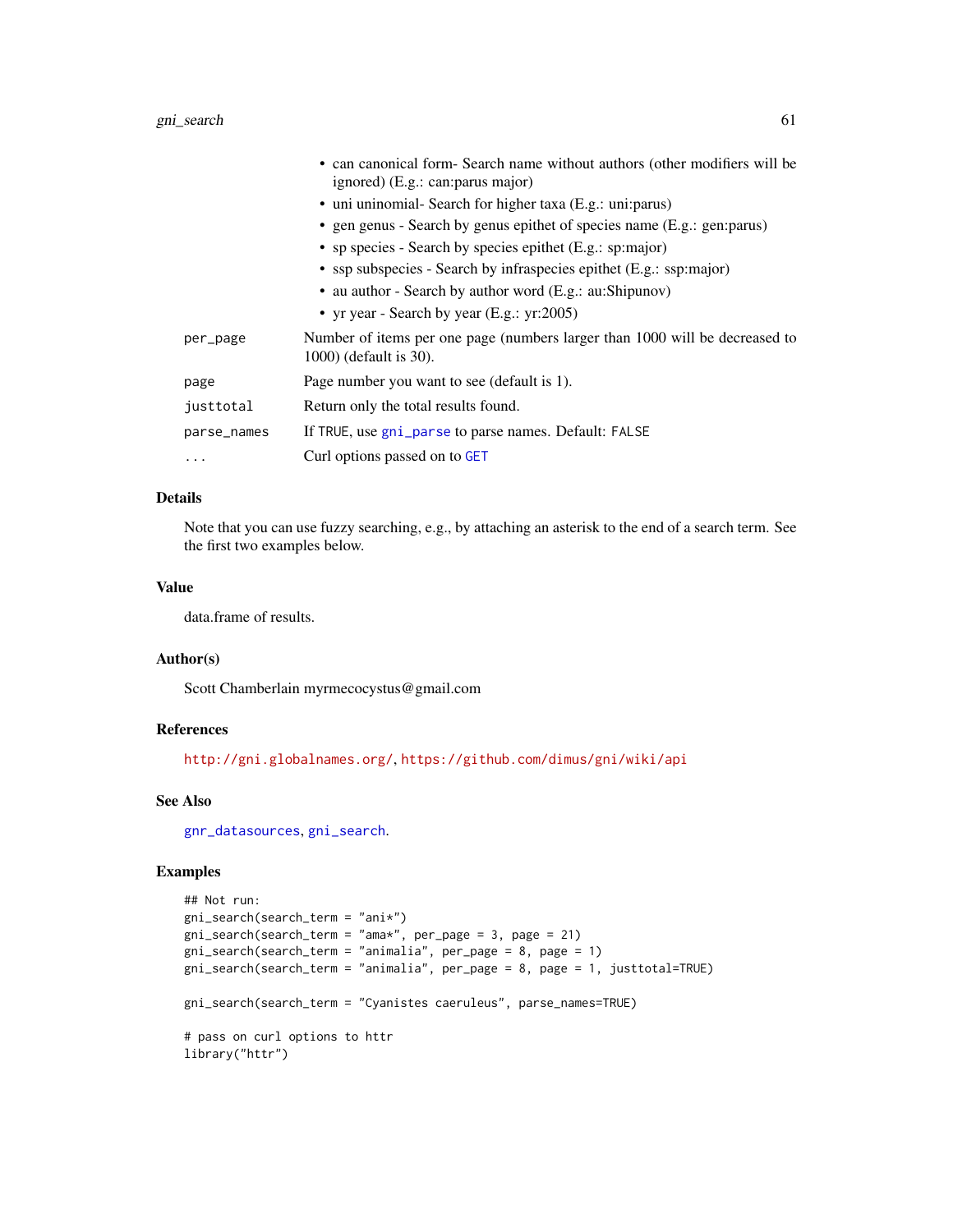```
gni\_search(ssearch\_term = "ani*", config = verbose())## End(Not run)
```
<span id="page-61-0"></span>gnr\_datasources *Get data sources for the Global Names Resolver.*

#### Description

Retrieve data sources used in Global Names Index, see <http://gni.globalnames.org/> for information.

## Usage

```
gnr_datasources(todf = TRUE)
```
## Arguments

todf logical; Should a data.frame be returned?

## Value

json or a data.frame

### Author(s)

Scott Chamberlain myrmecocystus@gmail.com

## See Also

## [gnr\\_resolve](#page-62-0)

### Examples

```
## Not run:
# all data sources
gnr_datasources()
# give me the id for EOL
out <- gnr_datasources()
out[out$title == "EOL", "id"]
```

```
# Fuzzy search for sources with the word zoo
out <- gnr_datasources()
out[agrep("zoo", out$title, ignore.case = TRUE), ]
```

```
# Output as a list
gnr_datasources(FALSE)
```
## End(Not run)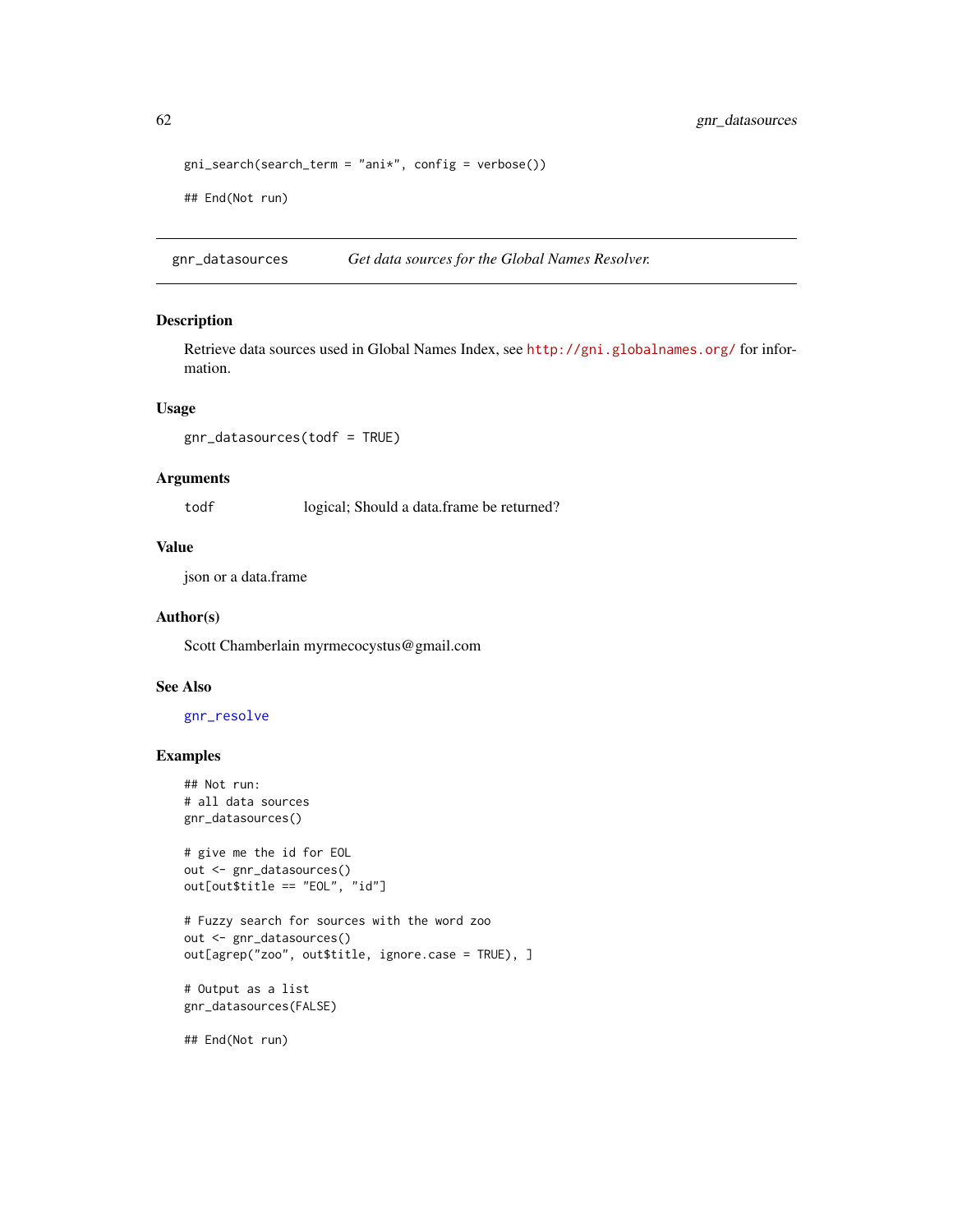<span id="page-62-0"></span>

## Description

Uses the Global Names Index, see <http://gni.globalnames.org/>.

# Usage

```
gnr_resolve(names, data_source_ids = NULL, resolve_once = FALSE,
 with_context = FALSE, stripauthority = FALSE, highestscore = TRUE,
 best_match_only = FALSE, preferred_data_sources = NULL, http = "get",
  ...)
```
## Arguments

| names                  | character; taxonomic names to be resolved. Doesn't work for verncular/common                                                                                                                                                                                                                  |  |
|------------------------|-----------------------------------------------------------------------------------------------------------------------------------------------------------------------------------------------------------------------------------------------------------------------------------------------|--|
| data_source_ids        | names.                                                                                                                                                                                                                                                                                        |  |
|                        | character; IDs to specify what data source is searched. See gnr_datasources.                                                                                                                                                                                                                  |  |
| resolve_once           | logical; Find the first available match instead of matches across all data sources<br>with all possible renderings of a name. When TRUE, response is rapid but in-<br>complete.                                                                                                               |  |
| with_context           | logical; Reduce the likelihood of matches to taxonomic homonyms. When TRUE<br>a common taxonomic context is calculated for all supplied names from matches<br>in data sources that have classification tree paths. Names out of determined<br>context are penalized during score calculation. |  |
|                        | stripauthority logical; If FALSE (default), gives back names with taxonomic authorities. If<br>TRUE, strips author names.                                                                                                                                                                     |  |
| highestscore           | logical; Return those names with the highest score for each searched name?                                                                                                                                                                                                                    |  |
| best_match_only        |                                                                                                                                                                                                                                                                                               |  |
|                        | (logical) If TRUE, best match only returned.                                                                                                                                                                                                                                                  |  |
| preferred_data_sources |                                                                                                                                                                                                                                                                                               |  |
|                        | (character) A vector of one or more data source IDs.                                                                                                                                                                                                                                          |  |
| http                   | The HTTP method to use, one of "get" or "post". Default="get". Use http="post"<br>with large queries. Queries with $>$ 300 records use "post" automatically because<br>"get" would fail                                                                                                       |  |
| $\cdots$               | Curl options passed on to GET                                                                                                                                                                                                                                                                 |  |

## Value

A data.frame.

### Author(s)

Scott Chamberlain myrmecocystus@gmail.com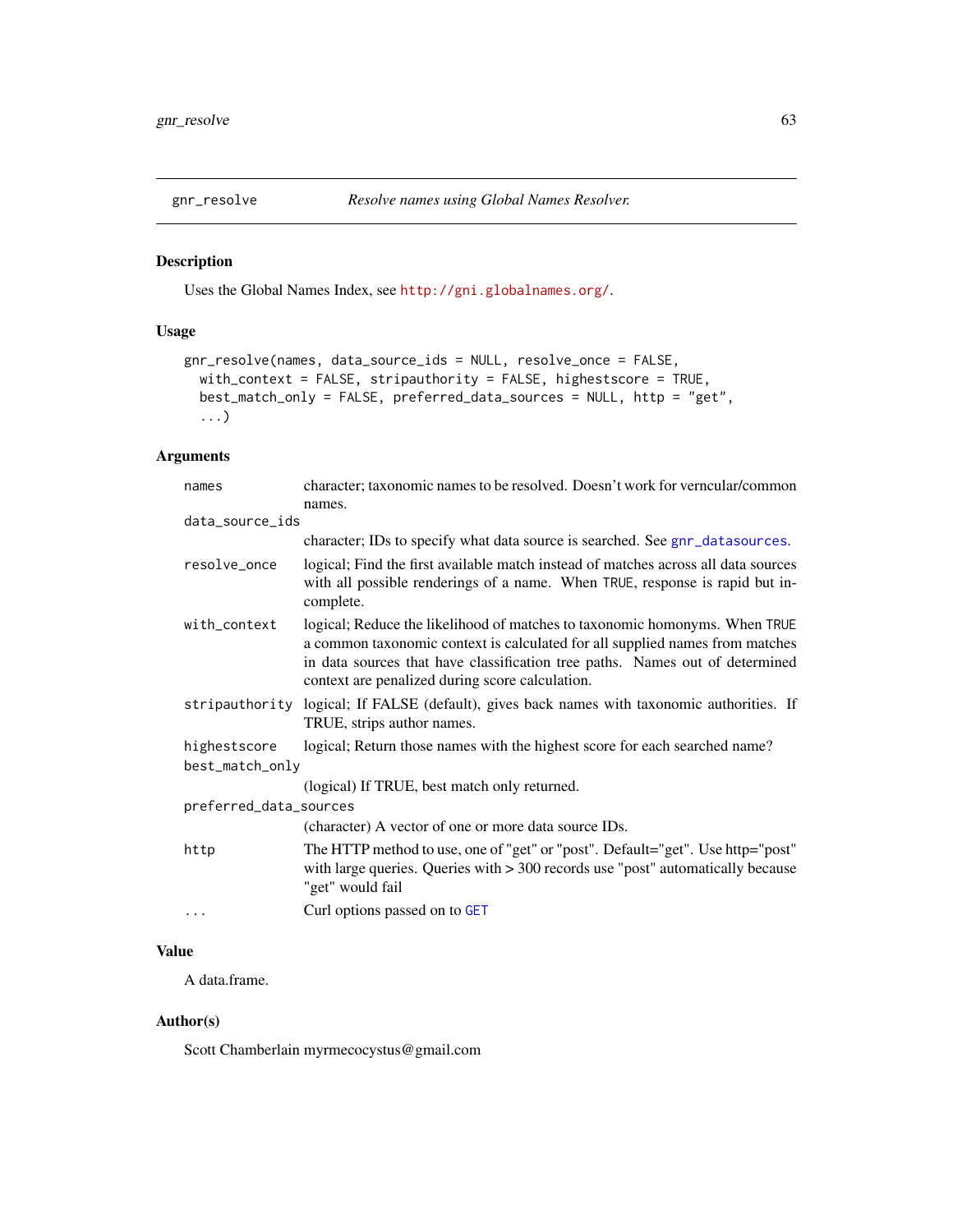## See Also

[gnr\\_datasources](#page-61-0)

### Examples

```
## Not run:
gnr_resolve(names = c("Helianthus annuus", "Homo sapiens"))
gnr_resolve(names = c("Asteraceae", "Plantae"))
# Using data source 12 (Encyclopedia of Life)
sources <- gnr_datasources()
sources
eol <- sources$id[sources$title == 'EOL']
gnr_resolve(names=c("Helianthos annuus","Homo sapians"), data_source_ids=eol)
# Two species in the NE Brazil catalogue
sps <- c('Justicia brasiliana','Schinopsis brasiliensis')
gnr_resolve(names = sps, data_source_ids = 145)
# Best match only, compare the two
gnr_resolve(names = "Helianthus annuus", best_match_only = FALSE)
gnr_resolve(names = "Helianthus annuus", best_match_only = TRUE)
# Preferred data source
gnr_resolve(names = "Helianthus annuus", preferred_data_sources = c(3,4))
# Strip taxonomic authorities - default is stripauthority=FALSE
head(gnr_resolve(names = "Helianthus annuus")$results)
head(gnr_resolve(names = "Helianthus annuus", stripauthority=TRUE)$results)
## End(Not run)
```
iplant\_resolve *iPlant name resolution*

### Description

iPlant name resolution

#### Usage

```
iplant_resolve(query, retrieve = "all", ...)
```
#### Arguments

| query    | Vector of one or more taxonomic names. (no common names)                                                                                                                               |
|----------|----------------------------------------------------------------------------------------------------------------------------------------------------------------------------------------|
| retrieve | Specifies whether to retrieve all matches for the names submitted. One of 'best'<br>(retrieves only the single best match for each name submitted) or 'all' (retrieves<br>all matches) |
| $\cdots$ | Curl options passed on to GET                                                                                                                                                          |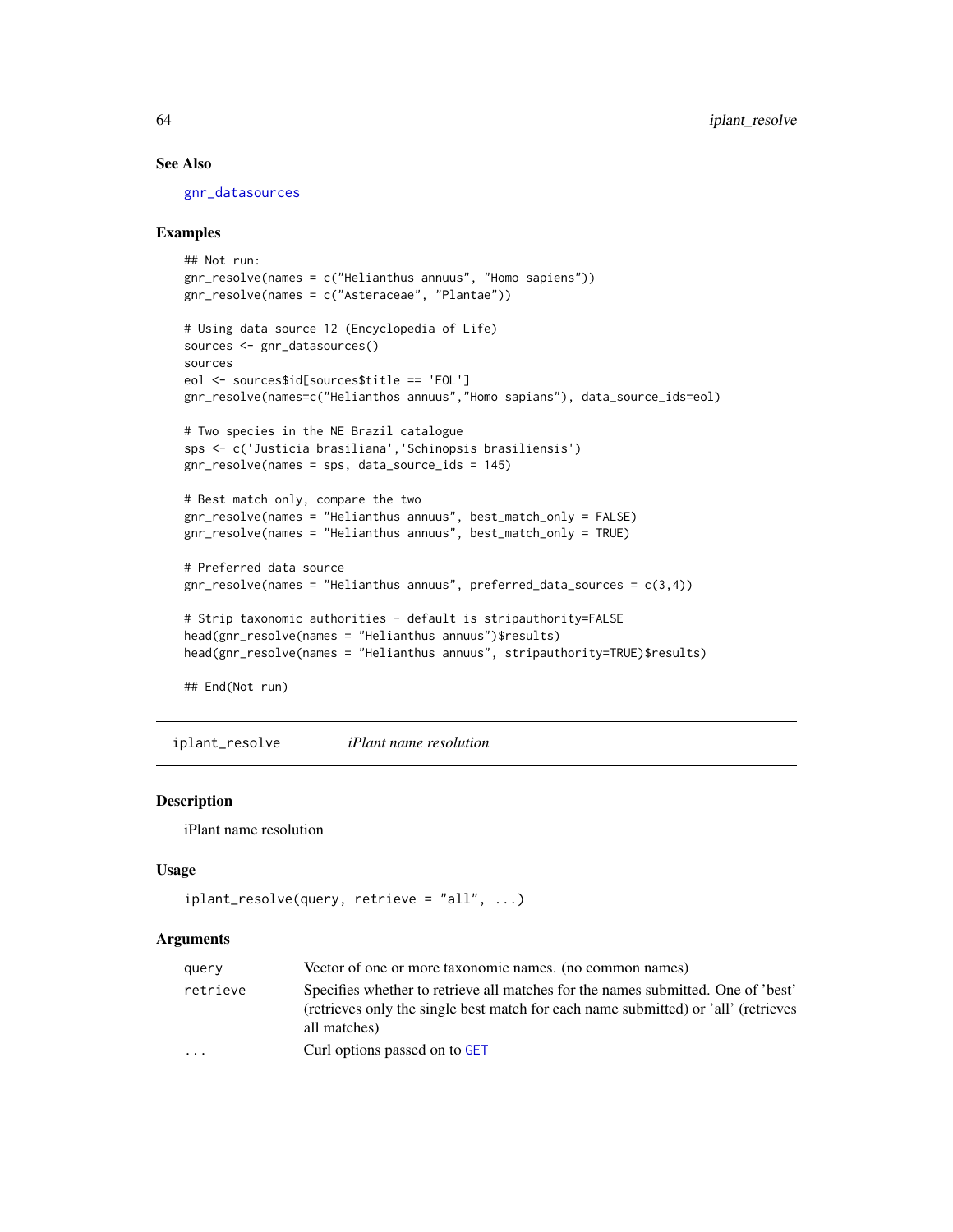## ipni\_search 65

### Value

A data.frame

## Examples

```
## Not run:
iplant_resolve(query=c("Helianthus annuus", "Homo sapiens"))
iplant_resolve("Helianthusss")
iplant_resolve("Pooa")
library("httr")
iplant_resolve("Helianthusss", config=verbose())
```
## End(Not run)

ipni\_search *Search for names in the International Plant Names Index (IPNI).*

#### Description

Note: This data source is also provided in the Global Names Index (GNI) (http://gni.globalnames.org/data\_sources). The interface to the data is different among the two services though.

## Usage

```
ipni_search(family = NULL, infrafamily = NULL, genus = NULL,
  infragenus = NULL, species = NULL, infraspecies = NULL,
  publicationtitle = NULL, authorabbrev = NULL,
  includepublicationauthors = NULL, includebasionymauthors = NULL,
  geounit = NULL, addedsince = NULL, modifiedsince = NULL,
  isapnirecord = NULL, isgcirecord = NULL, isikrecord = NULL,
  ranktoreturn = NULL, output = "minimal", callopts = list()
```
### Arguments

| family           | Family name to search on (Optional)                                                                                 |
|------------------|---------------------------------------------------------------------------------------------------------------------|
| infrafamily      | Infrafamilial name to search on (Optional)                                                                          |
| genus            | Genus name to search on (Optional)                                                                                  |
| infragenus       | Infrageneric name to search on (Optional)                                                                           |
| species          | Species name to search on (Optional) - Note, this is the epithet, not the full genus<br>- epithet name combination. |
| infraspecies     | Infraspecies name to search on (Optional)                                                                           |
| publicationtitle |                                                                                                                     |
|                  | Publication name or abbreviation to search on. Again, replace any spaces with                                       |
|                  | $a' +' (e.g. 'J.+Bot.'')$ (Optional)                                                                                |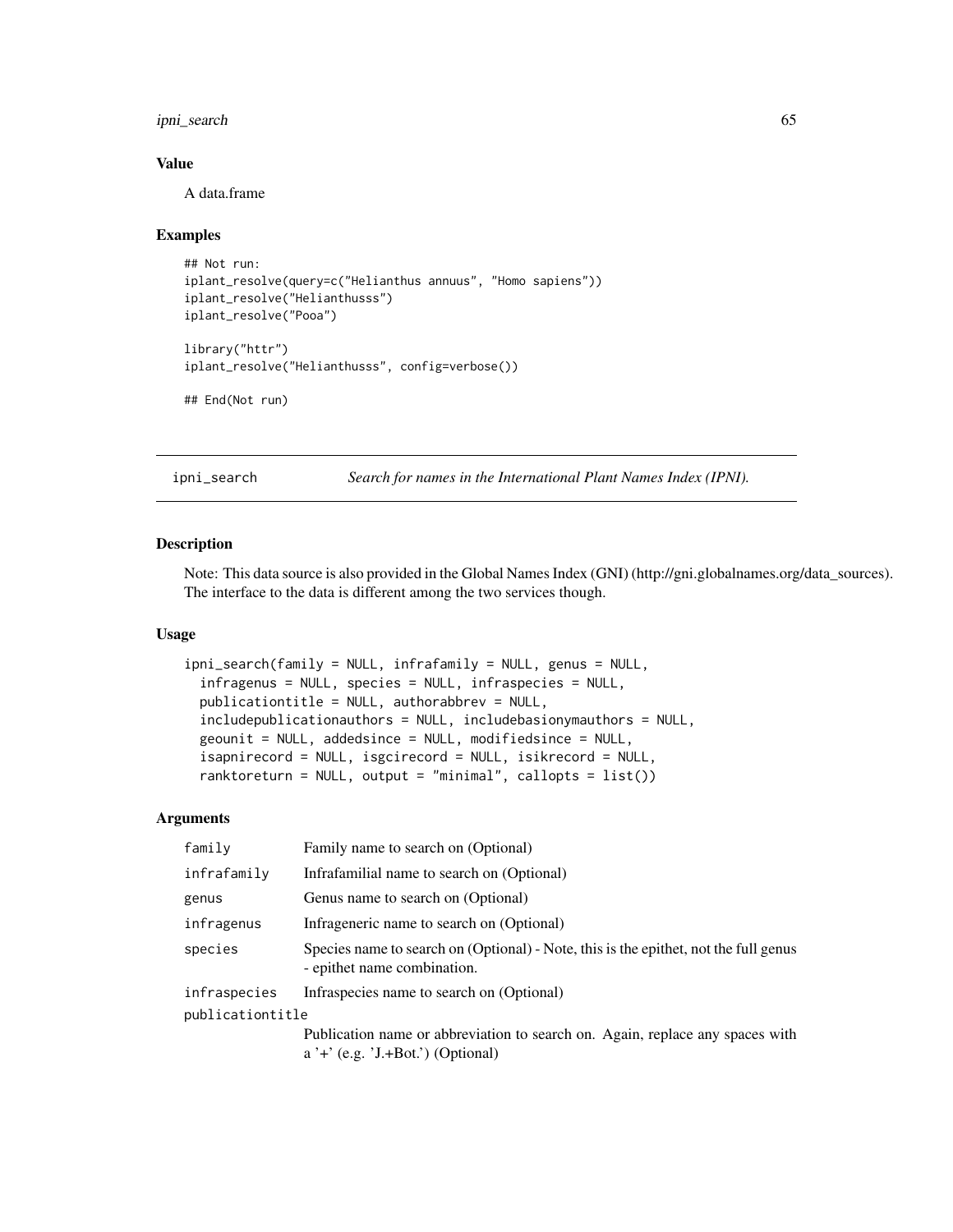| authorabbrev              | Author standard form to search on (publishing author, basionym author or both<br>- see below) (Optional)                                                                                                                                                                                                                |
|---------------------------|-------------------------------------------------------------------------------------------------------------------------------------------------------------------------------------------------------------------------------------------------------------------------------------------------------------------------|
| includepublicationauthors |                                                                                                                                                                                                                                                                                                                         |
|                           | TRUE (default) to include the taxon author in the search or FALSE to exclude it                                                                                                                                                                                                                                         |
| includebasionymauthors    |                                                                                                                                                                                                                                                                                                                         |
|                           | TRUE (default) to include the basionum author in the search or FALSE to ex-<br>clude it                                                                                                                                                                                                                                 |
| geounit                   | Country name or other geographical unit to search on (see the help pages for<br>more information and warnings about the use of this option) (Optional)                                                                                                                                                                  |
| addedsince                | Date to search on in the format 'yyyy-mm-dd', e.g. 2005-08-01 for all records<br>added since the first of August, 2005. (see the help pages for more information<br>and warnings about the use of this option) (Optional. If supplied must be in<br>format YYYY-MM-DD and must be greater than or equal to 1984-01-01.) |
| modifiedsince             | Date to search on in the format 'yyyy-mm-dd', e.g. 2005-08-01 for all records<br>edited since the first of August, 2005. (See the help pages for more information<br>about the use of this option) (Optional. If supplied must be in format YYYY-<br>MM-DD and must be greater than or equal to 1993-01-01.)            |
| isapnirecord              | FALSE (default) to exclude records from the Australian Plant Name Index                                                                                                                                                                                                                                                 |
| isgcirecord               | FALSE (default) to exclude records from the Gray Cards Index                                                                                                                                                                                                                                                            |
| isikrecord                | FALSE (default) to exclude records from the Index Kewensis                                                                                                                                                                                                                                                              |
| ranktoreturn              | One of a few options to choose the ranks returned. See details.                                                                                                                                                                                                                                                         |
| output                    | One of minimal (default), classic, short, or extended                                                                                                                                                                                                                                                                   |
| callopts                  | Curl options passed on to httr::GET (Optional). Default: returns all ranks.                                                                                                                                                                                                                                             |

## Details

rankToReturn options:

- •
- "all" all records
- "fam" family records
- "infrafam" infrafamilial records
- "gen" generic records
- "infragen" infrageneric records
- "spec" species records
- "infraspec" infraspecific records

# Value

A data frame

## References

[http://www.ipni.org/link\\_to\\_ipni.html](http://www.ipni.org/link_to_ipni.html)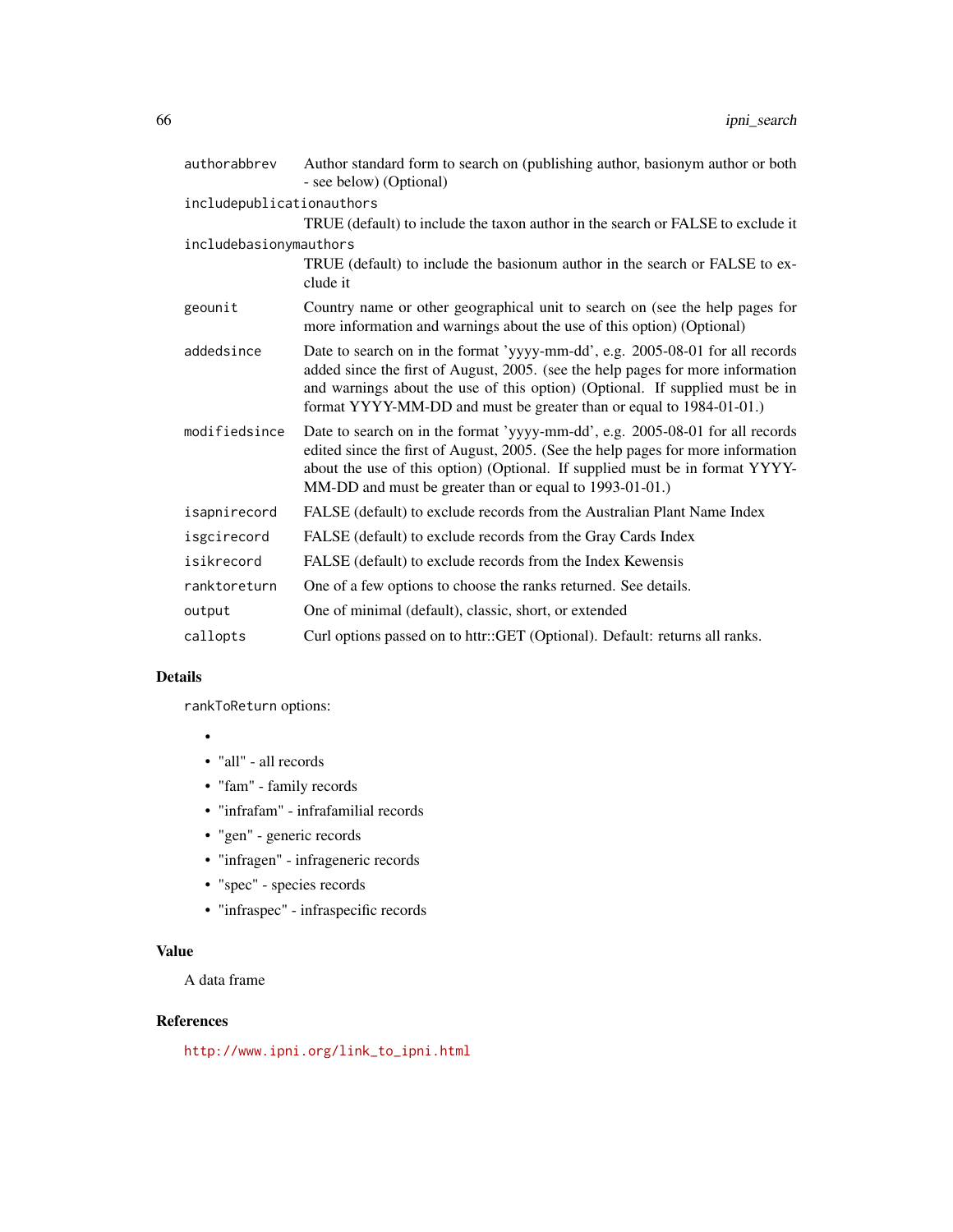#### itis-api 67

### Examples

```
## Not run:
ipni_search(genus='Brintonia', isapnirecord=TRUE, isgcirecord=TRUE, isikrecord=TRUE)
head(ipni_search(genus='Ceanothus'))
head(ipni_search(genus='Pinus', species='contorta'))
# Different output formats
head(ipni_search(genus='Ceanothus'))
head(ipni_search(genus='Ceanothus', output='short'))
head(ipni_search(genus='Ceanothus', output='extended'))
## End(Not run)
```
itis-api *Low level functions for working with the ITIS API.*

### Description

Low level functions for working with the ITIS API.

### Details

There are many low level functions underlying functions that are meant to be used more often by the user. They are exported from the package, but no manual pages are shown in the package function index. You can still use them though. Here's a list and links to their manual pages.

- [getacceptednamesfromtsn](#page-0-0)
- [getanymatchcount](#page-0-0)
- [getcommentdetailfromtsn](#page-0-0)
- [getcommonnamesfromtsn](#page-0-0)
- [getcoremetadatafromtsn](#page-0-0)
- [getcoveragefromtsn](#page-0-0)
- [getcredibilityratingfromtsn](#page-0-0)
- [getcredibilityratings](#page-0-0)
- [getcurrencyfromtsn](#page-0-0)
- [getdatedatafromtsn](#page-0-0)
- [getdescription](#page-0-0)
- [getexpertsfromtsn](#page-0-0)
- [getfullhierarchyfromtsn](#page-0-0)
- [getfullrecordfromlsid](#page-0-0)
- [getfullrecordfromtsn](#page-0-0)
- [getgeographicdivisionsfromtsn](#page-0-0)
- [getgeographicvalues](#page-0-0)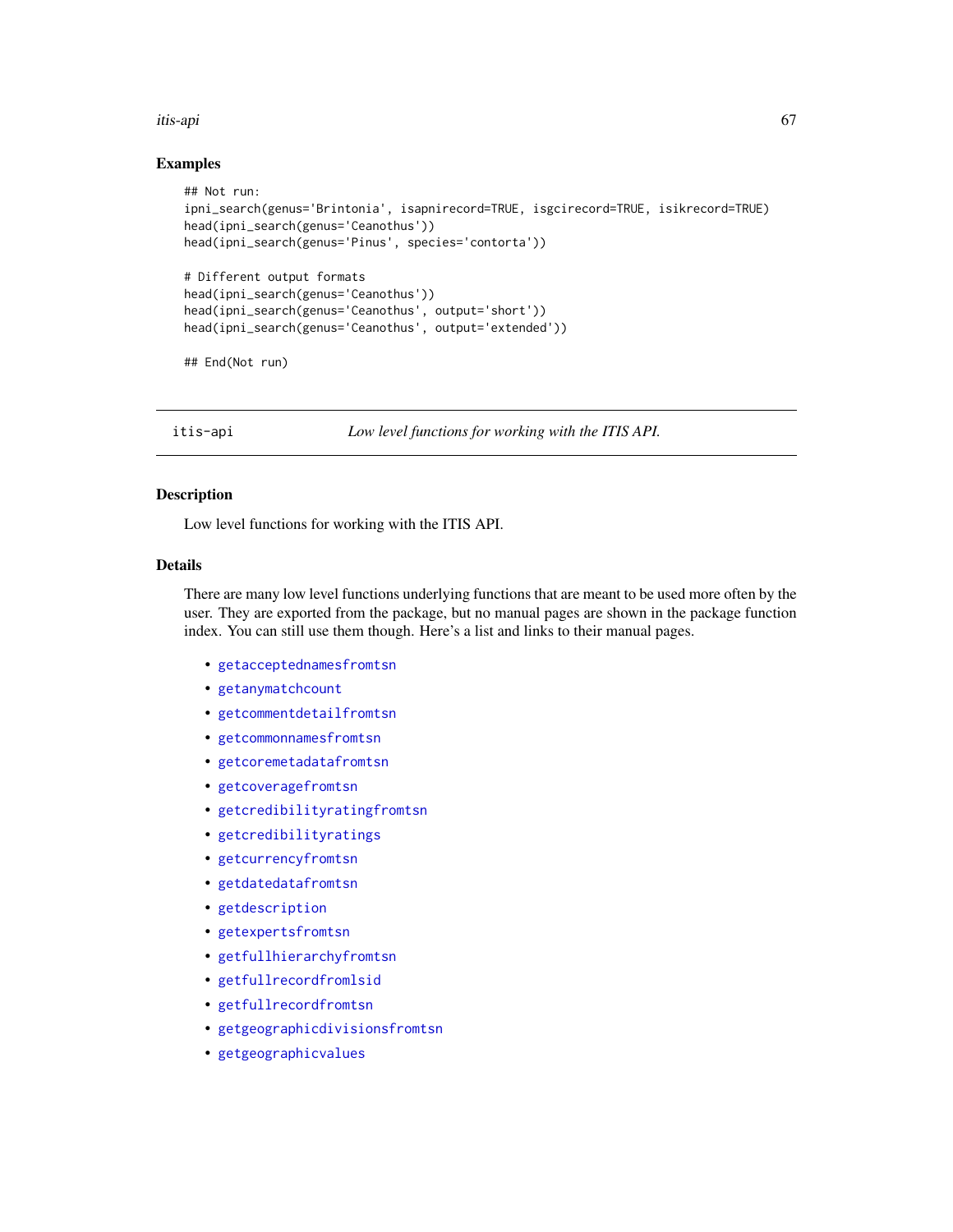- [getglobalspeciescompletenessfromtsn](#page-0-0)
- [gethierarchydownfromtsn](#page-0-0)
- [gethierarchyupfromtsn](#page-0-0)
- [getitistermsfromcommonname](#page-0-0)
- [getitisterms](#page-0-0)
- [getitistermsfromscientificname](#page-0-0)
- [getjurisdictionaloriginfromtsn](#page-0-0)
- [getjurisdictionoriginvalues](#page-0-0)
- [getjurisdictionvalues](#page-0-0)
- [getkingdomnamefromtsn](#page-0-0)
- [getkingdomnames](#page-0-0)
- [getlastchangedate](#page-0-0)
- [getlsidfromtsn](#page-0-0)
- [getothersourcesfromtsn](#page-0-0)
- [getparenttsnfromtsn](#page-0-0)
- [getpublicationsfromtsn](#page-0-0)
- [getranknames](#page-0-0)
- [getrecordfromlsid](#page-0-0)
- [getreviewyearfromtsn](#page-0-0)
- [getscientificnamefromtsn](#page-0-0)
- [getsynonymnamesfromtsn](#page-0-0)
- [gettaxonauthorshipfromtsn](#page-0-0)
- [gettaxonomicranknamefromtsn](#page-0-0)
- [gettaxonomicusagefromtsn](#page-0-0)
- [gettsnbyvernacularlanguage](#page-0-0)
- [gettsnfromlsid](#page-0-0)
- [getunacceptabilityreasonfromtsn](#page-0-0)
- [getvernacularlanguages](#page-0-0)
- [searchbycommonname](#page-0-0)
- [itis\\_searchcommon](#page-75-0)
- [searchbycommonnamebeginswith](#page-0-0)
- [searchbycommonnameendswith](#page-0-0)
- [searchbyscientificname](#page-0-0)
- [searchforanymatch](#page-0-0)
- [searchforanymatchpaged](#page-0-0)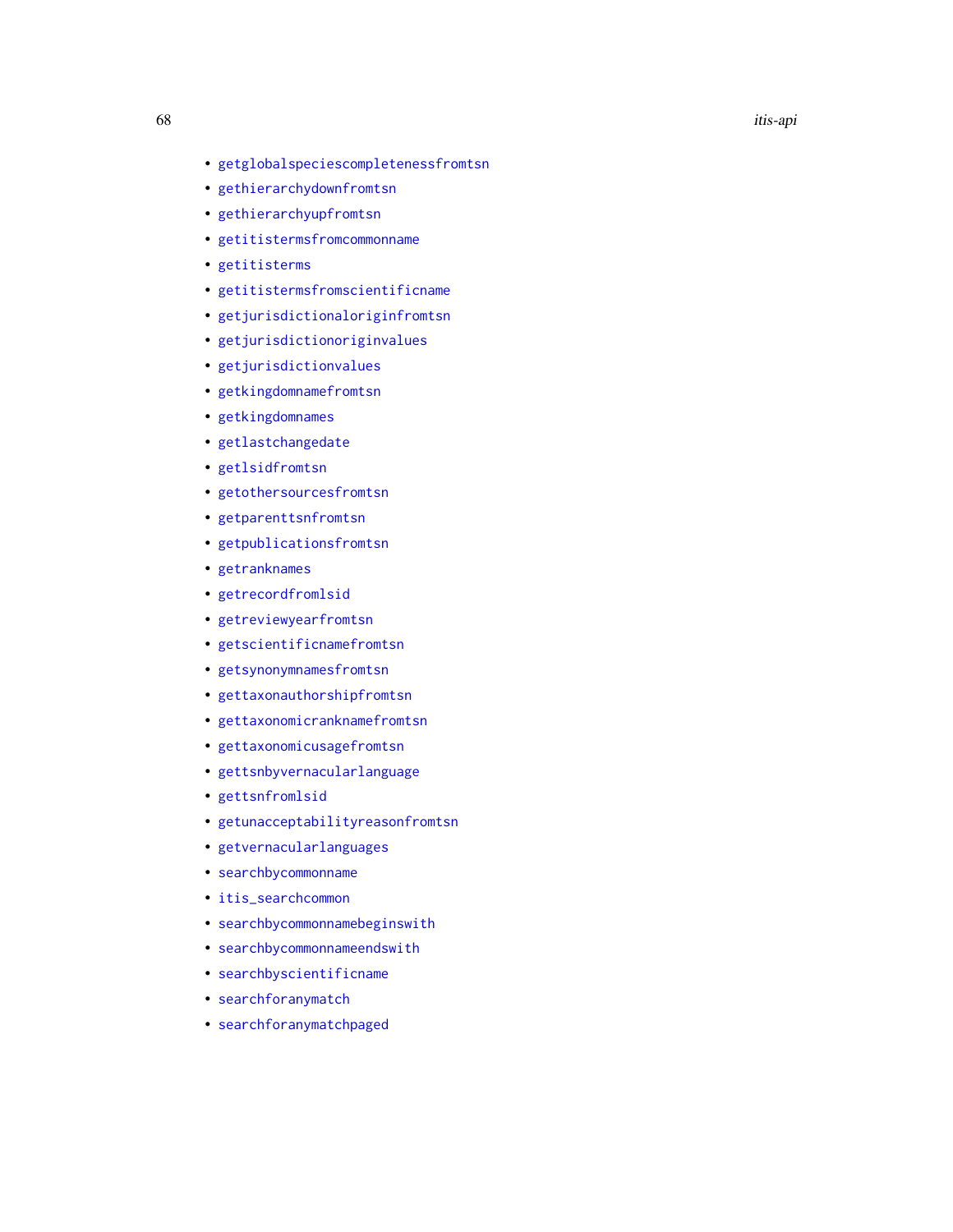## Description

Retrieve accepted TSN (with accepted name).

## Usage

```
itis_acceptname(searchtsn = NA, ...)
```
### Arguments

| searchtsn | Quoted TSN for a taxonomic group (character).            |
|-----------|----------------------------------------------------------|
| $\cdots$  | Further arguments passed on to getacceptednames from tsn |

## Details

You can print informative messages by setting supmess=FALSE.

## Value

Names or TSNs of all downstream taxa.

### Examples

```
## Not run:
itis_acceptname('208527') # TSN accepted - good name
itis_acceptname('504239') # TSN not accepted - input TSN is old
## End(Not run)
```
<span id="page-68-0"></span>

| itis downstream | Retrieve all taxa names or TSNs downstream in hierarchy from given |
|-----------------|--------------------------------------------------------------------|
|                 | TSN.                                                               |

### Description

Retrieve all taxa names or TSNs downstream in hierarchy from given TSN.

## Usage

```
itis_downstream(tsns, downto, intermediate = FALSE, ...)
```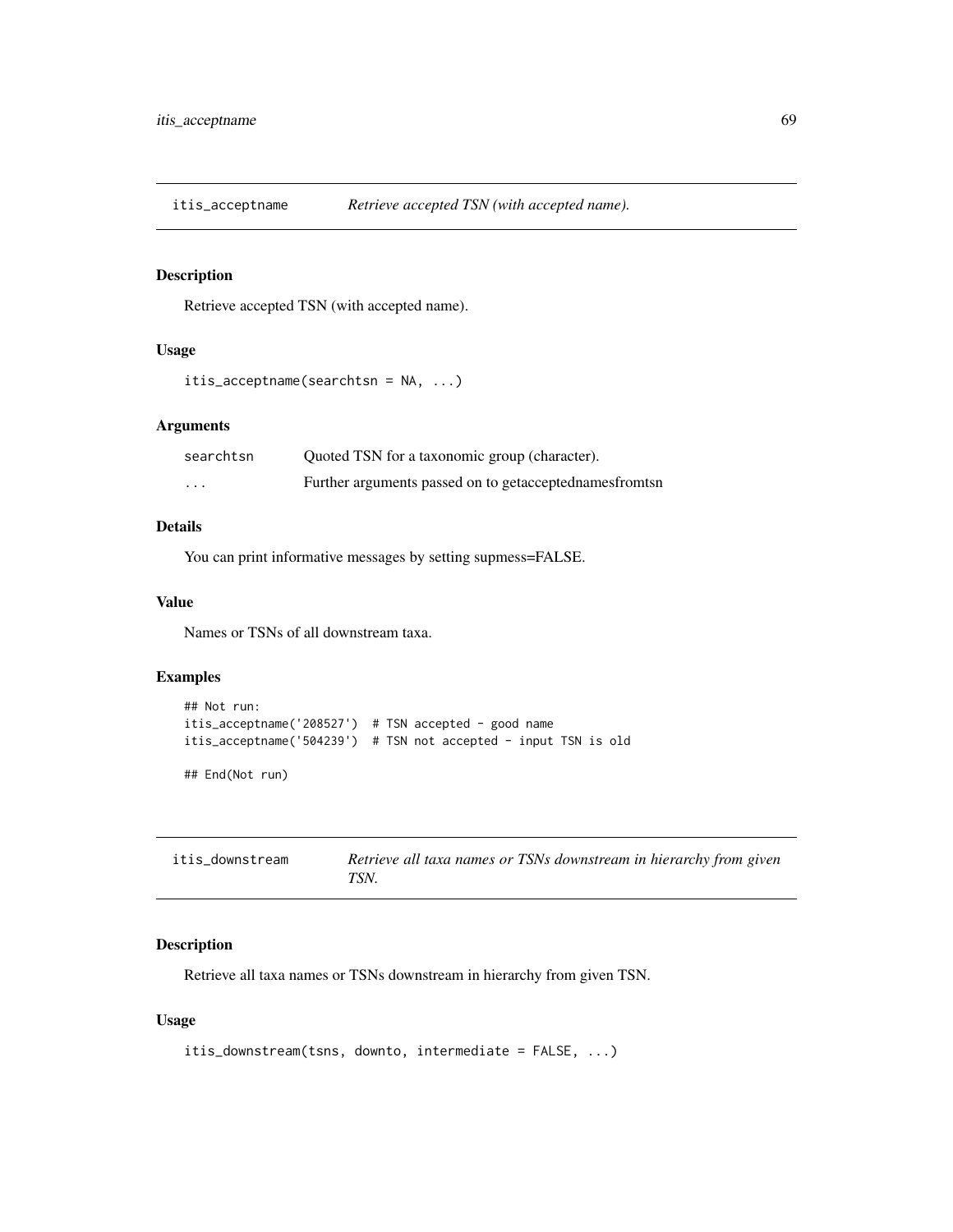### **Arguments**

| tsns         | A taxonomic serial number.                                                                                                                                                              |
|--------------|-----------------------------------------------------------------------------------------------------------------------------------------------------------------------------------------|
| downto       | The taxonomic level you want to go down to. See examples below. The taxo-<br>nomic level IS case sensitive, and you do have to spell it correctly. See data (rank_ref)<br>for spelling. |
| intermediate | (logical) If TRUE, return a list of length two with target taxon rank names,<br>with additional list of data.frame's of intermediate taxonomic groups. Default:<br><b>FALSE</b>         |
| $\ddots$     | Further args passed on to gettaxonomicranknamefromtsn and gethierarchydownfromtsn                                                                                                       |

#### Value

Data.frame of taxonomic information downstream to family from e.g., Order, Class, etc., or if intermediated=TRUE, list of length two, with target taxon rank names, and intermediate names.

#### Author(s)

Scott Chamberlain <myrmecocystus@gmail.com>

```
## Not run:
## the plant class Bangiophyceae, tsn 846509
itis_downstream(tsns = 846509, downto="Genus")
itis_downstream(tsns = 846509, downto="Genus", intermediate=TRUE)
# get families downstream from Acridoidea
itis_downstream(tsns = 650497, "Family")
## here, intermediate leads to the same result as the target
itis_downstream(tsns = 650497, "Family", intermediate=TRUE)
# get species downstream from Ursus
itis_downstream(tsns = 180541, "Species")
# get orders down from the Division Rhodophyta (red algae)
itis_downstream(tsns = 660046, "Order")
itis_downstream(tsns = 660046, "Order", intermediate=TRUE)
# get tribes down from the family Apidae
itis_downstream(tsns = 154394, downto="Tribe")
itis_downstream(tsns = 154394, downto="Tribe", intermediate=TRUE)
## End(Not run)
```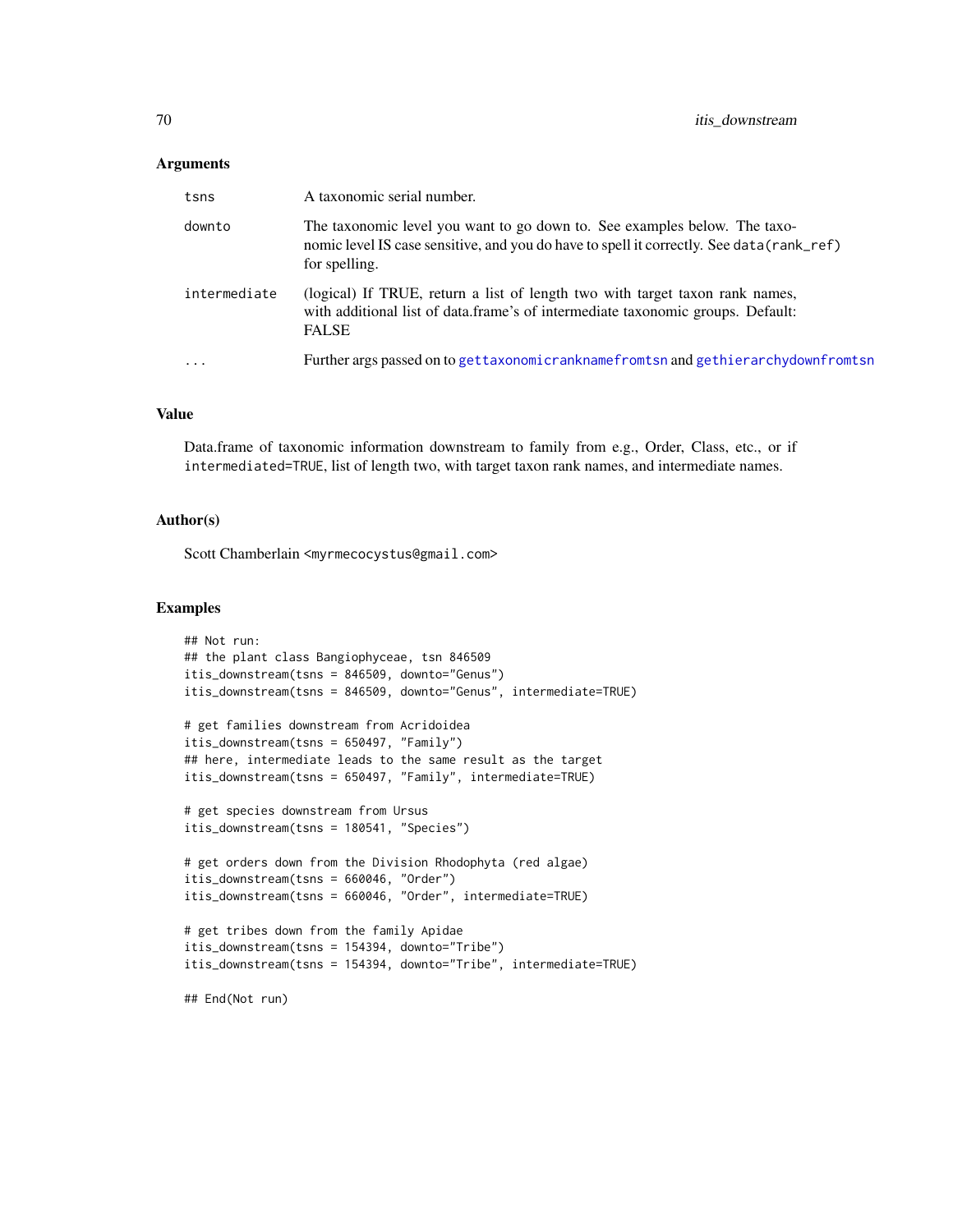## Description

Get full ITIS record for one or more ITIS TSN's or lsid's.

### Usage

```
itis_getrecord(values = NULL, by = "tsn", ...)
```
## Arguments

| values   | One or more TSN's (taxonomic serial number) or lsid's for a taxonomic group<br>(character) |
|----------|--------------------------------------------------------------------------------------------|
| by       | By "tsn" or "lsid"                                                                         |
| $\cdots$ | Further arguments passed on to get publications from tsn                                   |

## Details

You can only enter values in tsn parameter or lsid, not both.

### Examples

```
## Not run:
# by TSN
itis_getrecord(202385)
itis_getrecord(c(202385,70340))
# by lsid
itis_getrecord("urn:lsid:itis.gov:itis_tsn:180543", "lsid")
# suppress message
itis_getrecord(202385, verbose=FALSE)
## End(Not run)
```

| itis_hierarchy | Get hierarchies from TSN values, full, upstream only, or immediate |  |  |  |
|----------------|--------------------------------------------------------------------|--|--|--|
|                | <i>downstream only</i>                                             |  |  |  |

## Description

Get hierarchies from TSN values, full, upstream only, or immediate downstream only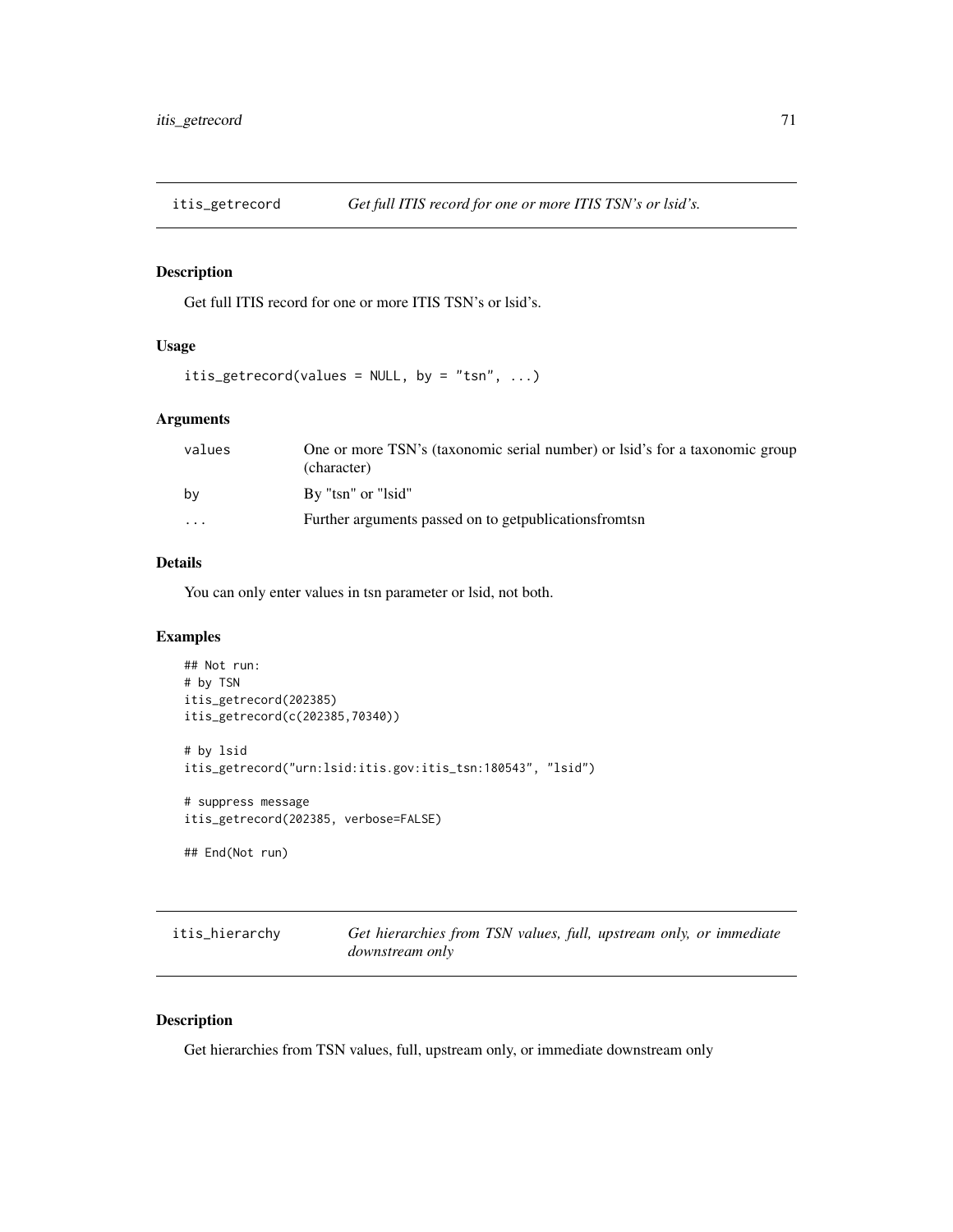## Usage

itis\_hierarchy(tsn = NULL, what = "full",  $\ldots$ )

### Arguments

| tsn                     | One or more TSN's (taxonomic serial number)                                              |
|-------------------------|------------------------------------------------------------------------------------------|
| what                    | One of full (full hierarchy), up (immediate upstream), or down (immediate<br>downstream) |
| $\cdot$ $\cdot$ $\cdot$ | Further arguments passed on to get jurisdictional origin from tsn                        |

## Details

Note that [itis\\_downstream](#page-68-0) gets taxa downstream to a particular rank, whilc this function only gets immediate names downstream.

### See Also

[itis\\_downstream](#page-68-0)

## Examples

```
## Not run:
# Get full hierarchy
itis_hierarchy(tsn=180543)
# Get hierarchy upstream
itis_hierarchy(tsn=180543, "up")
# Get hierarchy downstream
itis_hierarchy(tsn=180543, "down")
# Many tsn's
itis_hierarchy(tsn=c(180543,41074,36616))
```
itis\_kingdomnames *Get kingdom names.*

## Description

Get kingdom names.

## End(Not run)

### Usage

itis\_kingdomnames(tsn = NULL, ...)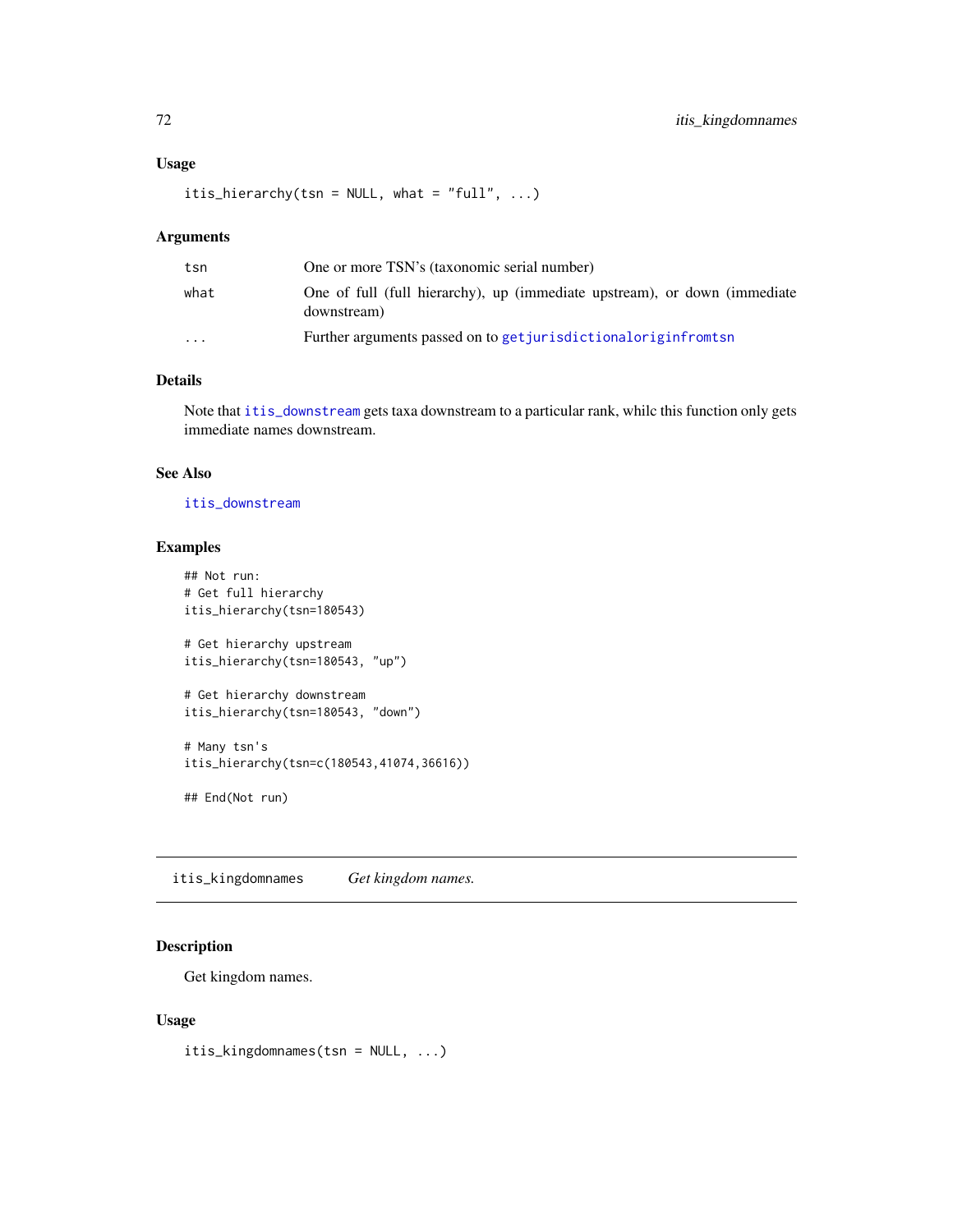#### itis\_lsid 73

### Arguments

| tsn | One or more TSN's (taxonomic serial number)          |
|-----|------------------------------------------------------|
| .   | Further arguments passed on to getkingdomnamefromtsn |

## Examples

```
## Not run:
itis_kingdomnames(202385)
itis_kingdomnames(tsn=c(202385,183833,180543))
# suppress message
```

```
itis_kingdomnames(c(202385,183833,180543), verbose=FALSE)
```
## End(Not run)

itis\_lsid *Get kingdom names.*

## Description

Get kingdom names.

## Usage

itis\_lsid(lsid = NULL, what = "tsn",  $\ldots$ )

# Arguments

| lsid    | One or more Isid's                                                                                 |
|---------|----------------------------------------------------------------------------------------------------|
| what    | What to retrieve. One of tsn, record, or fullrecord                                                |
| $\cdot$ | Further arguments passed on to get tsnfromlsid, get record from lsid, or get full record from lsid |

## Examples

```
## Not run:
# Get TSN
itis_lsid("urn:lsid:itis.gov:itis_tsn:180543")
itis_lsid(lsid=c("urn:lsid:itis.gov:itis_tsn:180543","urn:lsid:itis.gov:itis_tsn:28726"))
# Get partial record
itis_lsid("urn:lsid:itis.gov:itis_tsn:180543", "record")
# Get full record
itis_lsid("urn:lsid:itis.gov:itis_tsn:180543", "fullrecord")
# An invalid lsid (a tsn actually)
itis_lsid(202385)
```
## End(Not run)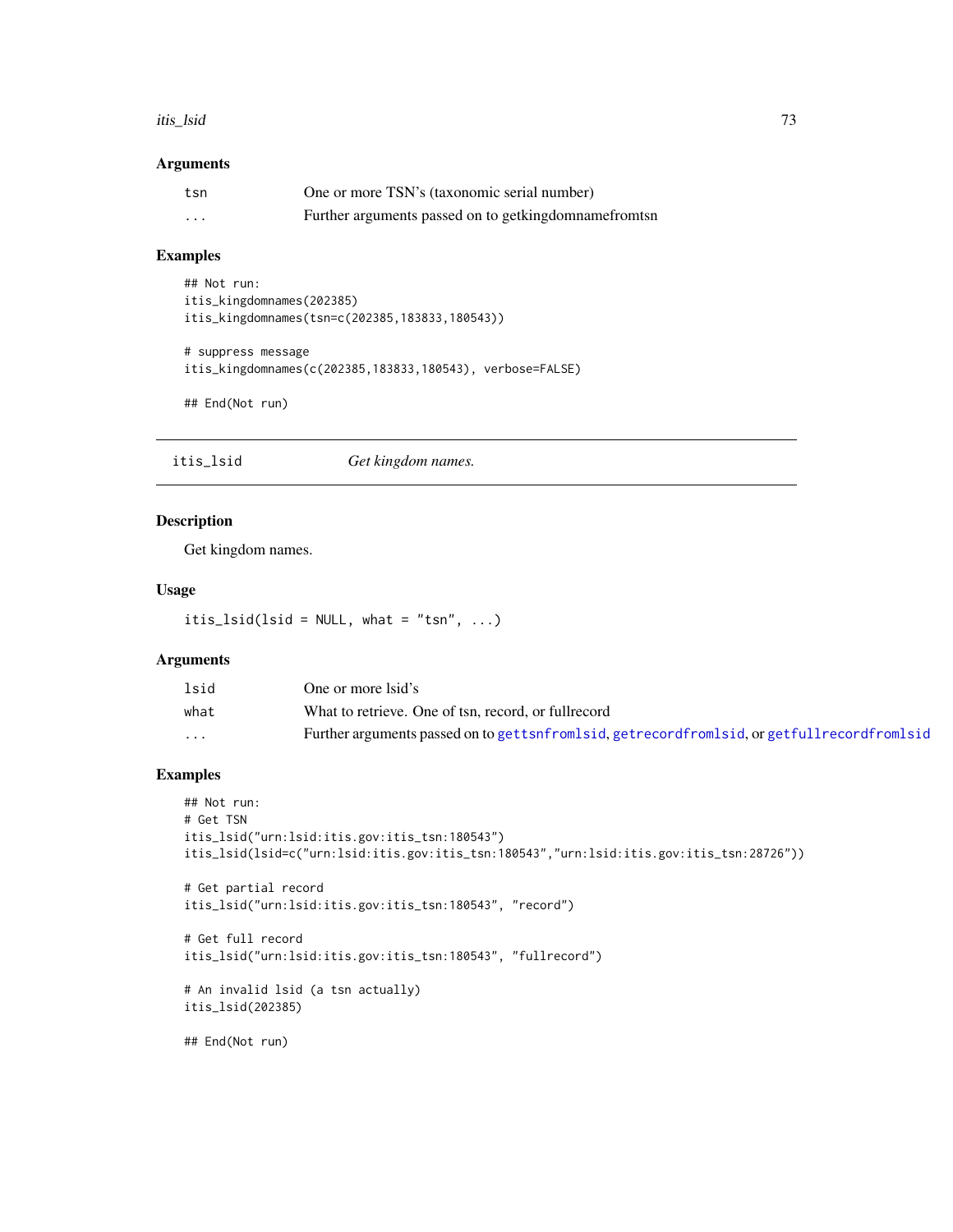## Description

Get taxonomic names for a given taxonomic name query.

### Usage

itis\_name(query = NULL, get = NULL)

# Arguments

| query | TSN number (taxonomic serial number).  |
|-------|----------------------------------------|
| get   | The rank of the taxonomic name to get. |

## Value

Taxonomic name for the searched taxon.

## Examples

```
## Not run:
itis_name(query="Helianthus annuus", get="family")
```
## End(Not run)

itis\_native *Get jurisdiction data, i.e., native or not native in a region.*

## Description

Get jurisdiction data, i.e., native or not native in a region.

### Usage

itis\_native(tsn = NULL, what = "bytsn", ...)

| tsn      | One or more TSN's (taxonomic serial number)                       |
|----------|-------------------------------------------------------------------|
| what     | One of bytsn, values, or originvalues                             |
| $\cdots$ | Further arguments passed on to get jurisdictional origin from tsn |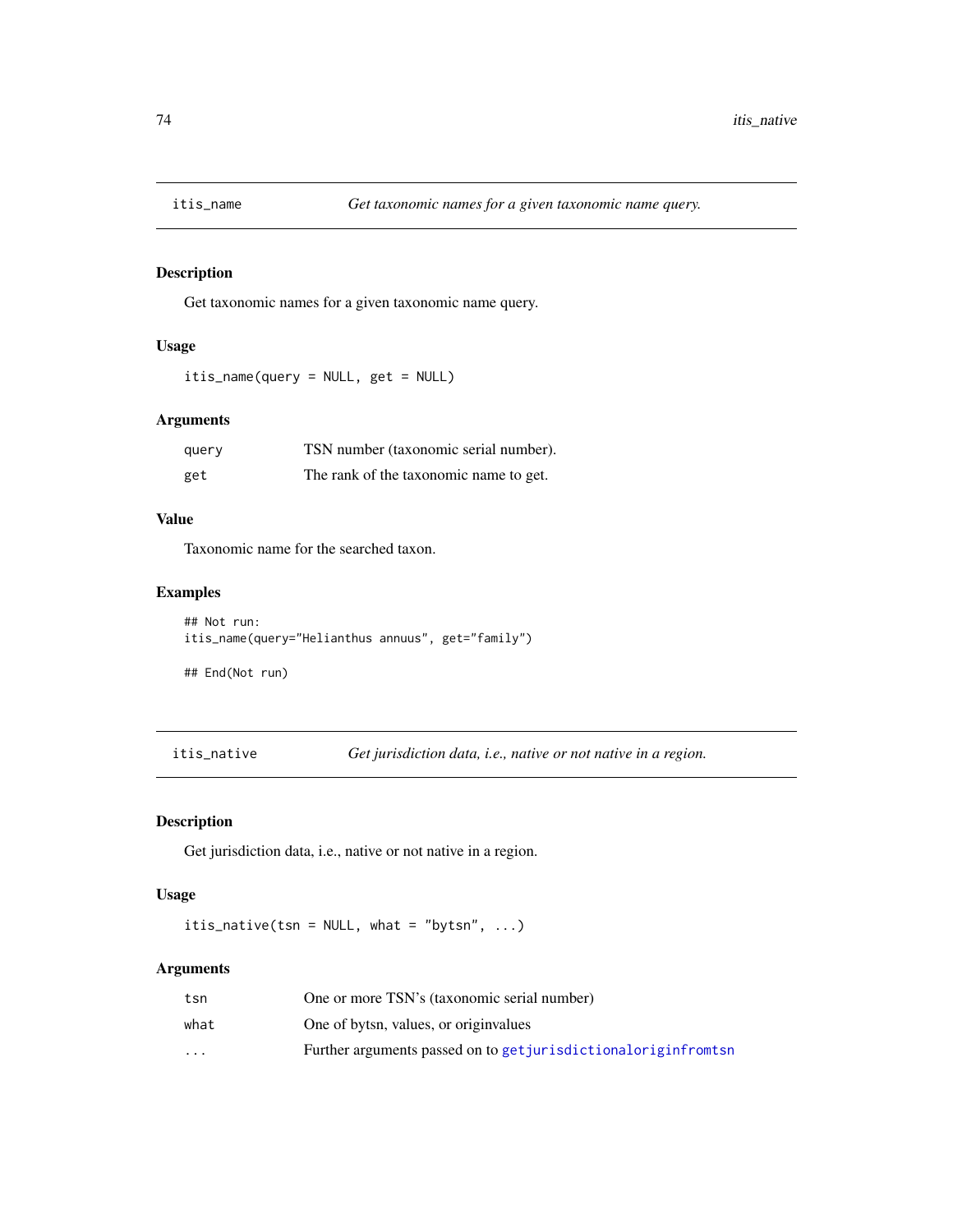#### itis\_refs 75

## Examples

```
## Not run:
# Get values
itis_native(what="values")
# Get origin values
itis_native(what="originvalues")
# Get values by tsn
itis_native(tsn=180543)
itis_native(tsn=c(180543,41074,36616))
# suppress message
itis_native(c(180543,41074,36616), verbose=FALSE)
## End(Not run)
```
# itis\_refs *Get references related to a ITIS TSN.*

# Description

Get references related to a ITIS TSN.

### Usage

itis\_refs(tsn, ...)

# Arguments

| tsn | One or more TSN's (taxonomic serial number) for a taxonomic group (numeric) |
|-----|-----------------------------------------------------------------------------|
| .   | Further arguments passed on to get publications from the set                |

# Examples

```
## Not run:
itis_refs(202385)
itis_refs(c(202385,70340))
```

```
# suppress message
itis_refs(202385, verbose=FALSE)
```
## End(Not run)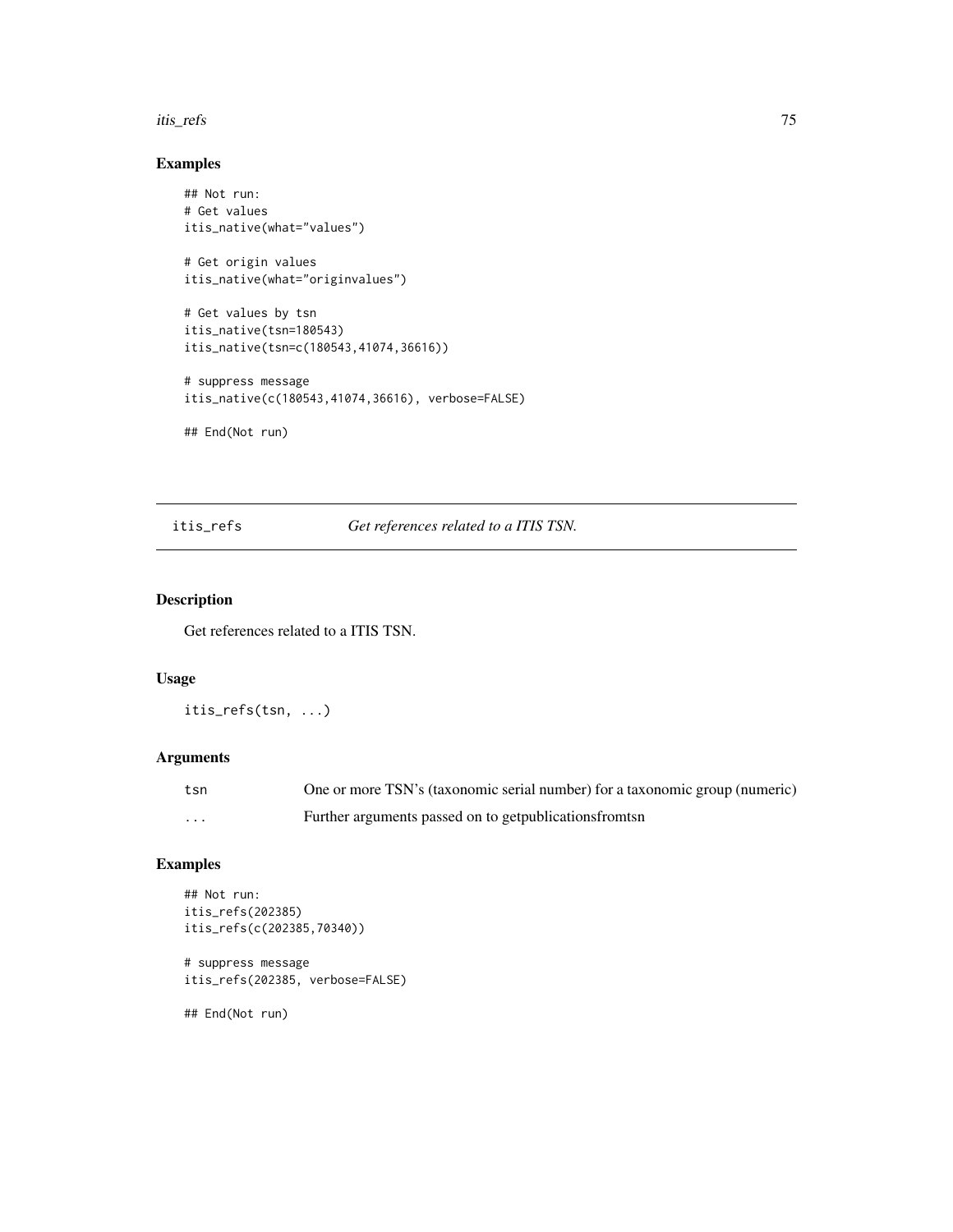itis\_searchcommon *Searches common name and acts as thin wrapper around* searchbycommonnamebeginswith *and* searchbycommonnameendswith

### Description

Searches common name and acts as thin wrapper around searchbycommonnamebeginswith and searchbycommonnameendswith

## Usage

```
itis_searchcommon(x, from = "begin", ...)
```
## Arguments

|                         | Search terms                                                    |
|-------------------------|-----------------------------------------------------------------|
| from                    | Default is to search from beginning. Use end to serch from end. |
| $\cdot$ $\cdot$ $\cdot$ | Curl options passed on to GET                                   |

### Value

data.frame

## See Also

searchbycommonnamebeginswith searchbycommonnameendswith

### Examples

```
## Not run:
itis_searchcommon("inch", config=timeout(3))
itis_searchcommon("inch", from = "end", config=timeout(3))
## End(Not run)
```

| itis_taxrank | Retrieve taxonomic rank name from given TSN. |
|--------------|----------------------------------------------|
|--------------|----------------------------------------------|

### Description

Retrieve taxonomic rank name from given TSN.

### Usage

itis\_taxrank(query = NULL, ...)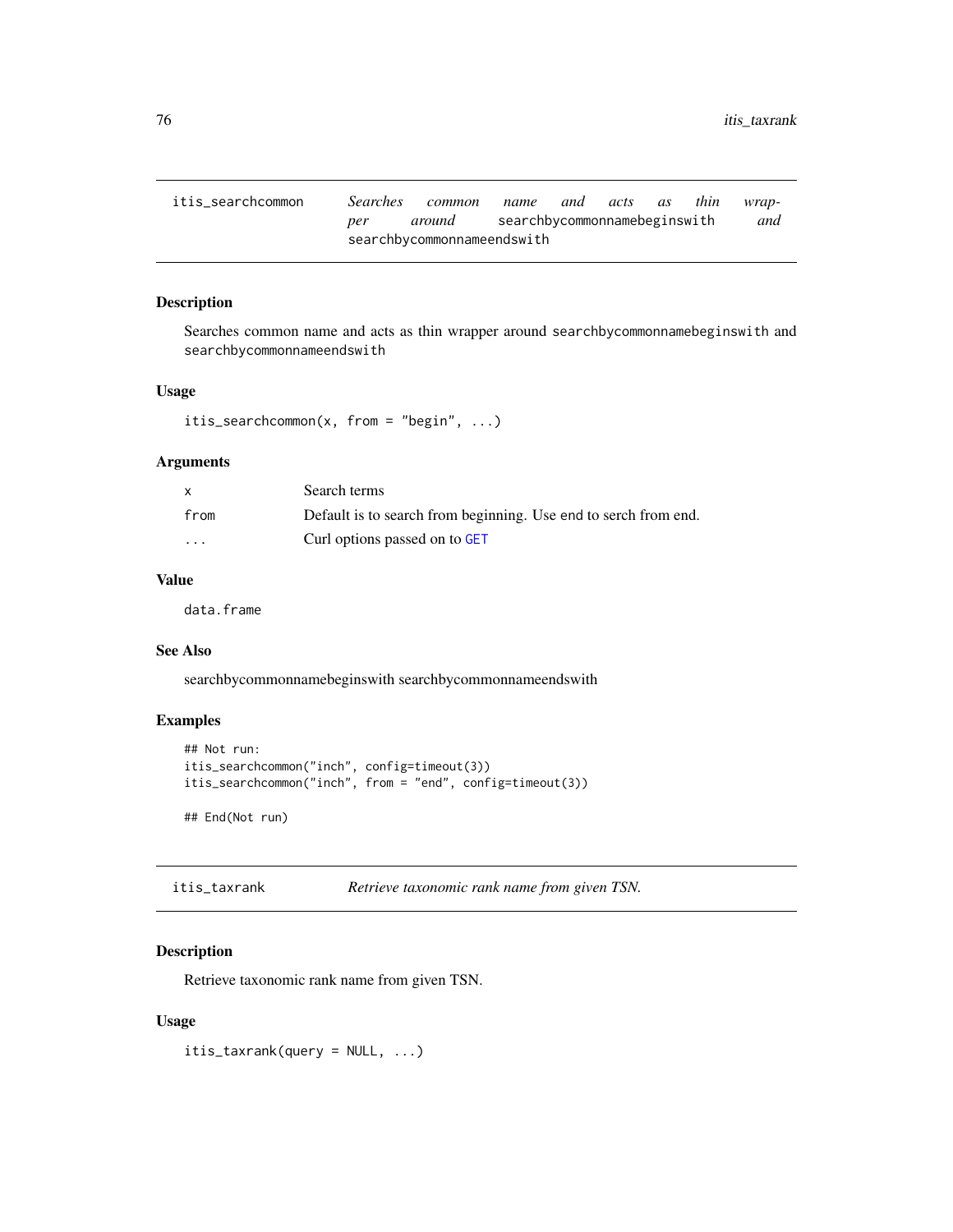#### itis\_terms 77

### Arguments

| query                   | TSN for a taxonomic group (numeric). If query is left as default (NULL), you<br>get all possible rank names, and their TSN's (using function getranknames.<br>There is slightly different terminology for Monera vs. Plantae vs. Fungi vs.<br>Animalia vs. Chromista, so there are separate terminologies for each group. |
|-------------------------|---------------------------------------------------------------------------------------------------------------------------------------------------------------------------------------------------------------------------------------------------------------------------------------------------------------------------|
| $\cdot$ $\cdot$ $\cdot$ | Further arguments passed on to gettaxonomicranknamefromtsn                                                                                                                                                                                                                                                                |

## Details

You can print messages by setting verbose=FALSE.

## Value

Taxonomic rank names or data.frame of all ranks.

### Examples

```
## Not run:
# All ranks
itis_taxrank()
# A single TSN
itis_taxrank(query=202385)
# without message
itis_taxrank(query=202385, verbose=FALSE)
# Many TSN's
itis_taxrank(query=c(202385,183833,180543))
## End(Not run)
```

| itis_terms | Get ITIS terms, i.e., tsn's, authors, common names, and scientific |  |  |  |  |
|------------|--------------------------------------------------------------------|--|--|--|--|
|            | names.                                                             |  |  |  |  |

# Description

Get ITIS terms, i.e., tsn's, authors, common names, and scientific names.

## Usage

```
itis_terms(query, what = "both", ...)
```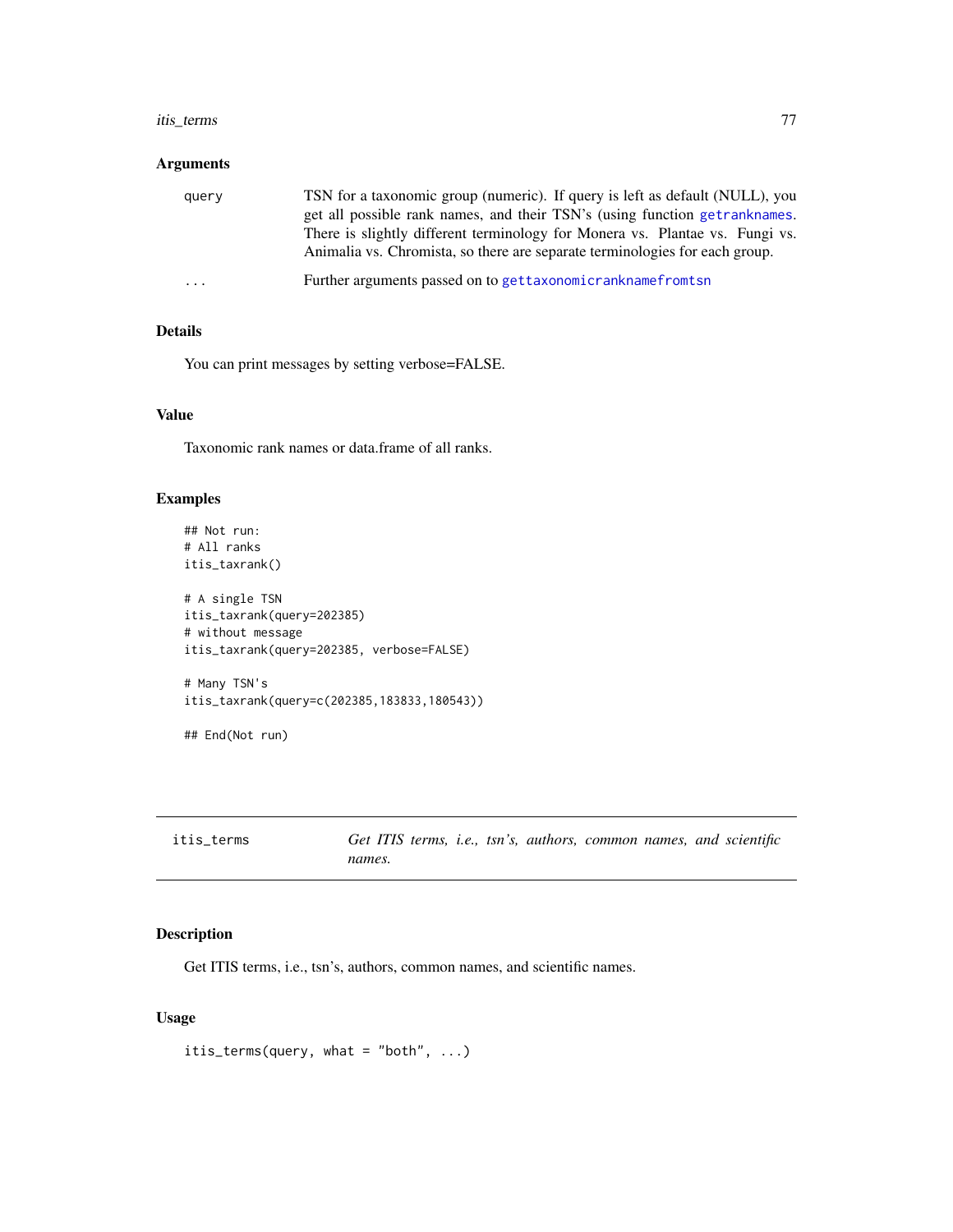## Arguments

| query                   | One or more common or scientific names, or partial names                                                                               |
|-------------------------|----------------------------------------------------------------------------------------------------------------------------------------|
| what                    | One of both (search common and scientific names), common (search just com-<br>mon names), or scientific (search just scientific names) |
| $\cdot$ $\cdot$ $\cdot$ | Further arguments passed on to getitisterms, getitisterms from common name,<br>getitistermsfromscientificname                          |

## Examples

```
## Not run:
# Get terms searching both common and scientific names
itis_terms(query='bear')
# Get terms searching just common names
itis_terms(query='tarweed', "common")
# Get terms searching just scientific names
itis_terms(query='Poa annua', "scientific")
## End(Not run)
```
iucn\_getname *Get any matching IUCN species names*

### Description

Get any matching IUCN species names

#### Usage

```
iucn_getname(name, verbose = TRUE, ...)
```
#### Arguments

| name     | character; taxon name                                |
|----------|------------------------------------------------------|
| verbose  | logical; should messages be printed?                 |
| $\cdots$ | Further arguments passed on to $link$ iucn_summary } |

## See Also

[iucn\\_summary](#page-78-0) [iucn\\_status](#page-78-1)

## Examples

```
## Not run:
iucn_getname(name = "Cyanistes caeruleus")
```
## End(Not run)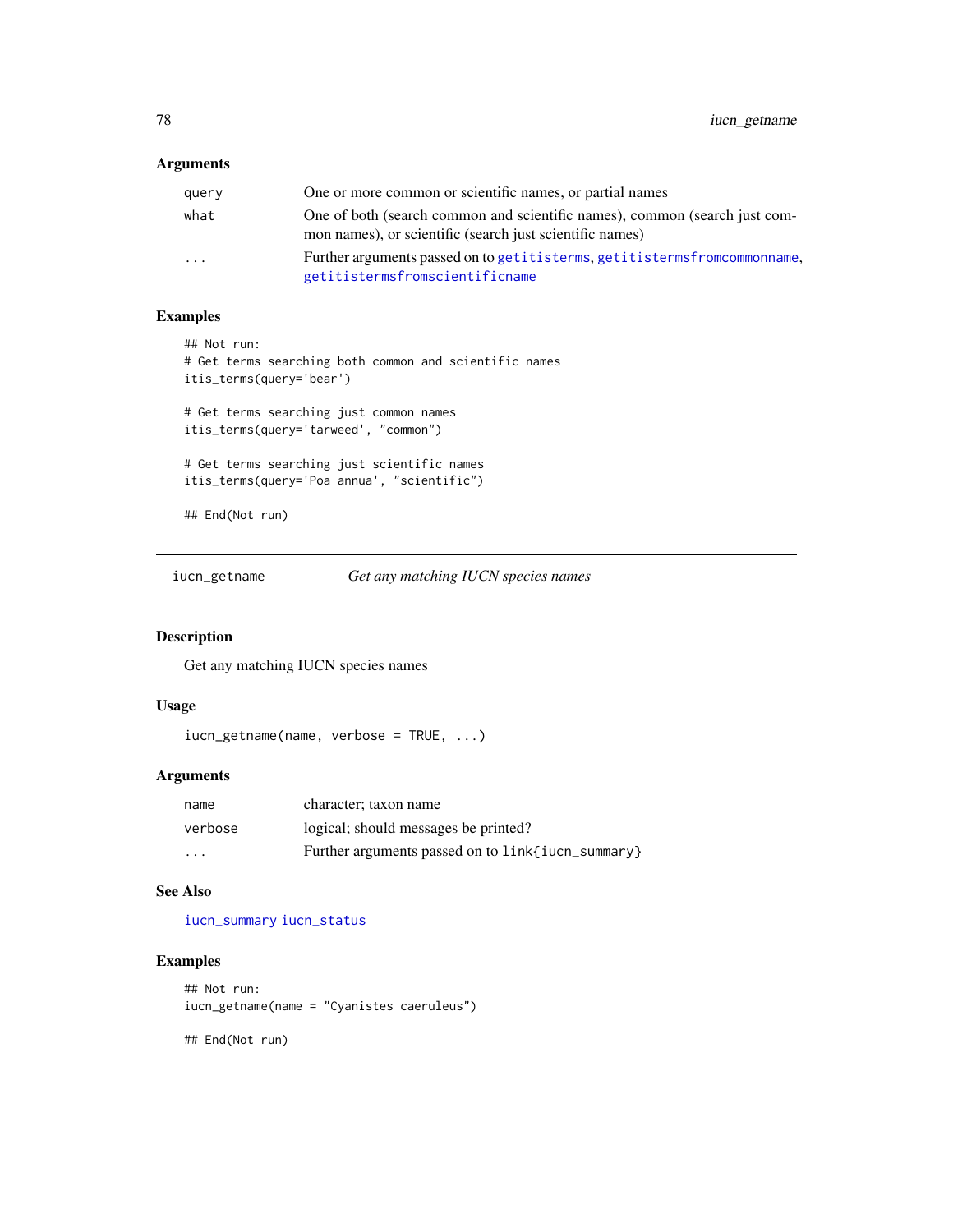<span id="page-78-1"></span>

## Description

Extractor functions for iucn-class.

## Usage

iucn\_status(x, ...)

## Arguments

| $\boldsymbol{\mathsf{x}}$ | an iucn-object as returned by iucn_summary |
|---------------------------|--------------------------------------------|
| $\cdots$                  | Currently not used                         |

## Value

A character vector with the status.

### See Also

[iucn\\_summary](#page-78-0)

## Examples

```
## Not run:
ia <- iucn_summary(c("Panthera uncia", "Lynx lynx"))
iucn_status(ia)
## End(Not run)
```
<span id="page-78-0"></span>iucn\_summary *Get a summary from the IUCN Red List*

## Description

Get a summary from the IUCN Red List (<http://www.iucnredlist.org/>).

## Usage

```
iucn_summary(sciname, silent = TRUE, parallel = FALSE, ...)
## S3 method for class 'iucn'
iucn_status(x, ...)
```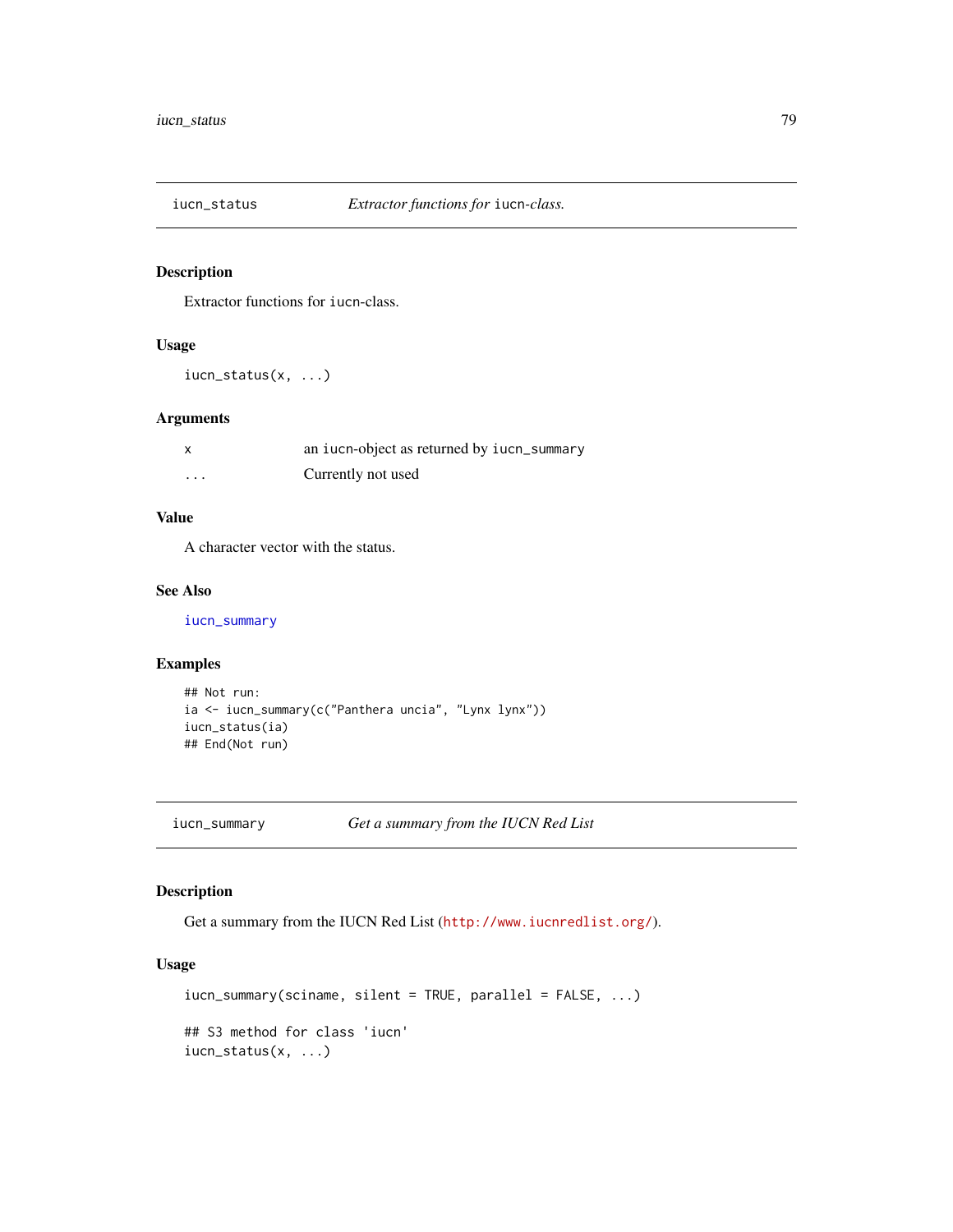## Arguments

| sciname  | character; Scientific name. Should be cleand and in the format < <i>Genus&gt;</i> < <i>Species&gt;</i> .                         |
|----------|----------------------------------------------------------------------------------------------------------------------------------|
| silent   | logical; Make errors silent or not (when species not found).                                                                     |
| parallel | logical; Search in parallel to speed up search. You have to register a parallel<br>backend if TRUE. See e.g., doMC, doSNOW, etc. |
| $\cdots$ | Currently not used.                                                                                                              |
| x        | an iucn object as returned by iucn_summary.                                                                                      |

# Value

A list (for every species one entry) of lists with the following items:

| status  | Red List Category.                      |
|---------|-----------------------------------------|
| history | History of status, if available.        |
| distr   | Geographic distribution, if available.  |
| trend   | Trend of population size, if available. |

### Note

Not all entries (history, distr, trend) are available for every species and NA is returned. [iucn\\_status](#page-78-1) is an extractor function to easily extract status into a vector.

# Author(s)

Eduard Szoecs, <eduardszoecs@gmail.com>

# See Also

[iucn\\_status](#page-78-1)

## Examples

```
## Not run:
ia <- iucn_summary(c("Panthera uncia", "Lynx lynx"))
ia <- iucn_summary(c("Panthera uncia", "Lynx lynx", "aaa"))
# extract status
iucn_status(ia)
# extract other available information
ia[['Lynx lynx']]$history
ia[['Panthera uncia']]$distr
ia[[2]]$trend
```
## End(Not run)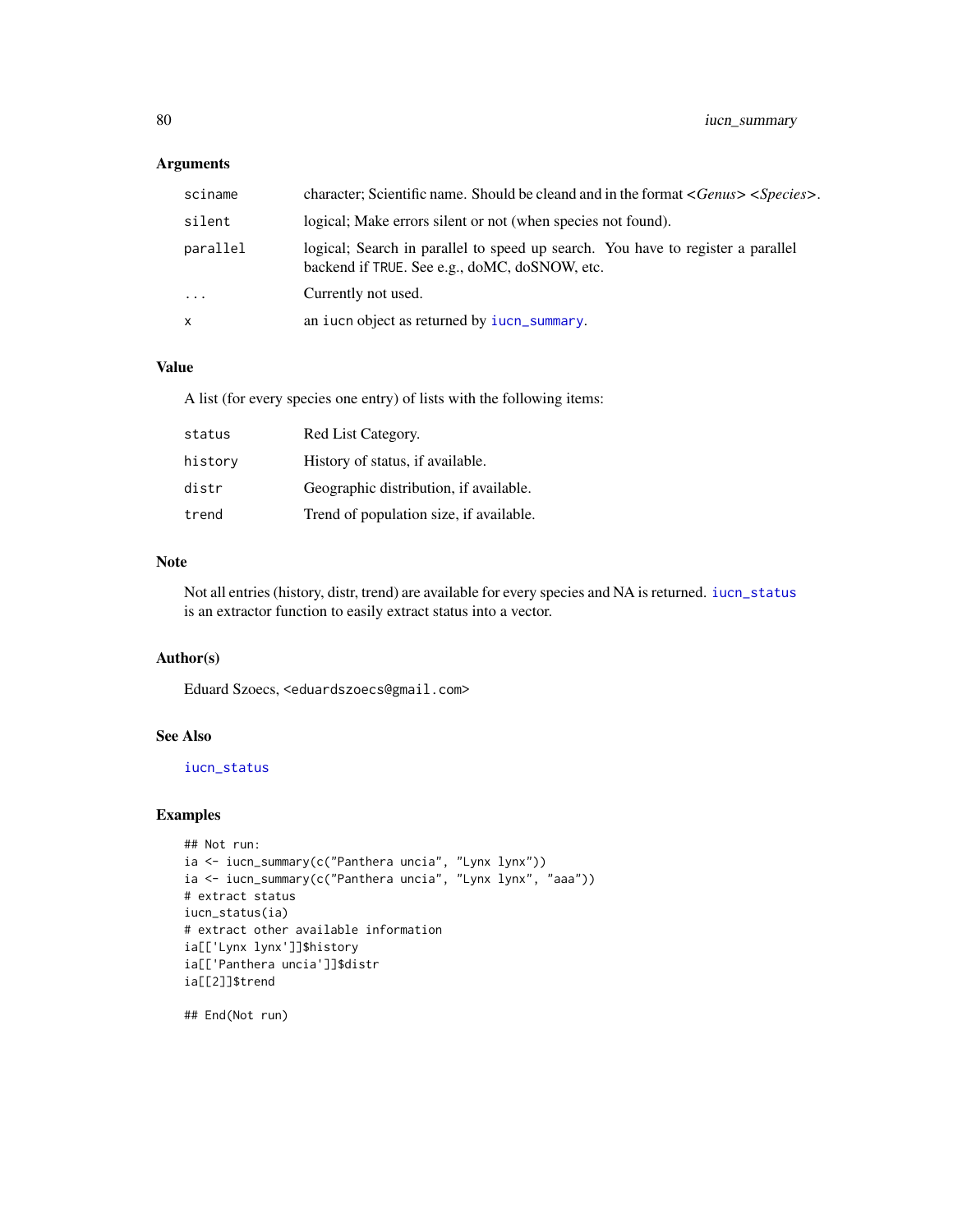<span id="page-80-0"></span>

## Description

Family and order names come from the APG plant names list. Genus and species names come from Theplantlist.org.

### Usage

names\_list(rank = "genus", size = 10)

## Arguments

| rank | Taxonomic rank, one of species, genus (default), family, order. |
|------|-----------------------------------------------------------------|
| size | Number of names to get. Maximum depends on the rank.            |

## Value

Vector of taxonomic names.

## Author(s)

Scott Chamberlain <myrmecocystus@gmail.com>

### Examples

```
names_list()
names_list('species')
names_list('genus')
names_list('family')
names_list('order')
names_list('order', '2')
names_list('order', '15')
# You can get a lot of genus or species names if you want
nrow(theplantlist)
names_list('genus', 500)
```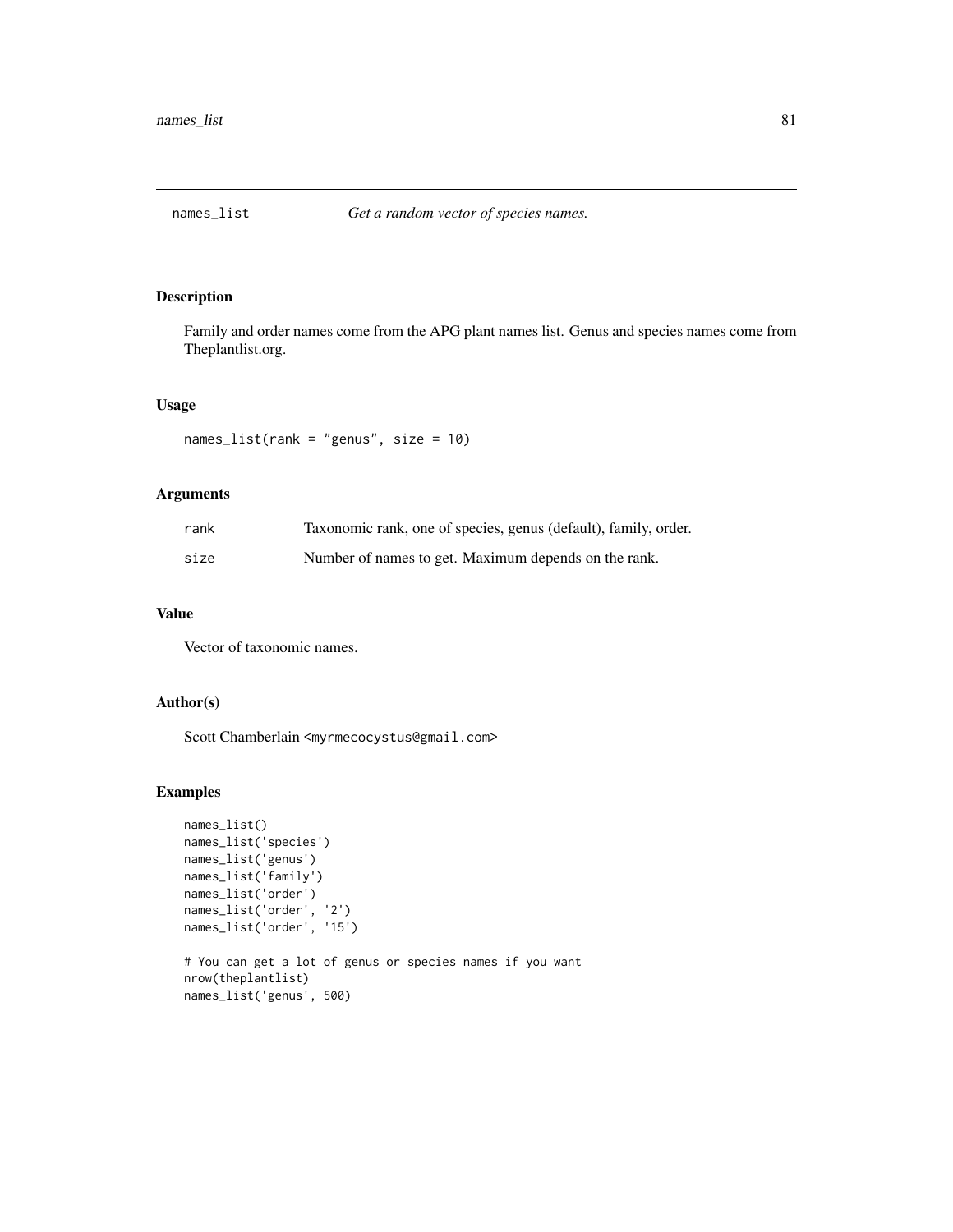#### Description

Search UK National Biodiversity Network database for taxonomic classification

## Usage

```
nbn_classification(id, ...)
```
## Arguments

| id       | (character) An NBN idientifier. |
|----------|---------------------------------|
| $\cdots$ | Further args passed on to GET.  |

## Author(s)

Scott Chamberlain, <myrmecocystus@gmail.com>

#### Examples

```
## Not run:
nbn_classification(id="NHMSYS0000502940")
# get id first, then pass to this fxn
id <- get_nbnid("blue tit", rec_only = TRUE, rank = "Species")
nbn_classification(id)
library('httr')
nbn_classification(id="NHMSYS0000502940", config=verbose())
## End(Not run)
```
nbn\_search *Search UK National Biodiversity Network database*

## Description

Search UK National Biodiversity Network database

### Usage

```
nbn\_search(q, preferred = FALSE, order = "asc", sort = NULL, start = 0,rows = 25, taxonOutputGroupKey = NULL, all = FALSE, ...)
```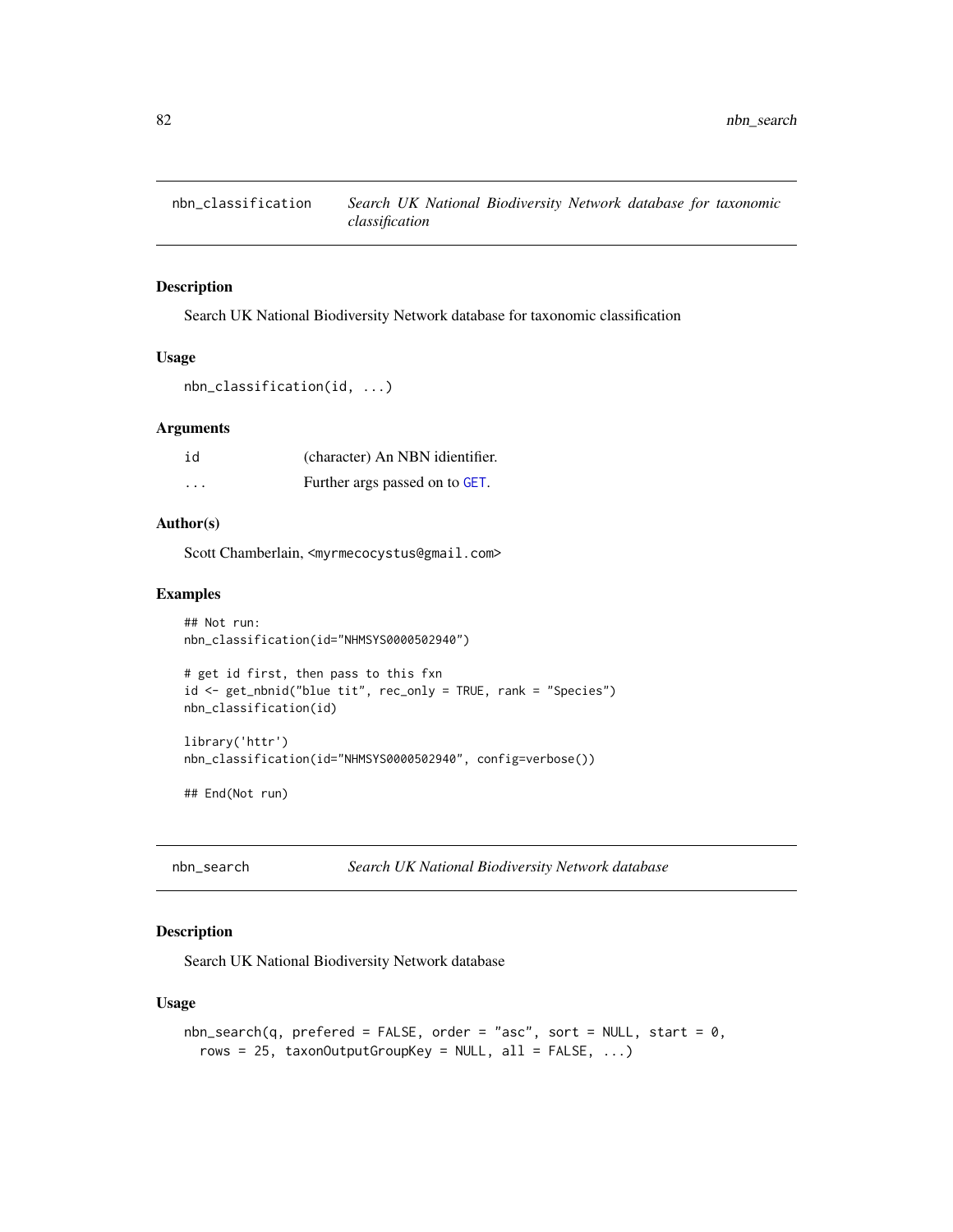## nbn\_synonyms 83

## Arguments

| q                   | (character) The query terms(s)                                                                   |
|---------------------|--------------------------------------------------------------------------------------------------|
| prefered            | (logical) Restrict search to preferred or any                                                    |
| order               | (character) The order in which we should sort the results. Default: asc                          |
| sort                | (character) Sort the results or not.                                                             |
| start               | (integer/numeric) The page that the user wants to start displaying the results at.<br>Default: 0 |
| rows                | (integer/numeric) The number of rows to show in each page of search results.<br>Default: 25      |
| taxon0utputGroupKey |                                                                                                  |
|                     | (character) Vector of taxon output groups.                                                       |
| all                 | (logical) Get all results, overrides rows parameter if TRUE. Default: FALSE                      |
| $\cdots$            | Further args passed on to GET.                                                                   |

#### Author(s)

Scott Chamberlain, <myrmecocystus@gmail.com>

## Examples

```
## Not run:
nbn\_search(q = "blackbird")nbn\_search(q = "blackbird", start = 4)nbn_search(q = "blackbird", all = TRUE)
nbn_search(q = "blackbird", taxonOutputGroupKey = "NHMSYS0000080039")
# debug curl stuff
library('httr')
nbn\_search(q = "blackbird", config = verbose())## End(Not run)
```
nbn\_synonyms *Return all synonyms for a taxon name with a given id from NBN*

## Description

Return all synonyms for a taxon name with a given id from NBN

#### Usage

nbn\_synonyms(id, ...)

| id      | the taxon identifier code     |
|---------|-------------------------------|
| $\cdot$ | Further args passed on to GET |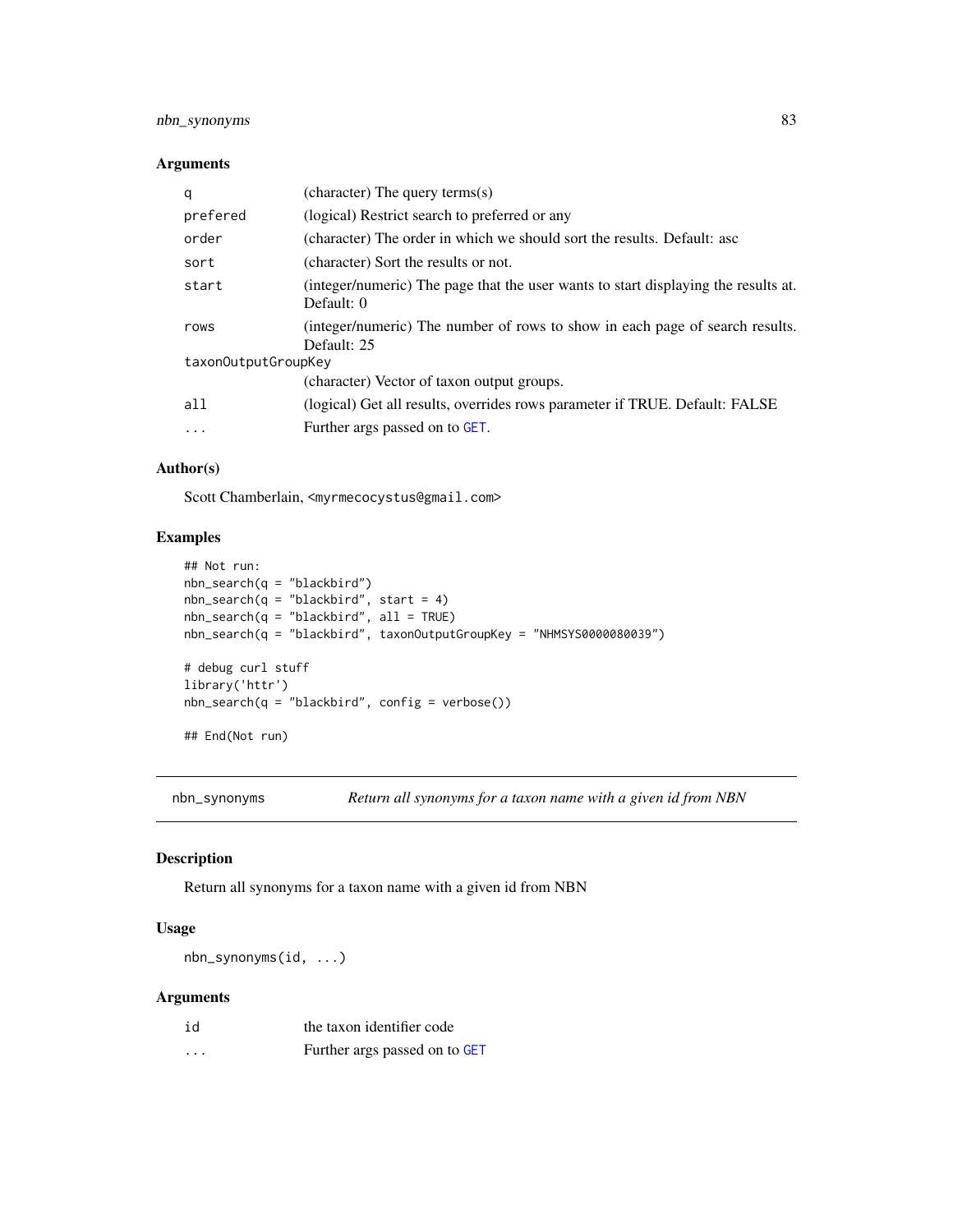## Value

A data.frame

## Examples

```
## Not run:
nbn_synonyms(id = 'NHMSYS0000502940')
nbn_synonyms(id = 'NHMSYS0001501147')
nbn_synonyms(id = 'NHMSYS0000456036')
```
## End(Not run)

ncbi\_children *Search NCBI for children of a taxon*

# Description

Search the NCBI Taxonomy database for uids of children of taxa. Taxa can be referenced by name or uid. Referencing by name is faster.

### Usage

```
ncbi_children(name = NULL, id = NULL, start = 0, max_return = 1000,
  ancestor = NULL, out_type = c("summary", "uid"), ambiguous = FALSE, ...)
```

| name       | (character) The string to search for. Only exact matches found the name given<br>will be returned. Not compatible with id.                                                                               |
|------------|----------------------------------------------------------------------------------------------------------------------------------------------------------------------------------------------------------|
| id         | (character) The uid to search for. Not compatible with name.                                                                                                                                             |
| start      | The first record to return. If omitted, the results are returned from the first record<br>$(start=0)$ .                                                                                                  |
| max_return | (numeric; length=1) The maximum number of children to return.                                                                                                                                            |
| ancestor   | (character) The ancestor of the taxon being searched for. This is useful if there<br>could be more than one taxon with the same name. Has no effect if id is used.                                       |
| out_type   | (character) Currently either "summary" or "uid":                                                                                                                                                         |
|            | summary The output is a list of data. frame with children uid, name, and rank.<br><b>uid</b> A list of character vectors of children uids                                                                |
| ambiguous  | logical; length 1 If FALSE, children taxa with words like "unclassified",<br>"unknown", "uncultured", or "sp." are removed from the output. NOTE: This<br>option only applies when out_type = "summary". |
| $\cdots$   | Curl options passed on to GET                                                                                                                                                                            |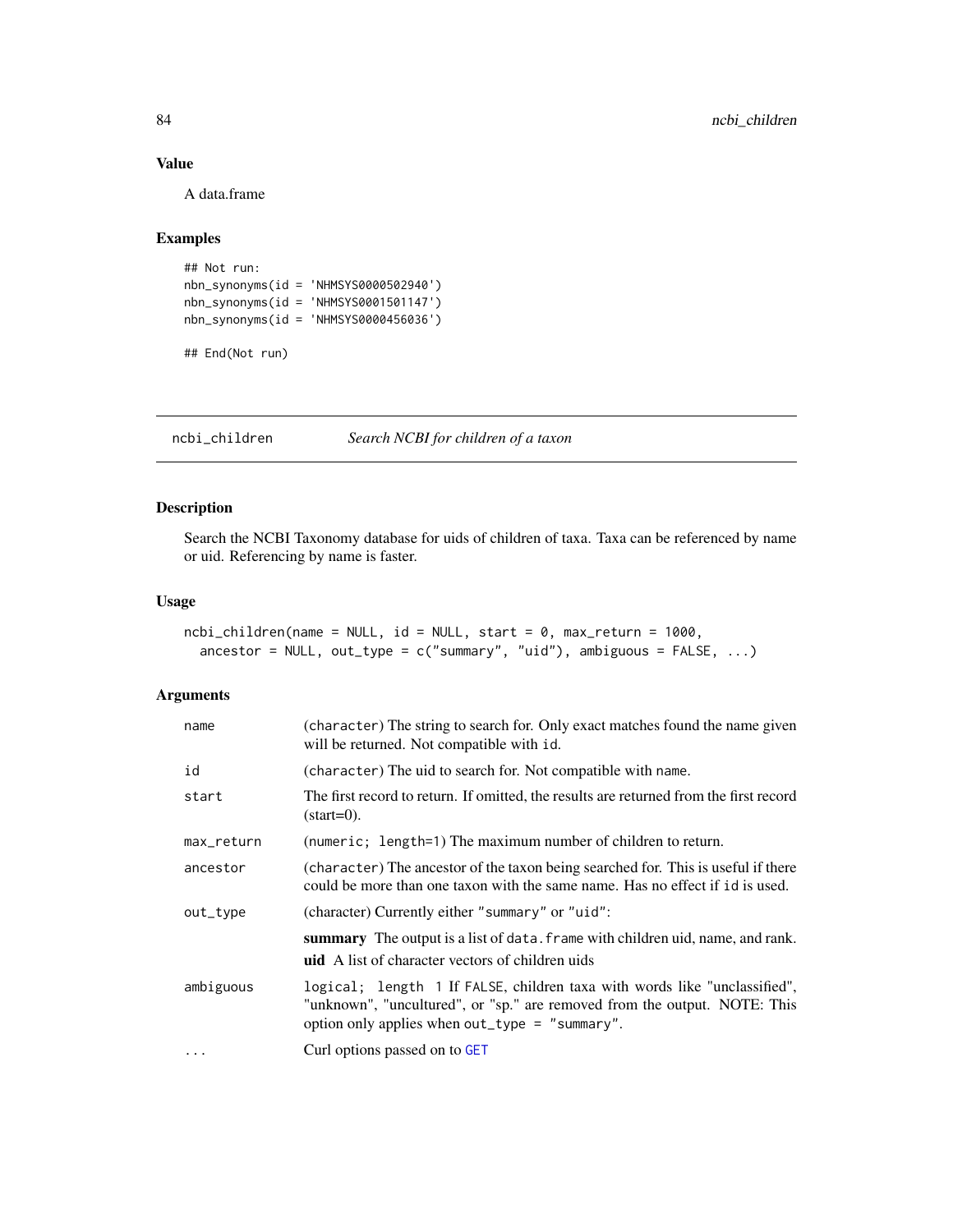### Details

In a few cases, different taxa have the same name (e.g. Satyrium; see examples). If one of these are searched for then the children of both taxa will be returned. This can be avoided by using a uid instead of the name or specifying an ancestor. If an ancestor is provided, only children of both the taxon and its ancestor are returned. This will only fail if there are two taxa with the same name and the same specified ancestor.

### Value

The output type depends on the value of the out\_type parameter. Taxa that cannot be found will result in NAs and a lack of children results in an empty data structure.

#### Author(s)

Zachary Foster <zacharyfoster1989@gmail.com>

## See Also

[ncbi\\_get\\_taxon\\_summary](#page-84-0), [children](#page-8-0)

### Examples

```
## Not run:
ncbi_children(name="Satyrium") #Satyrium is the name of two different genera
ncbi_children(name="Satyrium", ancestor="Eumaeini") # A genus of butterflies
ncbi_children(name="Satyrium", ancestor="Orchidaceae") # A genus of orchids
ncbi_children(id="266948") #"266948" is the uid for the butterfly genus
ncbi_children(id="62858") #"62858" is the uid for the orchid genus
```

```
# use curl options
library("httr")
ncbi_children(name="Satyrium", ancestor="Eumaeini", config=verbose())
```
## End(Not run)

<span id="page-84-0"></span>ncbi\_get\_taxon\_summary

*NCBI taxon information from uids*

#### **Description**

Downloads summary taxon information from the NCBI taxonomy databases for a set of taxonomy uids using eutils esummary.

#### Usage

```
ncbi_get_taxon_summary(id, ...)
```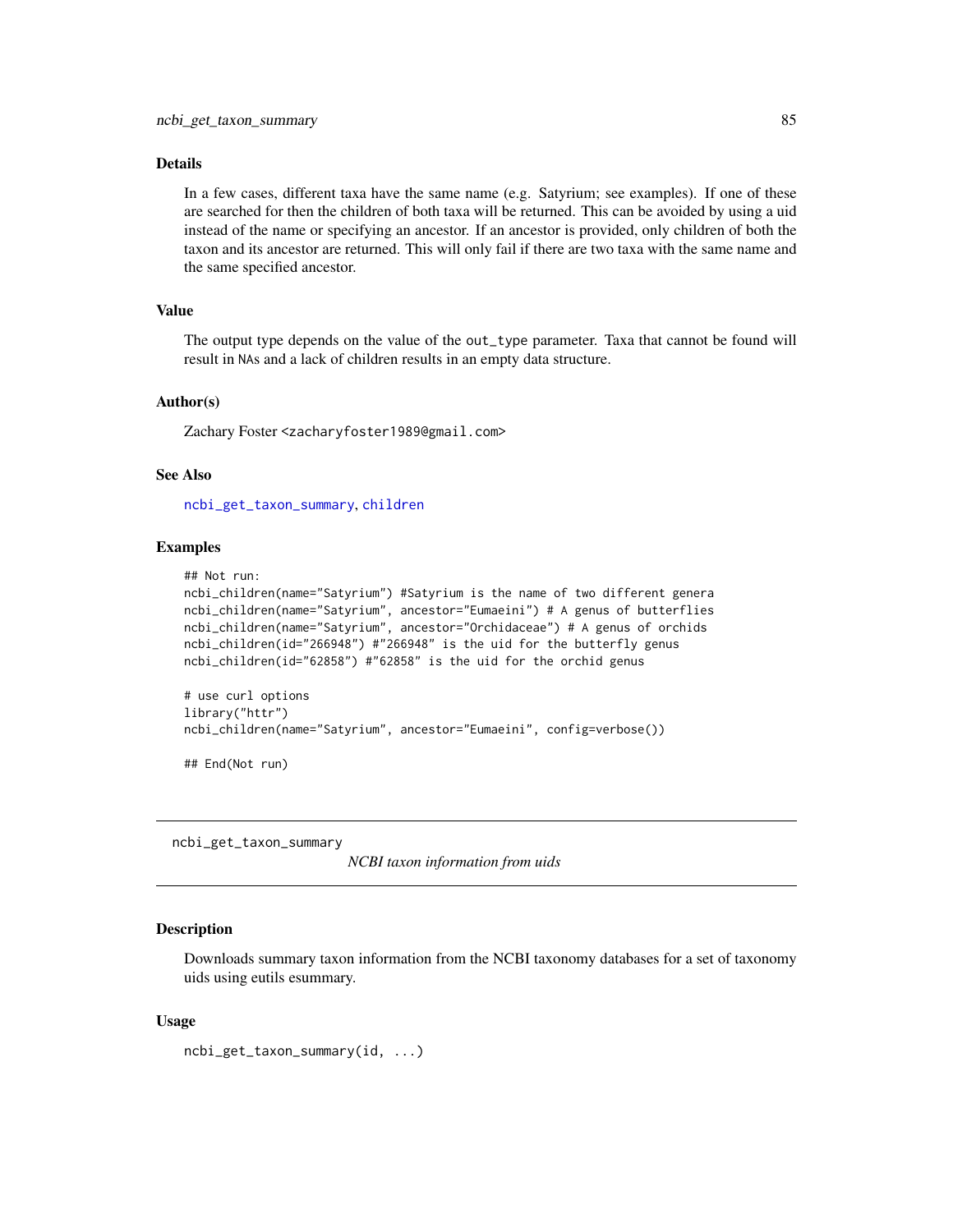#### Arguments

| id | (character) NCBI taxonomy uids to retrieve information for. |
|----|-------------------------------------------------------------|
| .  | Curl options passed on to GET                               |

## Value

A data.frame with the following rows:

uid The uid queried for

name The name of the taxon; a binomial name if the taxon is of rank species

rank The taxonomic rank (e.g. 'Genus')

# Author(s)

Zachary Foster <zacharyfoster1989@Sgmail.com>

### Examples

```
## Not run:
ncbi_get_taxon_summary(c(1430660, 4751))
# use curl options
library("httr")
ncbi_get_taxon_summary(c(1430660, 4751), config = verbose())
## End(Not run)
```
<span id="page-85-0"></span>phylomatic\_format *Get family names to make Phylomatic input object, and output input string to Phylomatic for use in the function phylomatic\_tree.*

## Description

Get family names to make Phylomatic input object, and output input string to Phylomatic for use in the function phylomatic\_tree.

## Usage

```
phylomatic_format(taxa = NA, format = "isubmit", db = "ncbi")
```

| taxa   | quoted tsn number (taxonomic serial number)                                                                         |
|--------|---------------------------------------------------------------------------------------------------------------------|
| format | output format, is ubmit (you can paste in to the Phylomatic website), or 'rsubmit'<br>to use in fxn phylomatic tree |
| db     | One of "nobi", "itis", or "apg"                                                                                     |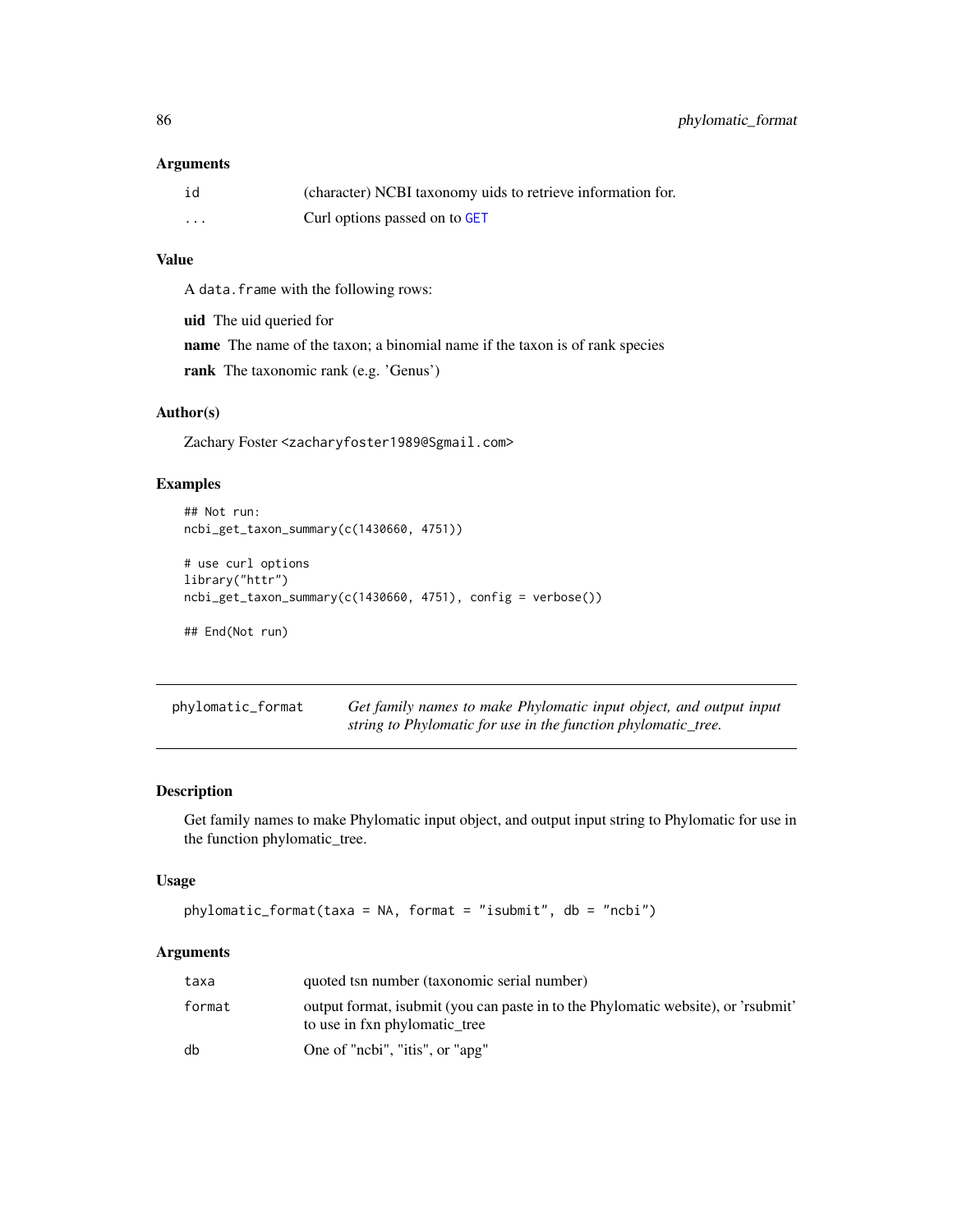## phylomatic\_tree 87

## Value

e.g., "pinaceae/pinus/pinus\_contorta", in Phylomatic submission format.

#### Examples

```
## Not run:
mynames <- c("Poa annua", "Salix goodingii", "Helianthus annuus")
phylomatic_format(mynames, format='rsubmit')
phylomatic_format(mynames, format='isubmit', db="apg")
```
## End(Not run)

<span id="page-86-0"></span>phylomatic\_tree *Query Phylomatic for a phylogenetic tree.*

# Description

Query Phylomatic for a phylogenetic tree.

# Usage

```
phylomatic_tree(taxa, taxnames = TRUE, get = "GET", informat = "newick",
 method = "phylomatic", storedtree = "R20120829", treeuri = NULL,
 taxaformat = "slashpath", outformat = "newick", clean = "true",
 db = "agg", verbose = TRUE, ...)
```

| taxa       | Phylomatic format input of taxa names.                                                                                                                                |
|------------|-----------------------------------------------------------------------------------------------------------------------------------------------------------------------|
| taxnames   | If true, we get the family names for you to attach to your species names to send<br>to Phylomatic API. If FALSE, you have to provide the strings in the right format. |
| get        | 'GET' or 'POST' format for submission to the website.                                                                                                                 |
| informat   | One of newick, nexml, or cdaordf. If using a stored tree, informat should always<br>be newick.                                                                        |
| method     | One of phylomatic or convert                                                                                                                                          |
| storedtree | One of R20120829 (Phylomatic tree R20120829 for plants), smith 2011 (Smith<br>2011, plants), or binindaemonds 2007 (Bininda-Emonds 2007, mammals).                    |
| treeuri    | URL for a phylogenetic tree in newick format.                                                                                                                         |
| taxaformat | Only option is slashpath for now. Leave as is.                                                                                                                        |
| outformat  | One of newick, nexml, or fyt.                                                                                                                                         |
| clean      | Return a clean tree or not.                                                                                                                                           |
| db         | One of "ncbi", "itis", or "apg". If there are gymnosperms in your taxa list, don't<br>use apg, intead use ncbi or itis.                                               |
| verbose    | Print messages (default: TRUE).                                                                                                                                       |
| .          | Curl options passed on to GET or POST                                                                                                                                 |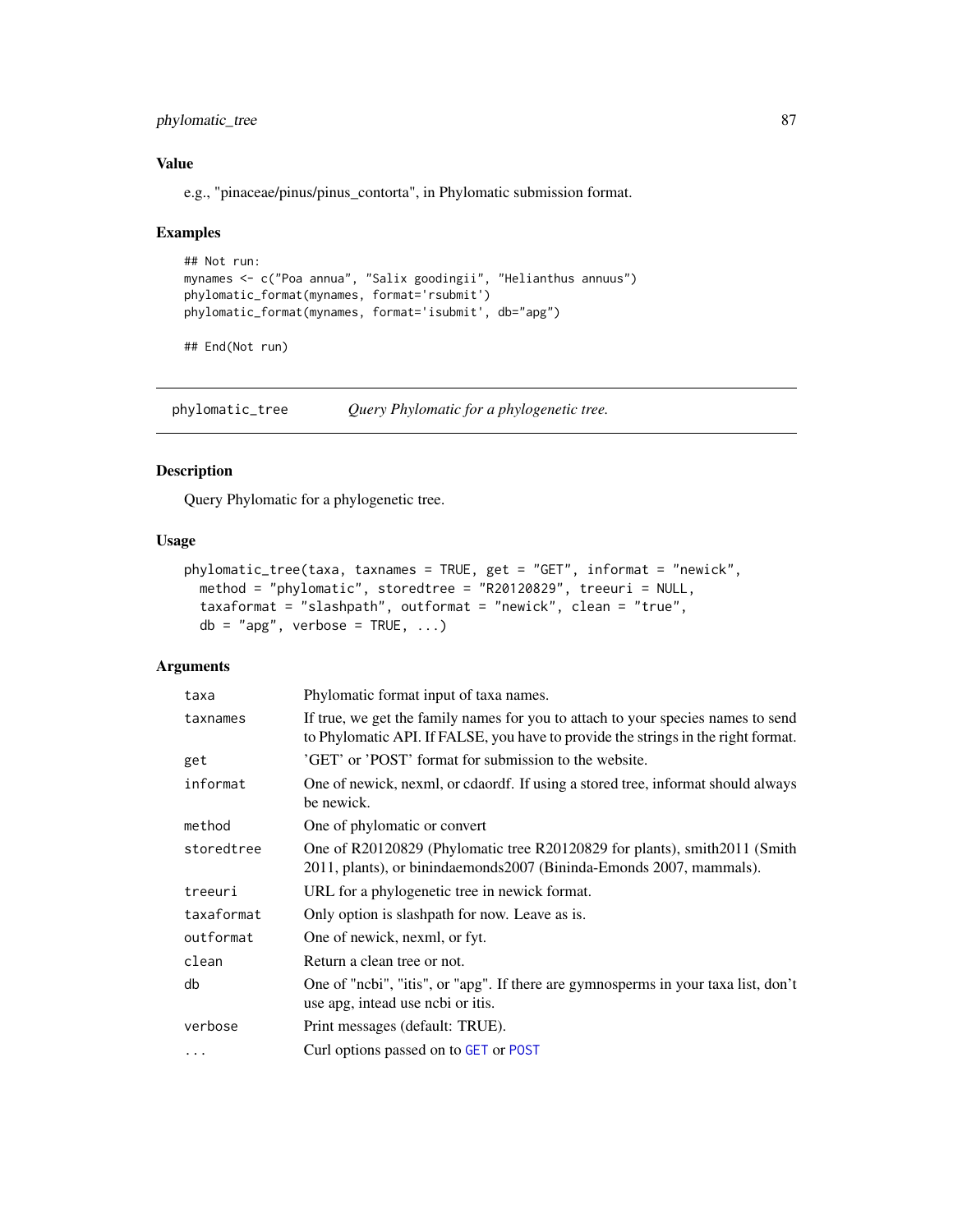#### Details

Use the web interface here <http://phylodiversity.net/phylomatic/>

## Value

Newick formatted tree or nexml text.

### Examples

```
## Not run:
# Input taxonomic names
taxa <- c("Poa annua", "Phlox diffusa", "Helianthus annuus")
tree <- phylomatic_tree(taxa=taxa, get = 'POST')
plot(tree, no.margin=TRUE)
# Genus names
taxa <- c("Poa", "Phlox", "Helianthus")
tree <- phylomatic_tree(taxa=taxa, storedtree='R20120829', get='POST')
plot(tree, no.margin=TRUE)
# Lots of names
taxa <- c("Poa annua", "Collomia grandiflora", "Lilium lankongense", "Phlox diffusa",
"Iteadaphne caudata", "Gagea sarmentosa", "Helianthus annuus")
tree <- phylomatic_tree(taxa=taxa, get = 'POST')
plot(tree, no.margin=TRUE)
# Output NeXML format
taxa <- c("Gonocarpus leptothecus", "Gonocarpus leptothecus", "Lilium lankongense")
out <- phylomatic_tree(taxa=taxa, get = 'POST', outformat = "nexml")
cat(out)
# Lots of names, note that when you have enough names (number depends on length of individual
# names, so there's no per se rule), you will get an error when using \code{get='GET'},
# when that happens use \code{get='POST'}
spp <- names_list("species", 200)
# (out <- phylomatic_tree(taxa = spp, get = "GET"))
(out <- phylomatic_tree(taxa = spp, get = "POST"))
plot(out)
# Pass in a tree from a URL on the web
spp <- c('Abies amabilis','Abies balsamea','Abies bracteata','Abies concolor','Abies fraseri',
  'Abies grandis','Abies lasiocarpa','Abies magnifica','Abies procera','Acacia berlandieri')
spp <- c('Pinus koraiensis', 'Pinus sibirica', 'Pinus albicaulis', 'Pinus lambertiana',
         'Pinus bungeana', 'Pinus strobus', 'Pinus_cembra')
url <- "http://datadryad.org/bitstream/handle/10255/dryad.8791/final_tree.tre?sequence=1"
phylomatic_tree(taxa=spp, treeuri=url)
# If there gymnosperms in your taxa list, use db of itis or ncbi
taxa <- c('Abies amabilis','Abies balsamea','Abies grandis','Abies lasiocarpa',
'Abies magnifica','Abies procera','Acacia berlandieri','Poa annua')
(tree1 <- phylomatic_tree(taxa=taxa, db="ncbi"))
plot(tree1)
```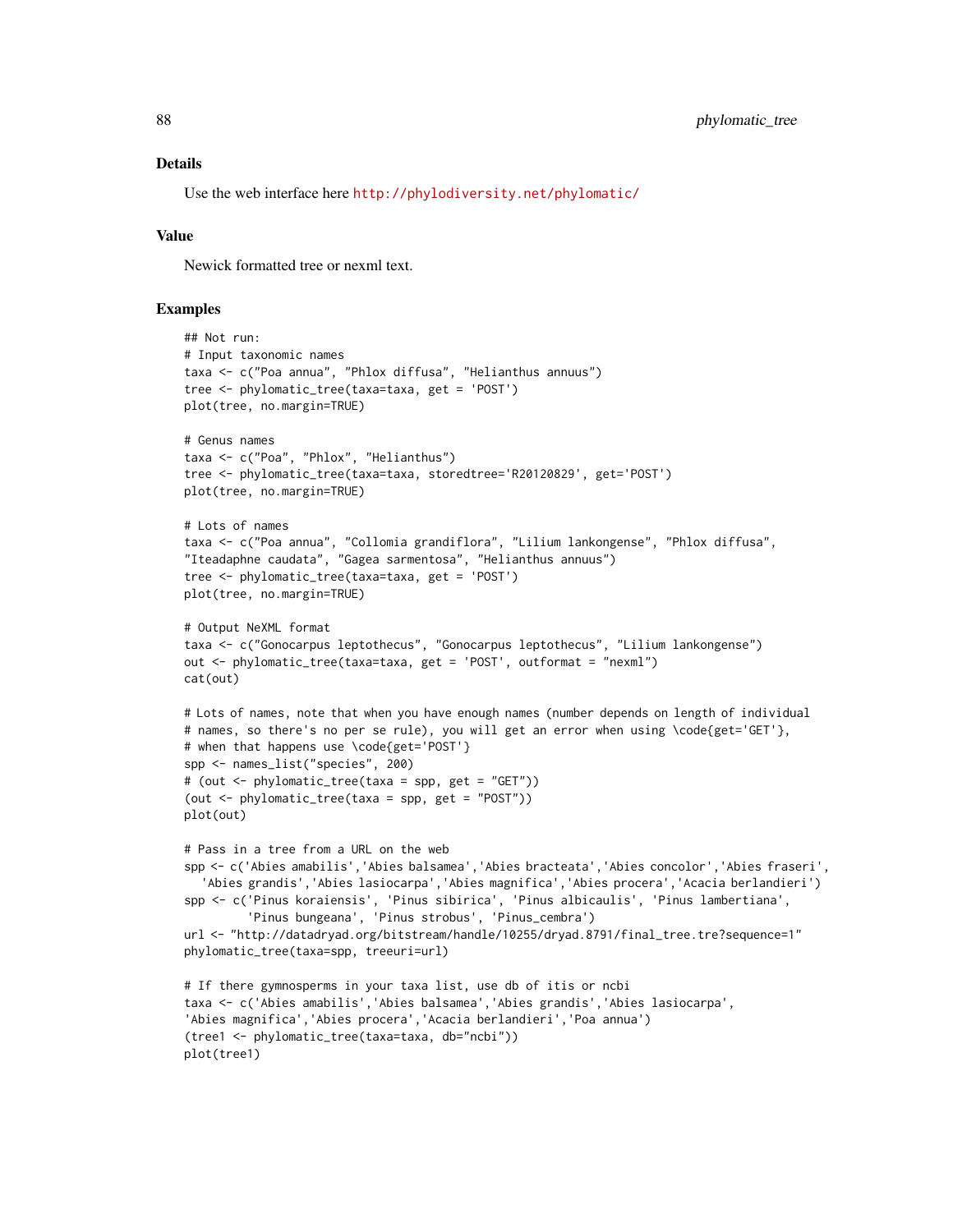## End(Not run)

# <span id="page-88-0"></span>ping *Ping an API used in taxize to see if it's working.*

### Description

Ping an API used in taxize to see if it's working.

#### Usage

```
col\_ping(what = "status", ...)eol\_ping(what = "status", ...)itis_ping(what = "status", ...)
ncbi\_ping(what = "status", ...)tropicos_ping(what = "status", ...)
nbn\_ping(what = "status", ...)g\text{bif\_ping}(\text{what} = "status", ...)ubio_ping(what = "status", \ldots)
bold\_ping(\text{what} = "status", ...)ipni\_ping(what = "status", ...)vascan\_ping(what = "status", ...)
```
### Arguments

| what | (character) One of status (default), content, or an HTTP status code. If status,  |
|------|-----------------------------------------------------------------------------------|
|      | we just check that the HTTP status code is 200, or similar signifying the service |
|      | is up. If content, we do a simple, quick check to determine if returned content   |
|      | matches what's expected. If an HTTP status code, it must match an appropriate     |
|      | code. See status_codes.                                                           |
| .    | Curl options passed on to GET                                                     |

## Details

For ITIS, see [getdescription](#page-0-0), which provides number of scientific and common names in a character string.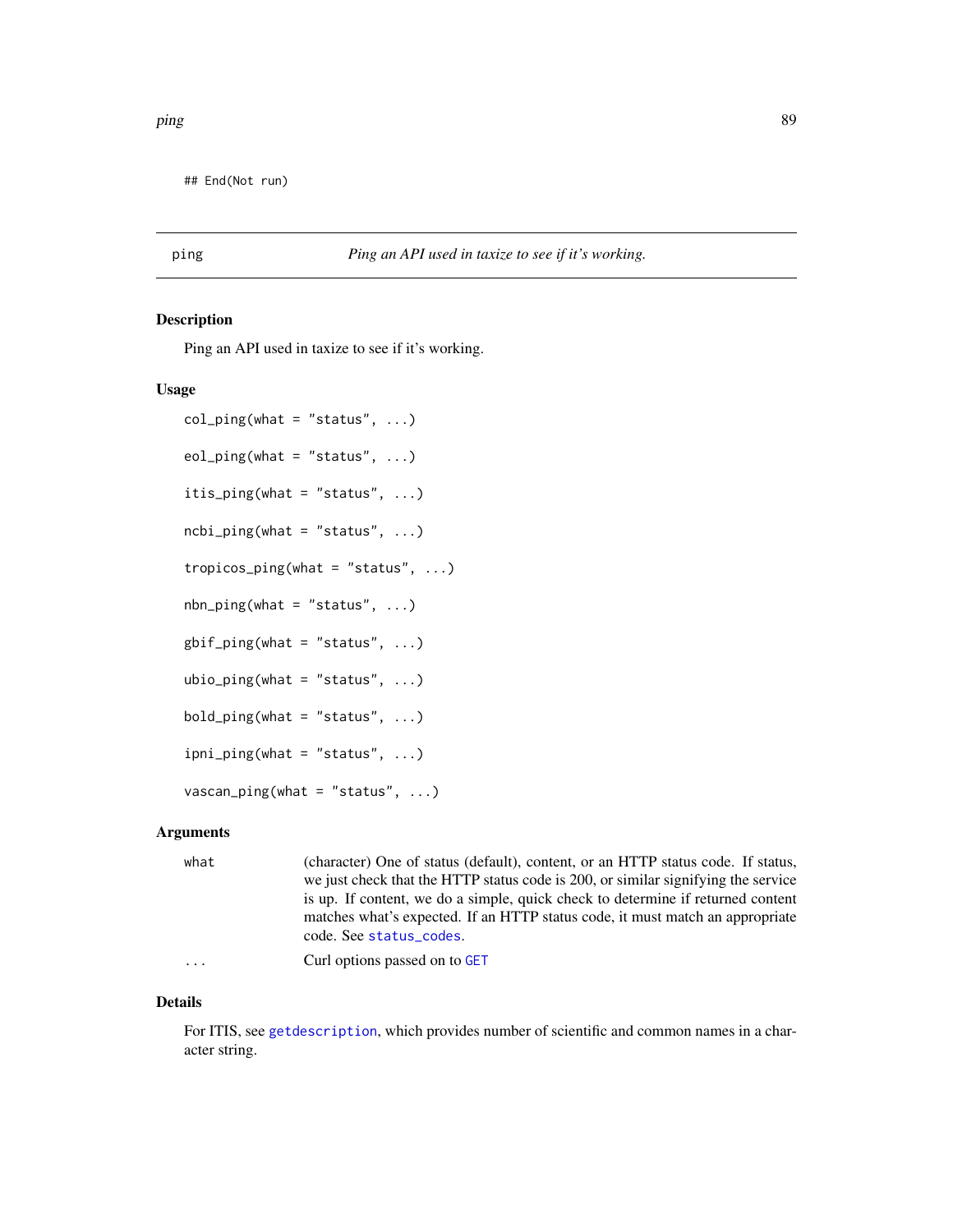## Value

A logical, TRUE or FALSE

## Examples

## Not run: col\_ping() col\_ping("content") col\_ping(200) col\_ping("200") col\_ping(204) itis\_ping() eol\_ping() ncbi\_ping() tropicos\_ping() nbn\_ping() gbif\_ping() gbif\_ping(200) ubio\_ping() bold\_ping() bold\_ping(200) bold\_ping("content") ipni\_ping() ipni\_ping(200) ipni\_ping("content") vascan\_ping() vascan\_ping(200) vascan\_ping("content") # curl options library("httr") vascan\_ping(config=verbose()) eol\_ping(500, config=verbose())

## End(Not run)

plantGenusNames *Vector of plant genus names from ThePlantList*

# Description

These names are from <http://www.theplantlist.org/>, and are a randomly chosen subset of genera names for the purpose of having some names to play with for examples in this package.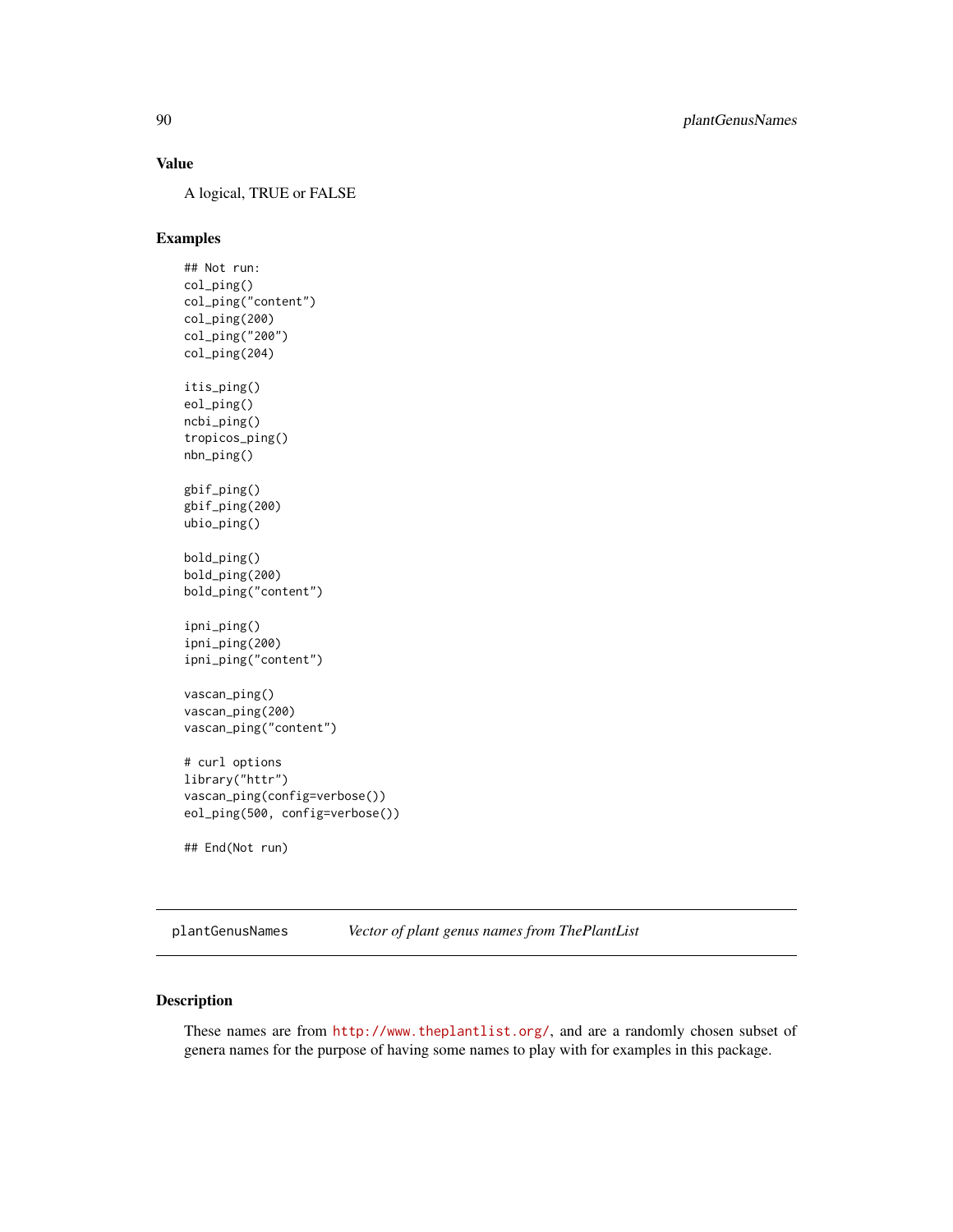## plantminer 91

# Format

A vector of length 793

### Source

<http://www.theplantlist.org/>

plantminer *Search for taxonomy data from Plantminer.com*

# Description

Search for taxonomy data from Plantminer.com

## Usage

plantminer(plants, key = NULL, verbose = TRUE)

## Arguments

| plants  | Vector of plant species names.                                                                                                                                                                                                                                                                                                                                                                           |
|---------|----------------------------------------------------------------------------------------------------------------------------------------------------------------------------------------------------------------------------------------------------------------------------------------------------------------------------------------------------------------------------------------------------------|
| kev     | Your api key for the plantminer.com site. Go to http://www.plantminer.com/<br>to get your api key. Two options for inputting your key. 1) You can input it<br>manually within the function as the second argument, or 2) you can put the<br>key in your .Rprofile file, which will then be loaded when you start R. See<br>http://bit.ly/135eG0b for help on how to put api keys in your .Rprofile file. |
| verbose | Verbose or not, logical                                                                                                                                                                                                                                                                                                                                                                                  |

#### Value

data.frame of results.

## Examples

```
## Not run:
plants <- c("Myrcia lingua", "Myrcia bella", "Ocotea pulchella",
"Miconia", "Coffea arabica var. amarella", "Bleh")
plantminer(plants)
```
## End(Not run)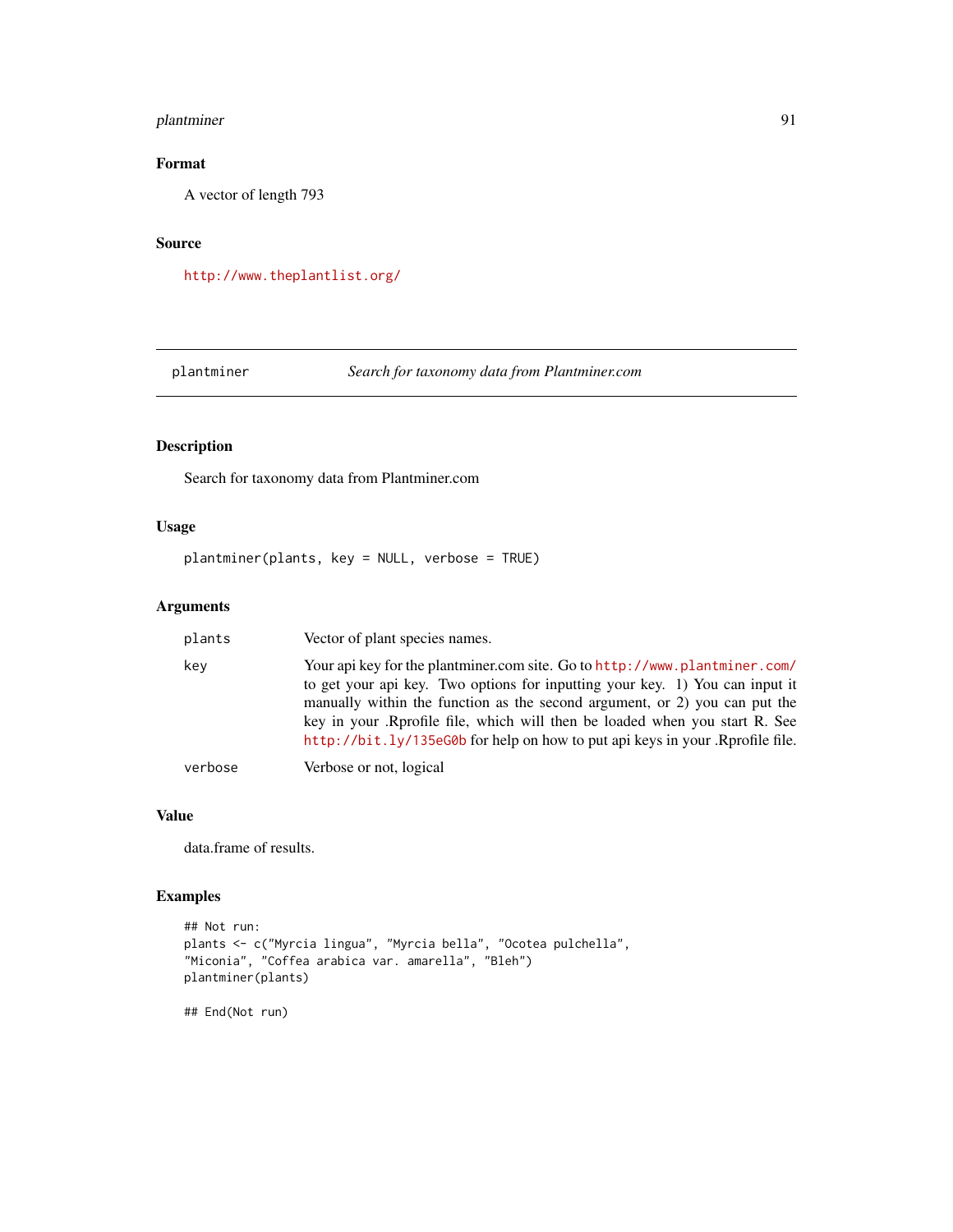## Description

These names are from <http://www.theplantlist.org/>, and are a randomly chosen subset of names of the form genus/specific epithet for the purpose of having some names to play with for examples in this package.

## Format

A vector of length 1182

#### Source

<http://www.theplantlist.org/>

rankagg *Aggregate data by given taxonomic rank*

## Description

Aggregate data by given taxonomic rank

### Usage

```
rankagg(data = NULL, datacol = NULL, rank = NULL, fxn = "sum")
```

| data    | A data.frame. Column headers must have capitalized ranks (e.g., Genus, Tribe,<br>etc.) (data.frame) |
|---------|-----------------------------------------------------------------------------------------------------|
| datacol | The data column (character)                                                                         |
| rank    | Taxonomic rank to aggregate by (character)                                                          |
| fxn     | Arithmetic function or vector or functions (character)                                              |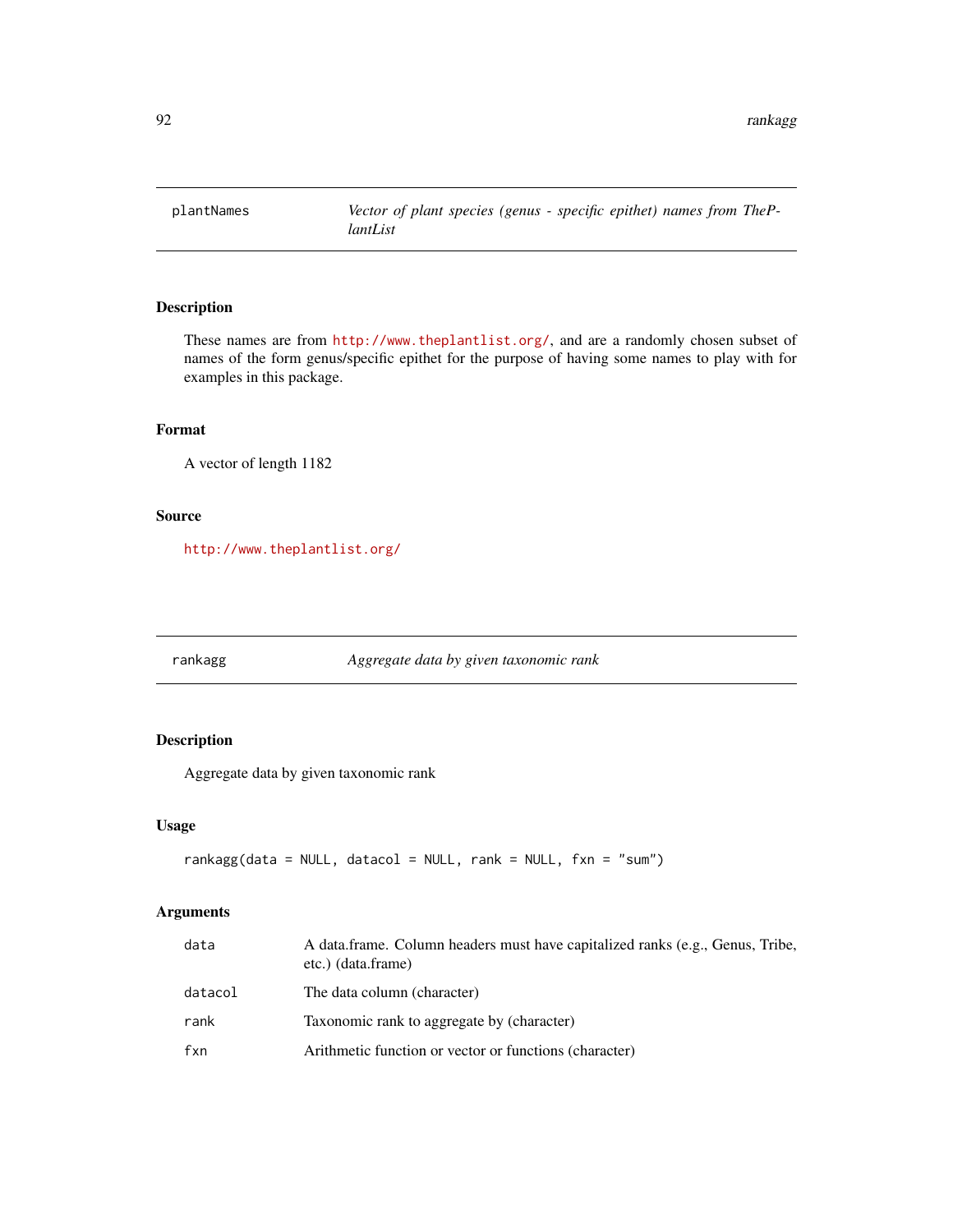#### rank\_ref 93

### Examples

```
library("vegan")
data(dune.taxon, package='vegan')
dat <- dune.taxon
set.seed(1234)
dat$abundance <- round(rlnorm(n=nrow(dat),meanlog=5,sdlog=2),0)
rankagg(data=dat, datacol="abundance", rank="Genus")
rankagg(data=dat, "abundance", rank="Family")
rankagg(data=dat, "abundance", rank="Genus", fxn="mean")
rankagg(data=dat, "abundance", rank="Class")
rankagg(data=dat, "abundance", rank="Class", fxn="sd")
```
<span id="page-92-0"></span>rank\_ref *Lookup-table for IDs of taxonomic ranks*

### Description

Lookup-table for IDs of taxonomic ranks

resolve *Resolve names from different data sources*

### Description

Resolve names from iPlant's name resolver, the Taxonomic Name Resolution Service (TNRS), and the Global Names Resolver (GNR)

#### Usage

 $resolve(query, db = "gnr", ...)$ 

### Arguments

| query    | Vector of one or more taxonomic names (common names not supported)                                                            |
|----------|-------------------------------------------------------------------------------------------------------------------------------|
| db       | Source to check names against. One of iplant, the stars, or gnr. Default: gnr                                                 |
| $\cdots$ | Curl options passed on to GET or POST. In addition, further named args passed<br>on to each respective function. See examples |

# Value

A list with length equal to length of the db parameter (number of sources requested), with each element being a data.frame or list with results from that source.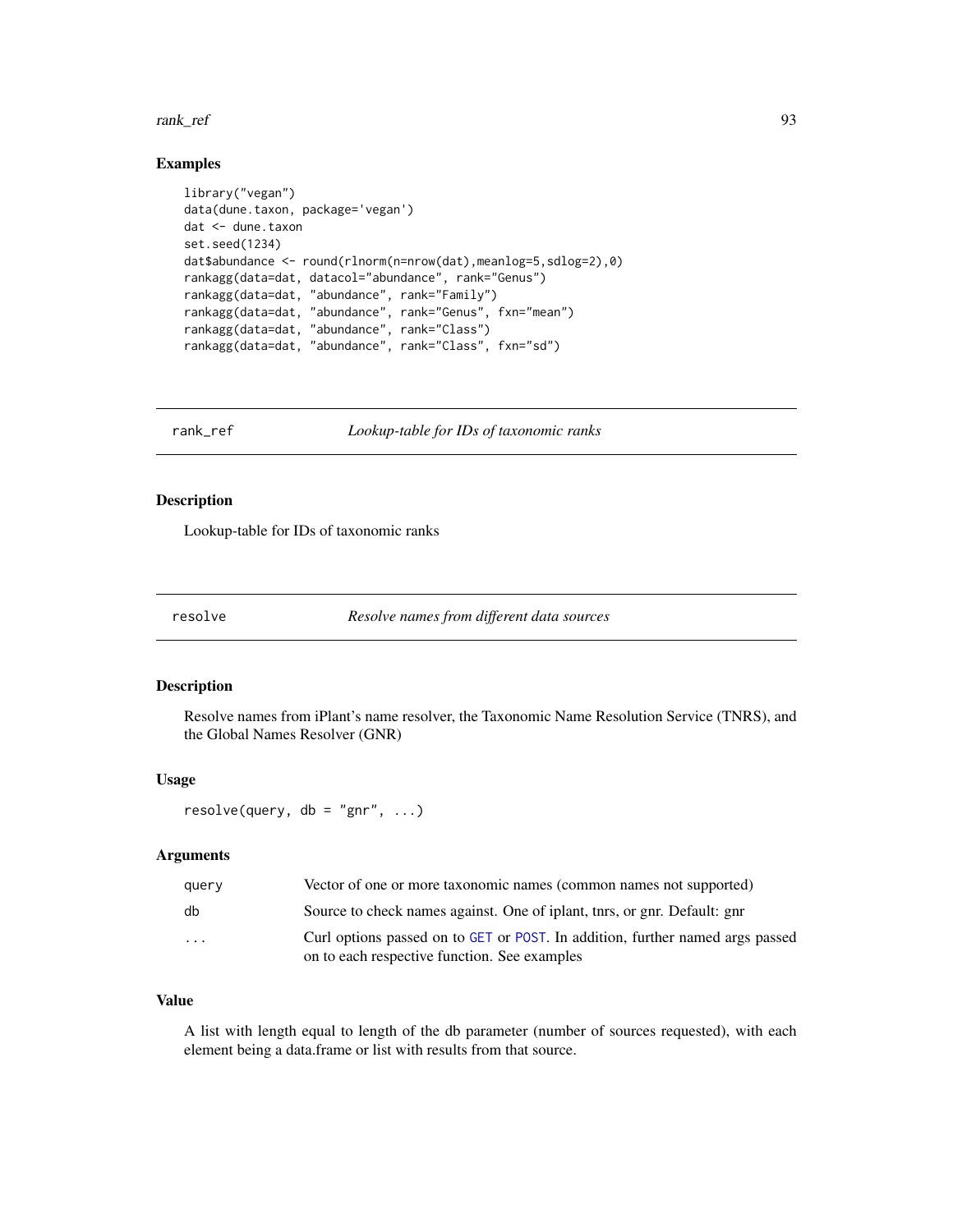### Examples

```
## Not run:
resolve(query=c("Helianthus annuus", "Homo sapiens"))
resolve(query="Quercus keloggii", db='gnr')
resolve(query=c("Helianthus annuus", "Homo sapiens"), db='tnrs')
resolve(query=c("Helianthus annuus", "Homo sapiens"), db=c('iplant', 'gnr'))
resolve(query="Quercus keloggii", db=c('iplant', 'gnr'))
resolve(query="Quercus keloggii", db=c('iplant', 'gnr', 'tnrs'))
# pass in options specific to each source
resolve("Helianthus annuus", db = 'gnr', preferred_data_sources = c(3, 4))
resolve("Helianthus annuus", db = 'iplant', retrieve = 'best')
identical(
resolve("Helianthus annuus", db = 'iplant', retrieve = 'best')$iplant,
iplant_resolve("Helianthus annuus", retrieve = 'best')
\mathcal{L}mynames <- c("Helianthus annuus", "Pinus contorta", "Poa annua",
   "Abies magnifica", "Rosa california")
resolve(mynames, db = 'tnrs', source = "NCBI")
resolve(mynames, db = 'tnrs', source = "iPlant_TNRS")
identical(
resolve(mynames, db = 'tnrs', source = "iPlant_TNRS")$tnrs,
 tnrs(mynames, source = "iPlant_TNRS")
)
# pass in curl options
library("httr")
resolve(query="Qercuss", db = "iplant", config=verbose())
res <- resolve(query=c("Helianthus annuus", "Homo sapiens"), config=progress())
## End(Not run)
```
sci2comm *Get common names from scientific names.*

#### Description

Get common names from scientific names.

#### Usage

```
sci2comm(...)
## Default S3 method:
sci2comm(scinames, db = "eol", simplify = TRUE, ...)## S3 method for class 'uid'
sci2comm(id, ...)
```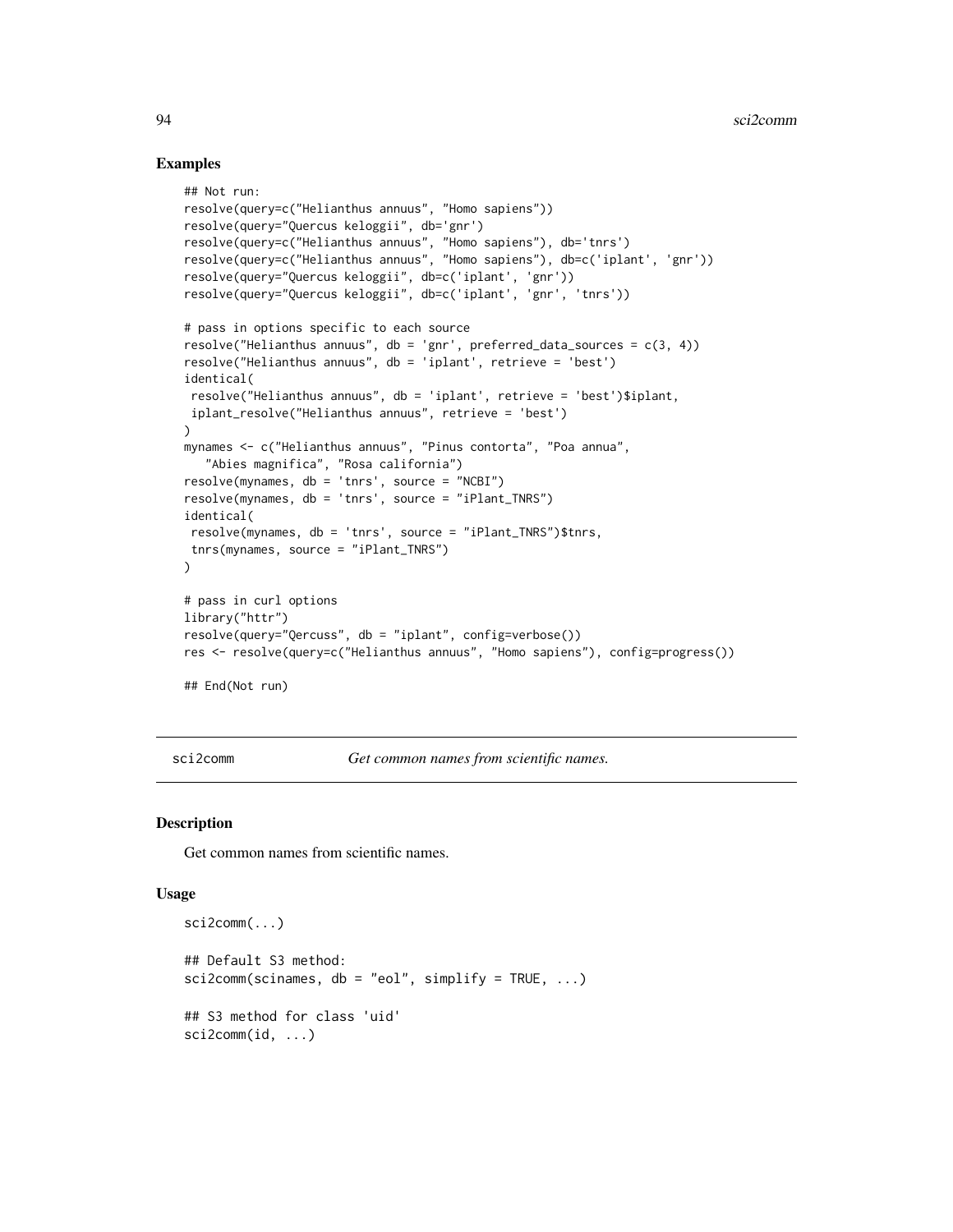#### sci2comm 95

```
## S3 method for class 'tsn'
scis2comm(id, simplify = TRUE, ...)
```
#### Arguments

| $\cdot$  | Further arguments passed on to functions get_uid, get_tsn.                                                                                                                     |
|----------|--------------------------------------------------------------------------------------------------------------------------------------------------------------------------------|
| scinames | character; One or more scientific names or partial names.                                                                                                                      |
| db       | character; Data source, one of "eol" (default), " <i>itis</i> " or " <i>ncbi</i> ".                                                                                            |
| simplify | (logical) If TRUE, simplify output to a vector of names. If FALSE, return vari-<br>able formats from different sources, usually a data.frame. Only applies to eol<br>and itis. |
| id       | character; identifiers, as returned by get_tsn, get_uid.                                                                                                                       |

### Details

Note that EOL requires an API key. You can pass in your EOL api key in the function call like sci2comm('Helianthus annuus', key="<your eol api key>"). You can also store your EOL API key in your .Rprofile file as options(eolApiKey = "<your eol api key>"), or just for the current session by running options(eolApiKey = "<your eol api key>") in the console.

### Value

List of character vectors.

#### Author(s)

Scott Chamberlain (myrmecocystus@gmail.com)

#### See Also

[searchbycommonname](#page-0-0), [searchbycommonnamebeginswith](#page-0-0), [searchbycommonnameendswith](#page-0-0), [eol\\_search](#page-26-0), [tp\\_search](#page-112-0), [comm2sci](#page-20-0)

#### Examples

```
## Not run:
sci2comm(scinames='Helianthus annuus', db='eol')
sci2comm(scinames='Helianthus annuus', db='itis')
sci2comm(scinames=c('Helianthus annuus', 'Poa annua'))
sci2comm(scinames='Puma concolor', db='ncbi')
```

```
# Passing id in, works for sources: itis and ncbi, not eol
sci2comm(get_tsn('Helianthus annuus'))
sci2comm(get_uid('Helianthus annuus'))
```

```
# Don't simplify returned
sci2comm(get_tsn('Helianthus annuus'), simplify=FALSE)
```
# Use curl options library("httr")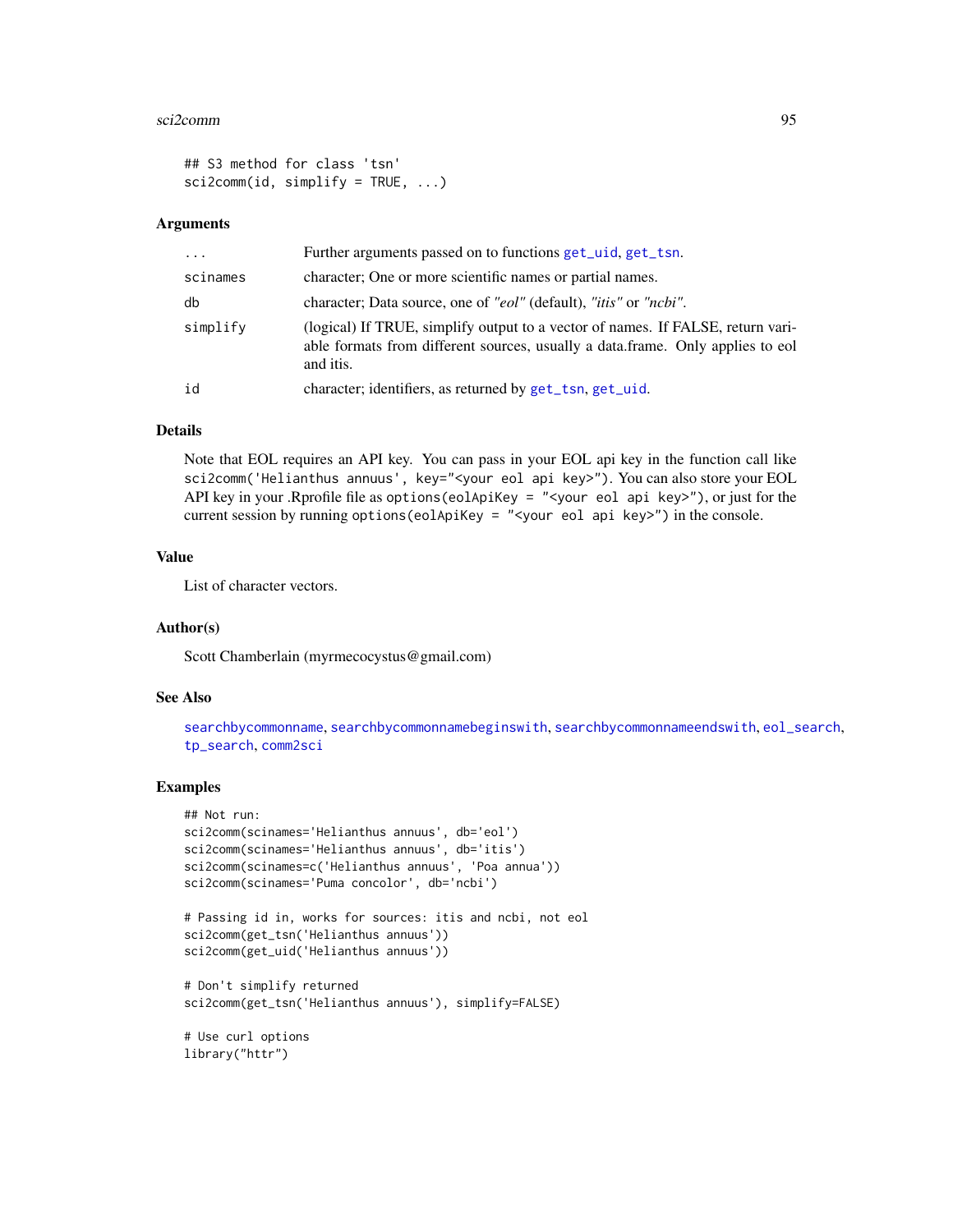96 scrapenames

```
sci2comm(scinames='Helianthus annuus', config=verbose())
sci2comm('Helianthus annuus', db="itis", config=verbose())
sci2comm('Helianthus annuus', db="ncbi", config=verbose())
## End(Not run)
```
scrapenames *Resolve names using Global Names Recognition and Discovery.*

### Description

Uses the Global Names Recognition and Discovery service, see <http://gnrd.globalnames.org/>.

Note: this function somestimes gives data back and sometimes not. The API that this function is extremely buggy.

#### Usage

```
scrapenames(url = NULL, file = NULL, text = NULL, engine = NULL,
  unique = NULL, verbatim = NULL, detect_language = NULL,
  all_data_sources = NULL, data_source_ids = NULL, ...)
```

| url              | An encoded URL for a web page, PDF, Microsoft Office document, or image<br>file, see examples                                                                                                 |  |
|------------------|-----------------------------------------------------------------------------------------------------------------------------------------------------------------------------------------------|--|
| file             | When using multipart/form-data as the content-type, a file may be sent. This<br>should be a path to your file on your machine.                                                                |  |
| text             | Type: string. Text content; best used with a POST request, see examples                                                                                                                       |  |
| engine           | (optional) (integer) Default: 0. Either 1 for TaxonFinder, 2 for NetiNeti, or 0 for<br>both. If absent, both engines are used.                                                                |  |
| unique           | (optional) (logical) If TRUE (default), response has unique names without offsets.                                                                                                            |  |
| verbatim         | (optional) Type: boolean, If TRUE (default to FALSE), response excludes verbatim<br>strings.                                                                                                  |  |
| detect_language  |                                                                                                                                                                                               |  |
|                  | (optional) Type: boolean, When TRUE (default), NetiNeti is not used if the lan-<br>guage of incoming text is determined not to be English. When FALSE, NetiNeti<br>will be used if requested. |  |
| all_data_sources |                                                                                                                                                                                               |  |
|                  | (optional) Type: boolean. Resolve found names against all available Data Sources.                                                                                                             |  |
| data_source_ids  |                                                                                                                                                                                               |  |
|                  | (optional) Type: string. Pipe separated list of data source ids to resolve found<br>names against. See list of Data Sources http://resolver.globalnames.org/<br>data_sources.                 |  |
| $\cdots$         | Further args passed to GET                                                                                                                                                                    |  |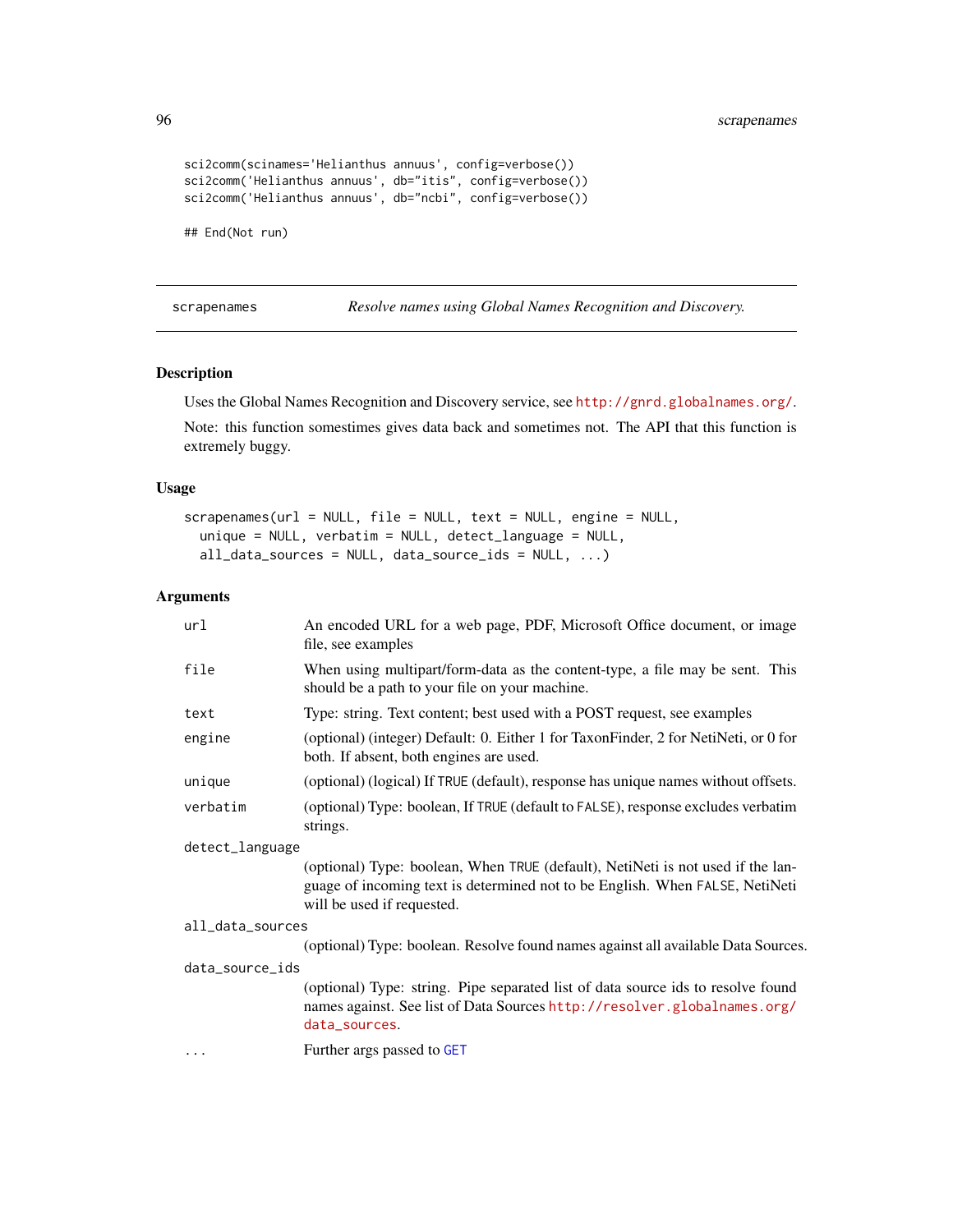## scrapenames 97

## Details

One of url, file, or text must be specified - and only one of them.

### Value

A list of length two, first is metadata, second is the data as a data.frame.

#### Author(s)

Scott Chamberlain myrmecocystus@gmail.com

#### Examples

```
## Not run:
# Get data from a website using its URL
scrapenames(url = 'http://en.wikipedia.org/wiki/Araneae')
scrapenames(url = 'http://en.wikipedia.org/wiki/Animalia')
scrapenames(url = 'http://www.plosone.org/article/info%3Adoi%2F10.1371%2Fjournal.pone.0095068')
scrapenames(url = 'http://www.plosone.org/article/info%3Adoi%2F10.1371%2Fjournal.pone.0080498')
scrapenames(url = 'http://ucjeps.berkeley.edu/cgi-bin/get_JM_treatment.pl?CARYOPHYLLACEAE')
# Scrape names from a pdf at a URL
url <- 'http://www.plosone.org/article/fetchObject.action?uri=
info%3Adoi%2F10.1371%2Fjournal.pone.0058268&representation=PDF'
scrapenames(url = sub('\\n', '', url))# With arguments
scrapenames(url = 'http://www.mapress.com/zootaxa/2012/f/z03372p265f.pdf', unique=TRUE)
scrapenames(url = 'http://en.wikipedia.org/wiki/Araneae', data_source_ids=c(1, 169))
# Get data from a file
speciesfile <- system.file("examples", "species.txt", package = "taxize")
scrapenames(file = speciesfile)
nms <- paste0(names_list("species"), collapse="\n")
file <- tempfile(fileext = ".txt")
writeLines(nms, file)
scrapenames(file = file)
# Get data from text string
scrapenames(text='A spider named Pardosa moesta Banks, 1892')
# use curl options
library("httr")
scrapenames(text='A spider named Pardosa moesta Banks, 1892', config = verbose())
## End(Not run)
```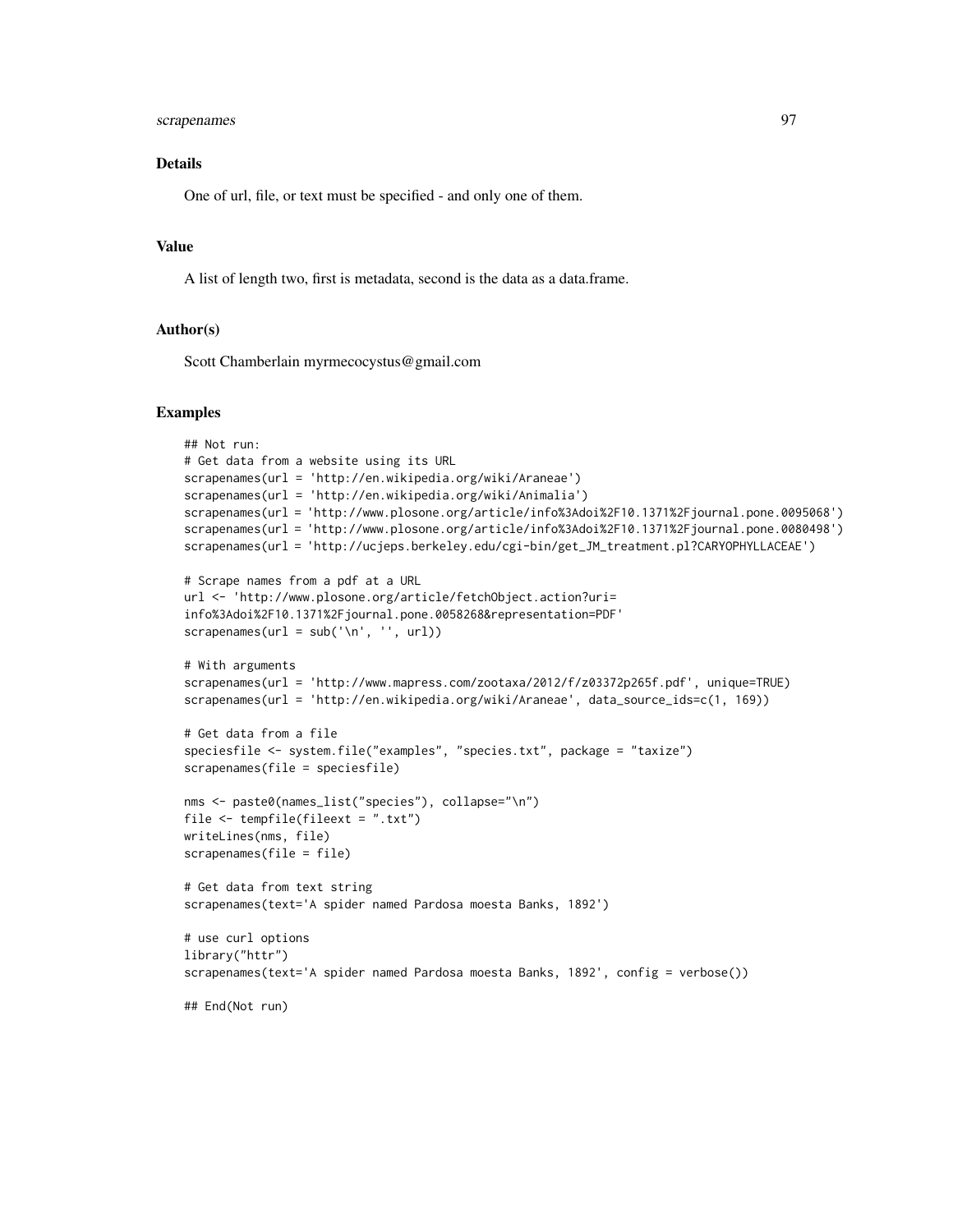<span id="page-97-0"></span>

## Description

Get HTTP status codes

### Usage

status\_codes()

# See Also

[ping](#page-88-0)

## Examples

status\_codes()

| synonyms | Retrieve synonyms from various sources given input taxonomic names |
|----------|--------------------------------------------------------------------|
|          | <i>or identifiers.</i>                                             |

### Description

Retrieve synonyms from various sources given input taxonomic names or identifiers.

## Usage

```
synonyms(...)
## Default S3 method:
synonyms(x, db = NULL, rows = NA, ...)
## S3 method for class 'tsn'
synonyms(id, ...)
## S3 method for class 'colid'
synonyms(id, ...)
## S3 method for class 'tpsid'
synonyms(id, ...)
## S3 method for class 'ubioid'
synonyms(id, ...)
```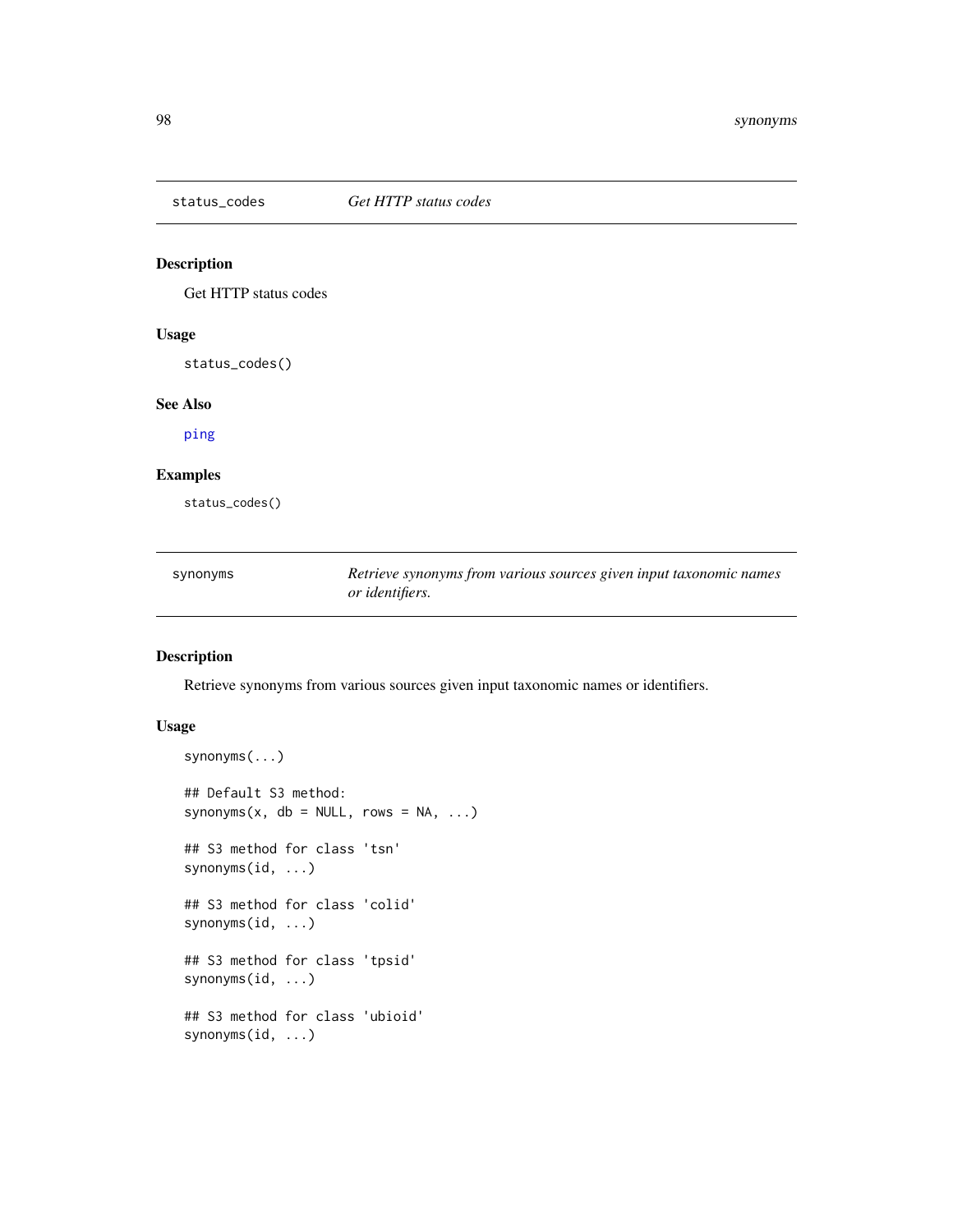#### synonyms 99

```
## S3 method for class 'nbnid'
synonyms(id, ...)
## S3 method for class 'ids'
synonyms(id, ...)
```
## Arguments

| $\cdots$     | Other passed arguments to internal functions $get_{\mathcal{A}}()$ and functions to gather<br>synonyms.                                                                                                                         |
|--------------|---------------------------------------------------------------------------------------------------------------------------------------------------------------------------------------------------------------------------------|
| $\mathsf{x}$ | Vector of taxa names (character) or IDs (character or numeric) to query.                                                                                                                                                        |
| db           | character; database to query. either it is, tropicos, ubio, col, or nbn.                                                                                                                                                        |
| rows         | (numeric) Any number from 1 to inifity. If the default NA, all rows are consid-<br>ered. Note that this parameter is ignored if you pass in a taxonomic id of any of<br>the acceptable classes: tsn, tpsid, ubioid, nbnid, ids. |
| id           | character; identifiers, returned by get_tsn, get_tpsid, get_ubioid, or get_nbnid                                                                                                                                                |
|              |                                                                                                                                                                                                                                 |

### Details

If IDs are supplied directly (not from the get\_\* functions) you must specify the type of ID.

For db = "itis" you can pass in a parameter accepted to toggle whether only accepted names are used accepted = TRUE, or if all are used accepted = FALSE. The default is accepted = FALSE.

### Value

A named list of data.frames with the synonyms of every supplied taxa.

### See Also

[get\\_tsn](#page-48-0), [get\\_tpsid](#page-45-0), [get\\_ubioid](#page-51-0), [get\\_nbnid](#page-43-0)

# Examples

```
## Not run:
# Plug in taxon IDs
synonyms("183327", db="itis")
synonyms("25509881", db="tropicos")
synonyms("2529704", db='ubio')
synonyms("NBNSYS0000004629", db='nbn')
synonyms("87e986b0873f648711900866fa8abde7", db='col')
# Plug in taxon names directly
synonyms("Pinus contorta", db="itis")
synonyms("Puma concolor", db="itis")
synonyms(c("Poa annua", 'Pinus contorta', 'Puma concolor'), db="itis")
synonyms("Poa annua", db="tropicos")
synonyms("Pinus contorta", db="tropicos")
synonyms(c("Poa annua", 'Pinus contorta'), db="tropicos")
synonyms("Salmo friderici", db='ubio')
```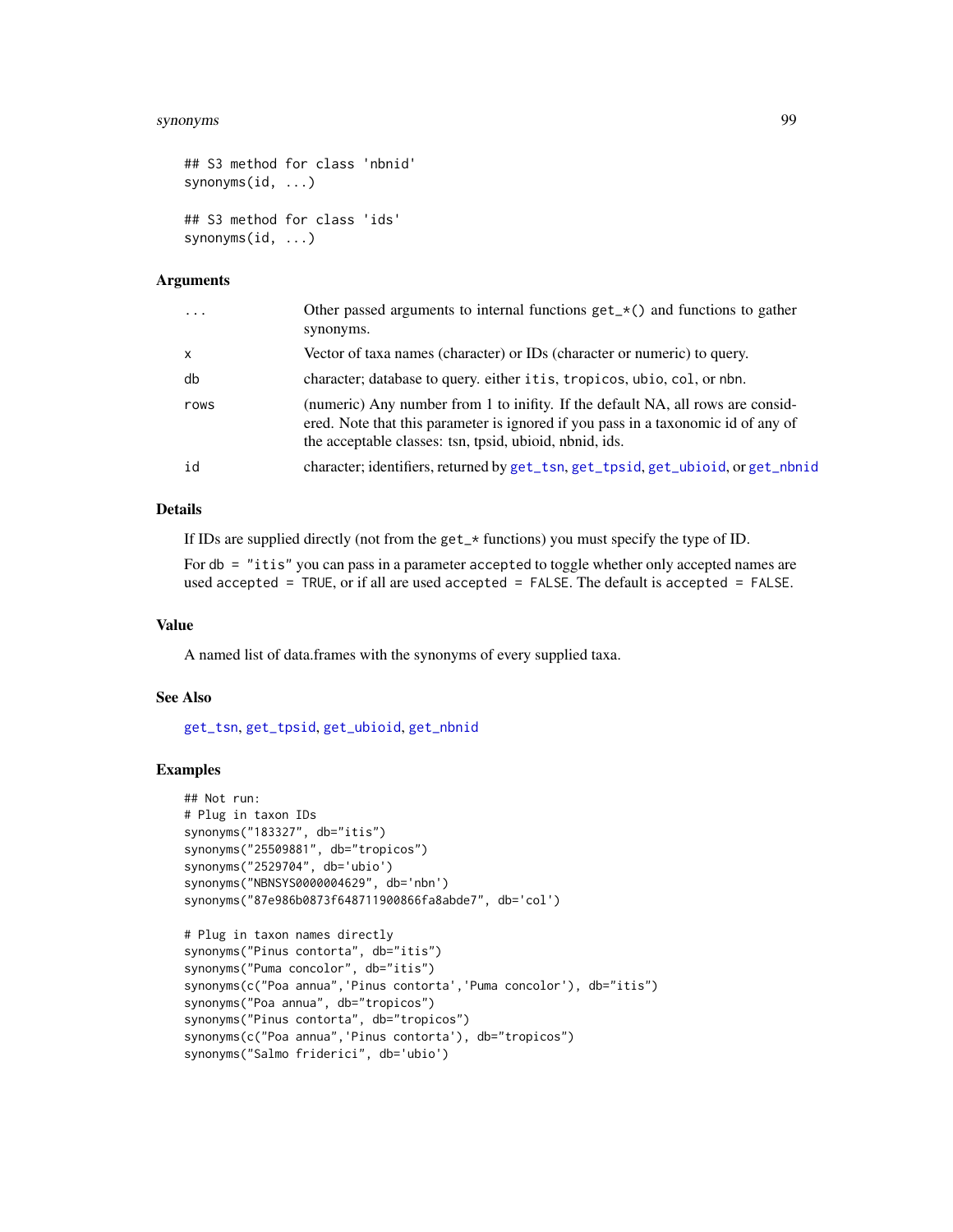100 taxize-defunct

```
synonyms(c("Salmo friderici",'Carcharodon carcharias','Puma concolor'), db="ubio")
synonyms("Pinus sylvestris", db='nbn')
synonyms("Puma concolor", db='col')
synonyms("Ursus americanus", db='col')
synonyms("Amblyomma rotundatum", db='col')
# not accepted names, with ITIS
## looks for whether the name given is an accepted name,
## and if not, uses the accepted name to look for synonyms
synonyms("Acer drummondii", db="itis")
synonyms("Spinus pinus", db="itis")
# Use get_* methods
synonyms(get_tsn("Poa annua"))
synonyms(get_tpsid("Poa annua"))
synonyms(get_ubioid("Carcharodon carcharias"))
synonyms(get_nbnid("Carcharodon carcharias"))
synonyms(get_colid("Ornithodoros lagophilus"))
# Pass many ids from class "ids"
out <- get_ids(names="Poa annua", db = c('itis','tropicos'))
synonyms(out)
# Use the rows parameter to select certain rows
synonyms("Poa annua", db='tropicos', rows=1)
synonyms("Poa annua", db='tropicos', rows=1:3)
synonyms("Pinus sylvestris", db='nbn', rows=1:3)
synonyms("Amblyomma rotundatum", db='col', rows=2)
synonyms("Amblyomma rotundatum", db='col', rows=2:3)
# Use curl options
synonyms("Poa annua", db='tropicos', rows=1, config=verbose())
synonyms("Poa annua", db='itis', rows=1, config=verbose())
synonyms("Poa annua", db='col', rows=1, config=verbose())
## End(Not run)
```
taxize-defunct *Defunct functions in taxize*

#### Description

The following functions are now defunct (no longer available):

## Details

- [col\\_classification](#page-0-0): See [classification](#page-12-0)
- [eol\\_hierarchy](#page-0-0): See [classification](#page-12-0)
- [tp\\_classification](#page-0-0): See [classification](#page-12-0)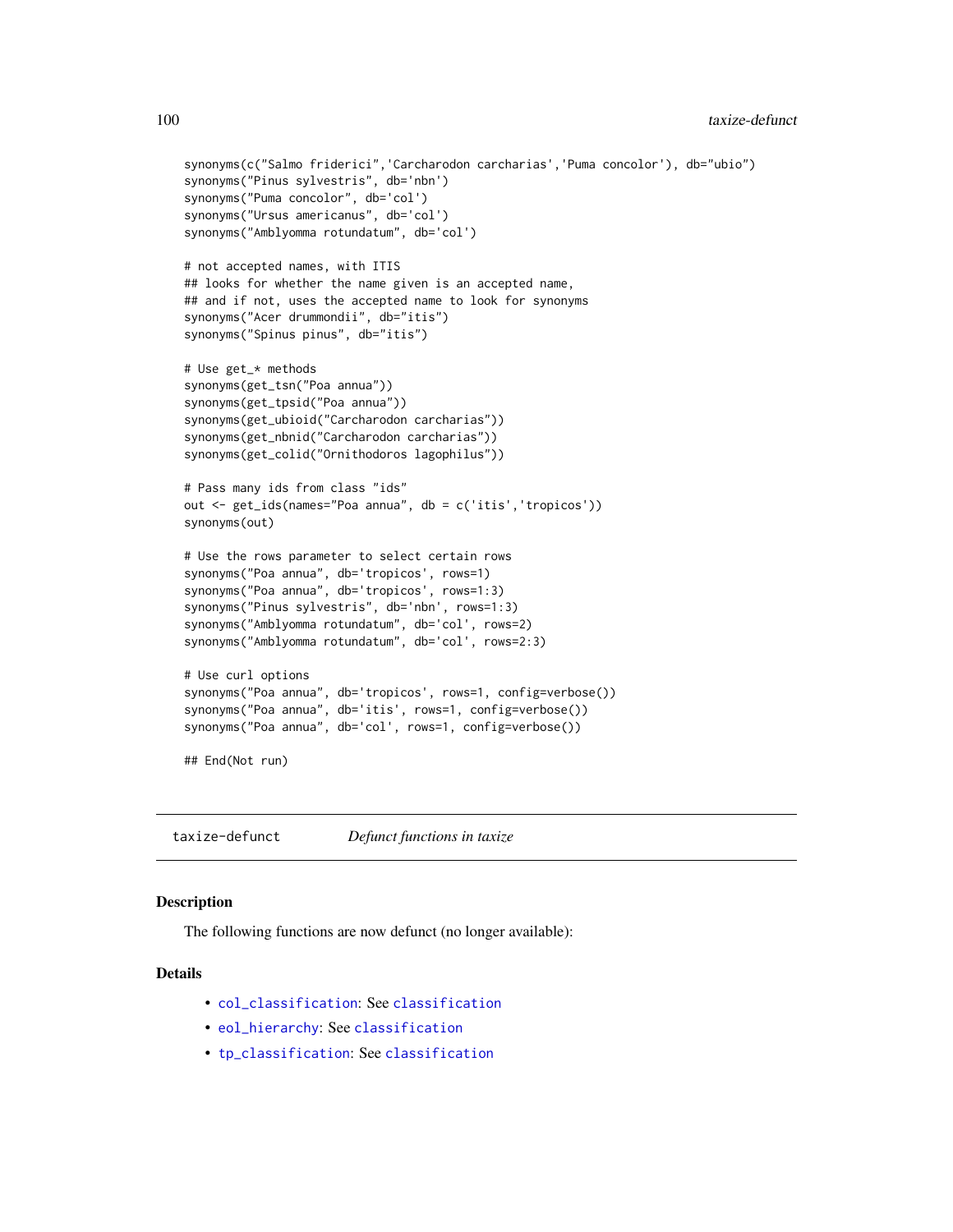- [tpl\\_search](#page-110-0): Use the Taxonstand functions TPL or TPLck directly.
- [get\\_seqs](#page-0-0): This function changed name to [ncbi\\_getbyname](#page-0-0).
- [get\\_genes](#page-0-0): This function changed name to [ncbi\\_getbyid](#page-0-0).
- [get\\_genes\\_avail](#page-0-0): This function changed name to [ncbi\\_search](#page-0-0).
- [ncbi\\_getbyname](#page-0-0): See ncbi\_byname in the traits package.
- [ncbi\\_getbyid](#page-0-0): See ncbi\_byid in the traits package.
- [ncbi\\_search](#page-0-0): See ncbi\_searcher in the traits package.
- [eol\\_invasive](#page-0-0): See eol\_invasive\_ in the traits package.
- [gisd\\_isinvasive](#page-0-0): See g\_invasive in the traits package.

taxize-deprecated *Deprecated functions in taxize*

### Description

The following functions are now deprecated:

## Details

• [phylomatic\\_tree](#page-86-0): This function is deprecated and will be removed in a future version of this package. Use this same function in another package called branching (see [https://github.](https://github.com/ropensci/branching) [com/ropensci/branching](https://github.com/ropensci/branching)).

| taxize_capwords |  | Capitalize the first letter of a character string. |
|-----------------|--|----------------------------------------------------|
|-----------------|--|----------------------------------------------------|

#### **Description**

Capitalize the first letter of a character string.

#### Usage

```
taxize_capwords(s, strict = FALSE, onlyfirst = FALSE)
```
#### Arguments

| -S        | A character string                                                            |
|-----------|-------------------------------------------------------------------------------|
| strict    | Should the algorithm be strict about capitalizing. Defaults to FALSE.         |
| onlyfirst | Capitalize only first word, lowercase all others. Useful for taxonomic names. |

## Examples

taxize\_capwords(c("using AIC for model selection")) taxize\_capwords(c("using AIC for model selection"), strict=TRUE)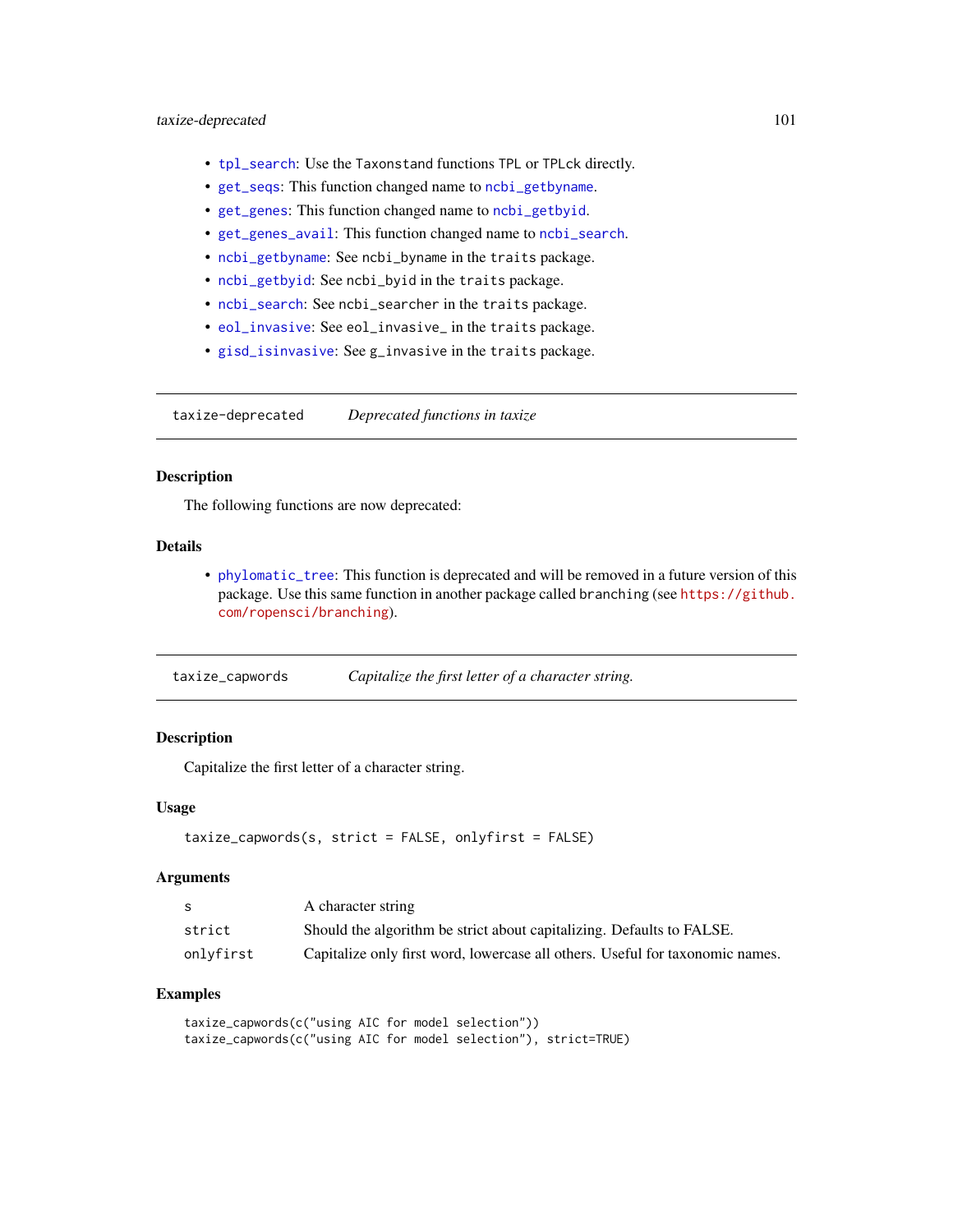#### Description

Get citations and licenses for data sources used in taxize

## Usage

taxize\_cite(fxn = "itis", what = "citation")

## Arguments

| fxn  | Function to search on. A special case is the package name 'taxize' that will give |
|------|-----------------------------------------------------------------------------------|
|      | the citations for the package.                                                    |
| what | One of citation (default), license, or both.                                      |

#### Examples

```
taxize_cite(fxn='eol_search')
taxize_cite(fxn='itis_hierarchy')
taxize_cite(fxn='tp_classification')
taxize_cite(fxn='gbif_ping')
```

```
# Functions that use many data sources
taxize_cite(fxn='synonyms')
taxize_cite(fxn='classification')
```

```
# Get the taxize citation
taxize_cite(fxn='taxize')
```
# Get license information taxize\_cite(fxn='taxize', "license")

tax\_agg *Aggregate species data to given taxonomic rank*

## Description

Aggregate species data to given taxonomic rank

## Usage

```
\text{tax}_\text{agg}(x, \text{rank}, \text{db} = \text{"ncbi", \text{verbose} = FALSE, ...)## S3 method for class 'tax_agg'
print(x, \ldots)
```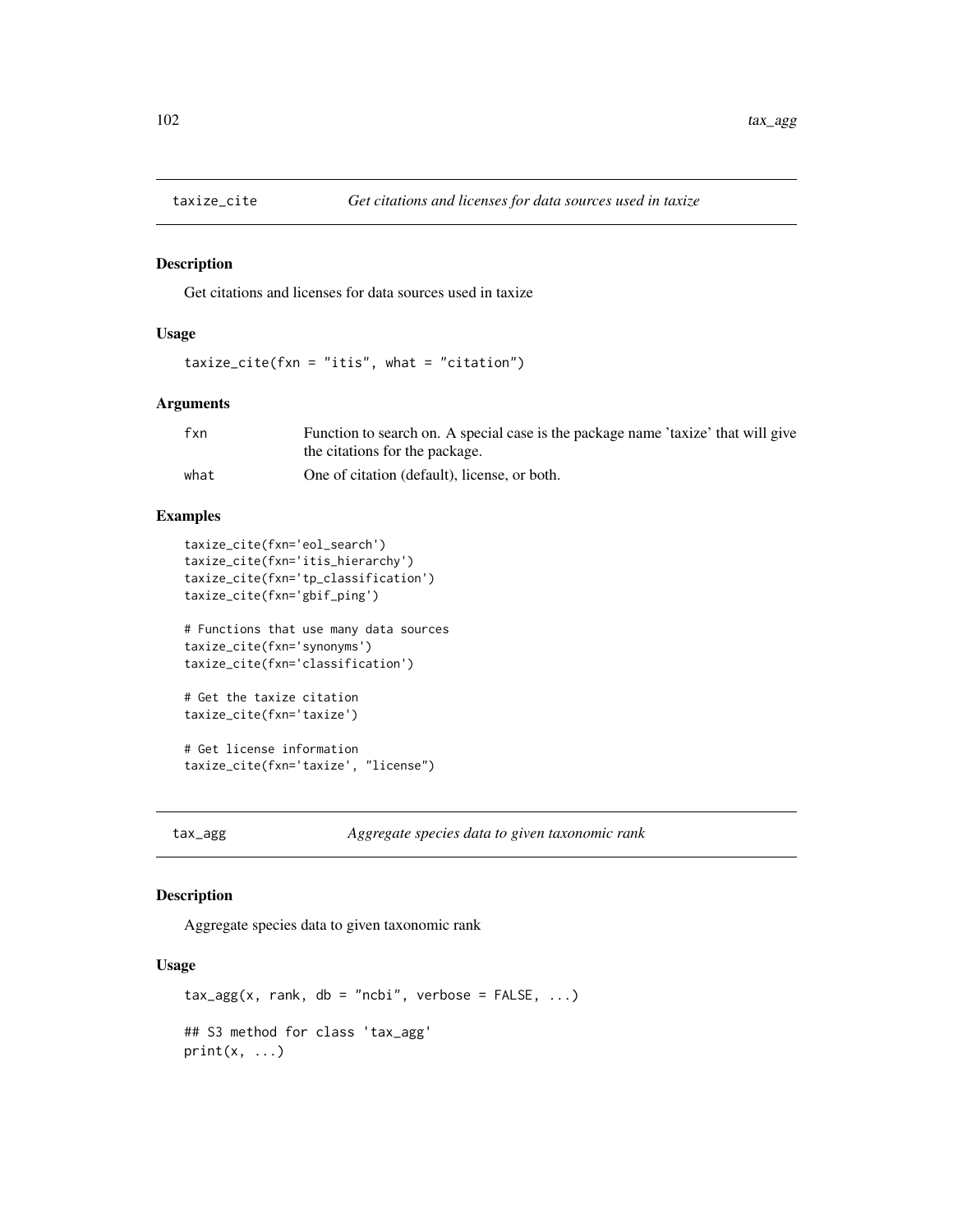#### tax\_agg 103

#### **Arguments**

| $\mathsf{x}$ | Community data matrix. Taxa in columns, samples in rows.              |
|--------------|-----------------------------------------------------------------------|
| rank         | character; Taxonomic rank to aggregate by.                            |
| db           | character; taxonomic API to use, 'ncbi, 'itis' or both, see tax_name. |
| verbose      | (loigical) If FALSE (Default) suppresss messages                      |
|              | Other arguments passed to get_tsn or get_uid.                         |

## Details

tax\_agg aggregates (sum) taxa to a specific taxonomic level. If a taxon is not found in the database (ITIS or NCBI) or the supplied taxon is on higher taxonomic level this taxon is not aggregated.

#### Value

A list of class tax\_agg with the following items:

| $\mathsf{x}$ | Community data matrix with aggregated data.        |
|--------------|----------------------------------------------------|
| by           | A lookup-table showing which taxa were aggregated. |
| n_pre        | Number of taxa before aggregation.                 |
| rank         | Rank at which taxa have been aggregated.           |

#### See Also

[tax\\_name](#page-103-0)

### Examples

```
## Not run:
# use dune dataset
library("vegan")
data(dune, package='vegan')
species <- c("Bellis perennis", "Empetrum nigrum", "Juncus bufonius",
"Juncus articulatus",
"Aira praecox", "Eleocharis parvula", "Rumex acetosa", "Vicia lathyroides",
"Brachythecium rutabulum", "Ranunculus flammula", "Cirsium arvense",
"Hypochaeris radicata", "Leontodon autumnalis", "Potentilla palustris",
"Poa pratensis", "Calliergonella cuspidata", "Trifolium pratense",
"Trifolium repens", "Anthoxanthum odoratum", "Salix repens", "Achillea
millefolium",
"Poa trivialis", "Chenopodium album", "Elymus repens", "Sagina procumbens",
"Plantago lanceolata", "Agrostis stolonifera", "Lolium perenne", "Alopecurus
geniculatus",
"Bromus hordeaceus")
colnames(dune) <- species
# aggregate sample to families
(\text{agg} \leq \text{tax\_agg}(\text{dune}, \text{rank} = 'family', \text{ db} = 'ncbi'))# extract aggregated community data matrix for further usage
```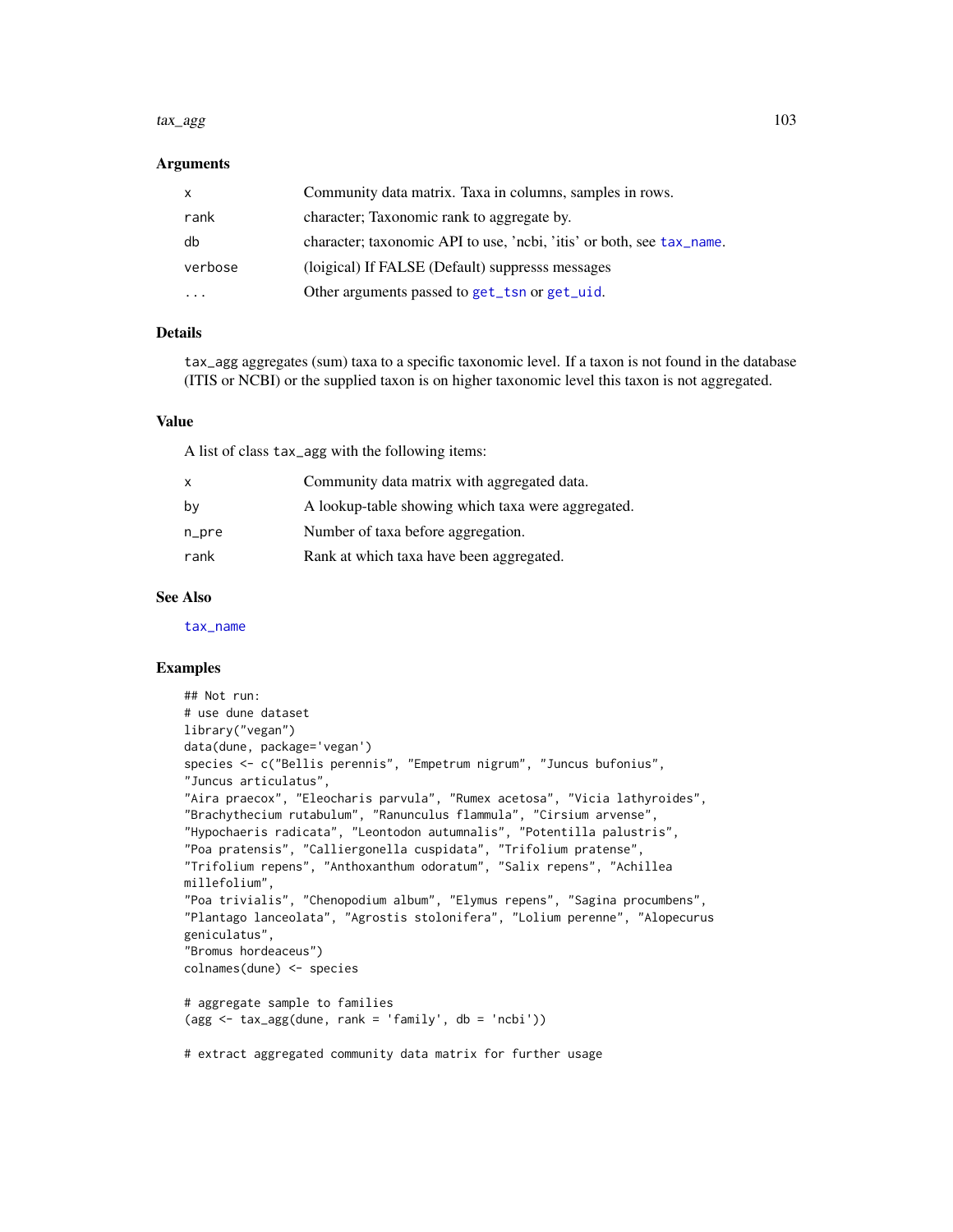```
agg$x
# check which taxa have been aggregated
agg$by
# A use case where there are different taxonomic levels in the same dataset
spnames <- c('Puma','Ursus americanus','Ursidae')
df <- data.frame(c(1,2,3), c(11,12,13), c(1,4,50))
names(df) <- spnames
out <- tax_agg(df, rank = 'family', db='itis')
out$x
# You can input a matrix too
mat \le matrix(c(1,2,3, 11,12,13), nrow = 2, ncol = 3,
dimnames=list(NULL, c('Puma concolor','Ursus americanus','Ailuropoda melanoleuca')))
tax_agg(mat, rank = 'family', db='itis')
## End(Not run)
```
<span id="page-103-0"></span>tax\_name *Get taxonomic names for a given rank.*

### Description

Retrieve name of queried taxonomic rank of a taxon.

#### Usage

```
tax_name(query, get, db = "itis", pref = "ncbi", verbose = TRUE, ...)
```
#### Arguments

| query   | character; Vector of taxonomic names to query.                                                                                                       |
|---------|------------------------------------------------------------------------------------------------------------------------------------------------------|
| get     | character; The ranks of the taxonomic name to get, see rank_ref.                                                                                     |
| db      | character; The database to search from: 'itis', 'ncbi' or 'both'. If 'both' both<br>NCBI and ITIS will be queried. Result will be the union of both. |
| pref    | character; If $db = 'both'$ , sets the preference for the union. Either 'ncbi' (default)<br>or 'itis'. Currently not implemented.                    |
| verbose | logical; If TRUE the actual taxon queried is printed on the console.                                                                                 |
|         | Other arguments passed to get_tsn or get_uid.                                                                                                        |

### Value

A data.frame with one column for every queried rank, in addition to a column for db and queried term.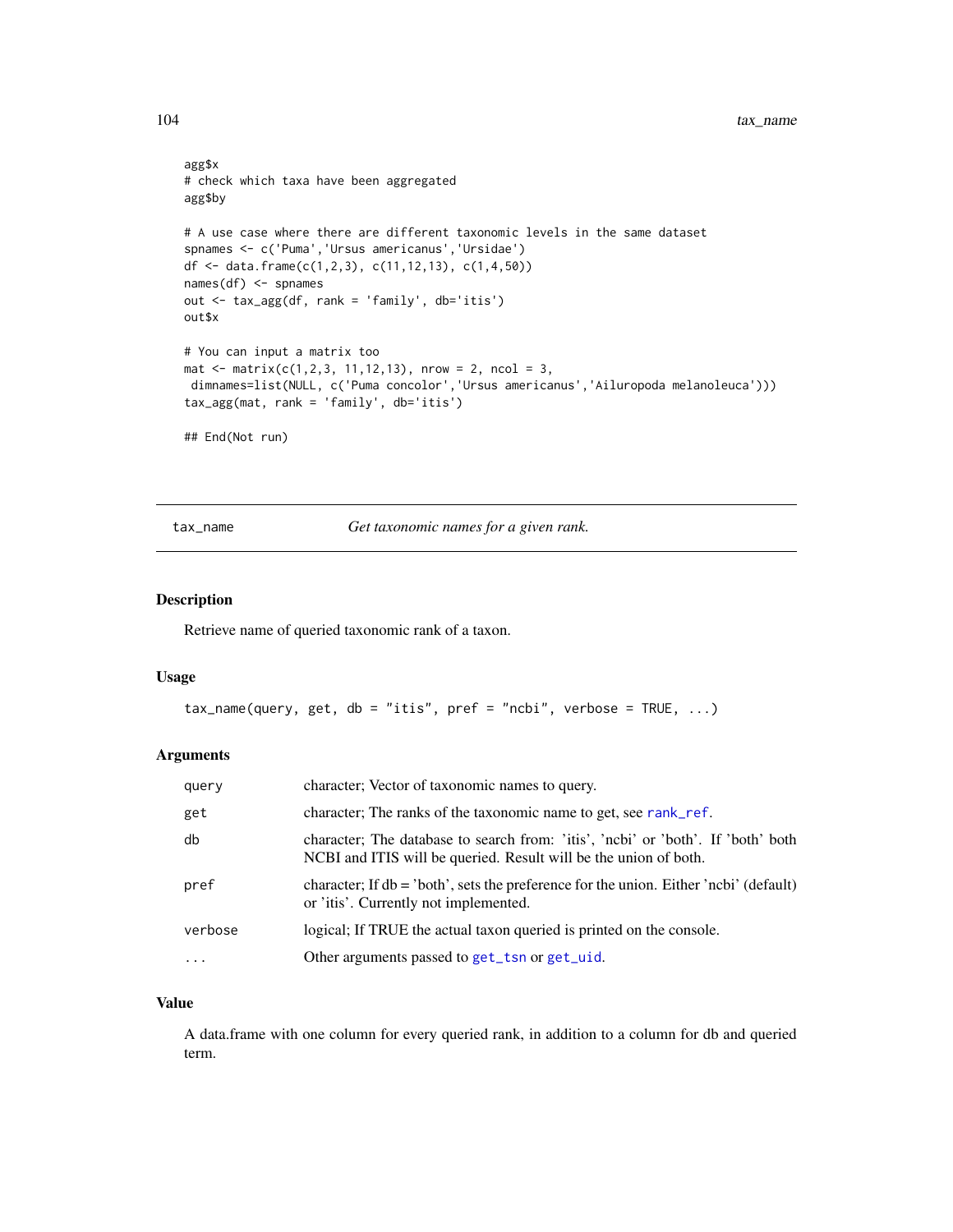#### tax\_rank 105

## Note

While [tax\\_rank](#page-104-0) returns the actual rank of a taxon, [tax\\_name](#page-103-0) searches and returns any specified rank higher in taxonmy.

#### See Also

[classification](#page-12-0)

## Examples

```
## Not run:
# A case where itis and ncbi use the same names
tax_name(query = "Helianthus annuus", get = "family", db = "itis")
tax_name(query = "Helianthus annuus", get = "family", db = "ncbi")tax_name(query = "Helianthus annuus", get = c("genus","family","order"), db = "ncbi")
# Case where itis and ncbi use different names
tax_name(query = "Helianthus annuus", get = "kingdom", db = "itis")
tax_name(query = "Helianthus annuus", get = "kingdom", db = "ncbi")
# multiple get arguments
tax_name(query = c("Helianthus annuus","Baetis rhodani"), get = c("genus",
"kingdom"), db = "ncbi")tax_name(query = c("Helianthus annuus","Baetis rhodani"), get = c("genus",
"kingdom"), db = "itis")# query both sources
tax_name(query=c("Helianthus annuus", 'Baetis rhodani'), get=c("genus",
"kingdom"), db="both")
```
## End(Not run)

<span id="page-104-0"></span>tax\_rank *Get rank for a given taxonomic name.*

### Description

Get taxonomic rank for a given taxon name.

#### Usage

```
tax\_rank(query = NULL, db = "itis", pref = "ncbi", verbose = TRUE, ...)
```

| query | character; Vector of taxonomic names to query.                                  |
|-------|---------------------------------------------------------------------------------|
| db    | character; The database to search from: 'tis', 'ncbi' or 'both'. If 'both' both |
|       | NCBI and ITIS will be queried. Result will be the union of both.                |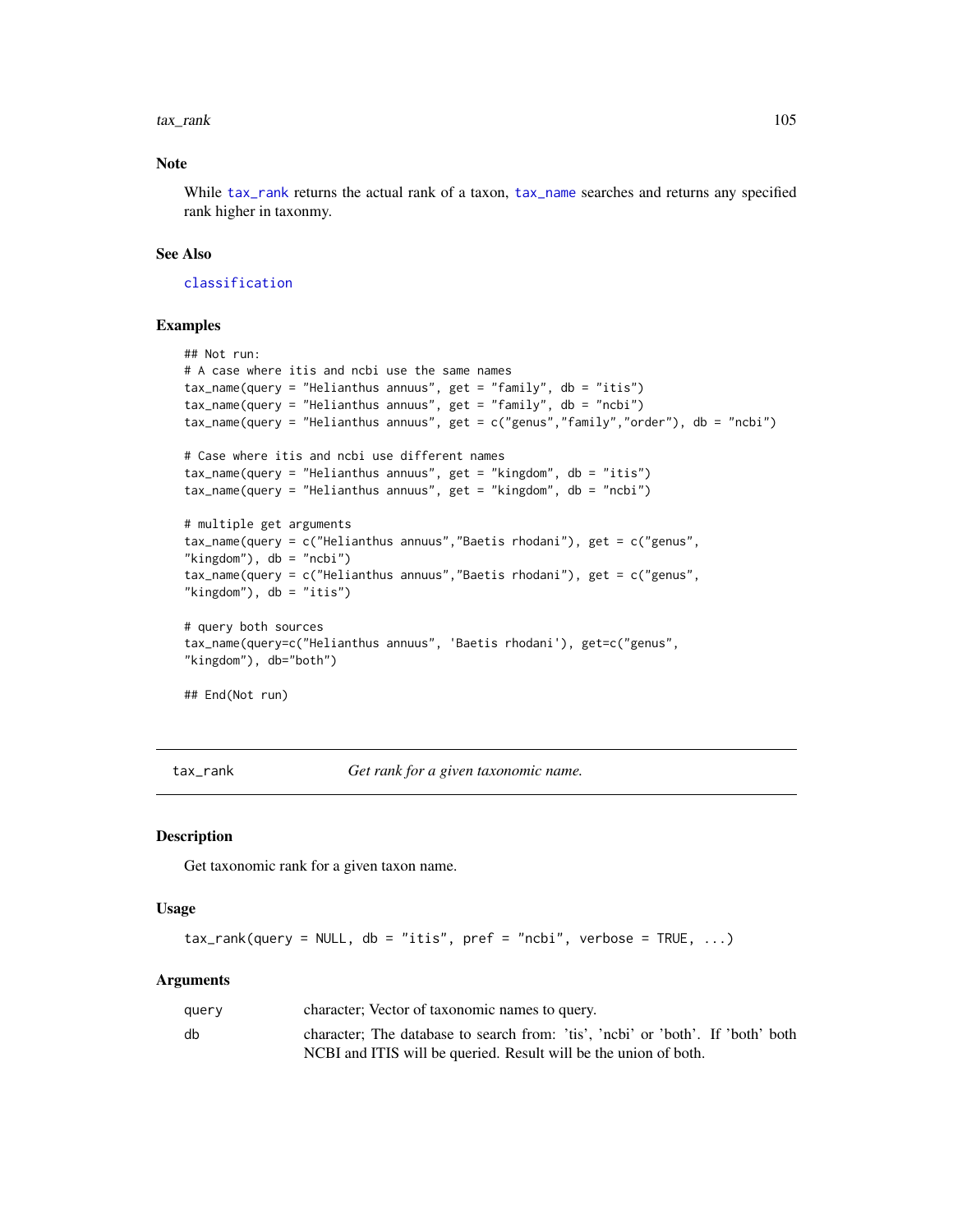106 the plantlist

| pref                    | If $db = 'both'$ , sets the preference for the union. Either 'ncbi' or 'itis'. |
|-------------------------|--------------------------------------------------------------------------------|
| verbose                 | logical; If TRUE the actual taxon queried is printed on the console.           |
| $\cdot$ $\cdot$ $\cdot$ | Other arguments passed to get_tsn or get_uid.                                  |

## Value

A data.frame with one column for every queried taxon.

## Note

While [tax\\_name](#page-103-0) returns the name of a specified rank, [tax\\_rank](#page-104-0) returns the actual rank of the taxon.

## See Also

[classification](#page-12-0), [tax\\_name](#page-103-0)

#### Examples

```
## Not run:
tax_rank(query = "Helianthus annuus", db = "itis")
tax_rank(query = "Helianthus annuus", db = "ncbi")
tax_rank(query = "Helianthus", db = "itis")
# query both
tax_rank(query=c("Helianthus annuus", 'Puma'), db="both")
# An alternative way would be to use \link{classification} and sapply over
# the list
x <- 'Baetis'
classi <- classification(get_uid(x))
sapply(classi, function(x) x[nrow(x), 'rank'])
```
## End(Not run)

theplantlist *Lookup-table for family, genus, and species names for ThePlantList*

#### Description

These names are from <http://www.theplantlist.org/>, and are from version 1.1 of their data. This data is used in the functions [phylomatic\\_format](#page-85-0) and [names\\_list](#page-80-0). This is a randomly selected subset of the ~350K accepted species names in Theplantlist.

#### Format

A data frame with 10,000 rows and 3 variables:

family family name

genus genus name

species specific epithet name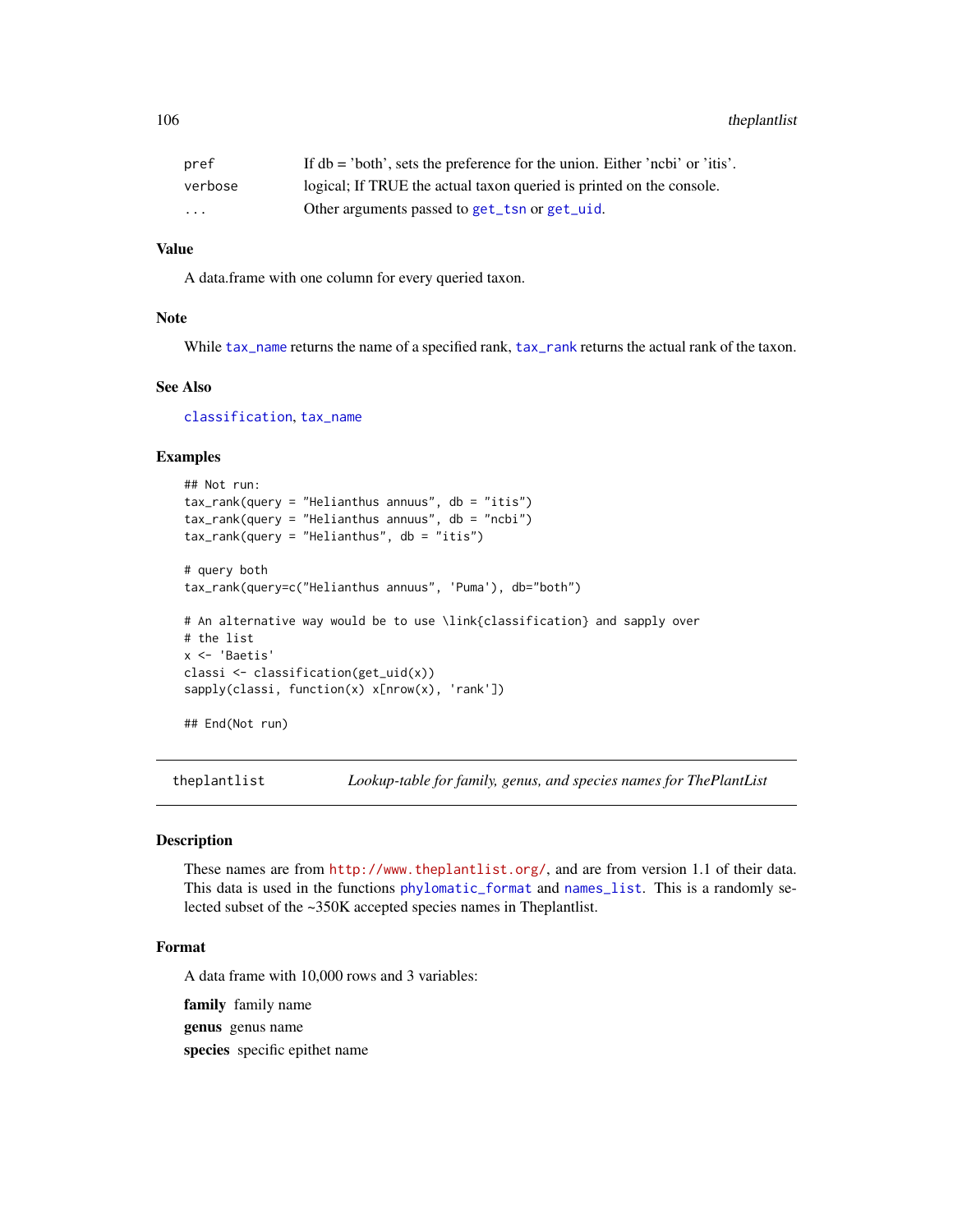# Source

<http://www.theplantlist.org/>

### tnrs *Phylotastic Taxonomic Name Resolution Service.*

# Description

Match taxonomic names using the Taxonomic Name Resolution Service (TNRS). Returns score of the matched name, and whether it was accepted or not.

## Usage

tnrs(query = NA, source = NULL, code = NULL, getpost = "POST", sleep =  $0$ , splitby =  $30$ , verbose = TRUE, ...)

## Arguments

| query    | Vector of quoted taxonomic names to search (character).                                                                                                                                                                                               |
|----------|-------------------------------------------------------------------------------------------------------------------------------------------------------------------------------------------------------------------------------------------------------|
| source   | Specify the source you want to match names against. Defaults to just retrieve<br>data from all sources. Options: NCBI, iPlant_TNRS, or MSW3. Only available<br>when using getpost="POST".                                                             |
| code     | Nomenclatural code. One of: ICZN (zoological), ICN (algae, fungi, and plants),<br>ICNB (bacteria), ICBN (botanical), ICNCP (cultivated plants), ICTV (viruses).<br>Only available when using getpost="POST".                                          |
| getpost  | Use GET or POST method to send the query. If you have more than say 50<br>species or so in your query, you should probably use POST. IMPORTANT!!!!!<br>-> POST is the only option for this parameter if you want to use source or code<br>parameters. |
| sleep    | Numer of seconds by which to pause between calls. Defaults to 0 seconds. Use<br>when doing many calls in a for loop ar lapply type call.                                                                                                              |
| splitby  | Number by which to split species list for querying the TNRS.                                                                                                                                                                                          |
| verbose  | Verbosity or not (default TRUE)                                                                                                                                                                                                                       |
| $\cdots$ | Curl options to pass in GET or POST                                                                                                                                                                                                                   |

## Details

If there is no match in the Taxosaurus database, nothing is returned, so you will not get anything back for non-matches.

# Value

data.frame of results from TNRS plus the name submitted.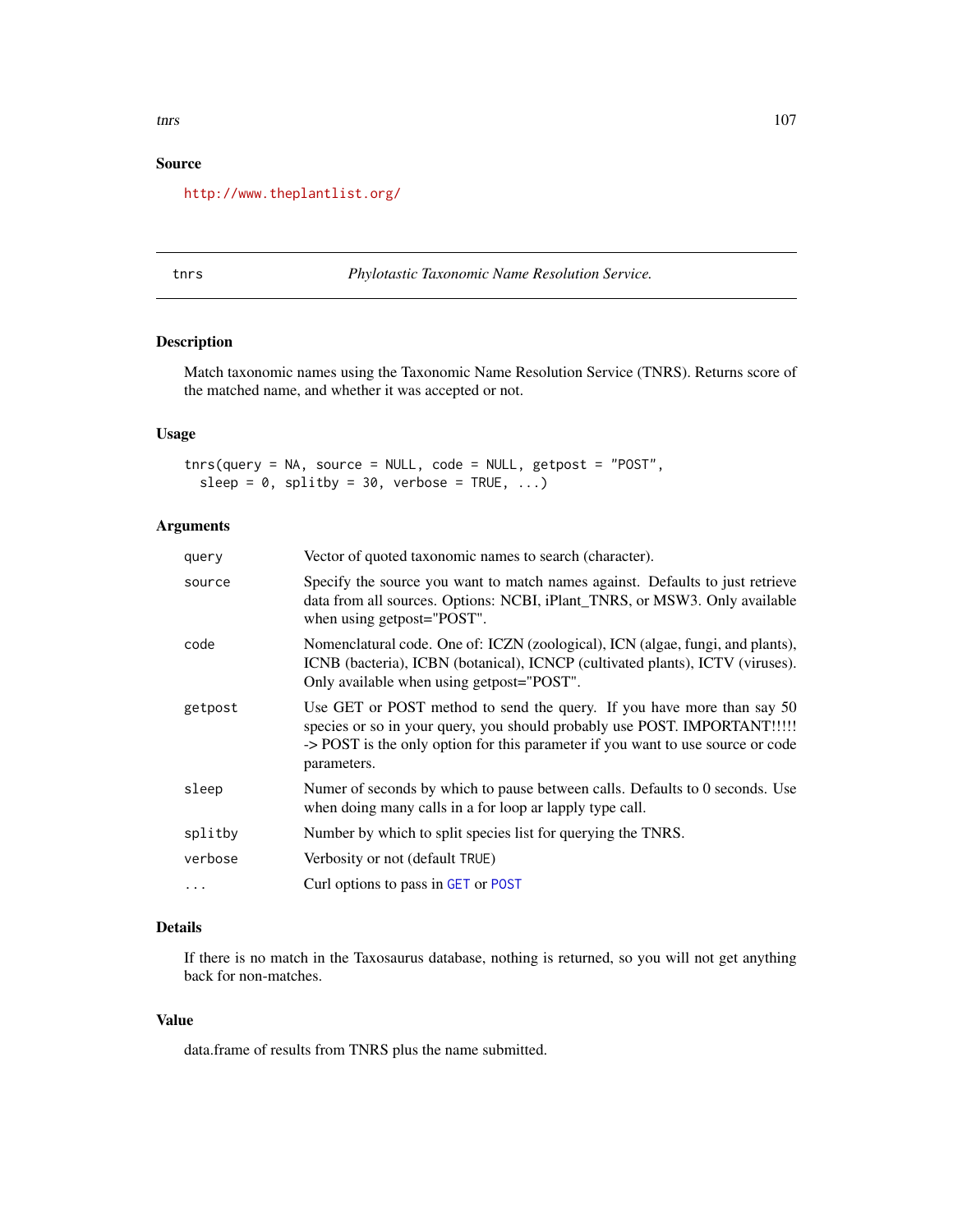#### Examples

```
## Not run:
mynames <- c("Helianthus annuus", "Poa annua", "Mimulus bicolor")
tnrs(query = mynames, source = "iPlant_TNRS")
# Specifying the nomenclatural code to match against
mynames <- c("Helianthus annuus", "Poa annua")
tnrs(query = mynames, code = "ICBN")
# You can specify multiple sources, by comma-separating them
mynames <- c("Panthera tigris", "Eutamias minimus", "Magnifera indica",
"Humbert humbert")
tnrs(query = mynames, source = "NCBI, MSW3")mynames <- c("Panthera tigris", "Eutamias minimus", "Magnifera indica",
   "Humbert humbert", "Helianthus annuus", "Pinus contorta", "Poa annua",
   "Abies magnifica", "Rosa california", "Festuca arundinace",
   "Mimulus bicolor", "Sorbus occidentalis","Madia sativa", "Thymopsis thymodes",
   "Bartlettia scaposa")
tnrs(mynames, source = "NCBI")
# And even more names
mynames <- names_list(rank="species", size=75)
tnrs(query=mynames, source = "NCBI")
## Or use splitby
tnrs(mynames, source = "NCBI", splitby=50)
# Pass on curl options
library("httr")
mynames <- c("Helianthus annuus", "Poa annua", "Mimulus bicolor")
tnrs(query = mynames, source = "iPlant_TNRS", config = verbose())
## End(Not run)
```
tnrs\_sources *TNRS sources*

### Description

Get sources for the Phylotastic Taxonomic Name Resolution Service

#### Usage

```
tnrs_sources(source = NULL, ...)
```

| source | The source to get information on, one of "iPlant TNRS", "NCBI", or "MSW3". |
|--------|----------------------------------------------------------------------------|
| .      | Curl options to pass in GET                                                |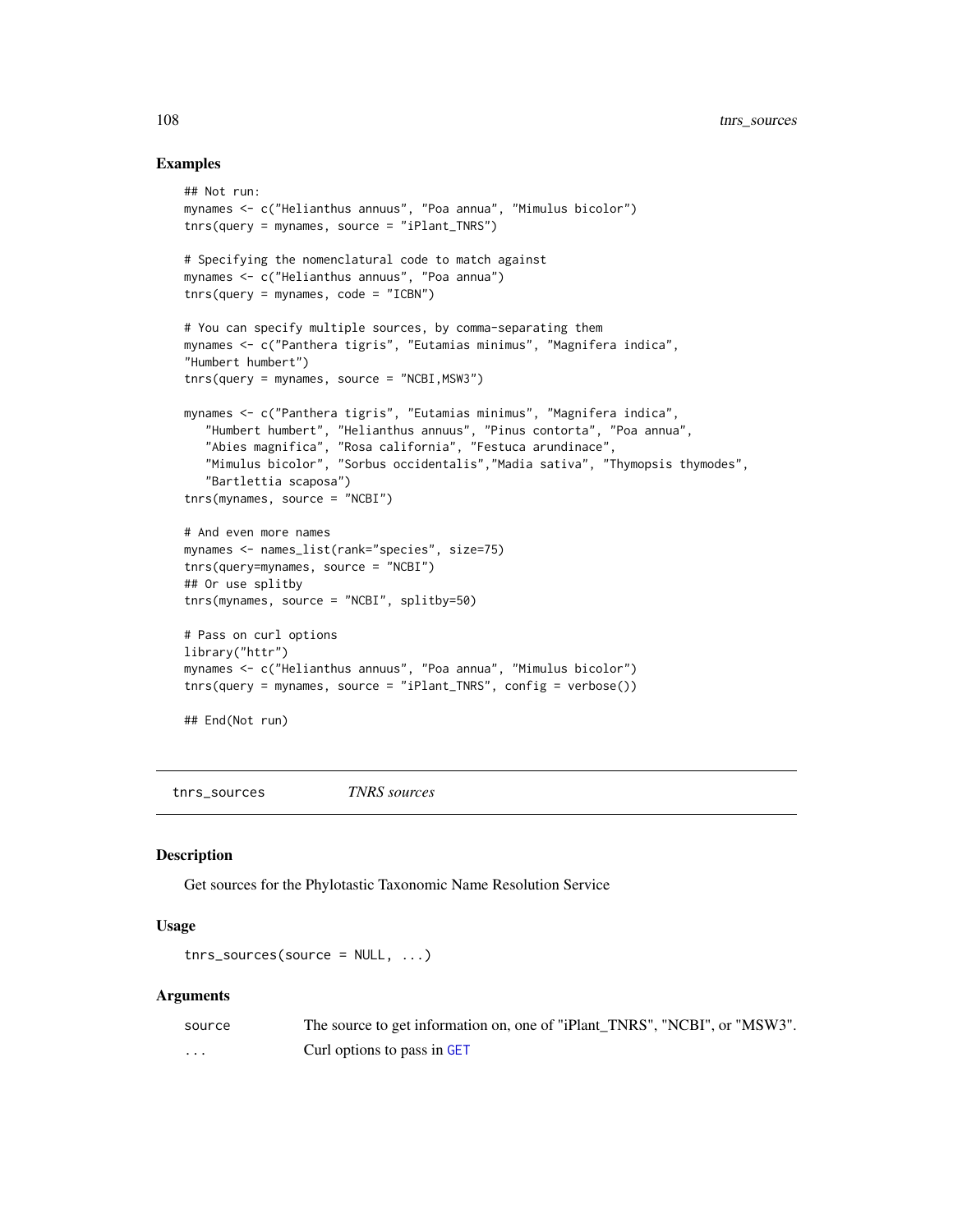# <span id="page-108-1"></span>tpl\_families 109

# Value

Sources for the TNRS API in a vector or list

#### Examples

```
## Not run:
# All
tnrs_sources()
# A specific source
tnrs_sources(source="NCBI")
```

```
## End(Not run)
```
<span id="page-108-0"></span>tpl\_families *Get The Plant List families.*

# Description

Get The Plant List families.

# Usage

tpl\_families()

# Details

Requires an internet connection in order to connect to www.theplantlist.org.

#### Value

Returns a data. frame including the names of all families indexed by The Plant List, and the major groups into which they fall (i.e. Angiosperms, Gymnosperms, Bryophytes and Pteridophytes).

# Author(s)

John Baumgartner (johnbb@student.unimelb.edu.au)

#### See Also

[tpl\\_get](#page-109-0)

#### Examples

```
## Not run:
# Get a data.frame of plant families, with the group name (Angiosperms, etc.)
head( tpl_families() )
```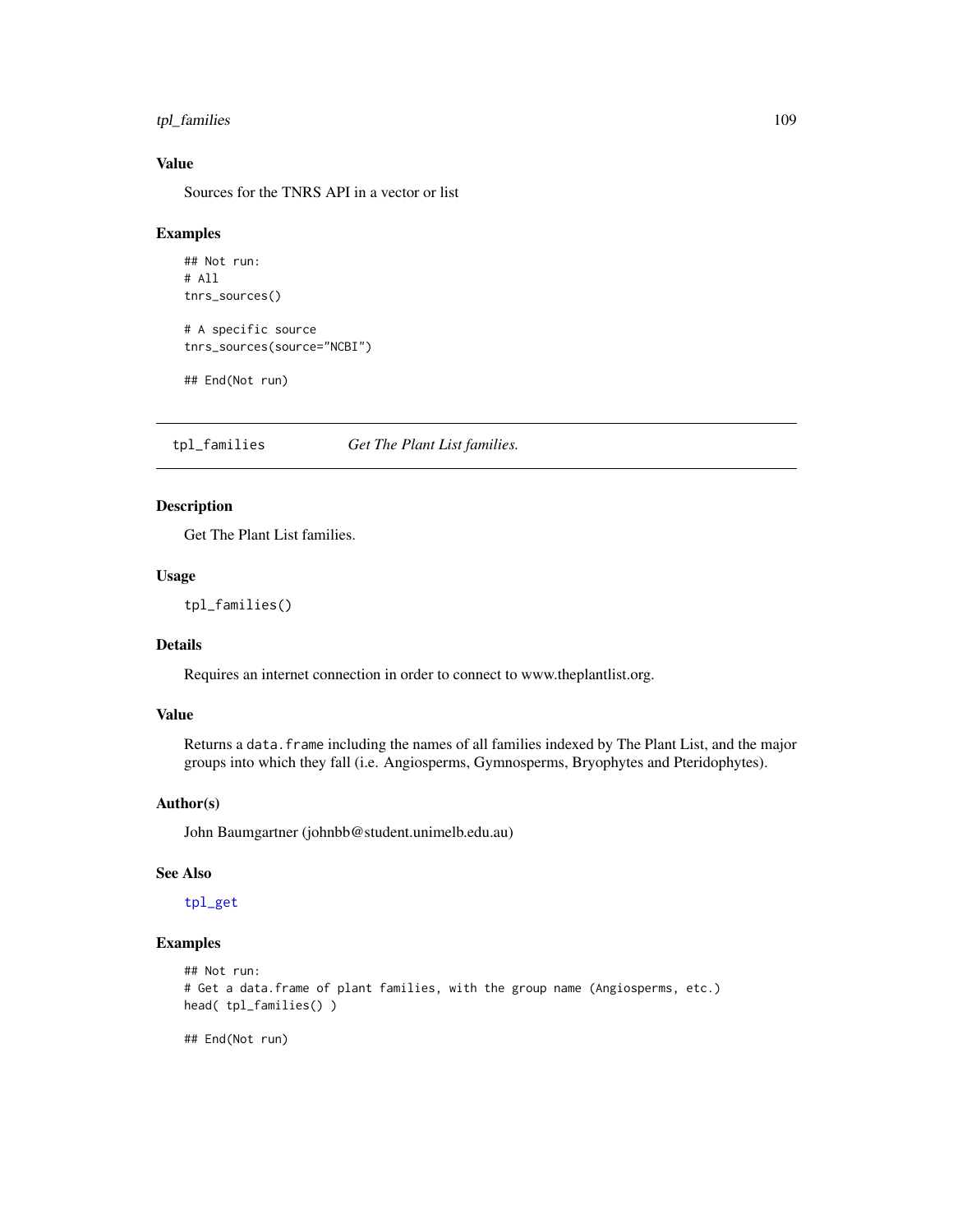<span id="page-109-1"></span><span id="page-109-0"></span>

#### Description

Get The Plant List csv files.

#### Usage

 $tpl\_get(x, family = NULL)$ 

#### Arguments

|        | Directory to write csv files to.                                          |
|--------|---------------------------------------------------------------------------|
| family | If you want just one, or $>1$ family, but not all, list them in a vector. |

#### Details

Throws a warning if you already have a directory of the one provided, but still works. Writes to your home directory, change dir\_ as needed.

#### Value

Returns nothing to console, except a message and progress bar. Writes csv files to x.

#### Author(s)

John Baumgartner (johnbb@student.unimelb.edu.au)

# References

The Plant List <http://www.theplantlist.org/>

#### See Also

[tpl\\_families](#page-108-0)

#### Examples

```
## Not run:
# Get a few families
tpl_get("~/foo2", family = c("Platanaceae","Winteraceae"))
# You can now get Gymnosperms as well
tpl_get("~/foo2", family = c("Pinaceae","Taxaceae"))
# You can get mosses too!
tpl_get("~/foo4", family = "Echinodiaceae")
```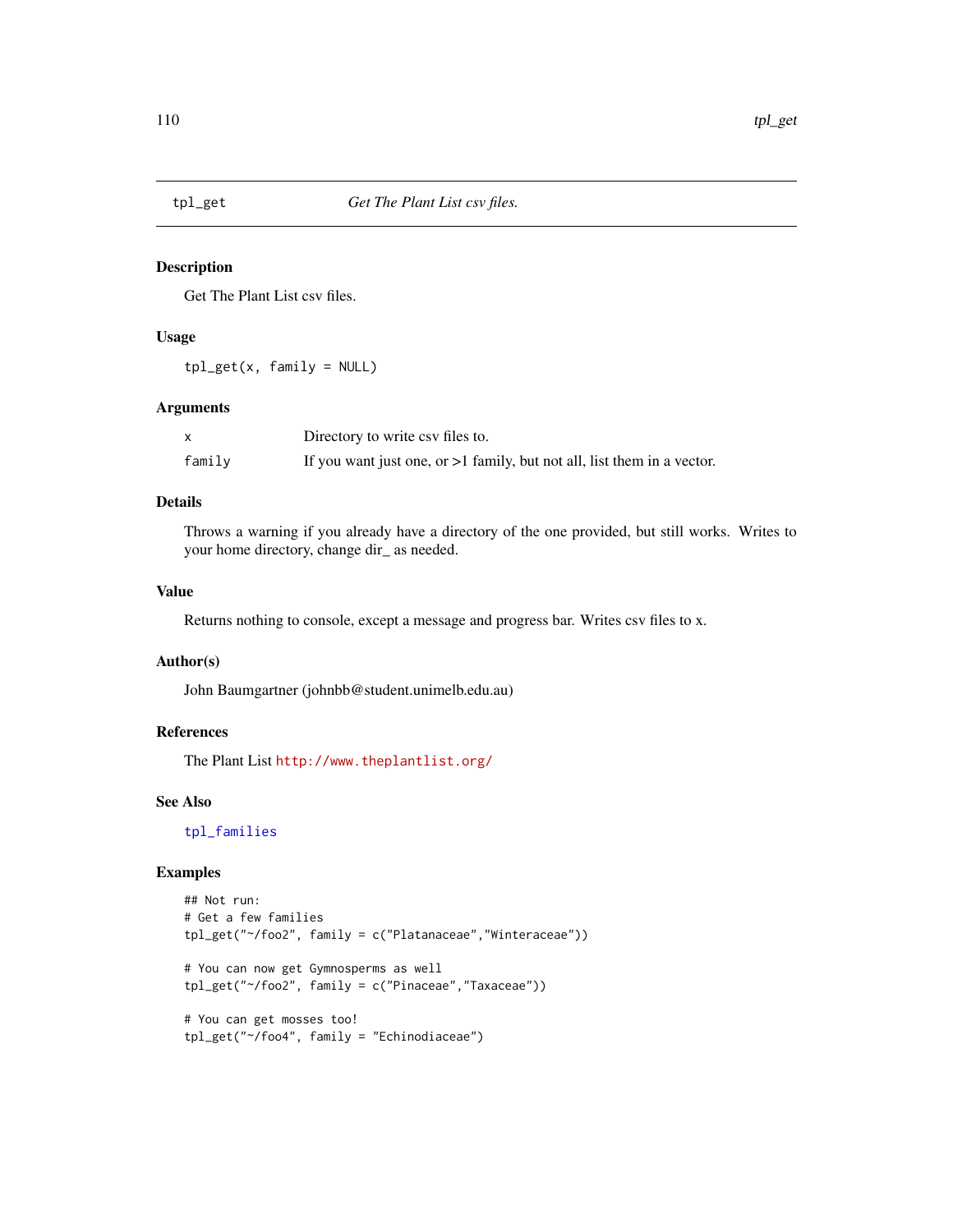# <span id="page-110-0"></span>tpl\_search 111

```
# Get all families
## Beware, will take a while
## tpl_get("~/foo")
## End(Not run)
```
tpl\_search *A light wrapper around the taxonstand fxn to call Theplantlist.org database.*

# Description

THIS FUNCTION IS DEFUNCT.

#### Usage

tpl\_search()

tp\_accnames *Return all accepted names for a taxon name with a given id.*

# Description

Return all accepted names for a taxon name with a given id.

# Usage

tp\_accnames(id, key = NULL, ...)

#### Arguments

| id      | the taxon identifier code                    |
|---------|----------------------------------------------|
| key     | Your Tropicos API key; loads from .Rprofile. |
| $\cdot$ | Curl options passed on to GET                |

#### Value

List or dataframe.

#### Examples

```
## Not run:
tp_accnames(id = 25503923)
tp_accnames(id = 25538750)
# No accepted names found
tp_accnames(id = 25509881)
## End(Not run)
```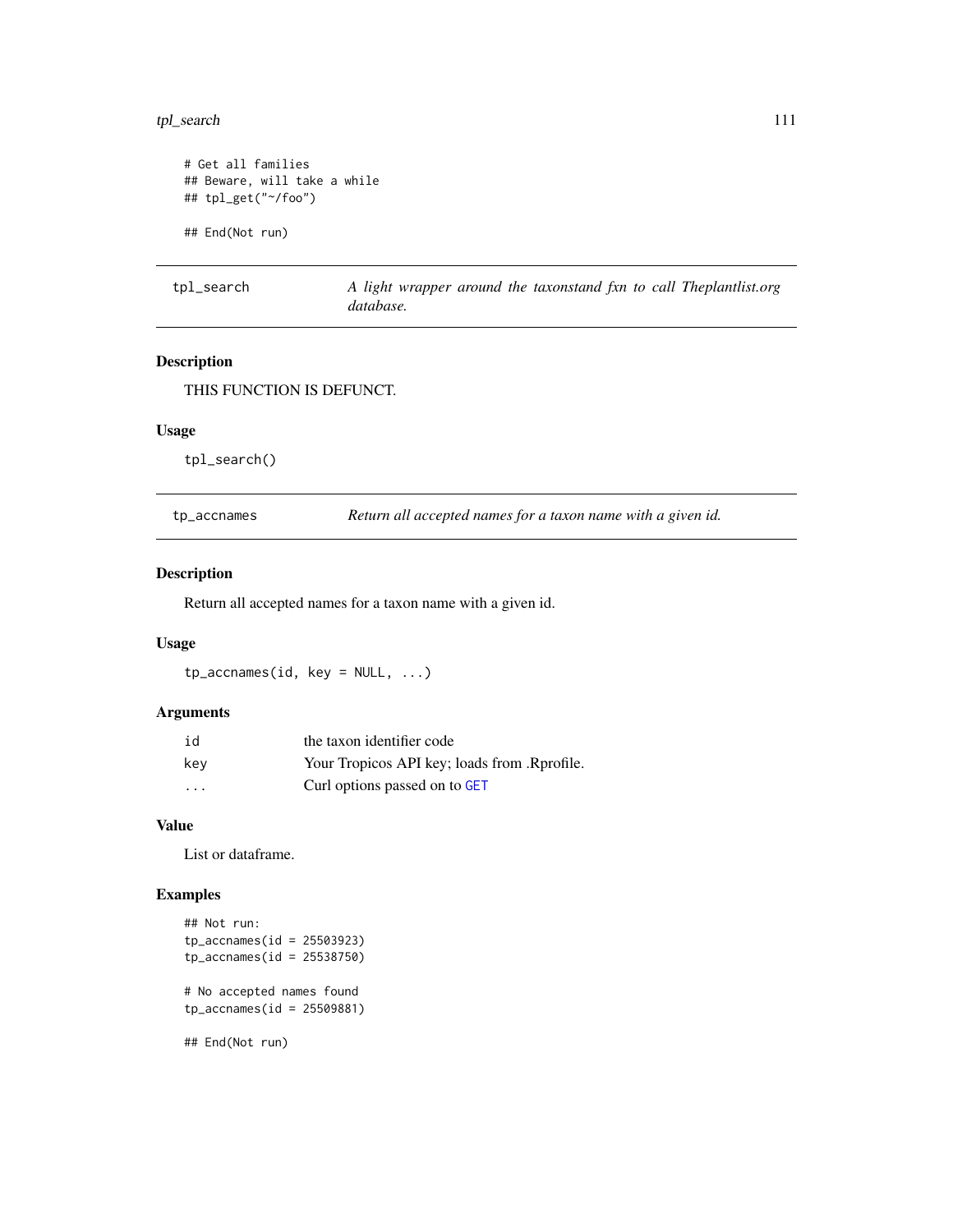<span id="page-111-0"></span>

# Description

Return all distribution records for for a taxon name with a given id.

#### Usage

 $tp\_dist(id, key = NULL, ...)$ 

# Arguments

| id                      | the taxon identifier code                                                               |
|-------------------------|-----------------------------------------------------------------------------------------|
| kev                     | Your Tropicos API key; loads from .Rprofile. Or you can passin your key in this<br>arg. |
| $\cdot$ $\cdot$ $\cdot$ | Curl options passed on to GET                                                           |

# Value

List of two data.frame's, one named "location", and one "reference".

# References

<http://services.tropicos.org/help?method=GetNameDistributionsXml>

# Examples

```
## Not run:
# Query using a taxon name Id
out <- tp_dist(id = 25509881)
## just location data
head(out[['location']])
## just reference data
head(out[['reference']])
```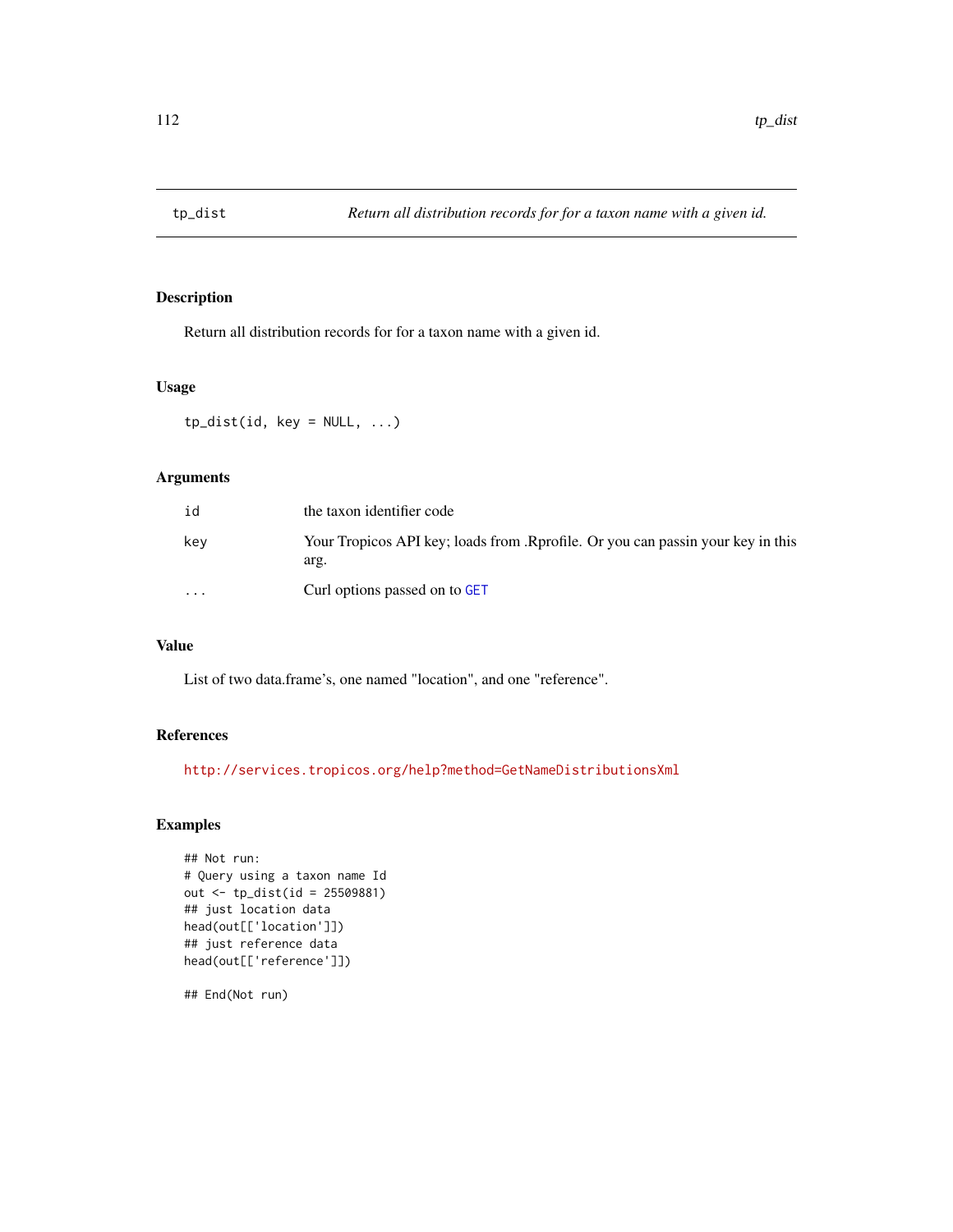<span id="page-112-0"></span>

# Description

Return all reference records for for a taxon name with a given id.

#### Usage

 $tp_refs(id, key = NULL, ...)$ 

#### Arguments

| id  | the taxon identifier code                    |
|-----|----------------------------------------------|
| key | Your Tropicos API key; loads from .Rprofile. |
| .   | Curl options passed on to GET                |

# Value

List or dataframe.

#### Examples

```
## Not run:
tp_refs(id = 25509881)
## End(Not run)
```
tp\_search *Search Tropicos by scientific name, common name, or Tropicos ID.*

#### Description

Search Tropicos by scientific name, common name, or Tropicos ID.

#### Usage

```
tp_search(name = NULL, commonname = NULL, nameid = NULL, orderby = NULL,
 sortorder = NULL, pagesize = NULL, startrow = NULL, type = NULL,
 key = NULL, ...)
```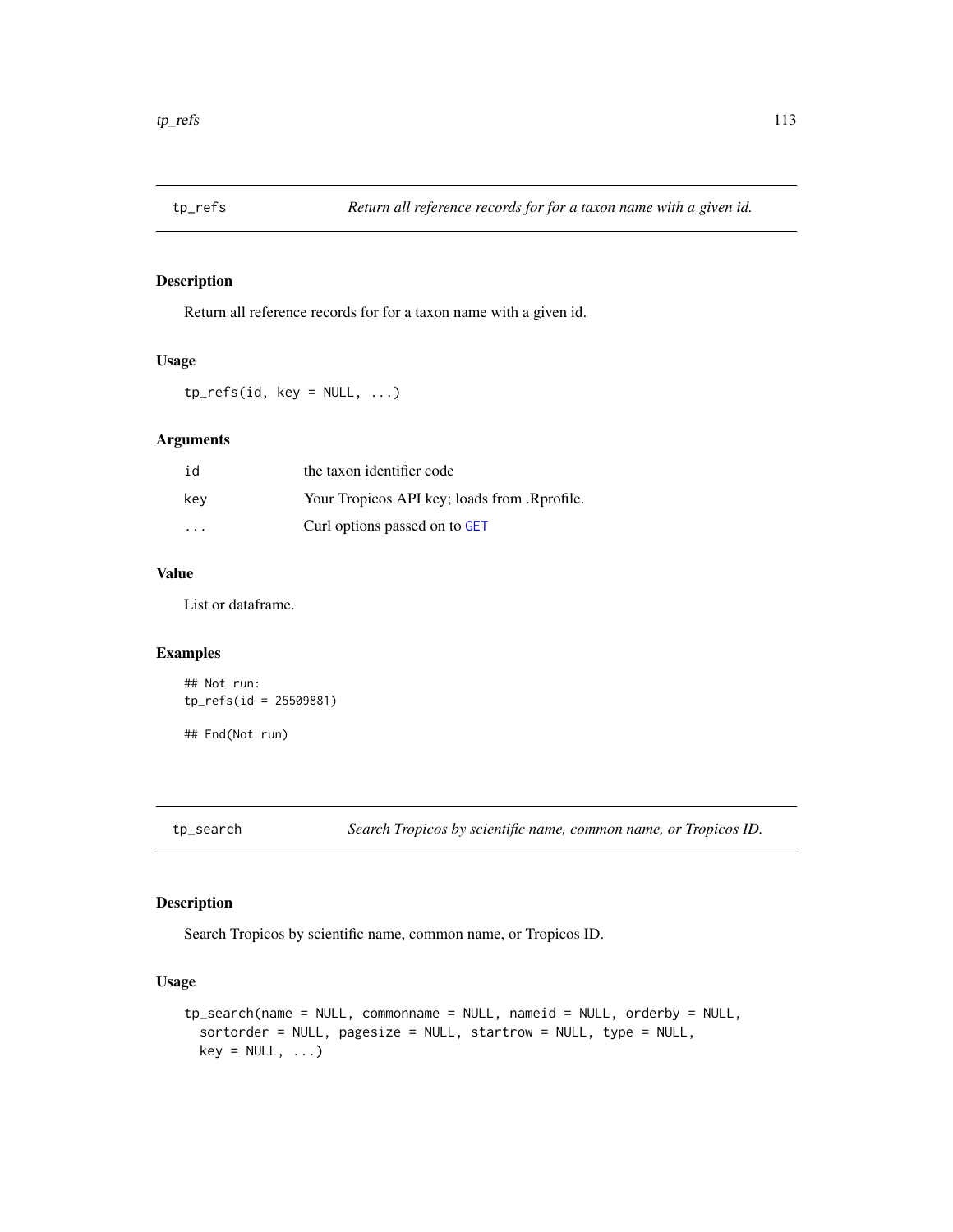# <span id="page-113-0"></span>Arguments

| name       | Your search string. For instance "poa annua"                                                                                               |
|------------|--------------------------------------------------------------------------------------------------------------------------------------------|
| commonname | Your search string. For instance "annual blue grass"                                                                                       |
| nameid     | Your search string. For instance "25509881"                                                                                                |
| orderby    | Your search string. For instance "1"                                                                                                       |
| sortorder  | Your search string. For instance "ascending"                                                                                               |
| pagesize   | Your search string. For instance "100"                                                                                                     |
| startrow   | Your search string. For instance "1"                                                                                                       |
| type       | Type of search, "wildcard" (default) will add a wildcard to the end of your search<br>string. "exact" will use your search string exactly. |
| key        | Your Tropicos API key; loads from .Rprofile.                                                                                               |
| .          | Further args passed on to GET                                                                                                              |
|            |                                                                                                                                            |

# Value

List or dataframe.

# References

<http://services.tropicos.org/help?method=SearchNameXml>

# Examples

```
## Not run:
tp_search(name = 'Poa annua')
```
## End(Not run)

tp\_summary *Return summary data a taxon name with a given id.*

# Description

Return summary data a taxon name with a given id.

# Usage

tp\_summary(id, key = NULL, ...)

# Arguments

| id                      | the taxon identifier code                    |
|-------------------------|----------------------------------------------|
| kev                     | Your Tropicos API key; loads from .Rprofile. |
| $\cdot$ $\cdot$ $\cdot$ | Curl options passed on to GET                |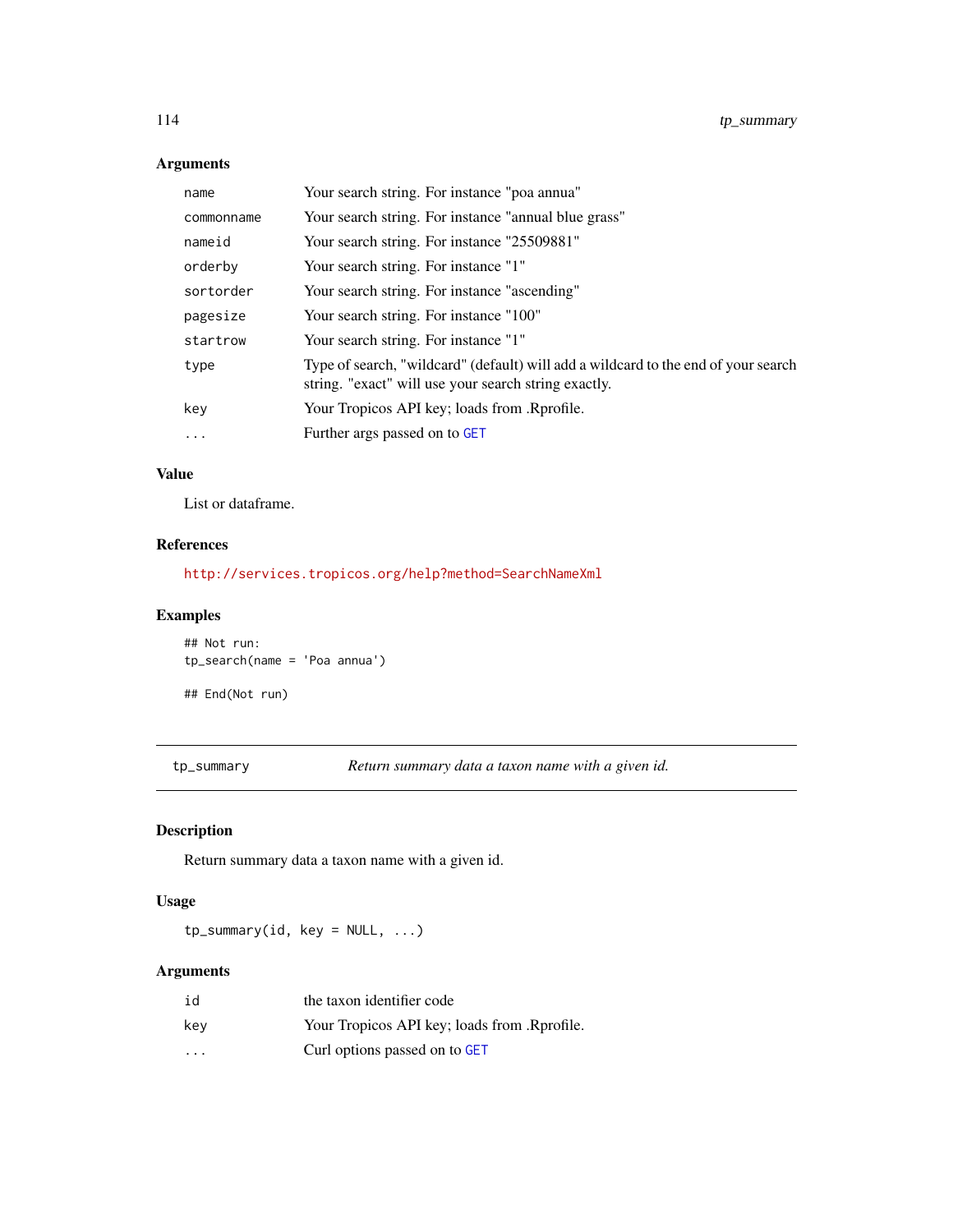# <span id="page-114-0"></span>tp\_synonyms 115

# Value

A data.frame.

# Examples

```
## Not run:
tp_summary(id = 25509881)
tp\_summary(id = 2700851)tp\_summary(id = 24900183)
```
## End(Not run)

tp\_synonyms *Return all synonyms for a taxon name with a given id.*

# Description

Return all synonyms for a taxon name with a given id.

# Usage

tp\_synonyms(id, key = NULL, ...)

# Arguments

| id  | the taxon identifier code                    |
|-----|----------------------------------------------|
| kev | Your Tropicos API key; loads from .Rprofile. |
| .   | Curl options passed on to GET                |

#### Value

List or dataframe.

# Examples

```
## Not run:
tp_synonyms(id = 25509881)
```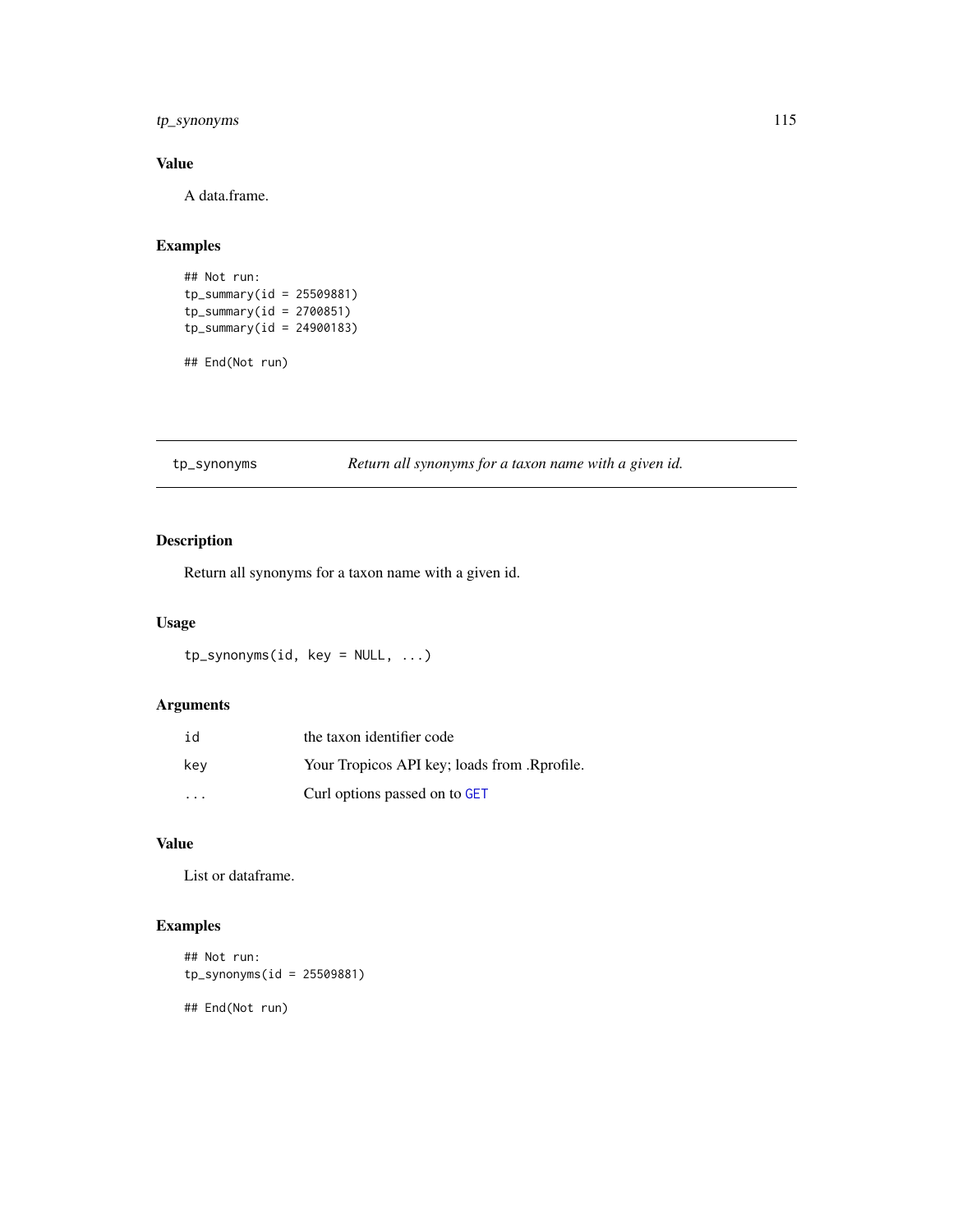<span id="page-115-0"></span>ubio\_classification *This function will return all ClassificationBank data pertaining to a particular ClassificationBankID*

# Description

This function will return all ClassificationBank data pertaining to a particular ClassificationBankID

#### Usage

```
ubio_classification(hierarchiesID = NULL, childrenFlag = 0,
  ancestryFlag = 0, justificationsFlag = 0, synonymsFlag = 0,
 keyCode = NULL, ...)
```
# Arguments

| hierarchiesID      | (string) - Classification Bank identifier for the record you wish to receive                                                  |  |
|--------------------|-------------------------------------------------------------------------------------------------------------------------------|--|
| childrenFlag       | $(0 \text{ or } 1)$ to include the taxon's children taxa                                                                      |  |
| ancestryFlag       | $(0 \text{ or } 1)$ to include the taxon's taxonomic ancestry                                                                 |  |
| justificationsFlag |                                                                                                                               |  |
|                    | $(0 \text{ or } 1)$ to include the bibliographic references                                                                   |  |
| synonymsFlag       | $(0 \text{ or } 1)$ to include the taxon's synonymous taxa                                                                    |  |
| keyCode            | Your uBio API key; loads from .Rprofile. If you don't have one, obtain one at<br>http://www.ubio.org/index.php?pagename=form. |  |
| $\cdot$            | Parameters passed on to GET                                                                                                   |  |
|                    |                                                                                                                               |  |

#### Value

A list of four data.frame's, one for the name itself, one for synonyms, one for vernacular names, and one for citations.

#### Examples

```
## Not run:
ubio_classification(hierarchiesID = 2483153)
ubio_classification(hierarchiesID = 2483153, childrenFlag=1)
ubio_classification(hierarchiesID = 2483153, ancestryFlag=1)
```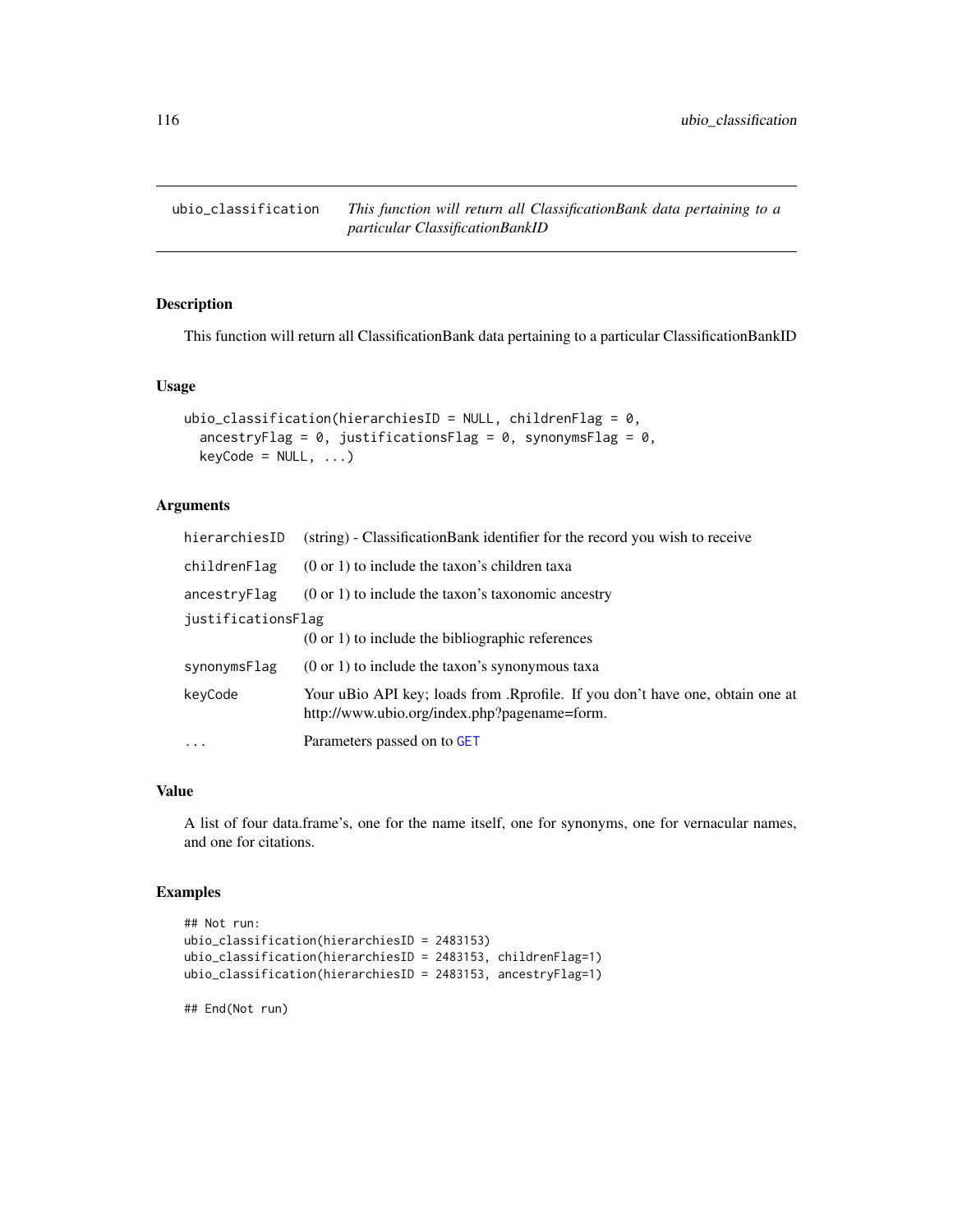<span id="page-116-0"></span>ubio\_classification\_search

*This function will return ClassificationBankIDs (hierarchiesIDs) that refer to the given NamebankID*

# Description

This function will return ClassificationBankIDs (hierarchiesIDs) that refer to the given NamebankID

# Usage

```
ubio_classification_search(namebankID = NULL, classificationTitleID = NULL,
  keyCode = NULL, ...)
```
#### Arguments

| namebankID            | (charcter) NameBank identifier you wish to search for in ClassificationBank                                                   |
|-----------------------|-------------------------------------------------------------------------------------------------------------------------------|
| classificationTitleID |                                                                                                                               |
|                       | Include if you only which to search within a particular classification                                                        |
| keyCode               | Your uBio API key; loads from .Rprofile. If you don't have one, obtain one at<br>http://www.ubio.org/index.php?pagename=form. |
| $\cdots$              | Parameters passed on to GET                                                                                                   |

#### Value

A data.frame with columns classificationBankID, classificationTitleID, and classificationTitle

#### Examples

```
## Not run:
ubio_classification_search(namebankID = 3070378)
## End(Not run)
```
ubio\_id *Search uBio by namebank ID.*

# Description

Search uBio by namebank ID.

#### Usage

```
ubio_id(namebankID = NULL, keyCode = NULL, ...)
```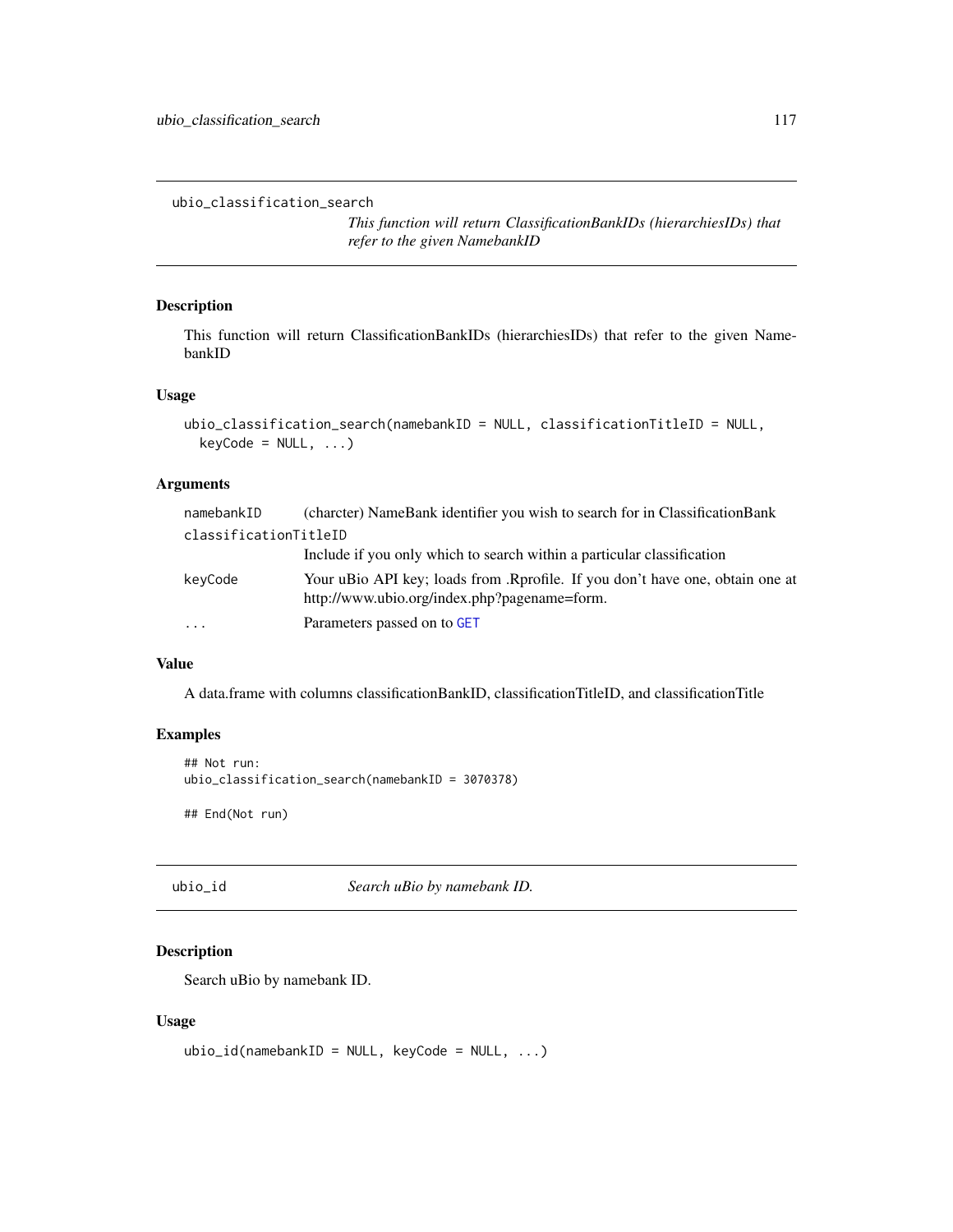#### <span id="page-117-0"></span>Arguments

| namebankID | (character) uBio namebank ID                                                                                                  |
|------------|-------------------------------------------------------------------------------------------------------------------------------|
| keyCode    | Your uBio API key; loads from .Rprofile. If you don't have one, obtain one at<br>http://www.ubio.org/index.php?pagename=form. |
| $\cdots$   | Parameters passed on to GET                                                                                                   |

#### Value

A list of four data.frame's, one for the name itself, one for synonyms, one for vernacular names, and one for citations.

#### Examples

```
## Not run:
ubio_id(namebankID = 2483153)
ubio_id(namebankID = 105509)
ubio_id(namebankID = 2843601)
ubio_id(namebankID = 2478181)
# Pass in curl options
library("httr")
```

```
ubio_id(namebankID = 2478181, callopts=verbose())
ubio_id(namebankID = 2478181, callopts=timeout(3))
```

```
## End(Not run)
```
ubio\_search *This function will return NameBankIDs that match given search terms*

#### Description

This function will return NameBankIDs that match given search terms

#### Usage

```
ubio_search(searchName = NULL, searchAuth = NULL, searchYear = NULL,
  order = NULL, sci = 1, vern = 1, keyCode = NULL, ...)
```
#### Arguments

| searchName | (character) - term to search within name string                                                         |
|------------|---------------------------------------------------------------------------------------------------------|
| searchAuth | (character) - term to search within name authorship                                                     |
| searchYear | (character) - term to search within name year                                                           |
| order      | (character) - (name or namebankID) field by which the results will be sorted<br>(default is namebankID) |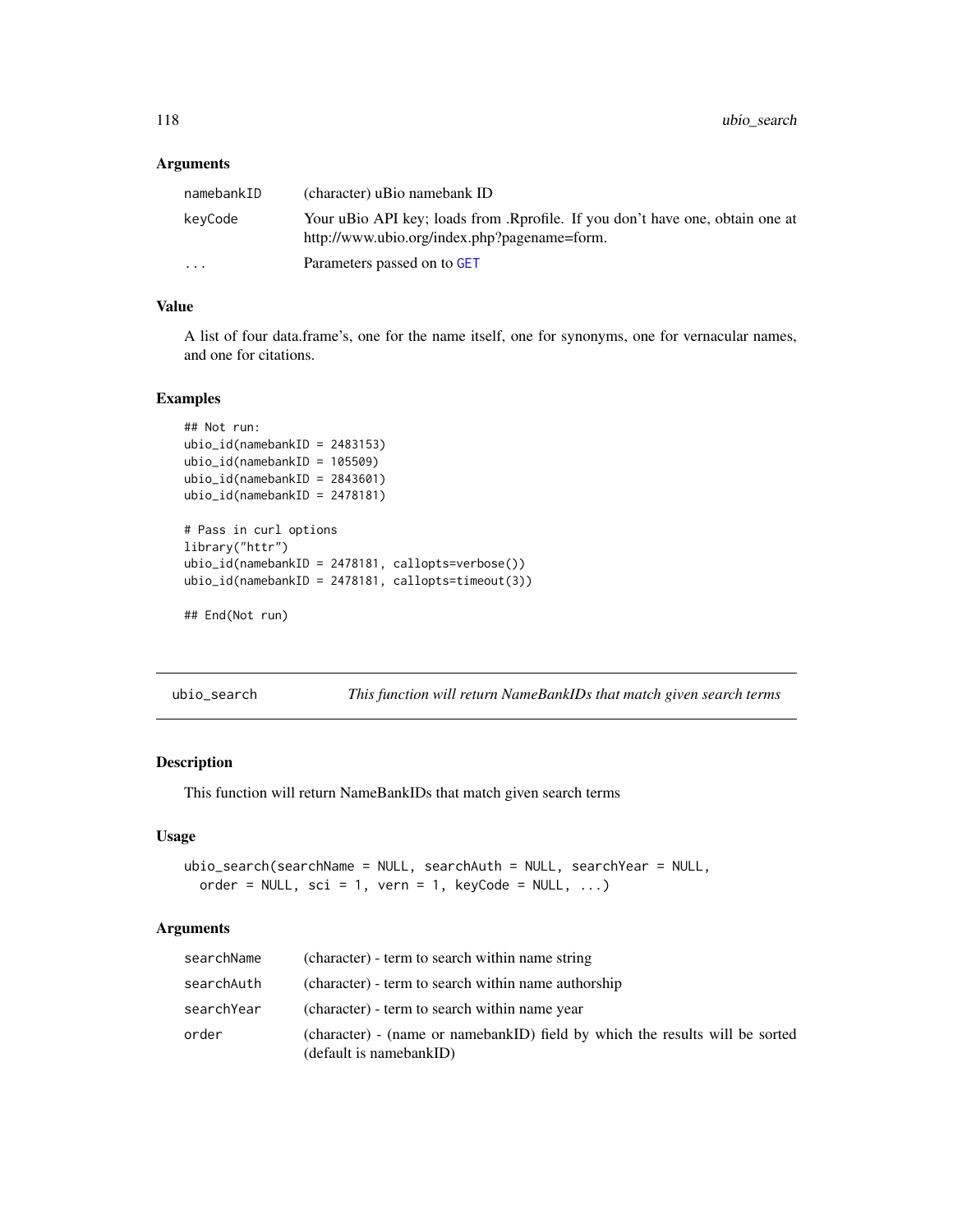<span id="page-118-0"></span>

| sci                     | (integer) - $O$ (no) or 1 (yes; default) to include scientific name results (default is<br>all)                                           |
|-------------------------|-------------------------------------------------------------------------------------------------------------------------------------------|
| vern                    | (integer) - $O$ (no) or 1 (yes; default) to include common name (vernacular) re-<br>sults                                                 |
| keyCode                 | (character) Your uBio API key; loads from .Rprofile. If you don't have one,<br>obtain one at http://www.ubio.org/index.php?pagename=form. |
| $\cdot$ $\cdot$ $\cdot$ | Curl options passed on to GET                                                                                                             |

# Value

A data.frame.

#### Examples

```
## Not run:
ubio_search(searchName = 'elephant')
ubio_search(searchName = 'elephant', sci = 1, vern = 0)
ubio_search(searchName = 'Astragalus aduncus', sci = 1, vern = 0)
ubio_search(searchName = 'puma concolor', sci=1, vern=0)
```
## End(Not run)

ubio\_synonyms *Search uBio for taxonomic synonyms by hierarchiesID.*

# Description

Search uBio for taxonomic synonyms by hierarchiesID.

#### Usage

```
ubio_synonyms(hierarchiesID = NULL, keyCode = NULL, ...)
```
# Arguments

| hierarchiesID           | you must include the hierarchies ID (Classification Bank ID) to receive the classi-<br>fication synonyms                      |
|-------------------------|-------------------------------------------------------------------------------------------------------------------------------|
| keyCode                 | Your uBio API key; loads from .Rprofile. If you don't have one, obtain one at<br>http://www.ubio.org/index.php?pagename=form. |
| $\cdot$ $\cdot$ $\cdot$ | Parameters passed on to GET                                                                                                   |

#### Value

A data.frame.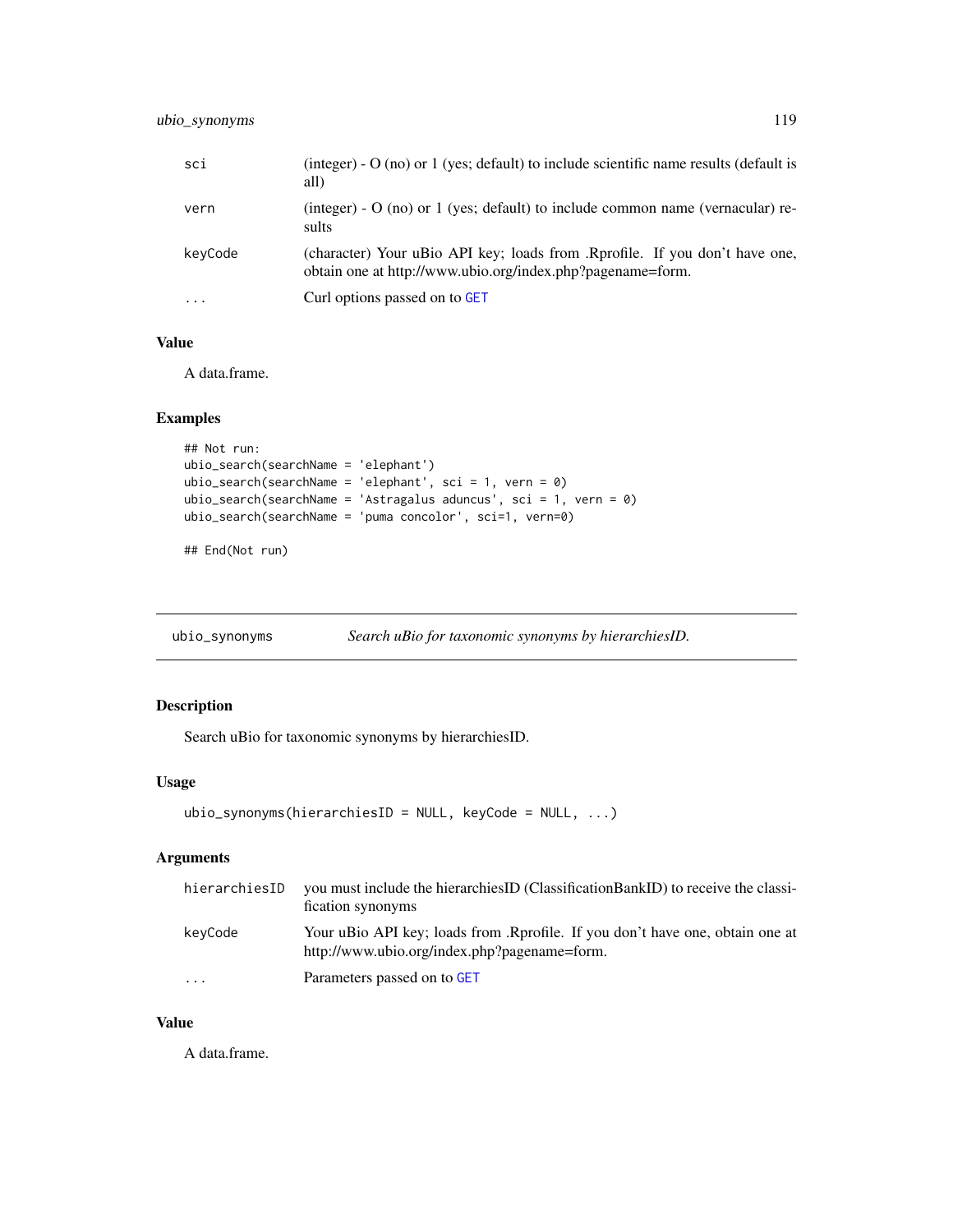#### 120 upstream and the set of the set of the set of the set of the set of the set of the set of the set of the set of the set of the set of the set of the set of the set of the set of the set of the set of the set of the set

#### Examples

```
## Not run:
ubio_synonyms(hierarchiesID = 4091702)
ubio_synonyms(hierarchiesID = 2483153)
ubio_synonyms(hierarchiesID = 2465599)
ubio_synonyms(hierarchiesID = 1249021)
ubio_synonyms(hierarchiesID = 4069372)
# Pass in curl options
library("httr")
ubio_synonyms(hierarchiesID = 4091702, config=verbose())
## End(Not run)
```
upstream *Retrieve the upstream taxa for a given taxon name or ID.*

#### Description

This function uses a while loop to continually collect taxa up to the taxonomic rank that you specify in the upto parameter. You can get data from ITIS (itis) or Catalogue of Life (col). There is no method exposed by itis or col for getting taxa at a specific taxonomic rank, so we do it ourselves inside the function.

#### Usage

```
upstream(...)
## Default S3 method:
upstream(x, db = NULL, upto = NULL, rows = NA, \ldots)
## S3 method for class 'tsn'
upstream(x, db = NULL, upto = NULL, ...)## S3 method for class 'colid'
upstream(x, db = NULL, upto = NULL, ...)
## S3 method for class 'ids'
upstream(x, db = NULL, upto = NULL, ...)
```
#### Arguments

| $\cdots$ | Further args passed on to itis_downstream or col_downstream              |
|----------|--------------------------------------------------------------------------|
|          | Vector of taxa names (character) or IDs (character or numeric) to query. |
| db       | character; database to query. One or both of it is, col.                 |

<span id="page-119-0"></span>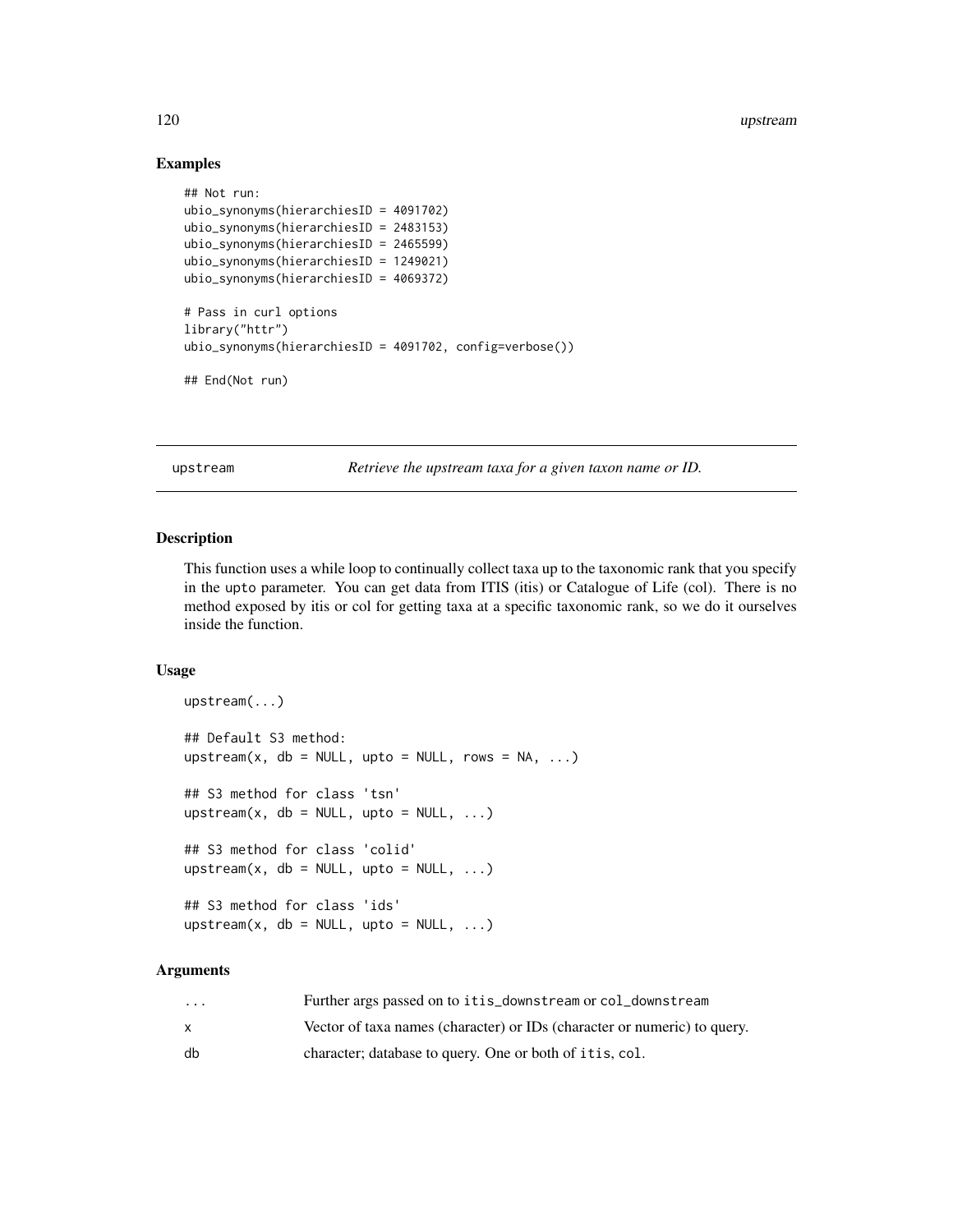<span id="page-120-0"></span>

| upto | What taxonomic rank to go down to. One of: 'Superkingdom','Kingdom', 'Sub-             |
|------|----------------------------------------------------------------------------------------|
|      | kingdom','Infrakingdom','Phylum','Division','Subphylum','Subdivision','Infradivision', |
|      | 'Superclass','Class','Subclass','Infraclass','Superorder','Order','Suborder', 'In-     |
|      | fraorder','Superfamily','Family','Subfamily','Tribe','Subtribe','Genus','Subgenus',    |
|      | 'Section','Subsection','Species','Subspecies','Variety','Form','Subvariety','Race',    |
|      | 'Stirp','Morph','Aberration','Subform','Unspecified'                                   |
| rows | (numeric) Any number from 1 to inifity. If the default NA, all rows are consid-        |
|      | ered. Note that this parameter is ignored if you pass in a taxonomic id of any of      |
|      | the acceptable classes: tsn, colid.                                                    |

#### Value

A named list of data.frames with the upstream names of every supplied taxa. You get an NA if there was no match in the database.

#### Examples

```
## Not run:
## col
upstream("Pinus contorta", db = 'col', upto = 'Genus') # get all genera at one level up
upstream("Abies", db = 'col', upto = 'Genus') # goes to same level, Abies is a genus
upstream('Pinus contorta', db = 'col', upto = 'Family')
upstream('Poa annua', db = 'col', upto = 'Family')
upstream('Poa annua', db = 'col', upto = 'Order')
## itis
upstream(x='Pinus contorta', db = 'itis', upto = 'Genus')
## both
upstream(get_ids('Pinus contorta', db = c('col','itis')), upto = 'Genus')
# Use rows parameter to select certain
upstream('Poa annua', db = 'col', upto = 'Genus')
upstream('Poa annua', db = 'col', upto = 'Genus', rows=1)
# use curl options
res <- upstream('Poa annua', db = 'col', upto = 'Genus', config=verbose())
## End(Not run)
```
vascan\_search *Search the CANADENSYS Vascan API.*

#### **Description**

Search the CANADENSYS Vascan API.

#### Usage

```
vascan_ssearch(q, format = "json", raw = FALSE, callopts = list())
```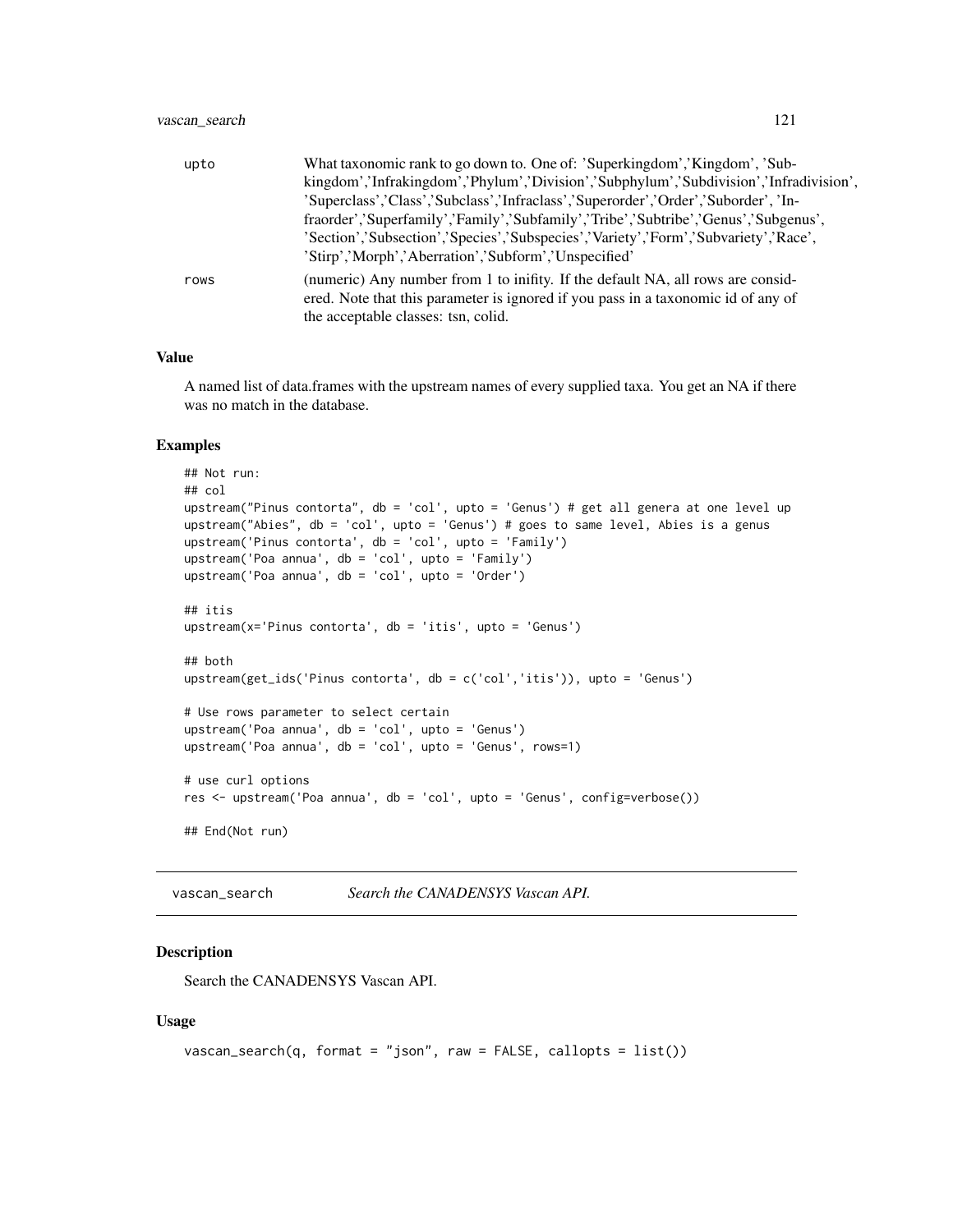# Arguments

| a        | (character) Can be a scientific name, a vernacular name or a VASCAN taxon<br>identifier (e.g. $861$ ) |
|----------|-------------------------------------------------------------------------------------------------------|
| format   | (character) One of json (default) or xml.                                                             |
| raw      | (logical) If TRUE, raw json or xml returned, if FALSE, parsed data returned.                          |
| callopts | (list) Further args passed on to htt::GET.                                                            |

# Value

json, xml or a list.

#### Author(s)

Scott Chamberlain myrmecocystus@gmail.com

#### References

API docs http://data.canadensys.net/vascan/api

# Examples

```
## Not run:
vascan_search(q = "Helianthus annuus")
vascan_search(q = "Helianthus annuus", raw=TRUE)
vascan_search(q = c("Helianthus annuus", "Crataegus dodgei"), raw=TRUE)
# format type
## json
c \leq - vascan_search(q = "Helianthus annuus", format="json", raw=TRUE)
library("jsonlite")
fromJSON(c, FALSE)
## xml
d <- vascan_search(q = "Helianthus annuus", format="xml", raw=TRUE)
library("XML")
xmlParse(d)
# lots of names, in this case 50
splist <- names_list(rank='species', size=50)
vascan_search(q = splist)
## End(Not run)
```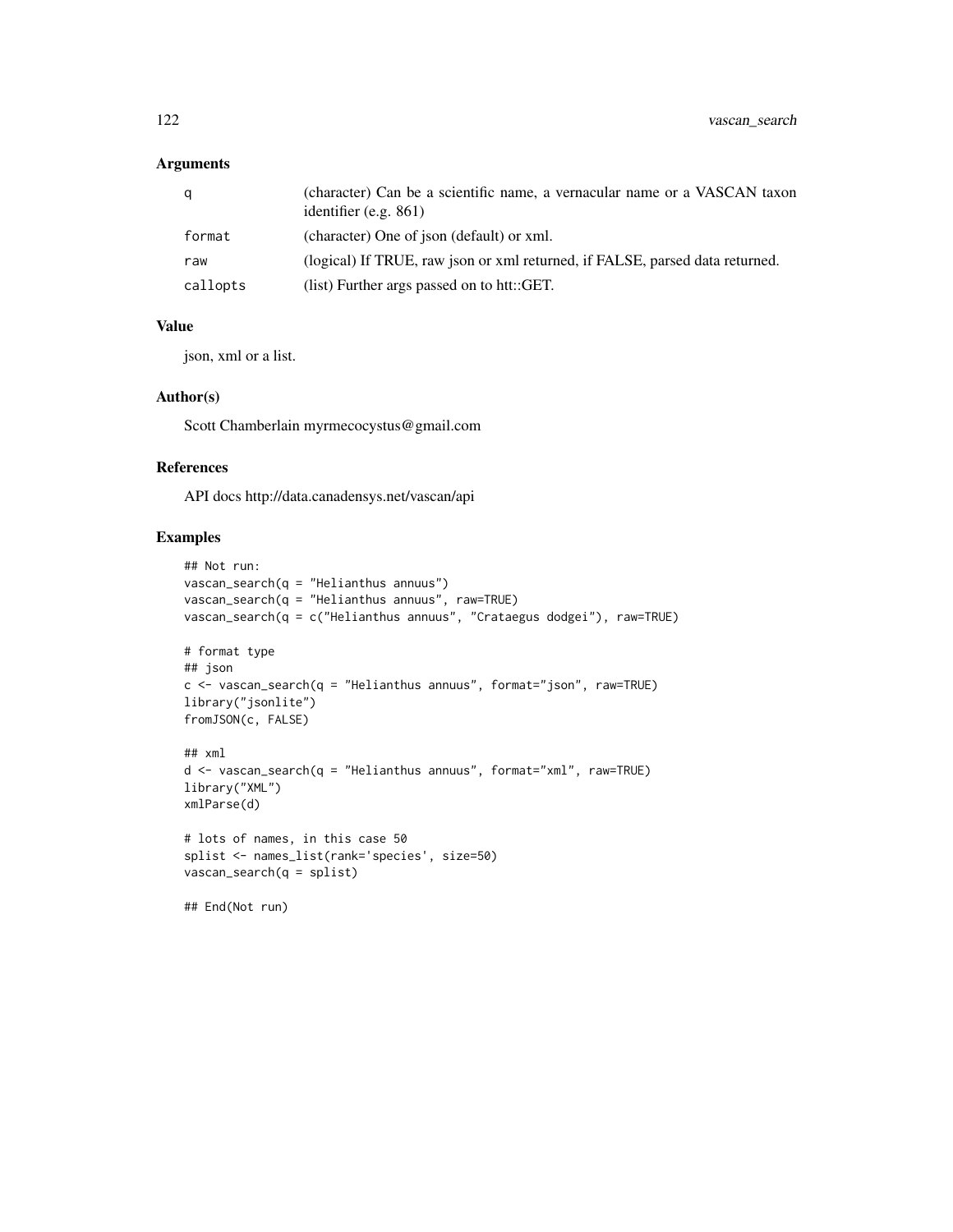# **Index**

∗Topic data apg\_families, [6](#page-5-0) apg\_orders, [7](#page-6-0) plantGenusNames, [90](#page-89-0) plantNames, [92](#page-91-0) rank ref. [93](#page-92-0) theplantlist, [106](#page-105-0) ∗Topic globalnamesindex gni\_details, [58](#page-57-0) gni\_search, [60](#page-59-0) ∗Topic names gni\_details, [58](#page-57-0) gni\_search, [60](#page-59-0) gnr\_datasources, [62](#page-61-0) gnr\_resolve, [63](#page-62-0) vascan\_search, [121](#page-120-0) ∗Topic package taxize-package, [4](#page-3-0) ∗Topic resolve gnr\_datasources, [62](#page-61-0) gnr\_resolve, [63](#page-62-0) ∗Topic taxonomy gni\_details, [58](#page-57-0) gni\_search, [60](#page-59-0) gnr\_datasources, [62](#page-61-0) gnr\_resolve, [63](#page-62-0) vascan\_search, [121](#page-120-0) apg, [5](#page-4-0) apg\_families, [6,](#page-5-0) *[7](#page-6-0)* apg\_lookup, [6](#page-5-0) apg\_orders, *[7](#page-6-0)*, [7](#page-6-0) apgFamilies, *[7](#page-6-0)* apgFamilies *(*apg*)*, [5](#page-4-0) apgOrders, *[7](#page-6-0)* apgOrders *(*apg*)*, [5](#page-4-0)

as.boldid, *[32](#page-31-0)*

as.colid, *[35](#page-34-0)*

as.boldid *(*get\_boldid*)*, [31](#page-30-0)

as.colid *(*get\_colid*)*, [34](#page-33-0)

as.data.frame.boldid *(*get\_boldid*)*, [31](#page-30-0) as.data.frame.colid *(*get\_colid*)*, [34](#page-33-0) as.data.frame.eolid *(*get\_eolid*)*, [37](#page-36-0) as.data.frame.gbifid *(*get\_gbifid*)*, [39](#page-38-0) as.data.frame.nbnid *(*get\_nbnid*)*, [44](#page-43-0) as.data.frame.tpsid *(*get\_tpsid*)*, [46](#page-45-0) as.data.frame.tsn *(*get\_tsn*)*, [49](#page-48-0) as.data.frame.ubioid *(*get\_ubioid*)*, [52](#page-51-0) as.data.frame.uid *(*get\_uid*)*, [55](#page-54-0) as.eolid, *[38](#page-37-0)* as.eolid *(*get\_eolid*)*, [37](#page-36-0) as.gbifid, *[40](#page-39-0)* as.gbifid *(*get\_gbifid*)*, [39](#page-38-0) as.nbnid, *[45](#page-44-0)* as.nbnid *(*get\_nbnid*)*, [44](#page-43-0) as.tpsid, *[47](#page-46-0)* as.tpsid *(*get\_tpsid*)*, [46](#page-45-0) as.tsn, *[51](#page-50-0)* as.tsn *(*get\_tsn*)*, [49](#page-48-0) as.ubioid, *[53](#page-52-0)* as.ubioid *(*get\_ubioid*)*, [52](#page-51-0) as.uid, *[56](#page-55-0)* as.uid *(*get\_uid*)*, [55](#page-54-0) bold\_ping *(*ping*)*, [89](#page-88-0) bold\_search, [8](#page-7-0) cbind.classification *(*classification*)*, [13](#page-12-0) cbind.classification\_ids *(*classification*)*, [13](#page-12-0) children, [9,](#page-8-0) *[85](#page-84-0)* class2tree, [11](#page-10-0) classification, [13,](#page-12-0) *[32](#page-31-0)*, *[51](#page-50-0)*, *[57](#page-56-0)*, *[100](#page-99-0)*, *[105,](#page-104-0) [106](#page-105-0)* col\_children, *[10](#page-9-0)*, [16](#page-15-0) col\_classification, *[100](#page-99-0)* col\_downstream, [18](#page-17-0) col\_ping *(*ping*)*, [89](#page-88-0) col\_search, [19](#page-18-0) comm2sci, [21,](#page-20-0) *[95](#page-94-0)*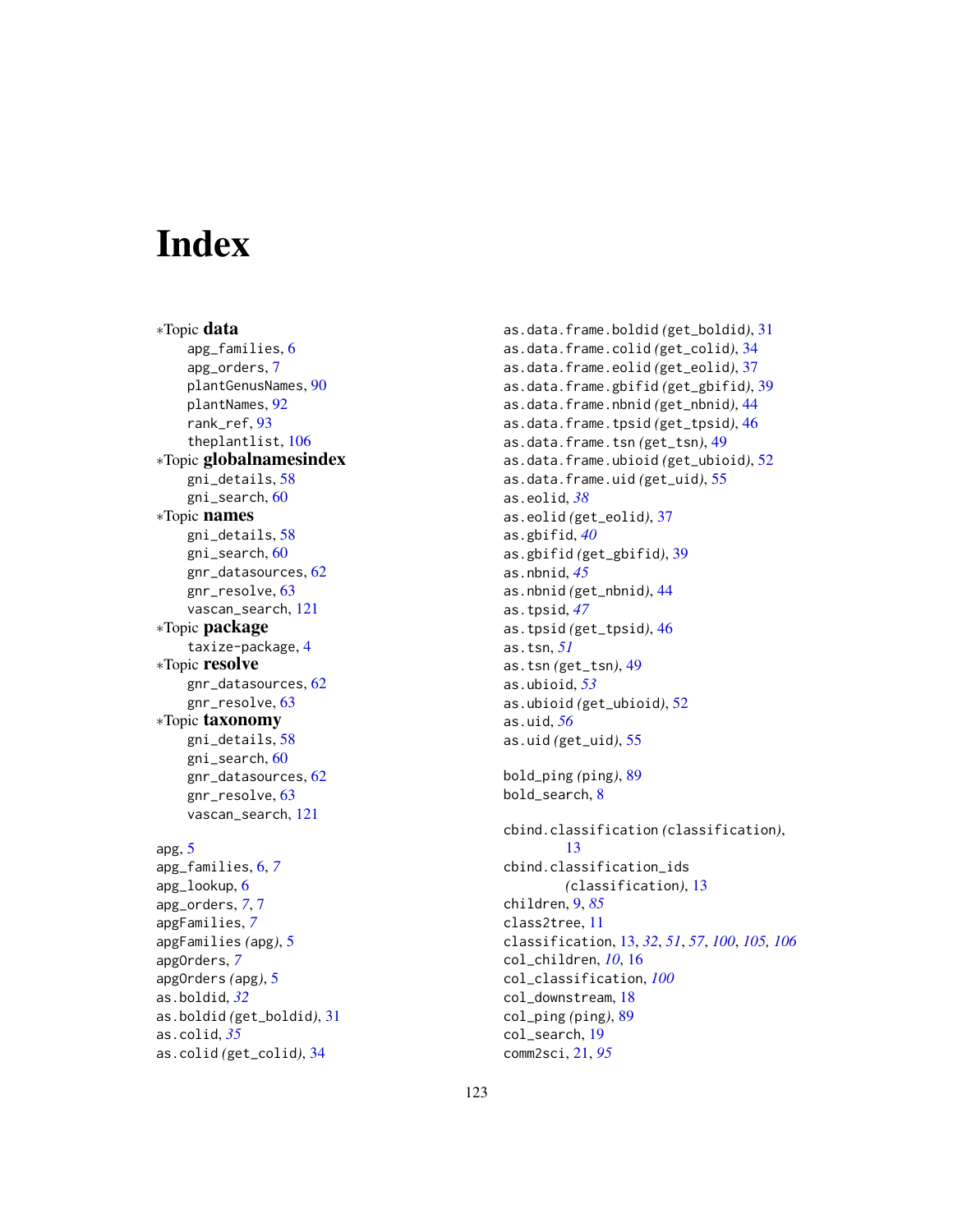downstream, *[9](#page-8-0)*, [22](#page-21-0) eol\_dataobjects, [24](#page-23-0) eol\_hierarchy, *[100](#page-99-0)* eol\_invasive, *[101](#page-100-0)* eol\_pages, [25,](#page-24-0) *[37](#page-36-0)* eol\_ping *(*ping*)*, [89](#page-88-0) eol\_search, *[21](#page-20-0)*, [27,](#page-26-0) *[37](#page-36-0)*, *[95](#page-94-0)* gbif\_name\_usage, [28](#page-27-0) gbif\_parse, [29,](#page-28-0) *[60](#page-59-0)* gbif\_ping *(*ping*)*, [89](#page-88-0) genbank2uid, [30](#page-29-0) GET, *[5](#page-4-0)*, *[8](#page-7-0)*, *[14](#page-13-0)*, *[17](#page-16-0)*, *[19,](#page-18-0) [20](#page-19-0)*, *[25–](#page-24-0)[27](#page-26-0)*, *[30](#page-29-0)*, *[32](#page-31-0)*, *[59](#page-58-0)*, *[61](#page-60-0)*, *[63,](#page-62-0) [64](#page-63-0)*, *[76](#page-75-0)*, *[82–](#page-81-0)[84](#page-83-0)*, *[86,](#page-85-0) [87](#page-86-0)*, *[89](#page-88-0)*, *[93](#page-92-0)*, *[96](#page-95-0)*, *[107,](#page-106-0) [108](#page-107-0)*, *[111–](#page-110-0)[119](#page-118-0)* get\_boldid, [31](#page-30-0) get\_boldid\_, *[32](#page-31-0)* get\_boldid\_ *(*get\_boldid*)*, [31](#page-30-0) get\_colid, *[14](#page-13-0)*, [34,](#page-33-0) *[35](#page-34-0)*, *[41](#page-40-0)*, *[43](#page-42-0)* get\_colid\_, *[35](#page-34-0)* get\_colid\_ *(*get\_colid*)*, [34](#page-33-0) get\_eolid, *[14](#page-13-0)*, *[35](#page-34-0)*, [37,](#page-36-0) *[41](#page-40-0)*, *[43](#page-42-0)*, *[45](#page-44-0)* get\_eolid\_, *[38](#page-37-0)* get\_eolid\_ *(*get\_eolid*)*, [37](#page-36-0) get\_gbifid, *[14](#page-13-0)*, [39,](#page-38-0) *[43](#page-42-0)* get\_gbifid\_, *[40](#page-39-0)* get\_gbifid\_ *(*get\_gbifid*)*, [39](#page-38-0) get\_genes, *[101](#page-100-0)* get\_genes\_avail, *[101](#page-100-0)* get\_ids, [42](#page-41-0) get\_ids\_ *(*get\_ids*)*, [42](#page-41-0) get\_nbnid, *[43](#page-42-0)*, [44,](#page-43-0) *[99](#page-98-0)* get\_nbnid\_, *[45](#page-44-0)* get\_nbnid\_ *(*get\_nbnid*)*, [44](#page-43-0) get\_seqs, *[101](#page-100-0)* get\_tpsid, *[14](#page-13-0)*, *[35](#page-34-0)*, *[38](#page-37-0)*, *[41](#page-40-0)*, *[43](#page-42-0)*, *[45](#page-44-0)*, [46,](#page-45-0) *[48](#page-47-0)*, *[99](#page-98-0)* get\_tpsid\_, *[47](#page-46-0)* get\_tpsid\_ *(*get\_tpsid*)*, [46](#page-45-0) get\_tsn, *[14](#page-13-0)*, *[35](#page-34-0)*, *[38](#page-37-0)*, *[41](#page-40-0)*, *[43](#page-42-0)*, *[45](#page-44-0)*, *[48](#page-47-0)*, [49,](#page-48-0) *[57](#page-56-0)*, *[95](#page-94-0)*, *[99](#page-98-0)*, *[103,](#page-102-0) [104](#page-103-0)*, *[106](#page-105-0)* get\_tsn\_, *[50](#page-49-0)* get\_tsn\_ *(*get\_tsn*)*, [49](#page-48-0) get\_ubioid, *[43](#page-42-0)*, [52,](#page-51-0) *[99](#page-98-0)* get\_ubioid\_, *[53](#page-52-0)* get\_ubioid\_ *(*get\_ubioid*)*, [52](#page-51-0) get\_uid, *[14](#page-13-0)*, *[32](#page-31-0)*, *[38](#page-37-0)*, *[41](#page-40-0)*, *[43](#page-42-0)*, *[45](#page-44-0)*, *[53](#page-52-0)*, [55,](#page-54-0) *[95](#page-94-0)*, *[103,](#page-102-0) [104](#page-103-0)*, *[106](#page-105-0)* get\_uid\_, *[56](#page-55-0)*

get\_uid\_ *(*get\_uid*)*, [55](#page-54-0) getacceptednamesfromtsn, *[67](#page-66-0)* getanymatchcount, *[67](#page-66-0)* getcommentdetailfromtsn, *[67](#page-66-0)* getcommonnamesfromtsn, *[67](#page-66-0)* getcoremetadatafromtsn, *[67](#page-66-0)* getcoveragefromtsn, *[67](#page-66-0)* getcredibilityratingfromtsn, *[67](#page-66-0)* getcredibilityratings, *[67](#page-66-0)* getcurrencyfromtsn, *[67](#page-66-0)* getdatedatafromtsn, *[67](#page-66-0)* getdescription, *[67](#page-66-0)*, *[89](#page-88-0)* getexpertsfromtsn, *[67](#page-66-0)* getfullhierarchyfromtsn, *[67](#page-66-0)* getfullrecordfromlsid, *[67](#page-66-0)*, *[73](#page-72-0)* getfullrecordfromtsn, *[67](#page-66-0)* getgeographicdivisionsfromtsn, *[67](#page-66-0)* getgeographicvalues, *[67](#page-66-0)* getglobalspeciescompletenessfromtsn, *[68](#page-67-0)* gethierarchydownfromtsn, *[10](#page-9-0)*, *[68](#page-67-0)*, *[70](#page-69-0)* gethierarchyupfromtsn, *[68](#page-67-0)* getitisterms, *[68](#page-67-0)*, *[78](#page-77-0)* getitistermsfromcommonname, *[68](#page-67-0)*, *[78](#page-77-0)* getitistermsfromscientificname, *[68](#page-67-0)*, *[78](#page-77-0)* getjurisdictionaloriginfromtsn, *[68](#page-67-0)*, *[72](#page-71-0)*, *[74](#page-73-0)* getjurisdictionoriginvalues, *[68](#page-67-0)* getjurisdictionvalues, *[68](#page-67-0)* getkingdomnamefromtsn, *[68](#page-67-0)* getkingdomnames, *[68](#page-67-0)* getlastchangedate, *[68](#page-67-0)* getlsidfromtsn, *[68](#page-67-0)* getothersourcesfromtsn, *[68](#page-67-0)* getparenttsnfromtsn, *[68](#page-67-0)* getpublicationsfromtsn, *[68](#page-67-0)* getranknames, *[68](#page-67-0)*, *[77](#page-76-0)* getrecordfromlsid, *[68](#page-67-0)*, *[73](#page-72-0)* getreviewyearfromtsn, *[68](#page-67-0)* getscientificnamefromtsn, *[68](#page-67-0)* getsynonymnamesfromtsn, *[68](#page-67-0)* gettaxonauthorshipfromtsn, *[68](#page-67-0)* gettaxonomicranknamefromtsn, *[68](#page-67-0)*, *[70](#page-69-0)*, *[77](#page-76-0)* gettaxonomicusagefromtsn, *[68](#page-67-0)* gettsnbyvernacularlanguage, *[68](#page-67-0)* gettsnfromlsid, *[68](#page-67-0)*, *[73](#page-72-0)* getunacceptabilityreasonfromtsn, *[68](#page-67-0)* getvernacularlanguages, *[68](#page-67-0)*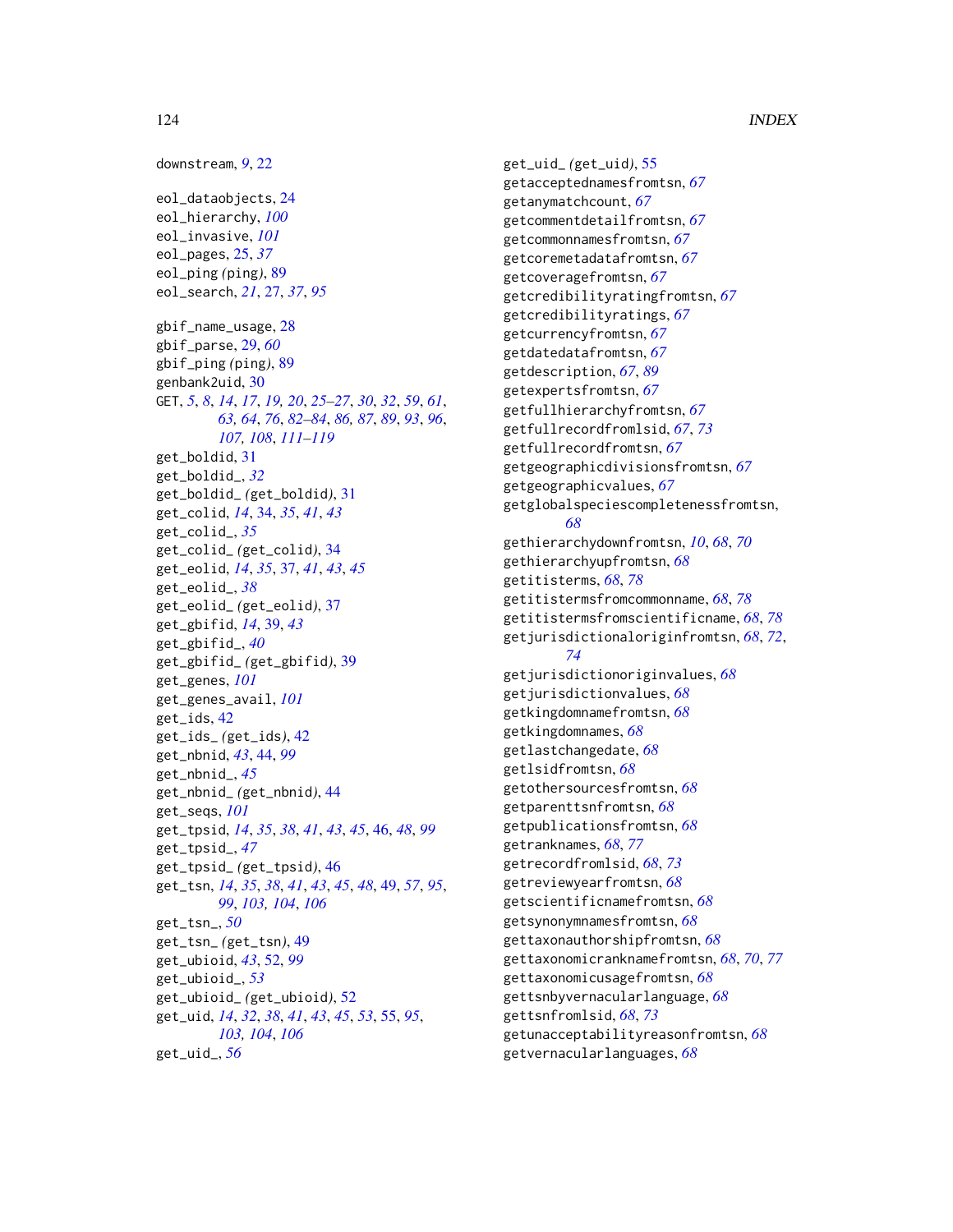#### INDEX 125

gisd\_isinvasive, *[101](#page-100-0)* gni\_details, [58](#page-57-0) gni\_parse, *[29](#page-28-0)*, [59,](#page-58-0) *[61](#page-60-0)* gni\_search, *[59](#page-58-0)*, [60,](#page-59-0) *[61](#page-60-0)* gnr\_datasources, *[59](#page-58-0)*, *[61](#page-60-0)*, [62,](#page-61-0) *[63,](#page-62-0) [64](#page-63-0)* gnr\_resolve, *[62](#page-61-0)*, [63](#page-62-0) grep, *[32](#page-31-0)*, *[35](#page-34-0)*, *[41](#page-40-0)*, *[48](#page-47-0)*, *[53](#page-52-0)*, *[56](#page-55-0)* iplant\_resolve, [64](#page-63-0) ipni\_ping *(*ping*)*, [89](#page-88-0) ipni\_search, [65](#page-64-0) itis-api, [67](#page-66-0) itis\_acceptname, [69](#page-68-0) itis\_downstream, [69,](#page-68-0) *[72](#page-71-0)* itis\_getrecord, [71](#page-70-0) itis\_hierarchy, [71](#page-70-0) itis\_kingdomnames, [72](#page-71-0) itis\_lsid, [73](#page-72-0) itis\_name, [74](#page-73-0) itis\_native, [74](#page-73-0) itis\_ping *(*ping*)*, [89](#page-88-0) itis\_refs, [75](#page-74-0) itis\_searchcommon, *[68](#page-67-0)*, [76](#page-75-0) itis\_taxrank, [76](#page-75-0) itis\_terms, [77](#page-76-0) iucn\_getname, [78](#page-77-0) iucn\_status, *[78](#page-77-0)*, [79,](#page-78-0) *[80](#page-79-0)* iucn\_status.iucn *(*iucn\_summary*)*, [79](#page-78-0) iucn\_summary, *[78,](#page-77-0) [79](#page-78-0)*, [79,](#page-78-0) *[80](#page-79-0)*

names\_list, [81,](#page-80-0) *[106](#page-105-0)* nbn\_classification, [82](#page-81-0) nbn\_ping *(*ping*)*, [89](#page-88-0) nbn\_search, [82](#page-81-0) nbn\_synonyms, [83](#page-82-0) ncbi\_children, *[10](#page-9-0)*, [84](#page-83-0) ncbi\_get\_taxon\_summary, *[85](#page-84-0)*, [85](#page-84-0) ncbi\_getbyid, *[101](#page-100-0)* ncbi\_getbyname, *[101](#page-100-0)* ncbi\_ping *(*ping*)*, [89](#page-88-0) ncbi\_search, *[101](#page-100-0)*

phylomatic\_format, [86,](#page-85-0) *[106](#page-105-0)* phylomatic\_tree, [87,](#page-86-0) *[101](#page-100-0)* ping, [89,](#page-88-0) *[98](#page-97-0)* plantGenusNames, [90](#page-89-0) plantminer, [91](#page-90-0) plantNames, [92](#page-91-0) plot.classtree *(*class2tree*)*, [11](#page-10-0) POST, *[87](#page-86-0)*, *[93](#page-92-0)*, *[107](#page-106-0)* print.classtree *(*class2tree*)*, [11](#page-10-0) print.tax\_agg *(*tax\_agg*)*, [102](#page-101-0)

rank\_ref, *[32](#page-31-0)*, *[35](#page-34-0)*, *[40](#page-39-0)*, *[47](#page-46-0)*, *[53](#page-52-0)*, *[56](#page-55-0)*, [93,](#page-92-0) *[104](#page-103-0)* rankagg, [92](#page-91-0) rbind.classification *(*classification*)*, [13](#page-12-0) rbind.classification\_ids *(*classification*)*, [13](#page-12-0) resolve, [93](#page-92-0)

sci2comm, *[21](#page-20-0)*, [94](#page-93-0) scrapenames, [96](#page-95-0) searchbycommonname, *[21](#page-20-0)*, *[68](#page-67-0)*, *[95](#page-94-0)* searchbycommonnamebeginswith, *[21](#page-20-0)*, *[68](#page-67-0)*, *[95](#page-94-0)* searchbycommonnameendswith, *[21](#page-20-0)*, *[68](#page-67-0)*, *[95](#page-94-0)* searchbyscientificname, *[68](#page-67-0)* searchforanymatch, *[68](#page-67-0)* searchforanymatchpaged, *[68](#page-67-0)* status\_codes, *[89](#page-88-0)*, [98](#page-97-0) synonyms, [98](#page-97-0)

tax\_agg, [102](#page-101-0) tax\_name, *[103](#page-102-0)*, [104,](#page-103-0) *[105,](#page-104-0) [106](#page-105-0)* tax\_rank, *[105](#page-104-0)*, [105,](#page-104-0) *[106](#page-105-0)* taxa2dist, *[12](#page-11-0)* taxize *(*taxize-package*)*, [4](#page-3-0) taxize-defunct, [100](#page-99-0) taxize-deprecated, [101](#page-100-0) taxize-package, [4](#page-3-0) taxize\_capwords, [101](#page-100-0) taxize cite, [102](#page-101-0) theplantlist, [106](#page-105-0) tnrs, [107](#page-106-0) tnrs\_sources, [108](#page-107-0) tp\_accnames, [111](#page-110-0) tp\_classification, *[100](#page-99-0)* tp\_dist, [112](#page-111-0) tp\_refs, [113](#page-112-0) tp\_search, *[21](#page-20-0)*, *[47](#page-46-0)*, *[95](#page-94-0)*, [113](#page-112-0) tp\_summary, [114](#page-113-0) tp\_synonyms, [115](#page-114-0) tpl\_families, [109,](#page-108-1) *[110](#page-109-1)* tpl\_get, *[109](#page-108-1)*, [110](#page-109-1) tpl\_search, *[101](#page-100-0)*, [111](#page-110-0) tropicos\_ping *(*ping*)*, [89](#page-88-0)

ubio\_classification, [116](#page-115-0)